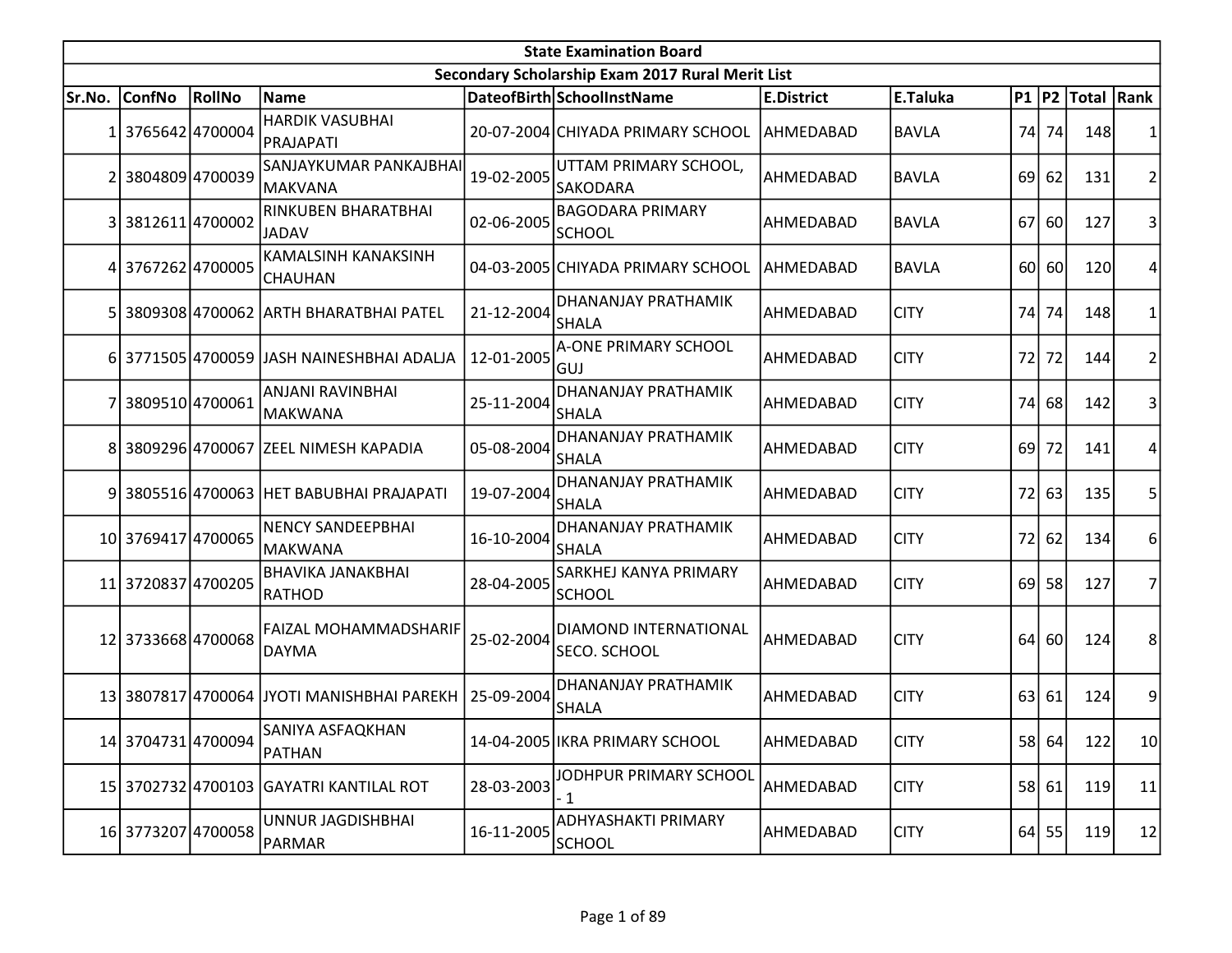|        | <b>State Examination Board</b><br>Secondary Scholarship Exam 2017 Rural Merit List |        |                                            |            |                                              |                   |                |                 |           |                     |    |  |  |
|--------|------------------------------------------------------------------------------------|--------|--------------------------------------------|------------|----------------------------------------------|-------------------|----------------|-----------------|-----------|---------------------|----|--|--|
|        |                                                                                    |        |                                            |            |                                              |                   |                |                 |           |                     |    |  |  |
| Sr.No. | ConfNo                                                                             | RollNo | Name                                       |            | DateofBirth SchoolInstName                   | <b>E.District</b> | E.Taluka       |                 |           | P1  P2  Total  Rank |    |  |  |
| 17     | 3809686 4700066                                                                    |        | RUDRA RAMESHKUMAR<br>PATEL                 | 15-07-2005 | DHANANJAY PRATHAMIK<br><b>SHALA</b>          | AHMEDABAD         | <b>CITY</b>    |                 | 58 59     | 117                 | 13 |  |  |
|        |                                                                                    |        | 18 3806583 4700086 IFRAH FIROJAALAM SHAIKH |            | 03-02-2004 IKRA PRIMARY SCHOOL               | AHMEDABAD         | <b>CITY</b>    | 61              | 53        | 114                 | 14 |  |  |
|        |                                                                                    |        | 19 3809407 4700242 NIYATI MRUGESH PATEL    | 20-09-2004 | THE R.H. KAPADIA PRIMARY<br><b>SCHOOL</b>    | AHMEDABAD         | <b>CITY</b>    | 62              | 49        | 111                 | 15 |  |  |
|        |                                                                                    |        | 20 3809524 4700240 KHUSH JIGNESHBHAI BAROT | 10-05-2004 | THE R.H. KAPADIA PRIMARY<br>SCHOOL           | AHMEDABAD         | <b>CITY</b>    |                 | 58 51     | 109                 | 16 |  |  |
|        | 21 3703871 4700105                                                                 |        | MILAN NAROTTAMBHAI<br>VAGHELA              | 16-05-2005 | JODHPUR PRIMARY SCHOOL<br>- 1                | AHMEDABAD         | <b>CITY</b>    | 54              | 55        | 109                 | 17 |  |  |
|        | 22 3720855 4700208                                                                 |        | <b>JAGRUTI RAMJIBHAI</b><br>MAKWANA        | 18-08-2005 | SARKHEJ KANYA PRIMARY<br><b>SCHOOL</b>       | AHMEDABAD         | <b>CITY</b>    |                 | 60 49     | 109                 | 18 |  |  |
|        | 23 3767486 4700202                                                                 |        | <b>MAHENUR</b><br>KHURSHIDAHEMAD SHEKH     | 04-09-2004 | SARKHEJ BRANCH SCHOOL -                      | AHMEDABAD         | <b>CITY</b>    | 55              | 52        | 107                 | 19 |  |  |
|        | 24 3809985 4700235                                                                 |        | MANSI DEVKISHANBHAI<br>SADHU               | 10-07-2005 | SHEETAL PRI. SCHOOL<br><b>VASTRAPUR</b>      | AHMEDABAD         | <b>CITY</b>    | <b>56</b>       | 49        | 105                 | 20 |  |  |
|        | 25 3805432 4700133                                                                 |        | FATEMABANU<br><b>SAFIKAHEMAD SHAIKH</b>    | 08-11-2004 | <b>NATIONAL PRIMARY</b><br><b>SCHOOL</b>     | AHMEDABAD         | <b>CITY</b>    | 55              | 47        | 102                 | 21 |  |  |
|        | 26 3707182 4700097                                                                 |        | ZAHIRABBAS<br><b>ABDULMUTTLIB SHAIKH</b>   |            | 11-03-2005 IKRA PRIMARY SCHOOL               | AHMEDABAD         | <b>CITY</b>    | 53              | 48        | 101                 | 22 |  |  |
|        |                                                                                    |        | 27 3806807 4700095 SOHEB NAFRATALI SHAIKH  |            | 03-10-2003 IKRA PRIMARY SCHOOL               | AHMEDABAD         | <b>CITY</b>    | 48              | 52        | 100                 | 23 |  |  |
|        | 28 3702693 4700114                                                                 |        | URVASHI VINODBHAI<br>PARMAR                | 15-05-2005 | JODHPUR PRIMARY SCHOOL<br>- 1                | AHMEDABAD         | <b>CITY</b>    | 55              | 45        | 100                 | 24 |  |  |
|        | 29 3721982 4700291                                                                 |        | <b>VISHAL PRAVINBHAI</b><br>PARMAR         |            | 17-03-2005 BAREJADI PRIMARY SCHOOL AHMEDABAD |                   | <b>DASCROI</b> | 65 <sup> </sup> | 62        | 127                 | 1  |  |  |
|        | 30 3732443 4700333                                                                 |        | AKSHAT NARESHKUMAR<br><b>JANI</b>          |            | 13-03-2005 MADHAV VIDHYA VIHAR               | AHMEDABAD         | DASCROI        |                 | $61$ 63   | 124                 | 2  |  |  |
|        | 31 3731997 4700270                                                                 |        | <b>CHETAN POONAMBHAI</b><br>PANDYA         |            | 20-12-2004 BAREJADI PRIMARY SCHOOL AHMEDABAD |                   | <b>DASCROI</b> |                 | $68$   52 | 120                 | 3  |  |  |
|        |                                                                                    |        | 32 3705947 4700267 VIVEK AMRUTBHAI SOLANKI | 26-08-2005 | <b>BADODARA PRIMARY</b><br><b>SCHOOL</b>     | AHMEDABAD         | <b>DASCROI</b> |                 | $63$   48 | 111                 | 4  |  |  |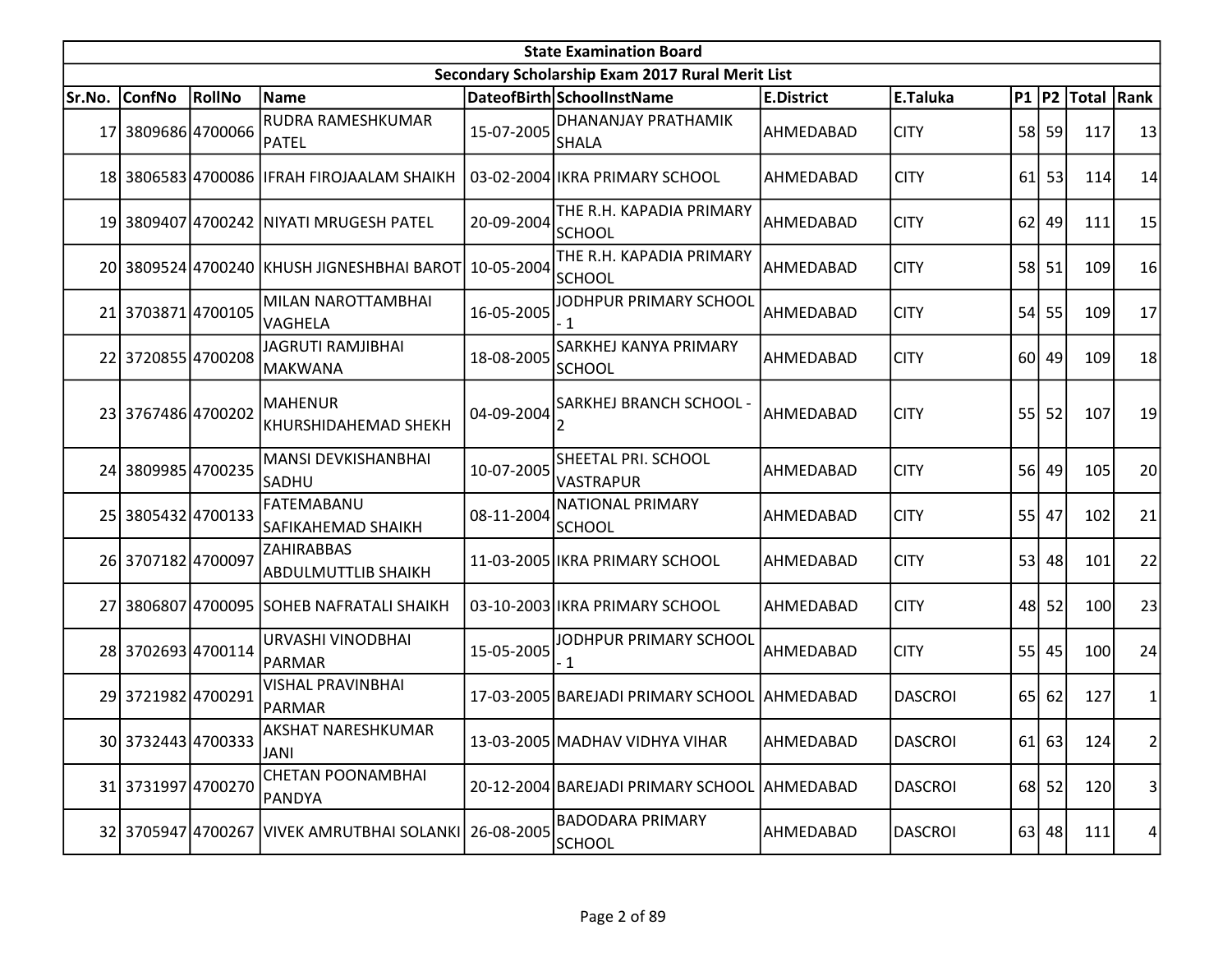| <b>State Examination Board</b> |                    |        |                                              |            |                                                  |                   |                |           |         |                        |                |  |
|--------------------------------|--------------------|--------|----------------------------------------------|------------|--------------------------------------------------|-------------------|----------------|-----------|---------|------------------------|----------------|--|
|                                |                    |        |                                              |            | Secondary Scholarship Exam 2017 Rural Merit List |                   |                |           |         |                        |                |  |
| Sr.No.                         | <b>ConfNo</b>      | RollNo | <b>Name</b>                                  |            | DateofBirth SchoolInstName                       | <b>E.District</b> | E.Taluka       |           |         | P1   P2   Total   Rank |                |  |
|                                | 33 3767139 4700313 |        | <b>SNEHALBEN DILIPBHAI</b><br><b>CHAUHAN</b> |            | 01-10-2004 BILASHIYA PRI.SCHOOL                  | AHMEDABAD         | <b>DASCROI</b> |           | 53 57   | 110                    | 5              |  |
|                                | 34 3704589 4700265 |        | <b>UNNATI RAMESHBHAI</b><br>SOLANKI          | 30-10-2004 | <b>BADODARA PRIMARY</b><br><b>SCHOOL</b>         | AHMEDABAD         | <b>DASCROI</b> | 61        | 47      | 108                    | 6              |  |
|                                | 35 3704602 4700260 |        | ANAMIKA DINESHBHAI<br>PARAMAR                | 12-03-2005 | <b>BADODARA PRIMARY</b><br><b>SCHOOL</b>         | AHMEDABAD         | <b>DASCROI</b> |           | 56 49   | 105                    | $\overline{7}$ |  |
|                                |                    |        | 36 3706990 4700346 VAIBHAV VIPULBHAI SHAH    |            | 05-06-2005 NANDEJ PRI.SCH.-2                     | AHMEDABAD         | <b>DASCROI</b> | <b>56</b> | 49      | 105                    | 8              |  |
|                                | 37 3704609 4700259 |        | ALFINA GULABKHAN<br>PATHAN                   | 15-05-2005 | <b>BADODARA PRIMARY</b><br><b>SCHOOL</b>         | AHMEDABAD         | <b>DASCROI</b> | 58        | 44      | 102                    | 9              |  |
|                                | 38 3767390 4700310 |        | POOJANBEN PRAHLADBHAI<br><b>THAKOR</b>       |            | 06-11-2004 BILASHIYA PRI.SCHOOL                  | AHMEDABAD         | <b>DASCROI</b> | 52        | 49      | 101                    | 10             |  |
|                                |                    |        | 39 3812775 4700315 HANSA JAGATSINH BIHOLA    | 15-05-2005 | <b>CHOSAMIYA PRIMARY</b><br><b>SCHOOL</b>        | AHMEDABAD         | <b>DASCROI</b> | 53        | 47      | 100                    | 11             |  |
|                                |                    |        | 40 3702141 4700342 VIJAY MANUJI THAKOR       | 09-06-2005 | NANA CHHAPARA<br>PRI.SCHOOL                      | AHMEDABAD         | <b>DASCROI</b> | 57        | 42      | 99                     | 12             |  |
|                                | 41 3705700 4700294 |        | <b>HARESH KAVABHAI</b><br>MEVADA             |            | 01-06-2001 BHADAJ PRIMARY SCHOOL                 | AHMEDABAD         | <b>DASCROI</b> |           | $54$ 42 | 96                     | 13             |  |
|                                | 42 3704613 4700262 |        | NARAGISBANU NAJIRMIYAN<br>KHOKHAR            | 08-12-2003 | <b>BADODARA PRIMARY</b><br><b>SCHOOL</b>         | AHMEDABAD         | <b>DASCROI</b> | 47        | 49      | 96                     | 14             |  |
|                                | 43 3721960 4700269 |        | ARVINDBHAI JIGNESHBHAI<br><b>SODHA</b>       |            | 21-08-2004 BAREJADI PRIMARY SCHOOL AHMEDABAD     |                   | <b>DASCROI</b> |           | $55$ 41 | 96                     | 15             |  |
|                                | 44 3707030 4700328 |        | <b>NEHALBEN AJITSINH</b><br>RATHOD           | 28-07-2005 | KASHINDARA KANYA<br>PRI.SCHOOL                   | AHMEDABAD         | <b>DASCROI</b> | 57        | 39      | 96                     | 16             |  |
|                                | 45 3705984 4700261 |        | <b>HARSH ARVINDBHAI</b><br>PARAMAR           | 05-02-2003 | <b>BADODARA PRIMARY</b><br><b>SCHOOL</b>         | AHMEDABAD         | <b>DASCROI</b> | 53        | 42      | 95                     | 17             |  |
|                                |                    |        | 46 3812248 4700321 DISHA PIYUSHBHAI PATEL    |            | 20-12-2004 EKLAVYA VIDYA VIHAR                   | AHMEDABAD         | <b>DASCROI</b> |           | 45 49   | 94                     | 18             |  |
|                                | 47 3806774 4700337 |        | <b>MANISHA HARIBHAI</b><br>SOLANKI           | 01-06-2005 | <b>MOTA CHHAPARA</b><br>PRI.SCHOOL               | AHMEDABAD         | <b>DASCROI</b> |           | 50 44   | 94                     | 19             |  |
|                                | 48 3721907 4700279 |        | JANVIBEN MAFATBHAI<br><b>BHARVAD</b>         |            | 08-01-2005 BAREJADI PRIMARY SCHOOL AHMEDABAD     |                   | <b>DASCROI</b> |           | 50 42   | 92                     | 20             |  |
|                                | 49 3804217 4700332 |        | RUCHI SHAILESHKUMAR<br>PATEL                 |            | 29-03-2005 MADHAV KANYA VIDYALAY                 | AHMEDABAD         | <b>DASCROI</b> |           | 48 44   | 92                     | 21             |  |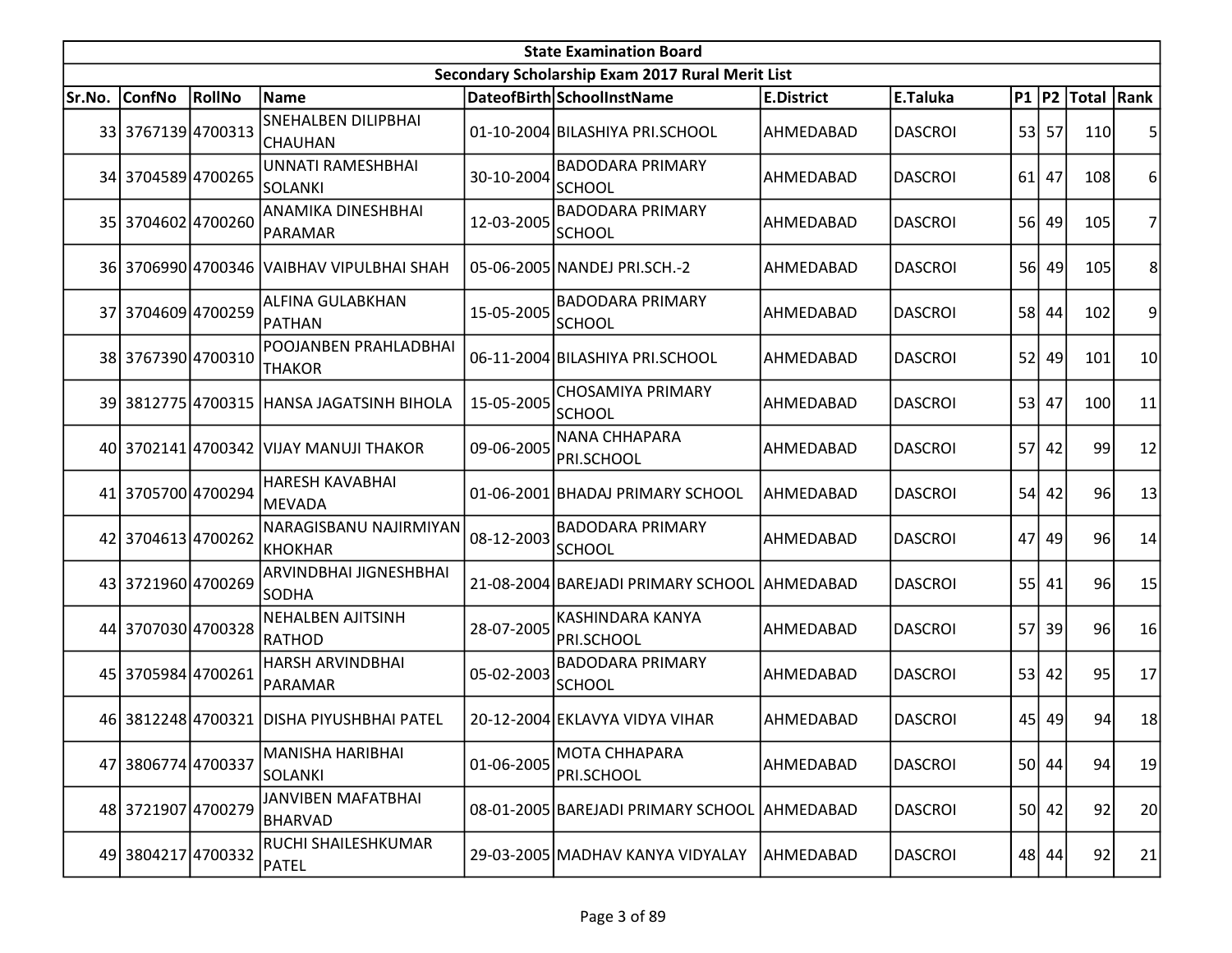| <b>State Examination Board</b> |                    |        |                                                                             |            |                                                  |                   |                                  |      |         |                  |                         |  |  |
|--------------------------------|--------------------|--------|-----------------------------------------------------------------------------|------------|--------------------------------------------------|-------------------|----------------------------------|------|---------|------------------|-------------------------|--|--|
|                                |                    |        |                                                                             |            | Secondary Scholarship Exam 2017 Rural Merit List |                   |                                  |      |         |                  |                         |  |  |
| Sr.No.                         | <b>ConfNo</b>      | RollNo | <b>Name</b>                                                                 |            | DateofBirth SchoolInstName                       | <b>E.District</b> | E.Taluka                         |      |         | P1 P2 Total Rank |                         |  |  |
|                                | 50 3706965 4700345 |        | SAFANSHA SABIRSHA<br>DIWAN                                                  |            | 05-05-2005 NANDEJ PRI.SCH.-2                     | AHMEDABAD         | <b>DASCROI</b>                   |      | 49 43   | 92               | 22                      |  |  |
|                                | 51 3707014 4700331 |        | <b>VIRALBEN KANUBHAI</b><br><b>GOHEL</b>                                    | 11-05-2005 | <b>KASHINDARA KANYA</b><br>PRI.SCHOOL            | AHMEDABAD         | <b>DASCROI</b>                   | 44   | 48      | 92               | 23                      |  |  |
|                                | 52 3771887 4700344 |        | RAHULKUMAR KIRITBHAI<br>SOLANKI                                             |            | 25-04-2004 NANDEJ PRI.SCH.-2                     | AHMEDABAD         | <b>DASCROI</b>                   |      | 46 45   | 91               | 24                      |  |  |
|                                |                    |        | 53 3705666 4700304 VIJAY HAKABHAI BHARAVAD 01-06-2003 BHADAJ PRIMARY SCHOOL |            |                                                  | AHMEDABAD         | <b>DASCROI</b>                   | 52   | 37      | 89               | 25                      |  |  |
|                                |                    |        | 54 3732421 4700272 DIVYA VINODBHAI SHARMA                                   |            | 10-01-2003 BAREJADI PRIMARY SCHOOL AHMEDABAD     |                   | <b>DASCROI</b>                   | 49   | 39      | 88               | 26                      |  |  |
|                                | 55 3703435 4700396 |        | <b>MESHVABEN</b><br><b>KAUSHIKKUMAR THAKOR</b>                              |            | 03-01-2005 DETROJ BRANCH SCHOOL                  | AHMEDABAD         | <b>DETROJ-</b><br><b>RAMPURA</b> |      | 76 62   | 138              | 1                       |  |  |
|                                | 56 3771447 4700422 |        | RAJ JALPESHBHAI<br>PRAJAPATI                                                |            | 16-01-2005 DETROJ TALUKA SHALA                   | AHMEDABAD         | <b>DETROJ-</b><br><b>RAMPURA</b> | 68   | 70      | 138              | 2                       |  |  |
|                                | 57 3771038 4700423 |        | RAJDEEP BHUPENDRASINH<br>SOLANKI                                            |            | 12-11-2004 DETROJ TALUKA SHALA                   | AHMEDABAD         | DETROJ-<br><b>RAMPURA</b>        | 68 l | 69      | 137              | 3                       |  |  |
|                                | 58 3703567 4700479 |        | CHIRAGBHAI MAHESHBHAI<br><b>NAYAK</b>                                       | 24-02-2004 | <b>SHOBHASAN PRIMARY</b><br><b>SCHOOL</b>        | AHMEDABAD         | <b>DETROJ-</b><br><b>RAMPURA</b> | 62   | 73      | 135              | 4                       |  |  |
|                                | 59 3709380 4700513 |        | RAVINABEN BHARATBHAI<br><b>SHIHORA</b>                                      |            | 17-12-2004 KOTADA PRIMARY SCHOOL                 | AHMEDABAD         | DHANDHUKA                        |      | 63 65   | 128              | 1                       |  |  |
|                                | 60 3709209 4700506 |        | KAJALBEN SHANKARBHAI<br><b>SHIHORA</b>                                      |            | 16-11-2001 KOTADA PRIMARY SCHOOL                 | AHMEDABAD         | DHANDHUKA                        | 68   | 59      | 127              | 2                       |  |  |
| 61                             | 3808644 4700577    |        | TEJALBEN DINESHBHAI<br>DODIYA                                               |            | 01-03-2005 KANYA SHALA DHOLERA                   | AHMEDABAD         | <b>DHOLERA</b>                   | 70I  | 56      | 126              | 1                       |  |  |
|                                | 62 3808561 4700573 |        | MANSIBA ARJUNSINH<br><b>CHUDASAMA</b>                                       |            | 23-03-2005 KANYA SHALA DHOLERA                   | AHMEDABAD         | <b>DHOLERA</b>                   |      | 65 60   | 125              | $\overline{\mathbf{c}}$ |  |  |
|                                | 63 3701809 4700605 |        | MEETKUMAR RAMESHBHAI<br>CHAUHAN                                             |            | 25-02-2005   INGOLI PRIMARY SCHOOL               | AHMEDABAD         | <b>DHOLKA</b>                    |      | $64$ 80 | 144              | 1                       |  |  |
|                                | 64 3765530 4700735 |        | SAVANKUMAR RANJITBHAI<br><b>VEGDA</b>                                       | 15-04-2004 | VATAMAN KUMAR PRIMARY<br><b>SCHOOL</b>           | AHMEDABAD         | <b>DHOLKA</b>                    | 71   | 72      | 143              | $\overline{\mathbf{c}}$ |  |  |
|                                | 65 3701817 4700604 |        | MAHOMMADANASKHAN<br>NASIBKHAN PATHAN                                        |            | 03-07-2005 INGOLI PRIMARY SCHOOL                 | AHMEDABAD         | <b>DHOLKA</b>                    |      | 64 79   | 143              | 3                       |  |  |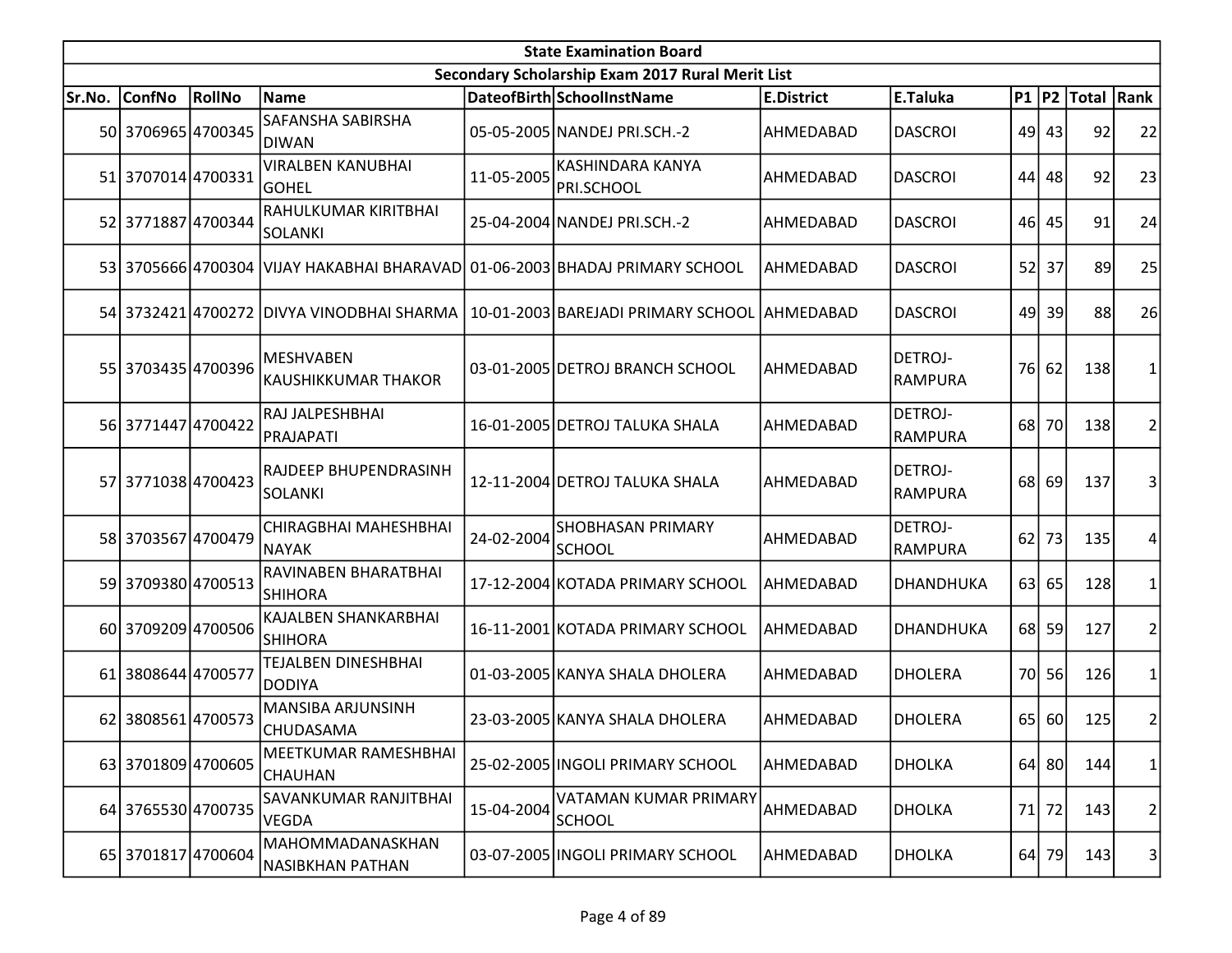|           | <b>State Examination Board</b> |        |                                                 |            |                                                  |                   |                 |                 |           |                        |                |  |  |
|-----------|--------------------------------|--------|-------------------------------------------------|------------|--------------------------------------------------|-------------------|-----------------|-----------------|-----------|------------------------|----------------|--|--|
|           |                                |        |                                                 |            | Secondary Scholarship Exam 2017 Rural Merit List |                   |                 |                 |           |                        |                |  |  |
| Sr.No.    | <b>ConfNo</b>                  | RollNo | Name                                            |            | DateofBirth SchoolInstName                       | <b>E.District</b> | E.Taluka        |                 |           | P1   P2   Total   Rank |                |  |  |
|           |                                |        | 66 3709407 4700673 MITTAL VINODBHAI PATEL       |            | 10-07-2005 LANA PRIMARY SCHOOL                   | AHMEDABAD         | <b>DHOLKA</b>   |                 | 75 66     | 141                    |                |  |  |
|           | 67 3701834 4700598             |        | ANITABEN RAMESHBHAI<br><b>TALAVIYA</b>          |            | 10-07-2004 INGOLI PRIMARY SCHOOL                 | AHMEDABAD         | <b>DHOLKA</b>   | 67I             | 72        | 139                    | 5              |  |  |
|           | 68 3701822 4700599             |        | ANJALIBEN DASHRATHBHAI<br><b>CHAUHAN</b>        |            | 16-07-2004 INGOLI PRIMARY SCHOOL                 | AHMEDABAD         | <b>DHOLKA</b>   | 61              | 77        | 138                    | 6              |  |  |
|           | 69 3703840 4700764             |        | <b>KISHANSINH JITENDRSINH</b><br><b>SOLANKI</b> | 26-12-2004 | <b>ZANZARAVA PRIMARY</b><br><b>SCHOOL</b>        | AHMEDABAD         | <b>MANDAL</b>   | 71              | 60        | 131                    | $\mathbf{1}$   |  |  |
|           | 70 3812737 4700748             |        | RAVIKUMAR JAVANJI<br><b>THAKOR</b>              | 31-05-2005 | <b>HANSALPUR</b><br>PRIMARY(BECH) SCHOOL         | AHMEDABAD         | <b>MANDAL</b>   |                 | 76 50     | 126                    | 2              |  |  |
|           | 71 3805883 4700785             |        | <b>KIRAN VINODBHAI</b><br>VAGHELA               |            | 06-04-2004 KHICHA PRIMARY SCHOOL                 | AHMEDABAD         | <b>SANAND</b>   | 81              | <b>76</b> | 157                    | 1              |  |  |
| 72        | 38060724700787                 |        | MANISHA SHAMJIBHAI<br>VAGHELA                   |            | 23-06-2005 KHICHA PRIMARY SCHOOL                 | AHMEDABAD         | SANAND          | 79              | 78        | 157                    | $\overline{2}$ |  |  |
|           | 73 3805895 4700791             |        | <b>SANJAY RAMJIBHAI</b><br>VAGHELA              |            | 06-04-2005 KHICHA PRIMARY SCHOOL                 | AHMEDABAD         | <b>SANAND</b>   | 74              | 75        | 149                    | 3              |  |  |
|           | 74 3805947 4700790             |        | POOJA MATAMBHAI<br>VAGHELA                      |            | 22-01-2004 KHICHA PRIMARY SCHOOL                 | AHMEDABAD         | SANAND          | 73              | 75        | 148                    | 4              |  |  |
| <b>75</b> | 3806039 4700788                |        | NIRU KARASANBHAI<br>VAGHELA                     |            | 01-07-2005 KHICHA PRIMARY SCHOOL                 | AHMEDABAD         | <b>SANAND</b>   | 68              | 75        | 143                    | 5              |  |  |
|           | 76 3806047 4700779             |        | DAXA POONAMBHAI<br>VAGHELA                      |            | 11-08-2005 KHICHA PRIMARY SCHOOL                 | AHMEDABAD         | SANAND          | 71              | 70l       | 141                    | 6              |  |  |
|           | 77 3770632 4700774             |        | LAKSHMI ASHOKBHAI<br>SOALNKI                    | 27-12-2004 | <b>CHANGODAR PRIMARY</b><br><b>SCHOOL</b>        | AHMEDABAD         | SANAND          | 66 <sup> </sup> | 73        | 139                    | $\overline{7}$ |  |  |
|           | 78 3806084 4700778             |        | CHANDRIKA MANJIBHAI<br><b>VAGHELA</b>           |            | 18-01-2004 KHICHA PRIMARY SCHOOL                 | AHMEDABAD         | SANAND          | 67              | 69        | 136                    | 8              |  |  |
|           | 79 3768314 4700869             |        | BHARAT PREMJIBHAI<br>PARMAR                     | 01-01-2005 | NADIYANA PRIMARY<br><b>SCHOOL</b>                | AHMEDABAD         | VIRAMGAM        |                 | 72 65     | 137                    | $\mathbf{1}$   |  |  |
|           | 80 3700022 4700832             |        | NISHABA NARENDRASINH<br><b>GOHIL</b>            | 12-07-2004 | JAKHAWADA PRIMARY<br><b>SCHOOL</b>               | AHMEDABAD         | <b>VIRAMGAM</b> |                 | 58 56     | 114                    | $\overline{2}$ |  |  |
|           | 81 3734161 4700851             |        | MANISHA RAMABHAI<br> KUMARKHANIYA               | 16-03-2004 | <b>KUMARKHAN PRIMARY</b><br><b>SCHOOL</b>        | AHMEDABAD         | VIRAMGAM        |                 | 66 43     | 109                    | 3              |  |  |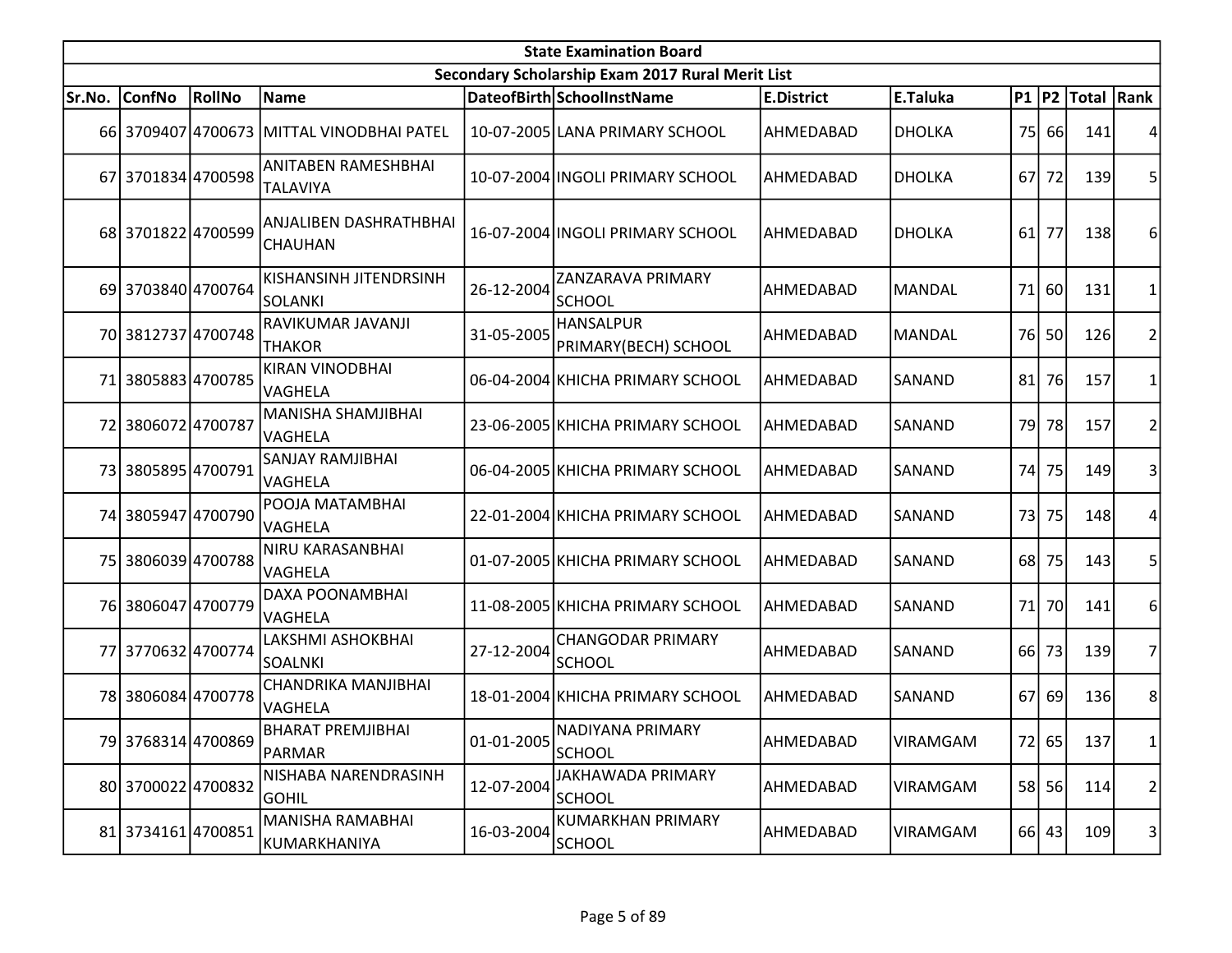| <b>State Examination Board</b> |                    |        |                                                  |            |                                                                                        |                   |                 |      |       |                     |                |  |
|--------------------------------|--------------------|--------|--------------------------------------------------|------------|----------------------------------------------------------------------------------------|-------------------|-----------------|------|-------|---------------------|----------------|--|
|                                |                    |        |                                                  |            | Secondary Scholarship Exam 2017 Rural Merit List                                       |                   |                 |      |       |                     |                |  |
| Sr.No.                         | <b>ConfNo</b>      | RollNo | Name                                             |            | DateofBirth SchoolInstName                                                             | <b>E.District</b> | E.Taluka        |      |       | P1  P2  Total  Rank |                |  |
|                                |                    |        |                                                  |            | 82 3767465 4700873 KAJALBEN MOTIBHAI SENVA 06-10-2004 VADAGAS PRIMARY SCHOOL AHMEDABAD |                   | VIRAMGAM        |      | 58 51 | 109                 |                |  |
|                                | 83 3765537 4702180 |        | <b>SAHIL PARESHBHAI</b><br>VAGHASIYA             |            | 18-12-2004 SHITAL VIDHYALAYA                                                           | AMRELI            | AMRELI          |      | 63 84 | 147                 |                |  |
|                                | 84 3807125 4702125 |        | <b>DHARATI MADHUBHAI</b><br><b>JINAJA</b>        |            | 22-09-2004 NANA AKDIA PRI. SCH.                                                        | <b>AMRELI</b>     | AMRELI          | 72 l | 72    | 144                 | 2              |  |
|                                |                    |        | 85   3807094   4702131   MOSMI RAJESHBHAI JAVIYA |            | 14-09-2004 NANA AKDIA PRI. SCH.                                                        | <b>AMRELI</b>     | <b>AMRELI</b>   |      | 76 64 | <b>140</b>          | 3              |  |
|                                |                    |        | 86 3765441 4702162 AKSHIT RAJESHBHAI ROKAD       |            | 21-09-2005 SHITAL VIDHYALAYA                                                           | <b>AMRELI</b>     | <b>AMRELI</b>   | 67   | 69    | 136                 |                |  |
|                                |                    |        | 87 3706562 4702324 TIYA JAYESHBHAI KHUNT         |            | 16-05-2005 THORKHAN PRI. SCHOOL                                                        | AMRELI            | <b>BABARA</b>   | 73   | 71    | 144                 |                |  |
|                                |                    |        | 88 3703643 4702297 EKTA BIPINBHAI KOLADIYA       | 27-10-2004 | SHREE VIVEKANAND PRI.<br><b>SCHOOL</b>                                                 | AMRELI            | <b>BABARA</b>   |      | 72 69 | 141                 | $\overline{2}$ |  |
|                                |                    |        | 89 3702856 4702296 DISHA SANJAYBHAI JAGANI       | 23-08-2005 | <b>SHREE VIVEKANAND PRI.</b><br><b>SCHOOL</b>                                          | <b>AMRELI</b>     | <b>BABARA</b>   |      | 73 68 | 141                 |                |  |
|                                | 90 3703676 4702290 |        | <b>AYUSHI VIPULBHAI</b><br><b>BHESANIYA</b>      | 21-09-2005 | <b>SHREE VIVEKANAND PRI.</b><br><b>SCHOOL</b>                                          | AMRELI            | <b>BABARA</b>   |      | 71 68 | 139                 |                |  |
|                                | 91 3767466 4702335 |        | <b>HASTI KISHORBHAI</b><br><b>IHIRAPARA</b>      | 08-07-2005 | HALIYAD JUNI PAY CENTER<br><b>SCHOOL</b>                                               | AMRELI            | <b>BAGASARA</b> | 82   | 73    | 155                 |                |  |
|                                | 92 3766436 4702334 |        | <b>HARSH JIGNESHBHAI</b><br><b>DHOLARIYA</b>     | 11-09-2004 | HALIYAD JUNI PAY CENTER<br><b>SCHOOL</b>                                               | AMRELI            | <b>BAGASARA</b> | 81   | 72    | 153                 |                |  |
|                                | 93 3764605 4702390 |        | <b>KAXITA JAGDISHBHAI</b><br><b>SOLANKI</b>      | 07-10-2004 | <b>SANSKAR KNOWLEDGE</b><br>VALLEY (GUJ. MED.)                                         | AMRELI            | <b>DHARI</b>    |      | 70 67 | 137                 |                |  |
|                                | 94 3720241 4702398 |        | PALAK KAMLESHBHAI<br>DHADUK                      |            | 13-10-2004 SHRI BHIMANI PRI.SCHOOL                                                     | <b>AMRELI</b>     | <b>DHARI</b>    |      | 66 63 | 129                 | $\overline{2}$ |  |
|                                |                    |        | 95 3733916 4702373 KIRAN GANDUBHAI AJARA         |            | 16-04-2005 DANGAVADAR PRI. SCHOOL                                                      | AMRELI            | <b>DHARI</b>    |      | 66 58 | 124                 | 3              |  |
|                                | 96 3809368 4702395 |        | JEEL ANILKUMAR<br>RUPARELIYA                     |            | 21-10-2004 SHRI BHIMANI PRI.SCHOOL                                                     | AMRELI            | <b>DHARI</b>    |      | 66 55 | 121                 | 4              |  |
|                                | 97 3733478 4702406 |        | CHANDRASINH AALUBHAI<br><b>VALA</b>              |            | 30-06-2005 VADLI PRI. SCHOOL                                                           | AMRELI            | <b>JAFRABAD</b> |      | 79 71 | 150                 | 1              |  |
|                                | 98 3733999 4702409 |        | KAUSHIKBHAI LAKHABHAI<br>VAGHELA                 |            | 17-06-2005 VADLI PRI. SCHOOL                                                           | AMRELI            | <b>JAFRABAD</b> |      | 72 68 | 140                 | $\overline{2}$ |  |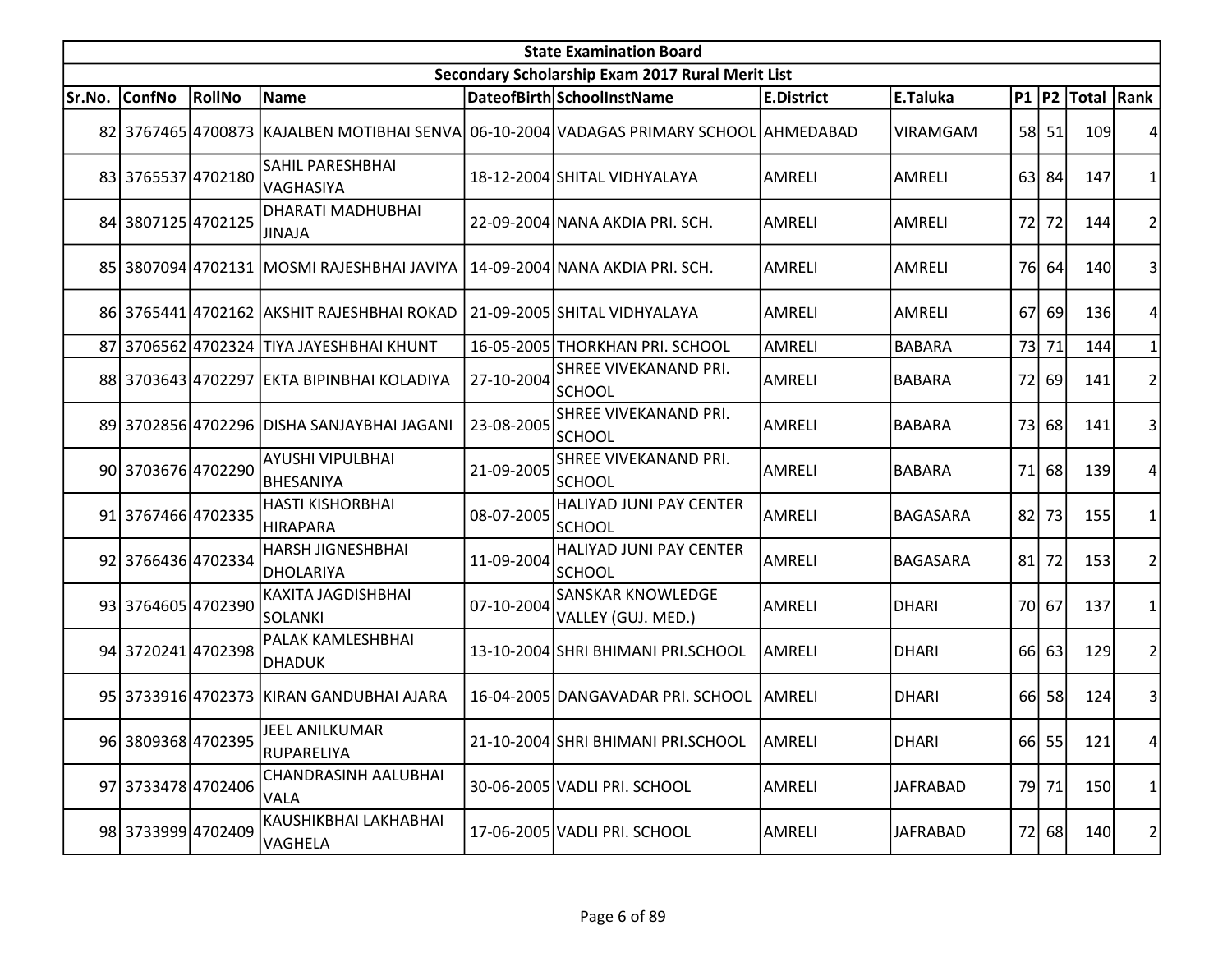| <b>State Examination Board</b> |                     |        |                                               |            |                                                  |                   |                 |           |       |                  |                |  |
|--------------------------------|---------------------|--------|-----------------------------------------------|------------|--------------------------------------------------|-------------------|-----------------|-----------|-------|------------------|----------------|--|
|                                |                     |        |                                               |            | Secondary Scholarship Exam 2017 Rural Merit List |                   |                 |           |       |                  |                |  |
| Sr.No.                         | <b>ConfNo</b>       | RollNo | <b>Name</b>                                   |            | DateofBirth SchoolInstName                       | <b>E.District</b> | E.Taluka        |           |       | P1 P2 Total Rank |                |  |
|                                | 99 3734087 4702407  |        | <b>CHIRAGBHAI RAJABHAI</b><br><b>SARVAIYA</b> |            | 26-12-2002 VADLI PRI. SCHOOL                     | AMRELI            | <b>JAFRABAD</b> |           | 65 69 | 134              |                |  |
|                                | 100 3744079 4702411 |        | PRATAPBHAI KESHUBHAI<br><b>GOHIL</b>          |            | 05-04-2004 VADLI PRI. SCHOOL                     | AMRELI            | <b>JAFRABAD</b> |           | 69 58 | 127              | 4              |  |
|                                |                     |        | 101 3703580 4702433 RANJAN KHATUBHAI JADAV    |            | 04-11-2003 AMBALIYALA PRI SCHOOL                 | <b>AMRELI</b>     | <b>KHAMBHA</b>  |           | 78 73 | 151              |                |  |
|                                |                     |        | 102 3764733 4702448 MAMTA KANUBHAI MOBH       |            | 16-12-2004 DADHIYALI PRI SCHOOL                  | <b>AMRELI</b>     | <b>KHAMBHA</b>  | 81        | 69    | <b>150</b>       | 2              |  |
|                                |                     |        | 103 3703548 4702428 KAJALBEN KALUBHAI GOHIL   |            | 20-01-2005 AMBALIYALA PRI SCHOOL                 | AMRELI            | <b>KHAMBHA</b>  | 77I       | 72    | <b>149</b>       | 3              |  |
|                                | 104 3804766 4702431 |        | MEGHABEN JALAMBHAI<br>JADAV                   |            | 17-05-2005 AMBALIYALA PRI SCHOOL                 | AMRELI            | <b>KHAMBHA</b>  |           | 75 73 | 148              | 4              |  |
|                                | 105 3720158 4702513 |        | <b>PARAS PRAVINBHAI</b><br>PADAMANI           |            | 27-11-2005 BANTWA DEVALI PRI.SCH.                | AMRELI            | <b>KUKAVAV</b>  | 79 l      | 74    | 153              |                |  |
|                                | 106 3707993 4702521 |        | <b>ASHVI VIPULBHAI</b><br> KACHHADIYA         |            | 25-11-2004 KHAJURI PRI.SCH.                      | <b>AMRELI</b>     | KUKAVAV         | 77I       | 74    | 151              | 2 <sup>1</sup> |  |
|                                | 107 3705434 4702565 |        | <b>ANJALI RAMBHAI</b><br>KESHWALA             |            | 20-09-2005 BHAL VAV PRI. SCH.                    | AMRELI            | LATHI           | <b>77</b> | 63    | 140              | 1              |  |
|                                | 108 3701180 4702584 |        | <b>SWATIBEN MAHESHBHAI</b><br>KALIYANI        |            | 20-08-2005 BHAL VAV PRI. SCH.                    | AMRELI            | LATHI           | 67I       | 68    | 135              | 2              |  |
|                                |                     |        | 109 3721068 4702663 NENSHI KISHORBHAI SAVAJ   |            | 20-09-2004 AMBA PRI. SCH.                        | AMRELI            | LILIYA          | 65        | 75    | 140              |                |  |
|                                |                     |        | 110 3706308 4702675 KAJAL BALABHAI RATHOD     |            | 25-04-2004 KANYA SHALA                           | AMRELI            | LILIYA          |           | 59 61 | 120              | 2              |  |
|                                | 111 3769099 4702717 |        | <b>MIRALI MANUBHAI</b><br>BAGADA              |            | 15-03-2005 KHODIYANA PRI. SCH.                   | AMRELI            | SAVARKUNDLA     |           | 70 52 | 122              |                |  |
|                                | 112 3700185 4702708 |        | JANVIBEN MUKESHBHAI<br>DABHI                  |            | 28-08-2004 KERALA PRI. SCH.                      | AMRELI            | SAVARKUNDLA     |           | 63 48 | 111              | 2              |  |
|                                | 113 3768748 4702718 |        | PAYAL RAMESHBHAI<br><b>BAMBHANIYA</b>         |            | 06-12-2004 KHODIYANA PRI. SCH.                   | AMRELI            | SAVARKUNDLA     |           | 57 50 | 107              | $\vert$ 3      |  |
|                                |                     |        | 114 3771391 4702706 VIVEK MANUBHAI SABHAD     |            | 15-10-2004 ADASANG PRI. SCH.                     | AMRELI            | SAVARKUNDLA     |           | 55 37 | 92               | 4              |  |
|                                | 115 3732828 4702760 |        | <b>MEGH RAKESHKUMAR</b><br>PANCHAL            | 21-07-2004 | GNANYAGNA VIDYALAYA<br>(NON GR)                  | <b>ANAND</b>      | ANAND           |           | 66 62 | 128              | 1              |  |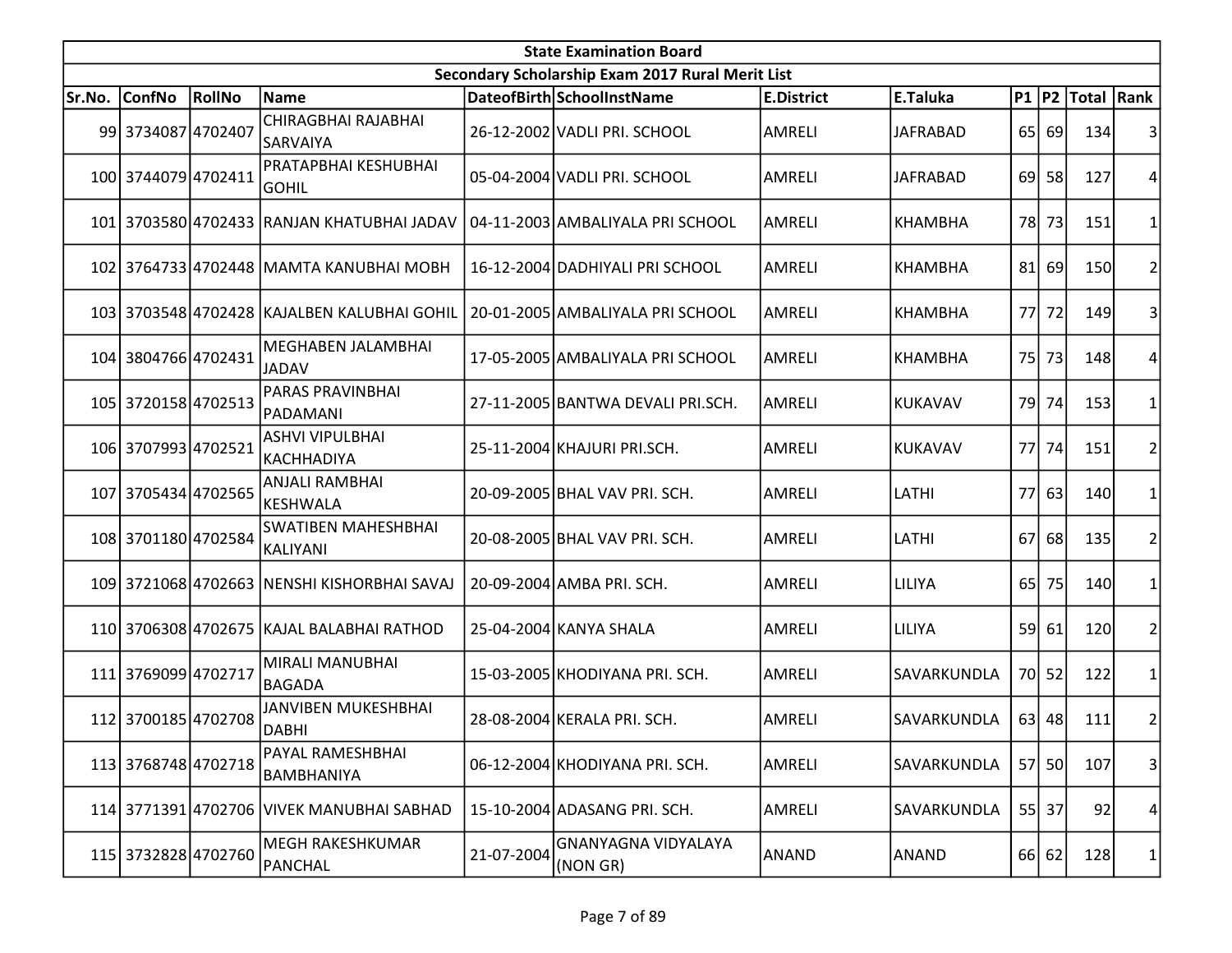|        | <b>State Examination Board</b><br>Secondary Scholarship Exam 2017 Rural Merit List |        |                                                   |            |                                               |                   |               |                 |           |                  |                |  |  |
|--------|------------------------------------------------------------------------------------|--------|---------------------------------------------------|------------|-----------------------------------------------|-------------------|---------------|-----------------|-----------|------------------|----------------|--|--|
|        |                                                                                    |        |                                                   |            |                                               |                   |               |                 |           |                  |                |  |  |
| Sr.No. | <b>ConfNo</b>                                                                      | RollNo | Name                                              |            | DateofBirth SchoolInstName                    | <b>E.District</b> | E.Taluka      |                 |           | P1 P2 Total Rank |                |  |  |
|        | 116 3773287 4702804                                                                |        | DHARAMSINH VANRAJSINH<br>SOLANKI                  |            | 29-04-2005 M S PATEL 6TO8 (GRANTED) ANAND     |                   | <b>ANAND</b>  |                 | 54 66     | 120              |                |  |  |
|        | 117 3773159 4702805                                                                |        | <b>HETALBEN VIKRAMSINH</b><br>SOLANKI             |            | 05-08-2005 M S PATEL 6TO8 (GRANTED) ANAND     |                   | <b>ANAND</b>  |                 | 57 62     | 119              | 3              |  |  |
|        | 118 3773202 4702807                                                                |        | MITTALBEN RAJKUMAR<br><b>BHOI</b>                 |            | 24-03-2005 M S PATEL 6TO8 (GRANTED) ANAND     |                   | <b>ANAND</b>  |                 | 68 49     | 117              | 4              |  |  |
|        | 119 3773250 4702806                                                                |        | MANISHABEN VIJAYSINH<br>RAULJI                    |            | 31-12-2004 M S PATEL 6TO8 (GRANTED) ANAND     |                   | <b>ANAND</b>  |                 | 69 47     | 116              | 5              |  |  |
|        | 120 3769414 4702819                                                                |        | <b>SUJIT JIGNESHBHAI</b><br><b>MECWAN</b>         | 19-01-2005 | ST. XAVIER'S 6 TO8<br>(GRANTED)               | ANAND             | <b>ANAND</b>  |                 | 58 54     | 112              | 6              |  |  |
|        | 121 3773235 4702803                                                                |        | <b>BHUMIKABEN</b><br><b>BHUPENDRABHAI THAKKAR</b> |            | 20-10-2004 M S PATEL 6TO8 (GRANTED) ANAND     |                   | <b>ANAND</b>  |                 | 58 52     | 110              | 7              |  |  |
|        |                                                                                    |        | 122 3702485 4702811 RUDRA RASIKBHAI SOLANKI       | 16-07-2005 | R C MISSION 1 TO 8<br>(GRANTED)               | ANAND             | <b>ANAND</b>  |                 | 58 50     | 108              | 8              |  |  |
|        | 123 3773273 4702802                                                                |        | <b>AKSHIT DILIPSINH</b><br><b>CHHASATIYA</b>      |            | 18-01-2005 M S PATEL 6TO8 (GRANTED) ANAND     |                   | <b>ANAND</b>  |                 | 60 47     | 107              | 9              |  |  |
|        | 124 3704837 4702821                                                                |        | ASHMITABEN ISHAVARBHAI<br><b>VASAVA</b>           | 03-10-2004 | <b>ST.XAVIER'S VIDYAVIHAR</b><br>(LIMADAPURA) | <b>ANAND</b>      | <b>ANAND</b>  | 52              | 53        | 105              | 10             |  |  |
|        | 125 3704916 4702826                                                                |        | MANISH JASHBHAI<br><b>TADPADA</b>                 | 14-09-2004 | <b>ST.XAVIER'S VIDYAVIHAR</b><br>(LIMADAPURA) | <b>ANAND</b>      | <b>ANAND</b>  |                 | $54$ 49   | 103              | 11             |  |  |
|        | 126 3703363 4702824                                                                |        | <b>JINALBEN DILIPBHAI</b><br>VASAVA               | 02-06-2005 | <b>ST.XAVIER'S VIDYAVIHAR</b><br>(LIMADAPURA) | <b>ANAND</b>      | <b>ANAND</b>  |                 | $60$   43 | 103              | 12             |  |  |
|        | 127 3707505 4702903                                                                |        | DHAVALSINH MUKESHSINH<br>PARMAR                   | 14-12-2004 | KHADOL (U) PRIMARY<br><b>SCHOOL</b>           | <b>ANAND</b>      | <b>ANKLAV</b> |                 | 71 83     | 154              | 1              |  |  |
|        | 128 3705608 4702875                                                                |        | PARTH NARENDRABHAI<br>PARMAR                      |            | 29-01-2005 C.L.SHAH (GRANTED)                 | <b>ANAND</b>      | <b>ANKLAV</b> | 80 <sup>1</sup> | 72        | 152              | $\overline{2}$ |  |  |
|        | 129 3805916 4702844                                                                |        | MAYURIBEN MUKESHBHAI<br>PARMAR                    | 12-10-2004 | ASODAR KANYA PRIMARY<br><b>SCHOOL</b>         | ANAND             | ANKLAV        |                 | 71 64     | 135              | $\vert$ 3      |  |  |
|        | 130 3806375 4702848                                                                |        | SAADIYABEN RAFIKBHAI<br><b>VAHORA</b>             | 12-09-2004 | <b>ASODAR KANYA PRIMARY</b><br>SCHOOL         | <b>ANAND</b>      | <b>ANKLAV</b> |                 | 66 61     | 127              | 4              |  |  |
|        | 131 3707522 4702902                                                                |        | DHARMESHBHAI<br>ASHOKBHAI TALPADA                 | 11-06-2004 | KHADOL (U) PRIMARY<br>SCHOOL                  | <b>ANAND</b>      | ANKLAV        |                 | 65 61     | 126              | 5              |  |  |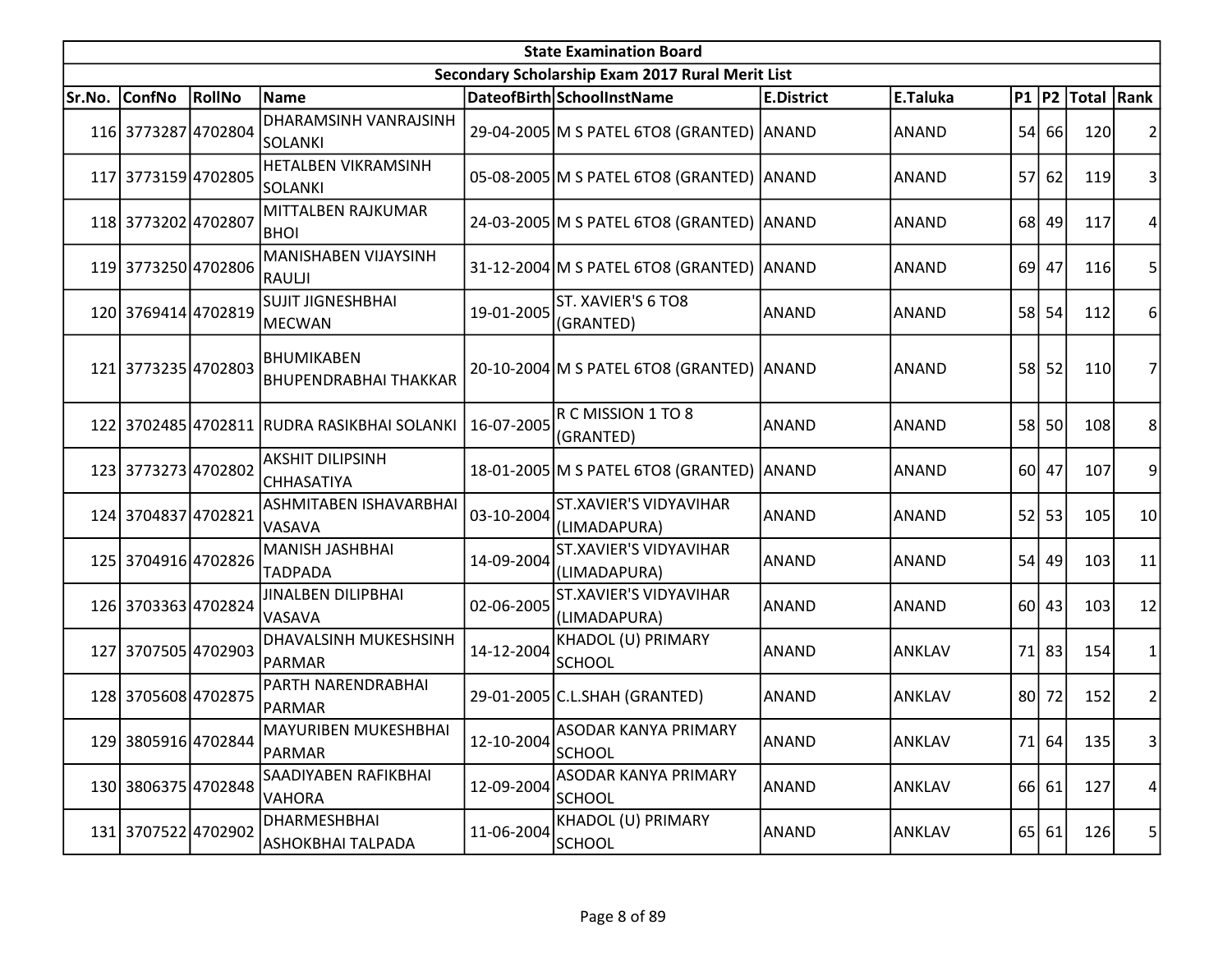| <b>State Examination Board</b> |                     |        |                                                 |            |                                                  |                   |               |    |           |                     |                |  |  |
|--------------------------------|---------------------|--------|-------------------------------------------------|------------|--------------------------------------------------|-------------------|---------------|----|-----------|---------------------|----------------|--|--|
|                                |                     |        |                                                 |            | Secondary Scholarship Exam 2017 Rural Merit List |                   |               |    |           |                     |                |  |  |
| Sr.No.                         | <b>ConfNo</b>       | RollNo | <b>Name</b>                                     |            | DateofBirth SchoolInstName                       | <b>E.District</b> | E.Taluka      |    |           | P1  P2  Total  Rank |                |  |  |
|                                | 132 3772222 4702887 |        | <b>DIVYABEN BHAILALBHAI</b><br> PADHIYAR        | 27-08-2004 | <b>GAMBHIRA KANYA PRIMARY</b><br><b>SCHOOL</b>   | ANAND             | ANKLAV        |    | 69 57     | 126                 | 6              |  |  |
|                                | 133 3766371 4702949 |        | <b>UNNATIBEN PANKAJBHAI</b><br><b>SOLANKI</b>   | 17-03-2005 | <b>BADALPUR PRIMARY</b><br><b>SCHOOL</b>         | <b>ANAND</b>      | <b>BORSAD</b> |    | 78 83     | 161                 | $\mathbf{1}$   |  |  |
|                                | 134 3766821 4702948 |        | NIRALIBEN RAJENDRASINH<br>SOLANKI               | 21-06-2005 | <b>BADALPUR PRIMARY</b><br><b>SCHOOL</b>         | <b>ANAND</b>      | <b>BORSAD</b> |    | 77 83     | 160                 | $\overline{2}$ |  |  |
|                                | 135 3701491 4702923 |        | MEHAJABIN SAMADKHAN<br>PATHAN                   |            | 11-07-2003 ADARSH SHALA (NON GR)                 | ANAND             | <b>BORSAD</b> |    | 80 79     | 159                 | 3              |  |  |
|                                | 136 3702611 4702932 |        | SANIYABANU IKBALBHAI<br>RANA                    |            | 09-05-2004 ADARSH SHALA (NON GR)                 | <b>ANAND</b>      | <b>BORSAD</b> |    | 80 79     | 159                 |                |  |  |
|                                | 137 3703184 4702922 |        | MEHAJABIN MEMUDKHAN<br>RANA                     |            | 09-04-2004 ADARSH SHALA (NON GR)                 | ANAND             | <b>BORSAD</b> | 83 | 75        | 158                 | 5              |  |  |
|                                | 138 3702733 4702921 |        | MAHAMMADSAHIL<br>NIYAMATKHAN PATHAN             |            | 26-09-2003 ADARSH SHALA (NON GR)                 | ANAND             | <b>BORSAD</b> | 81 | 76        | 157                 | 6              |  |  |
|                                |                     |        | 139 3703427 4702917 FEZAL HAMIDKHAN RANA        |            | 13-03-2005 ADARSH SHALA (NON GR)                 | <b>ANAND</b>      | <b>BORSAD</b> | 83 | 74        | 157                 | 7              |  |  |
|                                | 140 3703425 4702936 |        | SHABINA SHAHIDKBHAI<br>SHAIKH                   |            | 01-01-2004 ADARSH SHALA (NON GR)                 | <b>ANAND</b>      | <b>BORSAD</b> | 83 | 72        | 155                 | 8              |  |  |
|                                |                     |        | 141 3702720 4702913 ADNAN SAKIRMIYA KAJI        |            | 05-02-2005 ADARSH SHALA (NON GR)                 | <b>ANAND</b>      | <b>BORSAD</b> | 81 | 74        | 155                 | 9              |  |  |
|                                | 142 3703180 4702918 |        | <b>IERAMFATEMA ILYASKHAN</b><br>PATHAN          |            | 30-10-2004 ADARSH SHALA (NON GR)                 | <b>ANAND</b>      | <b>BORSAD</b> |    | $82$   71 | 153                 | 10             |  |  |
|                                | 143 3810566 4702945 |        | <b>JINALBEN HITENDRASINH</b><br><b>GARASIYA</b> | 07-02-2005 | <b>BADALPUR PRIMARY</b><br><b>SCHOOL</b>         | ANAND             | <b>BORSAD</b> |    | 70 82     | 152                 | 11             |  |  |
|                                |                     |        | 144 3702572 4702925 NAAZ SARFARAJKHAN RANA      |            | 04-06-2005 ADARSH SHALA (NON GR)                 | <b>ANAND</b>      | <b>BORSAD</b> | 81 | 71        | 152                 | 12             |  |  |
|                                | 145 3703426 4702920 |        | MAHAMMADAEJAJ<br>MOHAMMADARIF MALEK             |            | 28-09-2004 ADARSH SHALA (NON GR)                 | ANAND             | <b>BORSAD</b> |    | 80 71     | 151                 | 13             |  |  |
|                                | 146 3702715 4702914 |        | ALMASBEN YASINBHAI<br><b>VAHORA</b>             |            | 24-08-2004 ADARSH SHALA (NON GR)                 | <b>ANAND</b>      | <b>BORSAD</b> |    | 78 72     | 150                 | 14             |  |  |
|                                |                     |        | 147 3720201 4703150 HUMA MAKSUDALI SAIYED       |            | 16-11-2004 LAKSH HIGHSCHOOL NON                  | ANAND             | KHAMBHAT      |    | 80 84     | 164                 | 1              |  |  |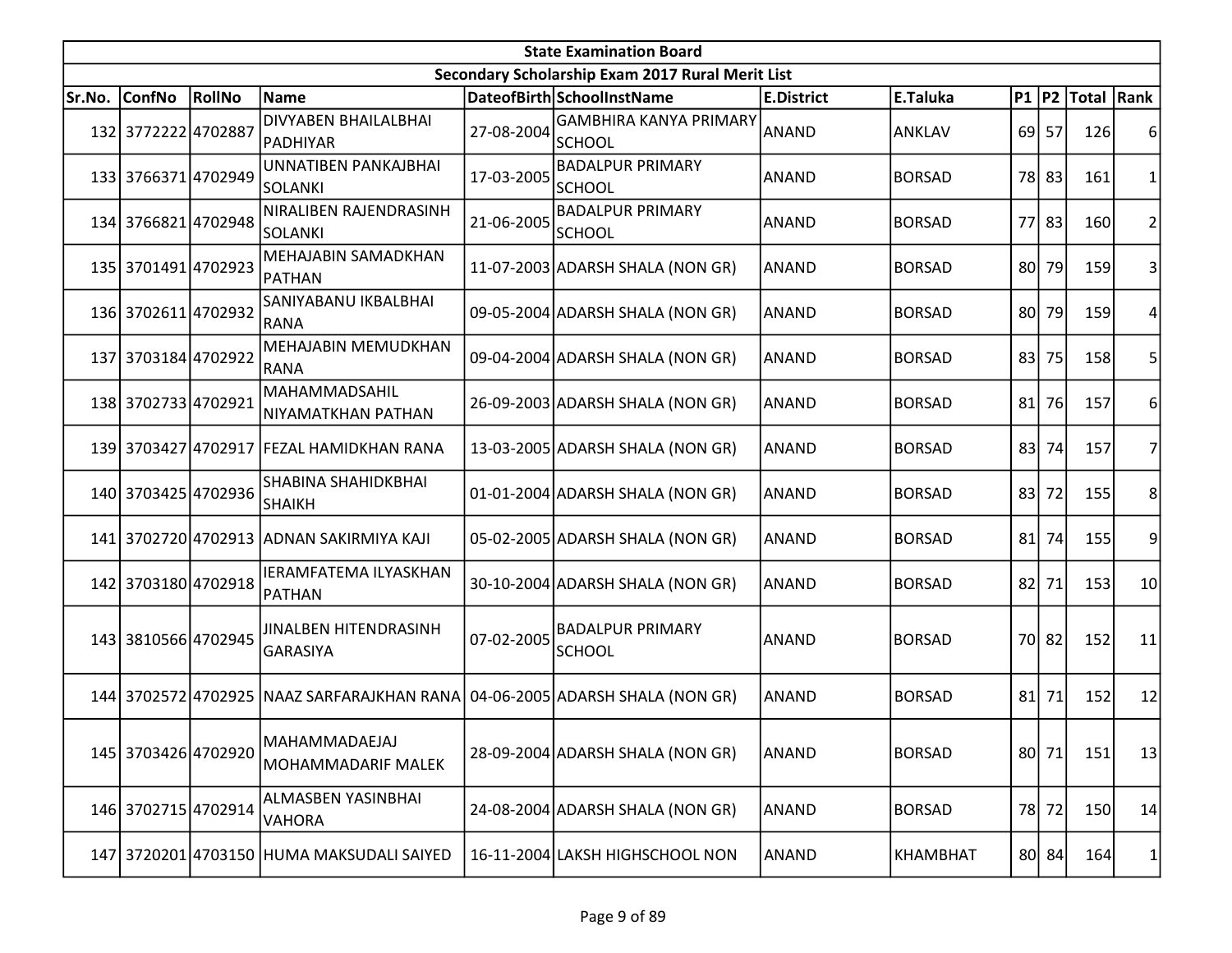| <b>State Examination Board</b> |                     |               |                                               |            |                                                  |                   |                 |           |       |                   |                |  |
|--------------------------------|---------------------|---------------|-----------------------------------------------|------------|--------------------------------------------------|-------------------|-----------------|-----------|-------|-------------------|----------------|--|
|                                |                     |               |                                               |            | Secondary Scholarship Exam 2017 Rural Merit List |                   |                 |           |       |                   |                |  |
| Sr.No.                         | <b>ConfNo</b>       | <b>RollNo</b> | Name                                          |            | DateofBirth SchoolInstName                       | <b>E.District</b> | E.Taluka        | P1  P2    |       | <b>Total Rank</b> |                |  |
|                                |                     |               | 148 3805029 4703148 DHARA VIJAYKUMAR PATEL    | 09-01-2005 | <b>JALSAN PVTSCHOOL</b><br>6TO7(GRANTED)         | <b>ANAND</b>      | <b>KHAMBHAT</b> |           | 74 84 | 158               | 2              |  |
|                                |                     |               | 149 3704462 4703208 TULSIBEN DIPAKBHAI PATEL  | 10-12-2004 | N T HIGH SCHOOL<br>6TO8(GRANTED)                 | <b>ANAND</b>      | <b>KHAMBHAT</b> | 81        | 75    | 156               | 3              |  |
|                                | 150 3805701 4703144 |               | RAVIRAJSINH LALJIBHAI<br><b>JADAV</b>         |            | 03-05-2004 DAHEDA PRIMARY SCHOOL                 | <b>ANAND</b>      | <b>KHAMBHAT</b> | 71        | 82    | 153               | 4              |  |
|                                |                     |               | 151 3704452 4703202 NIRALI SHAILESHBHAI PATEL | 26-07-2004 | N T HIGH SCHOOL<br>6TO8(GRANTED)                 | <b>ANAND</b>      | KHAMBHAT        | 77I       | 76    | 153               | 5              |  |
|                                |                     |               | 152 3704478 4703207 TULSI PARESHBHAI SUTHAR   | 28-06-2004 | N T HIGH SCHOOL<br>6TO8(GRANTED)                 | <b>ANAND</b>      | KHAMBHAT        | 77 l      | 73    | 150               | 6              |  |
|                                | 153 3704391 4703209 |               | TULSIBEN GULABSINH<br>PARMAR                  | 11-07-2005 | N T HIGH SCHOOL<br>6TO8(GRANTED)                 | ANAND             | <b>KHAMBHAT</b> | 73        | 75    | 148               | 7              |  |
|                                | 154 3769753 4703224 |               | <b>VIDHIBEN RAKESHBHAI</b><br>PATEL           | 06-09-2004 | UNDEL HIGH SCHOOL(NON<br>GR)                     | <b>ANAND</b>      | <b>KHAMBHAT</b> | 67        | 78    | 145               | 8              |  |
|                                | 155 3767692 4703292 |               | YASH SHAILESHBHAI<br>VAGHELA                  |            | 11-08-2005 R C MISSION (GRANTED)                 | ANAND             | PETLAD          | 74I       | 75    | 149               | 1              |  |
|                                | 156 3766393 4703294 |               | ARJUN UPENDRABHAI<br>SARVAIYA                 |            | 10-04-2005 SUDARNA PRIMARY SCHOOL ANAND          |                   | PETLAD          | 83        | 65    | 148               | $\overline{2}$ |  |
| 157 <sup> </sup>               | 38037614703228      |               | MUMUKSHA<br>MANISHKUMAR CHAVDA                | 19-04-2005 | A.K.PATEL ENG MEDIUM<br><b>SCHOOL NAR</b>        | <b>ANAND</b>      | PETLAD          | <b>58</b> | 62    | 120               | 3              |  |
|                                | 158 3766910 4703234 |               | <b>UMANGKUMAR MANUBHAI</b><br>PARMAR          | 05-09-2004 | <b>BHAVANIPURA PRIMARY</b><br><b>SCHOOL</b>      | <b>ANAND</b>      | PETLAD          | 54        | 56    | 110               | 4              |  |
|                                |                     |               | 159 3767820 4703293 RIYA MANOJBHAI VAGHELA    |            | 06-01-2005 R.C.MISSION (GRANTED)                 | <b>ANAND</b>      | PETLAD          | <b>56</b> | 54    | 110               | 5              |  |
|                                | 160 3733237 4703231 |               | PRIYABEN NARESHBHAI<br><b>TALPADA</b>         | 28-02-2005 | <b>BHAVANIPURA PRIMARY</b><br><b>SCHOOL</b>      | <b>ANAND</b>      | PETLAD          | 54        | 53    | 107               | 6              |  |
|                                | 161 3733212 4703233 |               | <b>SHVETABEN VISHNUBHAI</b><br>PARMAR         | 25-07-2005 | <b>BHAVANIPURA PRIMARY</b><br><b>SCHOOL</b>      | <b>ANAND</b>      | PETLAD          | 54        | 53    | 107               | 7              |  |
|                                | 162 3769151 4703225 |               | AESHABEN PANKAJBHAI<br>PATEL                  | 13-06-2004 | A.K. PATEL ENG MEDIUM<br><b>SCHOOL NAR</b>       | <b>ANAND</b>      | PETLAD          |           | 54 52 | 106               | 8              |  |
|                                | 163 3764795 4703353 |               | VISHNUBHAI<br>DASHRATHBHAI PARMAR             |            | 18-12-2003 LADKUI PRIMARY SCHOOL                 | ANAND             | <b>SOJITRA</b>  |           | 66 54 | 120               | 1              |  |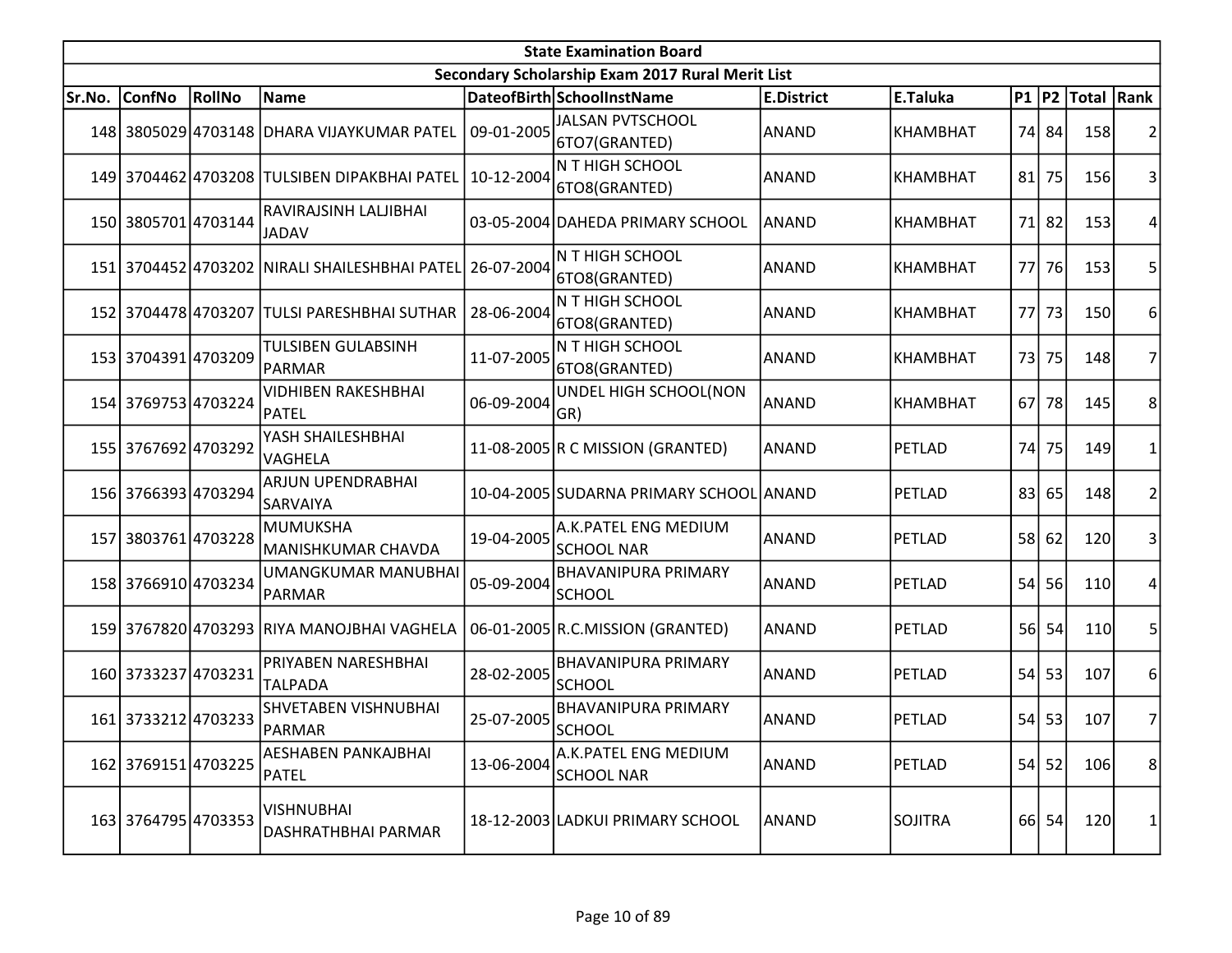| <b>State Examination Board</b> |                     |        |                                                                         |            |                                                  |                   |                |                 |           |                     |                |  |
|--------------------------------|---------------------|--------|-------------------------------------------------------------------------|------------|--------------------------------------------------|-------------------|----------------|-----------------|-----------|---------------------|----------------|--|
|                                |                     |        |                                                                         |            | Secondary Scholarship Exam 2017 Rural Merit List |                   |                |                 |           |                     |                |  |
| Sr.No.                         | <b>ConfNo</b>       | RollNo | Name                                                                    |            | DateofBirth SchoolInstName                       | <b>E.District</b> | E.Taluka       |                 |           | P1  P2  Total  Rank |                |  |
|                                |                     |        | 164 3705090 4703366 NILABEN RAJABHAI GOHEL                              | 08-01-2005 | SEJAVAPURA PRIMARY<br>SCHOOL                     | <b>ANAND</b>      | <b>SOJITRA</b> |                 | 66 48     | 114                 | 2              |  |
|                                | 165 3764729 4703352 |        | SANDIPKUMAR<br>RAMESHBHAI PARMAR                                        |            | 30-05-2005 LADKUI PRIMARY SCHOOL                 | <b>ANAND</b>      | <b>SOJITRA</b> | 65 <sup> </sup> | 48        | 113                 | 3              |  |
|                                | 166 3705082 4703369 |        | RAJUNHAI RAYJIBHAI<br><b>GOHEL</b>                                      | 10-09-2004 | SEJAVAPURA PRIMARY<br><b>SCHOOL</b>              | <b>ANAND</b>      | <b>SOJITRA</b> | 63              | 47        | 110                 | 4              |  |
|                                | 167 3812664 4703385 |        | PRIYANSHU DUNGARBHAI<br>DULERA                                          |            | 14-07-2005 PADRA PRIMARY SCHOOL                  | ANAND             | <b>TARAPUR</b> |                 | 68 50     | 118                 | 1              |  |
|                                | 168 3812861 4703386 |        | RAJESHBHAI RANABHAI<br><b>BHARVAD</b>                                   |            | 06-10-2004 PADRA PRIMARY SCHOOL                  | <b>ANAND</b>      | <b>TARAPUR</b> |                 | 68 49     | 117                 | $\overline{2}$ |  |
|                                | 169 3720461 4703405 |        | AMITBHAI PRAVINBHAI<br><b>CHAUHAN</b>                                   |            | 27-04-2004 SHILI PRIMARY SCHOOL                  | ANAND             | <b>UMRETH</b>  | 66              | 60        | 126                 | 1              |  |
|                                | 170 3767245 4703404 |        | VAISHALI NARAYANBHAI<br><b>SHARMA</b>                                   | 17-11-2004 | H M DAVE UMRETH<br>(GRANTED)                     | <b>ANAND</b>      | <b>UMRETH</b>  |                 | 58 62     | 120                 | $\overline{2}$ |  |
|                                | 171 3767592 4703402 |        | KAVYA SANJAYKUMAR<br>PATEL                                              | 18-03-2005 | H M DAVE UMRETH<br>(GRANTED)                     | <b>ANAND</b>      | <b>UMRETH</b>  |                 | 60 60     | 120                 | 3              |  |
|                                | 172 3772764 4703403 |        | <b>KRUPABEN YOGESHKUMAR</b><br>PATEL                                    | 03-11-2004 | H M DAVE UMRETH<br>(GRANTED)                     | ANAND             | <b>UMRETH</b>  |                 | $61$ 53   | 114                 | 4              |  |
|                                | 173 3754220 4703411 |        | HITESHKUMAR BHIMSINH<br>PARMAR                                          |            | 02-12-2004 SHILI PRIMARY SCHOOL                  | <b>ANAND</b>      | <b>UMRETH</b>  | 56 <sup> </sup> | <b>56</b> | 112                 | 5              |  |
|                                |                     |        | <b>JANVIBEN</b><br>174 3772781 4703401 DHARMENRDAKUMAR<br><b>PARMAR</b> | 25-09-2004 | H M DAVE UMRETH<br>(GRANTED)                     | <b>ANAND</b>      | <b>UMRETH</b>  | 47              | 62        | 109                 | 6              |  |
|                                |                     |        | 175 3804236 4703553 VISHVA DINESHBHAI PATEL                             |            | 27-03-2005 JUNI VASNI SCH                        | <b>ARAVALLI</b>   | <b>BAYAD</b>   | 84              | 81        | 165                 | 1              |  |
|                                |                     |        | 176 3804182 4703554 VISHVA MUKESHBHAI PATEL 03-04-2005 JUNI VASNI SCH   |            |                                                  | ARAVALLI          | <b>BAYAD</b>   | 79              | 76        | 155                 | $\overline{c}$ |  |
|                                | 177 3807722 4703589 |        | ALAYKUMAR<br><b>HEMANTKUMAR PATEL</b>                                   |            | 04-09-2004 SHRI T.S. PATEL PRISCH                | ARAVALLI          | <b>BAYAD</b>   |                 | 84 64     | 148                 | $\overline{3}$ |  |
|                                | 178 3804213 4703540 |        | <b>KRUPALIBEN JAGDISHBHAI</b><br><b>PATEL</b>                           |            | 05-10-2004 JUNI VASNI SCH                        | ARAVALLI          | <b>BAYAD</b>   |                 | 74 70     | 144                 | 4              |  |
|                                | 179 3804405 4703537 |        | JAIMINKUMAR<br>SHAILESHBHAI PATEL                                       |            | 23-06-2005 JUNI VASNI SCH                        | <b>ARAVALLI</b>   | <b>BAYAD</b>   |                 | 76 66     | 142                 | 5              |  |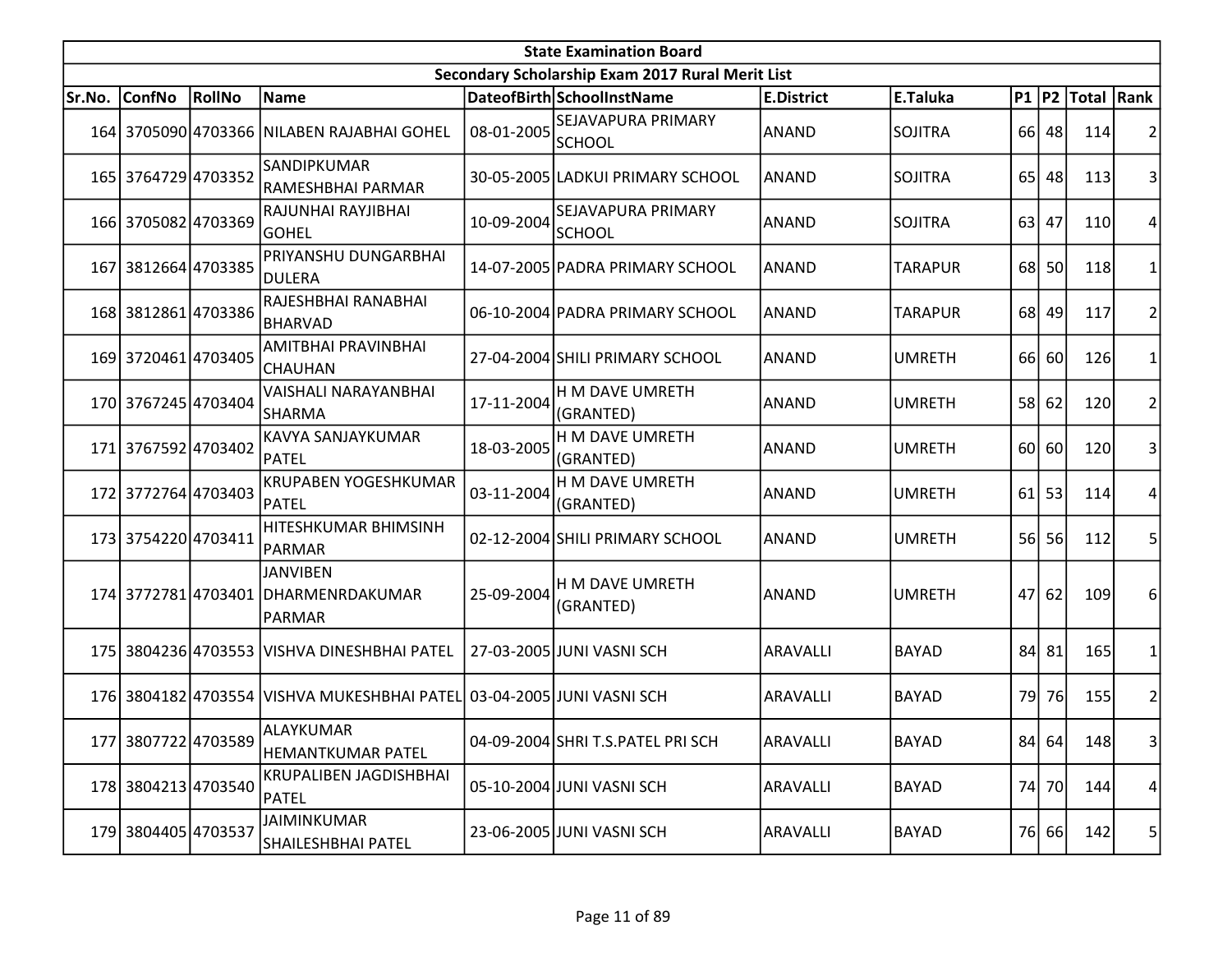|        | <b>State Examination Board</b> |        |                                                 |                      |                                                  |                   |                 |      |       |                  |   |  |  |  |
|--------|--------------------------------|--------|-------------------------------------------------|----------------------|--------------------------------------------------|-------------------|-----------------|------|-------|------------------|---|--|--|--|
|        |                                |        |                                                 |                      | Secondary Scholarship Exam 2017 Rural Merit List |                   |                 |      |       |                  |   |  |  |  |
| Sr.No. | ConfNo                         | RollNo | Name                                            |                      | DateofBirth SchoolInstName                       | <b>E.District</b> | E.Taluka        |      |       | P1 P2 Total Rank |   |  |  |  |
|        | 180 3804418 4703552            |        | <b>VISHALSINH SARDARSINH</b><br>PARMAR          |                      | 23-09-2004 JUNI VASNI SCH                        | ARAVALLI          | <b>BAYAD</b>    |      | 73 67 | 140              | 6 |  |  |  |
|        | 181 3809474 4703508            |        | MAN SHAILENDRAKUMAR<br>PATEL                    |                      | 11-10-2004 G.I.P.S. GUJ                          | ARAVALLI          | <b>BAYAD</b>    | 72 l | 67    | 139              |   |  |  |  |
|        | 182 3733859 4703471            |        | MAHAVEERSINH<br> KARANSINH CHAUHAN              |                      | 13-06-2005 CHANDREJ SCH                          | ARAVALLI          | <b>BAYAD</b>    |      | 78 61 | 139              | 8 |  |  |  |
|        | 183 3810262 4703711            |        | JEET BIPINKUMAR<br><b>CHAUDHARY</b>             |                      | 03-07-2004 TAKATUKA PRI SCH                      | ARAVALLI          | <b>BHILODA</b>  | 89   | 79    | 168              |   |  |  |  |
|        | 184 3810333 4703714            |        | <b>TANVIBAHEN</b><br><b>JAGADISHBHAI PATEL</b>  |                      | 01-02-2005 TAKATUKA PRI SCH                      | ARAVALLI          | <b>BHILODA</b>  |      | 80 80 | 160              | 2 |  |  |  |
|        |                                |        | 185 3767115 4703632 MINAXI KODARBHAI TARAR      |                      | 19-04-2005 KHERADI SCH                           | ARAVALLI          | <b>BHILODA</b>  | 72   | 75    | 147              | 3 |  |  |  |
|        |                                |        | 186 3810354 4703710 DHRUVI RAGHJIBHAI PATEL     |                      | 22-09-2004 TAKATUKA PRI SCH                      | <b>ARAVALLI</b>   | <b>BHILODA</b>  | 71   | 73    | 144              |   |  |  |  |
|        | 187 3810373 4703712            |        | <b>SACHINKUMAR DINESHBHAI</b><br><b>DODIYAR</b> |                      | 15-03-2002 TAKATUKA PRI SCH                      | ARAVALLI          | <b>BHILODA</b>  |      | 72 69 | 141              | 5 |  |  |  |
| 188    |                                |        | 3810308 4703713 SMIT RAMANBHAI PATEL            |                      | 26-09-2004 TAKATUKA PRI SCH                      | ARAVALLI          | <b>BHILODA</b>  | 71   | 67    | <b>138</b>       | 6 |  |  |  |
|        | 189 3708909 4703617            |        | <b>KUSUMBEN RAMANBHAI</b><br><b>DAMOR</b>       | 02-11-2004 KHARI SCH |                                                  | ARAVALLI          | <b>BHILODA</b>  |      | 68 69 | 137              | 7 |  |  |  |
|        |                                |        | 190 3767378 4703626 ANSH ANILBHAI SUTHAR        |                      | 28-07-2005 KHERADI SCH                           | ARAVALLI          | <b>BHILODA</b>  |      | 64 72 | <b>136</b>       | 8 |  |  |  |
|        | 191 3807716 4703785            |        | SAHAJ BHUPENDRAKUMAR<br>PATEL                   | 06-07-2004           | J S MAHETA PRIMARY<br>(GRANTED) SCH              | <b>ARAVALLI</b>   | <b>DHANSURA</b> |      | 77 76 | 153              |   |  |  |  |
|        | 192 3771878 4703741            |        | <b>DEVKUMAR SURESHBHAI</b><br><b>VALAND</b>     |                      | 28-09-2004 AAKRUND SCH                           | ARAVALLI          | <b>DHANSURA</b> | 74   | 72    | 146              | 2 |  |  |  |
|        | 193 3771865 4703768            |        | YASHKUMAR KALUBHAI<br>VARMA                     |                      | 25-02-2005 AAKRUND SCH                           | ARAVALLI          | <b>DHANSURA</b> |      | 74 68 | 142              | 3 |  |  |  |
|        | 194 3807780 4703787            |        | SHAILAJA BHARATBHAI<br>PATEL                    | 08-06-2004           | J S MAHETA PRIMARY<br>(GRANTED) SCH              | ARAVALLI          | <b>DHANSURA</b> |      | 67 74 | 141              | 4 |  |  |  |
|        | 195 3804071 4703859            |        | <b>HITESHKUMAR</b><br>MUKESHBHAI PATEL          |                      | 28-12-2004 PIPRANA SCH                           | ARAVALLI          | <b>MALPUR</b>   |      | 52 65 | 117              | 1 |  |  |  |
|        | 196 3806610 4703876            |        | KUPABEN ARAVINDBHAI<br>PATEL                    | 25-05-2005 TISKI SCH |                                                  | ARAVALLI          | <b>MALPUR</b>   |      | 58 56 | 114              | 2 |  |  |  |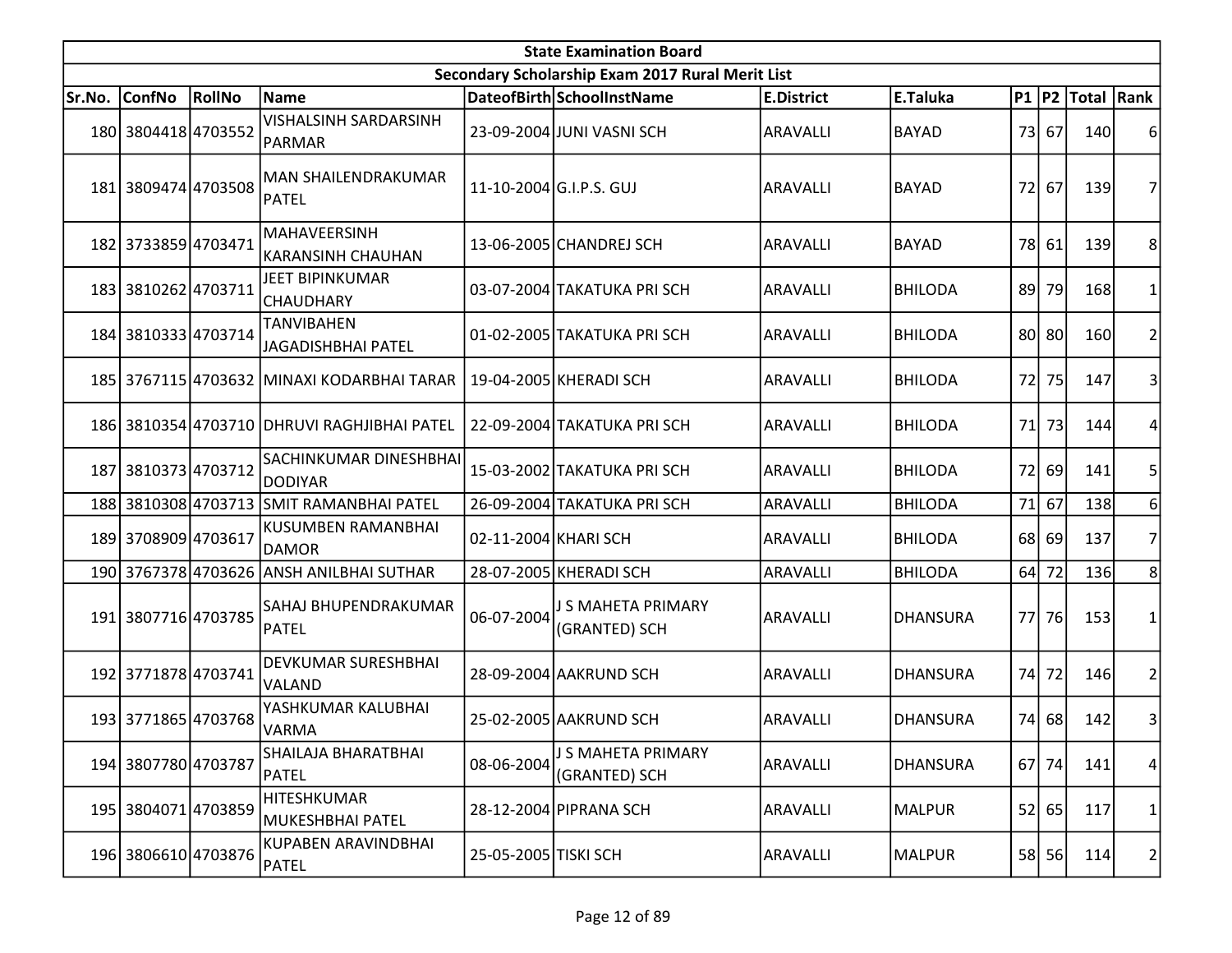| <b>State Examination Board</b> |                     |        |                                                                  |                      |                                                  |                     |                |     |           |                     |                  |  |
|--------------------------------|---------------------|--------|------------------------------------------------------------------|----------------------|--------------------------------------------------|---------------------|----------------|-----|-----------|---------------------|------------------|--|
|                                |                     |        |                                                                  |                      | Secondary Scholarship Exam 2017 Rural Merit List |                     |                |     |           |                     |                  |  |
| Sr.No.                         | <b>ConfNo</b>       | RollNo | <b>Name</b>                                                      |                      | DateofBirth SchoolInstName                       | <b>E.District</b>   | E.Taluka       |     |           | P1  P2  Total  Rank |                  |  |
| 197l                           | 3806570 4703873     |        | <b>AVANIBEN KANTIBHAI</b><br>PATEL                               | 24-11-2004 TISKI SCH |                                                  | <b>ARAVALLI</b>     | <b>MALPUR</b>  |     | 50 58     | 108                 | 3                |  |
|                                | 198 3806600 4703881 |        | PRIYASHU RAMESHBHAI<br>PATEL                                     | 13-07-2005 TISKI SCH |                                                  | ARAVALLI            | <b>MALPUR</b>  | 55  | 52        | 107                 | 4                |  |
|                                | 199 3721614 4703970 |        | <b>MAITRIBEN KALPESHBHAI</b><br>PATEL                            |                      | 21-07-2003 RELLAVADA SCH                         | <b>ARAVALLI</b>     | <b>MEGHRAJ</b> |     | 68 68     | 136                 | 1                |  |
|                                | 200 3708606 4703967 |        | <b>JAYRAJSINH</b><br>MAHENDRASINH RATHOD                         |                      | 19-09-2004 RELLAVADA SCH                         | <b>ARAVALLI</b>     | <b>MEGHRAJ</b> | 66I | <b>68</b> | 134                 | $\overline{2}$   |  |
|                                | 201 3809440 4703959 |        | <b>JANKIBEN MAHESHBHAI</b><br>PANCHAL                            |                      | 11-01-2005 MOTIMOYADI SCH                        | ARAVALLI            | <b>MEGHRAJ</b> |     | 68 66     | 134                 | 3                |  |
|                                | 202 3733610 4703966 |        | HITENDRASINH SANJAYSINH<br>RATHOD                                |                      | 20-11-2004 RELLAVADA SCH                         | <b>ARAVALLI</b>     | <b>MEGHRAJ</b> | 67  | 66        | 133                 | 4                |  |
|                                | 203 3764406 4703938 |        | <b>VIDHYABAHEN</b><br><b>VIRENDRABHAI PATEL</b>                  | 20-01-2005 ISARI SCH |                                                  | <b>ARAVALLI</b>     | <b>MEGHRAJ</b> | 69  | 62        | 131                 | 5                |  |
|                                | 204 3721529 4703969 |        | <b>MADHAVIBEN SURESHBHAI</b><br>PATEL                            |                      | 05-12-2004 RELLAVADA SCH                         | <b>ARAVALLI</b>     | <b>MEGHRAJ</b> |     | 63 66     | 129                 | 6                |  |
|                                | 205 3772805 4704010 |        | RUCHISH MAYANKBHAI<br> CHAUDHARY                                 |                      | 24-04-2005 JINIUS PIMARY SCHOOL                  | ARAVALLI            | <b>MODASA</b>  | 70I | 77        | 147                 | 1                |  |
|                                | 206 3770085 4704084 |        | ANJALI AMRATBHAI<br>PRANAMI                                      |                      | 01-08-2005 PALANPUR SCH                          | <b>ARAVALLI</b>     | <b>MODASA</b>  | 79I | 52        | 131                 | $\overline{2}$   |  |
| 207I                           | 3804683 4704038     |        | KINJAL PRAVINSINH<br><b>MAKVANA</b>                              |                      | 14-11-2004 KOLIKHAD SCH                          | ARAVALLI            | <b>MODASA</b>  | 72  | 56        | 128                 | 3                |  |
|                                |                     |        | 208 3808635 4704009 KHUSHI BHARATBHAI PATEL                      |                      | 06-01-2005 JINIUS PIMARY SCHOOL                  | <b>ARAVALLI</b>     | <b>MODASA</b>  | 66I | 62        | 128                 | 4                |  |
|                                | 209 3770698 4704141 |        | SUNILBHAI RANCHHODBHAI<br><b>VANKAR</b>                          |                      | 20-11-2004 SAKARIYA SCH                          | ARAVALLI            | <b>MODASA</b>  | 61  | 61        | 122                 | 5                |  |
|                                |                     |        | 210 3733790 4704165 MEHUL RAMESHBHAI PATEL 06-11-2004 VARTHU SCH |                      |                                                  | ARAVALLI            | <b>MODASA</b>  |     | 50 70     | <b>120</b>          | $6 \overline{6}$ |  |
|                                | 211 3704577 4704183 |        | MISBAH MOHAMMADSAFI<br><b>MEMAN</b>                              |                      | 22-09-2003 IQBALGADH PRI. SCH.                   | <b>BANAS KANTHA</b> | AMIRGADH       |     | 68 50     | 118                 | 1                |  |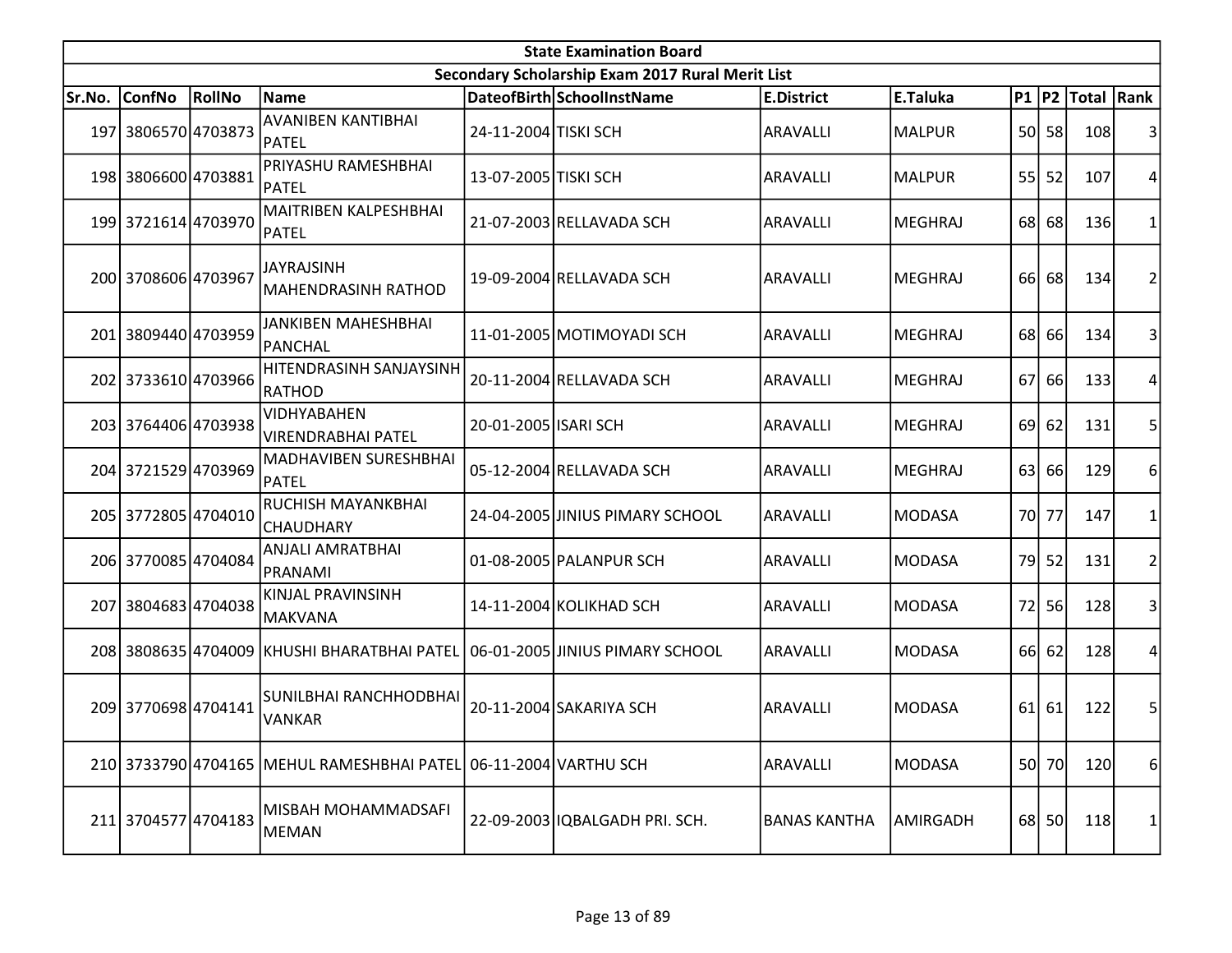| <b>State Examination Board</b> |                     |        |                                             |            |                                                  |                     |                 |                 |           |                  |                |  |
|--------------------------------|---------------------|--------|---------------------------------------------|------------|--------------------------------------------------|---------------------|-----------------|-----------------|-----------|------------------|----------------|--|
|                                |                     |        |                                             |            | Secondary Scholarship Exam 2017 Rural Merit List |                     |                 |                 |           |                  |                |  |
| Sr.No.                         | <b>ConfNo</b>       | RollNo | <b>Name</b>                                 |            | DateofBirth SchoolInstName                       | <b>E.District</b>   | E.Taluka        |                 |           | P1 P2 Total Rank |                |  |
|                                | 212 3734076 4704178 |        | KINJALBEN RAMESHBHAI<br>RAVIYA              |            | 23-06-2004 IQBALGADH PRI. SCH.                   | <b>BANAS KANTHA</b> | AMIRGADH        | <b>72</b>       | 46        | 118              | 2              |  |
|                                | 213 3732352 4704195 |        | SANGITABEN AMRUTJI<br><b>SOLANKI</b>        |            | 19-10-2004 IQBALGADH PRI. SCH.                   | <b>BANAS KANTHA</b> | AMIRGADH        | 66I             | 49        | 115              | 3              |  |
|                                | 214 3772658 4704177 |        | JAYSHRIBEN RAMESHBHAI<br><b>THAKOR</b>      |            | 01-06-2004 IQBALGADH PRI. SCH.                   | <b>BANAS KANTHA</b> | <b>AMIRGADH</b> | 65 <sup> </sup> | 48        | 113              | 4              |  |
|                                | 215 3732774 4704185 |        | NURSABA SULTANKHAN<br>PATHAN                |            | 25-02-2005 IQBALGADH PRI. SCH.                   | <b>BANAS KANTHA</b> | AMIRGADH        | 65              | 48        | 113              | 5              |  |
|                                | 216 3704614 4704191 |        | RIDHDHIBEN DIPAKKUMAR<br><b>JOSHI</b>       |            | 10-11-2004 IQBALGADH PRI. SCH.                   | <b>BANAS KANTHA</b> | AMIRGADH        | 60              | <b>50</b> | 110              | 6              |  |
|                                | 217 3810355 4704215 |        | RAKESHBHAI BHIKHABHAI<br>PARMAR             |            | 01-03-2005 GOSAN PRI. SCH.                       | <b>BANAS KANTHA</b> | <b>BHABHAR</b>  | 56              | 54        | 110              | 1              |  |
|                                | 218 3810361 4704208 |        | <b>JINALBEN KHENGARBHAI</b><br><b>DESAI</b> |            | 15-01-2005 GOSAN PRI. SCH.                       | <b>BANAS KANTHA</b> | <b>BHABHAR</b>  | 49              | 45        | 94               | $\overline{2}$ |  |
|                                | 219 3810323 4704207 |        | DILIPBHAI PARMABHAI<br><b>THAKOR</b>        |            | 30-06-2005 GOSAN PRI. SCH.                       | <b>BANAS KANTHA</b> | <b>BHABHAR</b>  | 53 <sup>1</sup> | 39        | 92               | 3              |  |
|                                | 220 3810353 4704219 |        | VISHALBHAI BHATHIBHAI<br><b>RABARI</b>      |            | 07-07-2005 GOSAN PRI. SCH.                       | <b>BANAS KANTHA</b> | <b>BHABHAR</b>  | 53 <sup>1</sup> | 38        | 91               | 4              |  |
| 221                            | 38103784704213      |        | PAYALBEN SUNDABHAI<br>THAKOR                |            | 01-06-2004 GOSAN PRI. SCH.                       | <b>BANAS KANTHA</b> | <b>BHABHAR</b>  | 44              | 41        | 85               | 5              |  |
|                                | 222 3810359 4704218 |        | VEERABHAI GOVINDBHAI<br>PARMAR              |            | 15-05-2005 GOSAN PRI. SCH.                       | <b>BANAS KANTHA</b> | <b>BHABHAR</b>  | 44              | 40        | 84               | 6              |  |
|                                | 223 3811196 4704239 |        | <b>KRUNALSINH JITENDRASINH</b><br>RAJPUT    | 08-09-2004 | <b>MOTASADA PAY CENTER</b><br>SCH.               | <b>BANAS KANTHA</b> | <b>DANTA</b>    | 59              | 73        | 132              | 1              |  |
|                                | 224 3811140 4704244 |        | VINAMRASINH<br>HIMMATSINH RAJPUT            | 23-12-2004 | <b>MOTASADA PAY CENTER</b><br>SCH.               | <b>BANAS KANTHA</b> | <b>DANTA</b>    |                 | 66 61     | 127              | $\overline{2}$ |  |
|                                | 225 3811115 4704243 |        | TIRTHVABA PRAVINSINH<br><b>SOLANKI</b>      | 01-02-2005 | <b>MOTASADA PAY CENTER</b><br>SCH.               | <b>BANAS KANTHA</b> | <b>DANTA</b>    |                 | 66 61     | 127              | 3              |  |
|                                | 226 3811100 4704245 |        | VISHVASKUMAR DEVABHAI<br>PRAJAPATI          | 28-06-2005 | MOTASADA PAY CENTER<br>SCH.                      | <b>BANAS KANTHA</b> | DANTA           |                 | 66 61     | 127              | 4              |  |
|                                | 227 3811150 4704238 |        | HEENABEN KAMALESHJI<br>THAKARDA             | 11-04-2004 | <b>MOTASADA PAY CENTER</b><br>SCH.               | <b>BANAS KANTHA</b> | <b>DANTA</b>    |                 | $61$ 65   | 126              | 5              |  |
|                                | 228 3803843 4704232 |        | RIYANSHI BHAVESHSINH<br>RATHOD              |            | 25-04-2005 DANTA PAY CENTER SCH-1                | <b>BANAS KANTHA</b> | <b>DANTA</b>    |                 | 67 57     | 124              | 6              |  |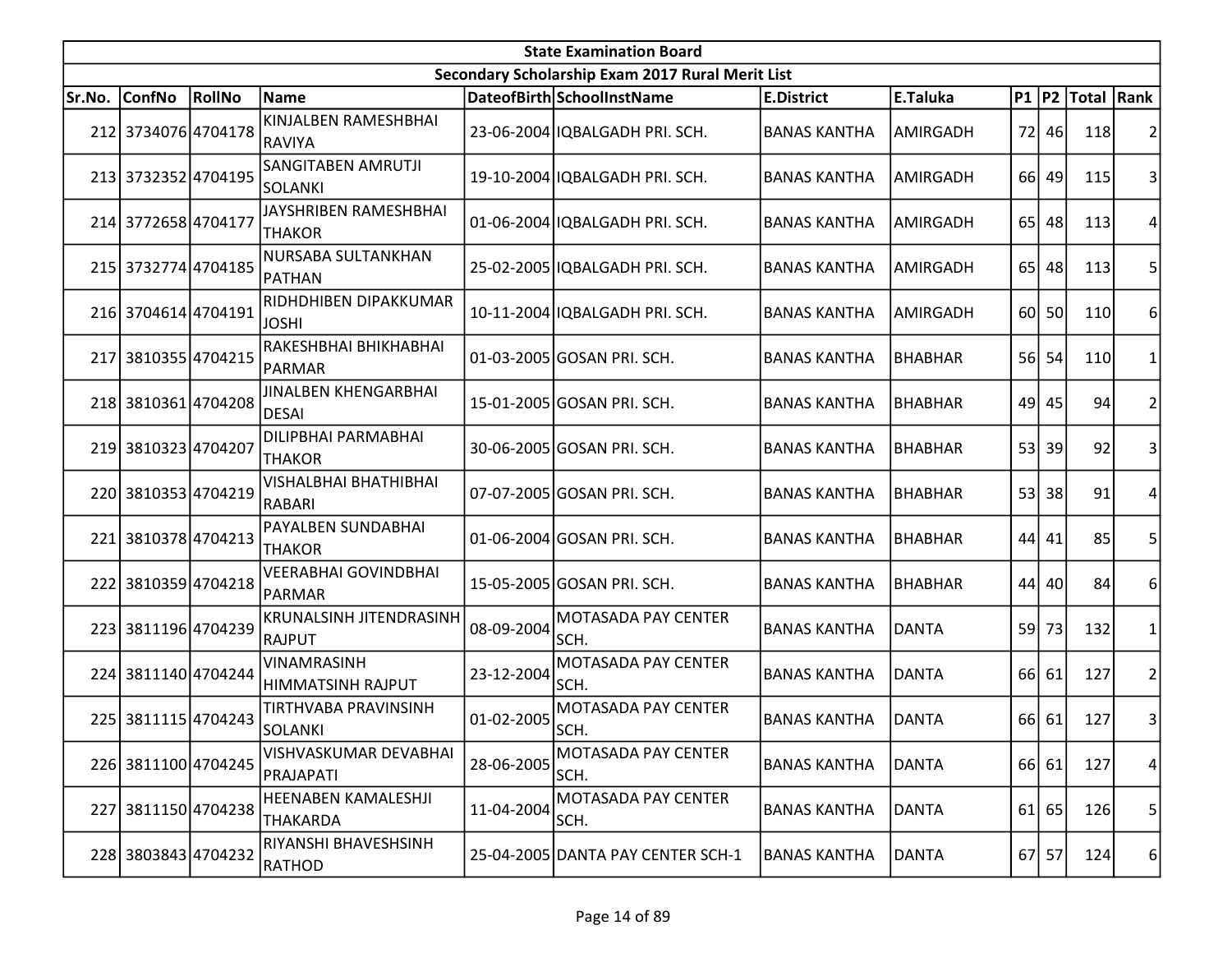|        |                     |               |                                                                  |            | <b>State Examination Board</b>                   |                     |                  |     |         |                  |                         |
|--------|---------------------|---------------|------------------------------------------------------------------|------------|--------------------------------------------------|---------------------|------------------|-----|---------|------------------|-------------------------|
|        |                     |               |                                                                  |            | Secondary Scholarship Exam 2017 Rural Merit List |                     |                  |     |         |                  |                         |
| Sr.No. | <b>ConfNo</b>       | <b>RollNo</b> | Name                                                             |            | DateofBirth SchoolInstName                       | <b>E.District</b>   | E.Taluka         |     |         | P1 P2 Total Rank |                         |
|        | 229 3811165 4704240 |               | <b>PRACHIBEN VASUDEVBHAI</b><br>PRAJAPATI                        | 19-05-2005 | <b>MOTASADA PAY CENTER</b><br>SCH.               | <b>BANAS KANTHA</b> | <b>DANTA</b>     |     | $61$ 63 | 124              |                         |
|        | 230 3769514 4704226 |               | CHIRAGKUMAR AJMELBHAI<br>GAMAR                                   |            | 03-02-2005 DANTA PAY CENTER SCH-1                | <b>BANAS KANTHA</b> | <b>DANTA</b>     | 55  | 66      | 121              | 8                       |
|        | 231 3771140 4704233 |               | RUDRAKUMAR<br>NATWARBHAI PARMAR                                  |            | 01-03-2005 DANTA PAY CENTER SCH-1                | <b>BANAS KANTHA</b> | <b>DANTA</b>     |     | 68 51   | 119              | 9                       |
|        | 232 3804280 4704224 |               | ADITYA JASHWANTKUMAR<br>PARMAR                                   |            | 29-07-2005 DANTA PAY CENTER SCH-1                | <b>BANAS KANTHA</b> | <b>DANTA</b>     |     | 59 48   | 107              | 10 <sup>1</sup>         |
|        | 233 3805385 4704254 |               | <b>JINALBEN PARBATBHAI</b><br>PRAJAPATI                          |            | 21-10-2004 UTTAMPURA PRI. SCH.                   | <b>BANAS KANTHA</b> | <b>DANTIWADA</b> |     | 70 73   | 143              |                         |
|        | 234 3705368 4704263 |               | ANKITABEN POPATBHAI<br>RAJGOR                                    |            | 30-08-2005 ZAT PAY CENTER SCH.                   | <b>BANAS KANTHA</b> | <b>DANTIWADA</b> |     | 76 60   | 136              | 2                       |
|        | 235 3705520 4704275 |               | URMILABEN HAMIRAJI<br><b>SOLANKI</b>                             |            | 11-01-2004 ZAT PAY CENTER SCH.                   | <b>BANAS KANTHA</b> | <b>DANTIWADA</b> |     | 68 61   | 129              | 3                       |
|        | 236 3705551 4704264 |               | ARVINDKUMAR LADHARAM<br>RAJGOR                                   |            | 28-08-2005 ZAT PAY CENTER SCH.                   | <b>BANAS KANTHA</b> | <b>DANTIWADA</b> |     | 67 61   | 128              | 4                       |
|        | 237 3705966 4704270 |               | MANOHARSINH HARISINH<br><b>UMAT</b>                              |            | 09-11-2004 ZAT PAY CENTER SCH.                   | <b>BANAS KANTHA</b> | <b>DANTIWADA</b> |     | 66 60   | 126              | 5                       |
|        | 238 3707764 4704274 |               | <b>SUMITRABEN POPATBHAI</b><br>RAJGOR                            |            | 25-09-2004 ZAT PAY CENTER SCH.                   | <b>BANAS KANTHA</b> | <b>DANTIWADA</b> |     | 66 59   | 125              | 6                       |
|        | 239 3706839 4704310 |               | PRAVINJI VIRAMJI<br>lvadhaniya                                   |            | 25-12-2001 ASEDA PRI. SCH.                       | <b>BANAS KANTHA</b> | <b>DEESA</b>     | 76I | 79      | 155              |                         |
|        | 240 3813242 4704466 |               | <b>KRUPALIBEN MANGALDAS</b><br>DANTANI                           |            | 08-09-2004 NAVI BHILDI PRI. SCH.                 | <b>BANAS KANTHA</b> | <b>DEESA</b>     | 75  | 72      | 147              | 2                       |
|        |                     |               | 241 3707527 4704467 KUSH MAHESHBHAI MODI                         |            | 02-11-2004 NAVI BHILDI PRI. SCH.                 | <b>BANAS KANTHA</b> | <b>DEESA</b>     |     | 74 69   | 143              | $\overline{\mathbf{3}}$ |
|        |                     |               | SANJAYKUMAR<br>242 3700394 4704475 SATYANARAYANBHAI<br>PRAJAPATI |            | 08-08-2004 NAVI BHILDI PRI. SCH.                 | <b>BANAS KANTHA</b> | <b>DEESA</b>     | 72  | 70      | 142              | 4                       |
|        | 243 3701853 4704454 |               | <b>CHAKUBEN MAGANBHAI</b><br><b>DESAI</b>                        |            | 05-02-2005 NAVI BHILDI PRI. SCH.                 | <b>BANAS KANTHA</b> | <b>DEESA</b>     | 74  | 68      | 142              | 5                       |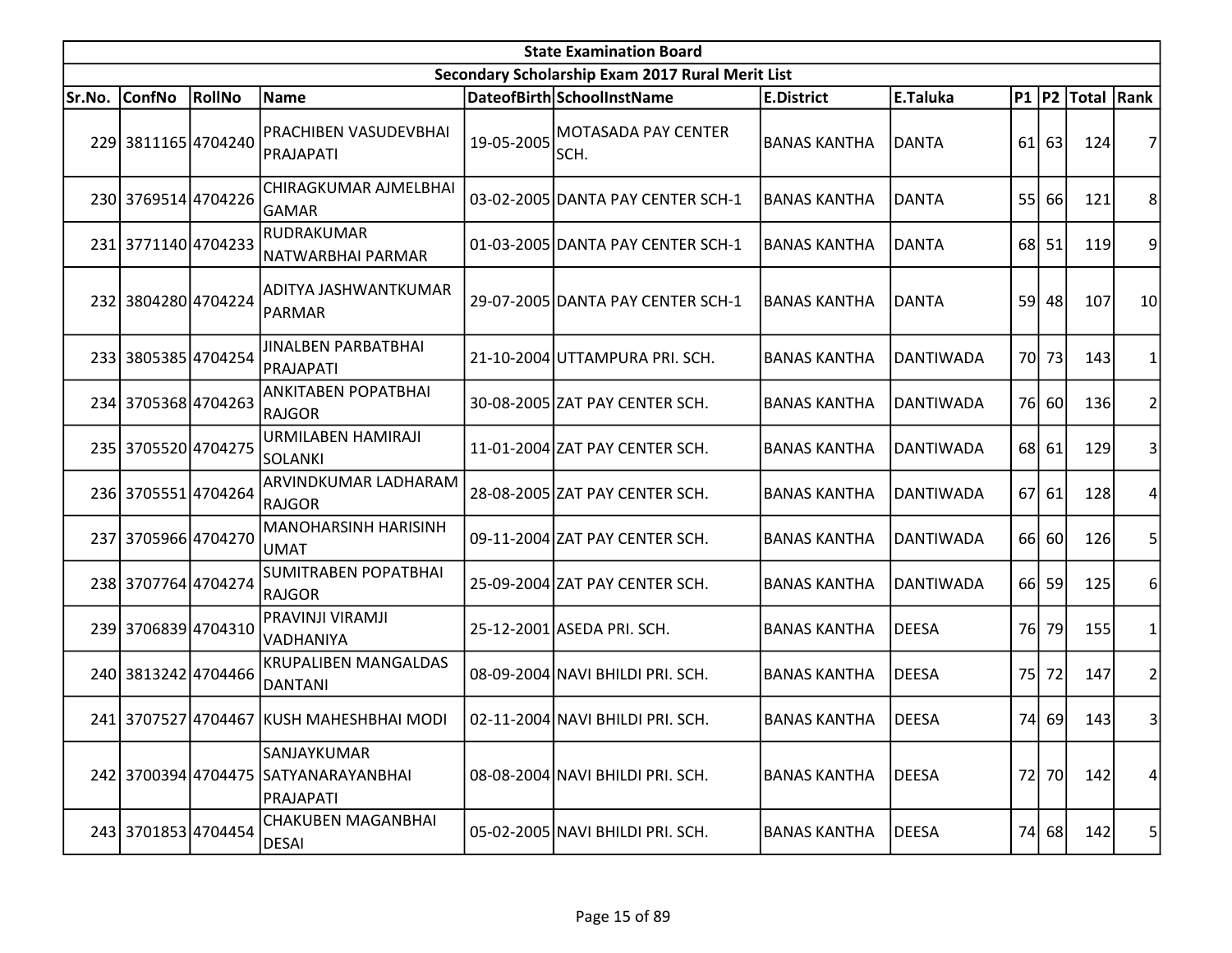| <b>State Examination Board</b> |                     |               |                                            |            |                                                    |                     |               |     |               |                  |                         |  |
|--------------------------------|---------------------|---------------|--------------------------------------------|------------|----------------------------------------------------|---------------------|---------------|-----|---------------|------------------|-------------------------|--|
|                                |                     |               |                                            |            | Secondary Scholarship Exam 2017 Rural Merit List   |                     |               |     |               |                  |                         |  |
| Sr.No.                         | <b>ConfNo</b>       | <b>RollNo</b> | Name                                       |            | DateofBirth SchoolInstName                         | <b>E.District</b>   | E.Taluka      |     |               | P1 P2 Total Rank |                         |  |
|                                | 244 3700393 4704463 |               | lkalpeshkumar<br>KARSHANBHAI PRAJAPATI     |            | 15-04-2005 NAVI BHILDI PRI. SCH.                   | <b>BANAS KANTHA</b> | <b>DEESA</b>  |     | 70 71         | 141              | 6                       |  |
|                                | 245 3706622 4704305 |               | MEHULBHAI BIJOLBHAI<br>BHADANI             |            | 09-07-2004 ASEDA PRI. SCH.                         | <b>BANAS KANTHA</b> | <b>DEESA</b>  | 67  | 73            | 140              | 7                       |  |
|                                | 246 3706704 4704518 |               | SIDDHIBEN AGARABHAI<br><b>CHAUDHARI</b>    |            | 18-12-2004 SARVODAY PRI.SCH.KANT                   | <b>BANAS KANTHA</b> | <b>DEESA</b>  | 62  | 77            | 139              | 8                       |  |
|                                | 247 3764385 4704385 |               | <b>GAYATRIBEN MADHAJI</b><br> PRAJAPATI    |            | 24-09-2004 KANSARI PRI SCH.                        | <b>BANAS KANTHA</b> | <b>DEESA</b>  |     | 73 65         | 138              | 9                       |  |
|                                | 248 3705277 4704343 |               | <b>NAGJI PANCHABHAI</b><br>PARMAR          |            | 28-05-2003 GHARNAL MOTI PRI. SCH.                  | <b>BANAS KANTHA</b> | <b>DEESA</b>  | 74I | <b>60</b>     | 134              | 10                      |  |
|                                | 249 3704084 4704449 |               | POOJABEN BHARATBHAI<br>CHAUDHARY           |            | 03-09-2004 NAVA GOLIYA (VAS)PRI. SCH. BANAS KANTHA |                     | <b>DEESA</b>  | 70I | 63            | 133              | 11                      |  |
|                                | 250 3706432 4704294 |               | ASHABEN NATAVARBHAI<br>NOGOH               |            | 02-02-2005 ASEDA PRI. SCH.                         | <b>BANAS KANTHA</b> | <b>DEESA</b>  | 72  | 61            | 133              | 12                      |  |
|                                | 251 3706800 4704304 |               | <b>MAYURIBEN MAHESHBHAI</b><br>PRAJAPATI   |            | 07-08-2005 ASEDA PRI. SCH.                         | <b>BANAS KANTHA</b> | <b>DEESA</b>  | 64  | <sup>69</sup> | 133              | 13                      |  |
|                                | 252 3806592 4704356 |               | MAHIBEN MAHENDRABHAI<br>LIMBACHIYA         | 12-06-2004 | <b>JANANI VIDHYAMANDIR</b><br>PRI.SCH.             | <b>BANAS KANTHA</b> | <b>DEESA</b>  |     | 68 64         | 132              | 14                      |  |
|                                | 253 3702985 4704458 |               | HARSHKUMAR VINODBHAI<br><b>THAKKAR</b>     |            | 21-08-2004 NAVI BHILDI PRI. SCH.                   | <b>BANAS KANTHA</b> | <b>DEESA</b>  | 68  | 64            | 132              | 15                      |  |
|                                | 254 3765221 4704419 |               | PRINCE BHARATBHAI<br>PADHIYAR              |            | 19-08-2004 M. S. P. PARABADI PRI. SCH.             | <b>BANAS KANTHA</b> | <b>DEESA</b>  | 70I | 61            | 131              | 16                      |  |
|                                | 255 3704073 4704442 |               | HEENABEN CHEHUJI<br><b>DHUNKH</b>          |            | 04-01-2005 NAVA GOLIYA (VAS)PRI. SCH. BANAS KANTHA |                     | <b>DEESA</b>  |     | 70 61         | 131              | 17                      |  |
|                                | 256 3706772 4704297 |               | <b>DHARMIK KANJIBHAI</b><br> GHOGOL        |            | 28-08-2004 ASEDA PRI. SCH.                         | <b>BANAS KANTHA</b> | <b>DEESA</b>  |     | $68$ 62       | 130              | 18                      |  |
|                                | 257 3732801 4704631 |               | PINTUBHAI BECHARAJI<br><b>THAKOR</b>       |            | 01-06-2005 VADIYA PRI. SCH.                        | <b>BANAS KANTHA</b> | <b>DEODAR</b> |     | 78 66         | 144              | 1                       |  |
|                                | 258 3708356 4704639 |               | <b>MAULIK DANABHAI</b><br><b>CHAUDHARY</b> | 06-11-2004 | VATSALYA CONCEPT<br><b>SCHOOL</b>                  | <b>BANAS KANTHA</b> | DEODAR        |     | 70 72         | 142              | $\overline{\mathbf{c}}$ |  |
|                                | 259 3706974 4704642 |               | VISHVA NARESHKUMAR<br><b>THAKKAR</b>       | 27-08-2005 | VATSALYA CONCEPT<br><b>SCHOOL</b>                  | <b>BANAS KANTHA</b> | <b>DEODAR</b> |     | 69 71         | 140              | 3                       |  |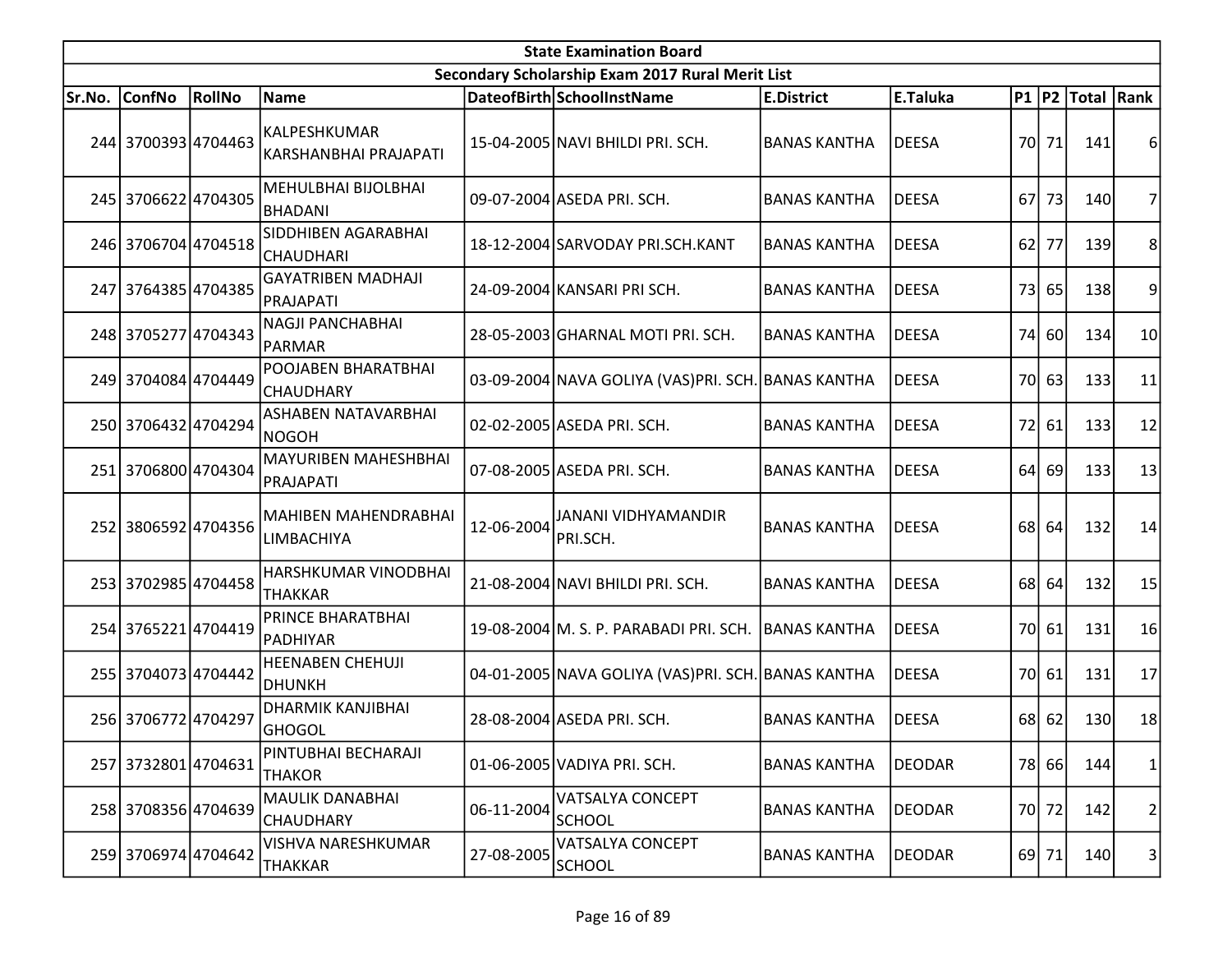| <b>State Examination Board</b> |                     |               |                                                             |            |                                                  |                     |                |     |       |                  |                |  |
|--------------------------------|---------------------|---------------|-------------------------------------------------------------|------------|--------------------------------------------------|---------------------|----------------|-----|-------|------------------|----------------|--|
|                                |                     |               |                                                             |            | Secondary Scholarship Exam 2017 Rural Merit List |                     |                |     |       |                  |                |  |
| Sr.No.                         | <b>ConfNo</b>       | <b>RollNo</b> | Name                                                        |            | DateofBirth SchoolInstName                       | <b>E.District</b>   | E.Taluka       |     |       | P1 P2 Total Rank |                |  |
|                                | 260 3772783 4704611 |               | SATISHBHAI KARMANBHAI<br><b>CHAUDHARI</b>                   |            | 02-08-2004 NAVA PRI. SCH.                        | <b>BANAS KANTHA</b> | <b>DEODAR</b>  |     | 68 64 | 132              | 4              |  |
|                                |                     |               | KINJALBEN<br>261 3709144 4704600 RAJENDRAKUMAR<br>PRAJAPATI |            | 09-09-2004 DEODAR PRI. SCH. NO-3                 | <b>BANAS KANTHA</b> | <b>DEODAR</b>  | 65  | 65    | 130              | 5              |  |
|                                | 262 3733569 4704620 |               | SAHIL RAMESHBHAI<br><b>CHAUDHRY</b>                         |            | 30-04-2005 RAIYA PAY CENTER SCH.                 | <b>BANAS KANTHA</b> | <b>DEODAR</b>  | 66I | 62    | 128              | 6              |  |
|                                | 263 3772974 4704599 |               | <b>GRISHMA</b><br>CHANDRAKANTBHAI PATEL                     |            | 07-07-2004 DEODAR PRI. SCH. NO-3                 | <b>BANAS KANTHA</b> | <b>DEODAR</b>  | 65  | 62    | 127              | 7              |  |
|                                | 264 3771853 4704606 |               | <b>GANPATBHAI SHAMBHUJI</b><br><b>THAKOR</b>                |            | 01-06-2005 NAVA PRI. SCH.                        | <b>BANAS KANTHA</b> | <b>DEODAR</b>  | 67l | 60    | 127              | 8              |  |
|                                | 265 3709058 4704716 |               | HEENABEN AJABHAI<br>CHAUDHARI                               | 19-07-2005 | <b>SHERGADHH PAY CENTER</b><br>SCH.              | <b>BANAS KANTHA</b> | <b>DHANERA</b> | 86  | 79    | 165              | 1              |  |
|                                | 266 3708901 4704715 |               | DHIRAJNATH DINESHNATH<br>GAUSVAMI                           | 16-10-2004 | <b>SHERGADHH PAY CENTER</b><br>SCH.              | <b>BANAS KANTHA</b> | <b>DHANERA</b> | 87  | 77    | 164              | 2              |  |
|                                | 267 3709110 4704713 |               | ANITABEN ANADABHAI<br><b>CHAUDHARI</b>                      | 13-09-2004 | SHERGADHH PAY CENTER<br>SCH.                     | <b>BANAS KANTHA</b> | <b>DHANERA</b> | 86  | 76    | 162              | 3              |  |
|                                | 268 3809513 4704711 |               | MAHESHBHAI ISHWARBHAI<br>SONGARA                            | 06-03-2005 | <b>SADHANA PRIMARY</b><br>VIDHYALAY              | <b>BANAS KANTHA</b> | <b>DHANERA</b> | 87  | 74    | 161              | 4              |  |
|                                | 269 3708305 4704724 |               | PUJABEN PRABHUBHAI<br>KHAVADA                               | 08-08-2005 | <b>SHERGADHH PAY CENTER</b><br>SCH.              | <b>BANAS KANTHA</b> | <b>OHANERA</b> | 87I | 74    | 161              | 5              |  |
|                                |                     |               | 270 3708698 4704719 KELIBEN ZALABHAI BAJAG                  | 01-08-2005 | <b>SHERGADHH PAY CENTER</b><br>SCH.              | <b>BANAS KANTHA</b> | <b>DHANERA</b> | 85  | 75    | 160              | 6              |  |
|                                | 271 3708750 4704718 |               | JIGNESHBHAI BABUBHAI<br>CHAUDHARI                           | 19-02-2004 | <b>SHERGADHH PAY CENTER</b><br>SCH.              | <b>BANAS KANTHA</b> | DHANERA        | 84  | 75    | 159              | $\overline{7}$ |  |
|                                | 272 3709182 4704714 |               | CHANDRIKABEN<br><b>ISHVARBHAI CHAUDHARI</b>                 | 05-11-2004 | <b>SHERGADHH PAY CENTER</b><br>SCH.              | <b>BANAS KANTHA</b> | <b>DHANERA</b> |     | 85 74 | 159              | 8 <sup>2</sup> |  |
|                                | 273 3709015 4704717 |               | <b>HEENABEN KAHERABHAI</b><br><b>CHAUDHARI</b>              | 07-01-2005 | SHERGADHH PAY CENTER<br>SCH.                     | <b>BANAS KANTHA</b> | <b>DHANERA</b> |     | 85 73 | 158              | 9              |  |
|                                | 274 3708853 4704730 |               | <b>VASANTIBEN SANKARBHAI</b><br><b>CHAUDHARI</b>            | 21-05-2005 | <b>SHERGADHH PAY CENTER</b><br>SCH.              | <b>BANAS KANTHA</b> | DHANERA        |     | 83 74 | 157              | 10             |  |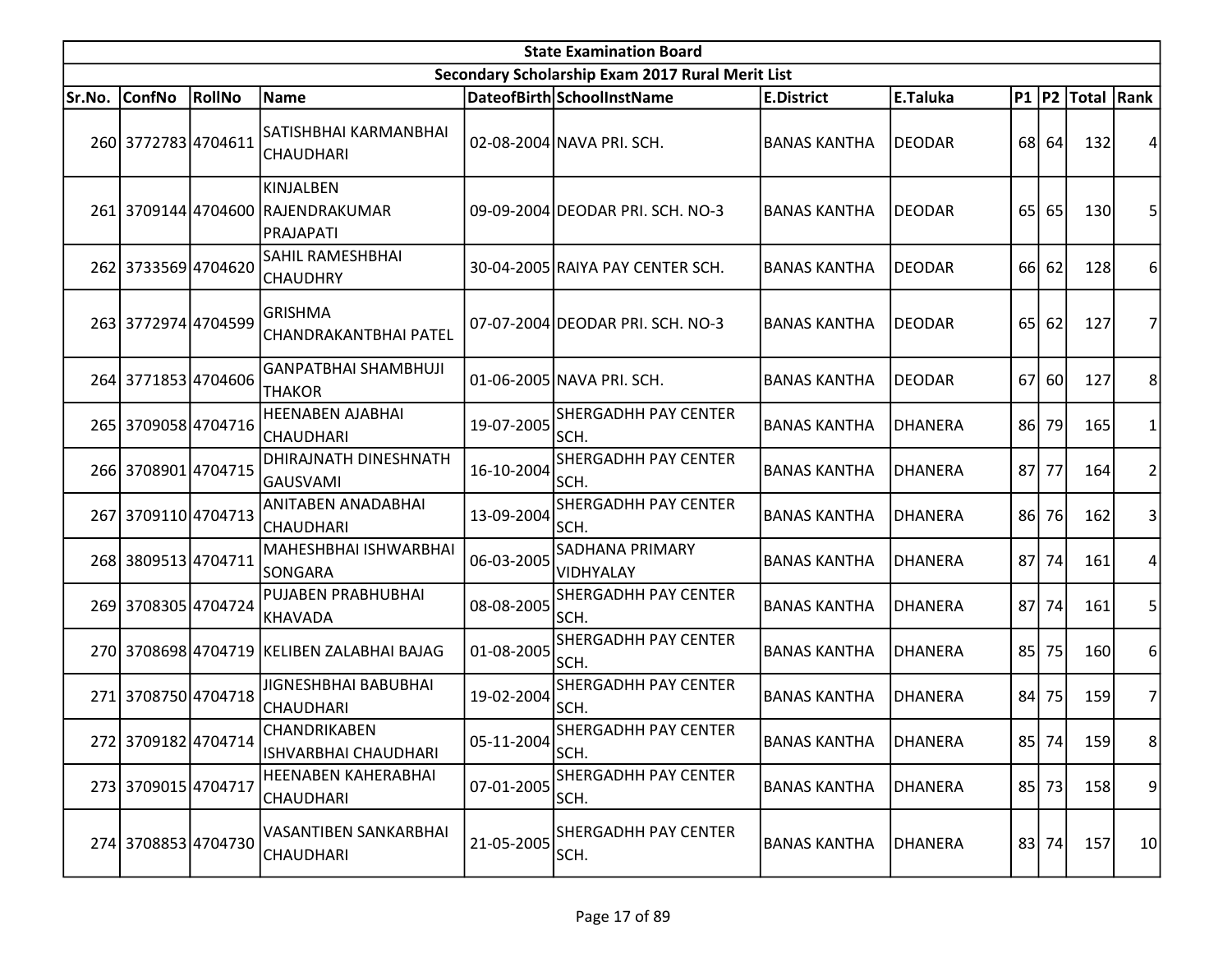|        | <b>State Examination Board</b> |        |                                                         |            |                                                  |                     |                 |    |       |                  |                |  |  |
|--------|--------------------------------|--------|---------------------------------------------------------|------------|--------------------------------------------------|---------------------|-----------------|----|-------|------------------|----------------|--|--|
|        |                                |        |                                                         |            | Secondary Scholarship Exam 2017 Rural Merit List |                     |                 |    |       |                  |                |  |  |
| Sr.No. | <b>ConfNo</b>                  | RollNo | Name                                                    |            | DateofBirth SchoolInstName                       | <b>E.District</b>   | E.Taluka        |    |       | P1 P2 Total Rank |                |  |  |
|        | 275 3806645 4704750            |        | <b>JAIMINIBEN MOTIBHAI</b><br>PANCHAL                   |            | 09-02-2005 ADHGAM PRI. SCH.                      | <b>BANAS KANTHA</b> | KANKAREJ        |    | 92 69 | 161              |                |  |  |
|        | 276 3809977 4704805            |        | AKSH NILESHKUMAR<br><b>RATHOD</b>                       | 29-07-2005 | SARSWATI SISU MANDIR<br>PRI. SCH.                | <b>BANAS KANTHA</b> | KANKAREJ        |    | 75 74 | 149              | $\overline{2}$ |  |  |
|        | 277 3770808 4704810            |        | <b>DIXIT MUKESHBHAI</b><br>PRAJAPATI                    | 28-09-2004 | <b>SARSWATI SISU MANDIR</b><br>PRI. SCH.         | <b>BANAS KANTHA</b> | KANKAREJ        | 73 | 73    | 146              | 3              |  |  |
|        |                                |        | 278 3769720 4704827 RAJ HARESHBHAI THAKKAR              | 11-11-2004 | <b>SARSWATI SISU MANDIR</b><br>PRI. SCH.         | <b>BANAS KANTHA</b> | KANKAREJ        |    | 76 68 | 144              | 4              |  |  |
|        | 279 3812260 4704804            |        | AJAYBHAI NAGJIBHAI<br><b>PANCHAL</b>                    | 03-05-2005 | SARSWATI SISU MANDIR<br>PRI. SCH.                | <b>BANAS KANTHA</b> | KANKAREJ        |    | 70 72 | 142              | 5              |  |  |
|        | 280 3808908 4704826            |        | PUNDRIK NARENDRABHAI<br>SAYATA                          | 09-11-2004 | SARSWATI SISU MANDIR<br>PRI. SCH.                | <b>BANAS KANTHA</b> | <b>KANKAREJ</b> | 75 | 66    | 141              | 6              |  |  |
| 281    | 3808961 4704792                |        | HARSHIDA KASTURBHAI<br>PRAJAPATI                        |            | 01-12-2004 KHIMANA PRI. SCH.                     | <b>BANAS KANTHA</b> | <b>KANKAREJ</b> | 72 | 69    | 141              | 7              |  |  |
|        |                                |        | 282 3808952 4704793 HETAL KESHAJI THAKOR                |            | 31-07-2003 KHIMANA PRI. SCH.                     | <b>BANAS KANTHA</b> | <b>KANKAREJ</b> | 72 | 68    | <b>140</b>       | 8              |  |  |
|        | 283 3809614 4704808            |        | <b>BHUMIKABEN</b><br>NATWARBHAI KAMBOYA                 | 31-10-2004 | <b>SARSWATI SISU MANDIR</b><br>PRI. SCH.         | <b>BANAS KANTHA</b> | KANKAREJ        |    | 70 65 | 135              | 9              |  |  |
|        | 284 3704603 4704785            |        | MODANSINH VIJUBHA<br>SOLANKI                            |            | 30-10-2004 KAMBOI PAY CENTER SCH.                | <b>BANAS KANTHA</b> | <b>KANKAREJ</b> | 72 | 60    | 132              | 10             |  |  |
|        | 285 3806422 4704751            |        | JASMITABEN JAYANTIBHAI<br>CHAUDHARI                     |            | 10-01-2005 ADHGAM PRI. SCH.                      | <b>BANAS KANTHA</b> | KANKAREJ        | 71 | 60    | 131              | 11             |  |  |
|        | 286 3770935 4704784            |        | YUVARAJSINH KASUBHA<br>VAGHELA                          |            | 22-02-2005 ARDUVADA PRI. SCH.                    | <b>BANAS KANTHA</b> | <b>KANKAREJ</b> | 68 | 60    | 128              | 12             |  |  |
| 287    | 3811420 4704932                |        | <b>JALAMSING BHURASING</b><br><b>THAKOR</b>             |            | 17-01-2003 NANI PAY CENTER SCHOOL                | <b>BANAS KANTHA</b> | LAKHANI         |    | 80 70 | <b>150</b>       | 1              |  |  |
|        |                                |        | 288 3772119 4704908 DISHABEN NAGJIBHAI JOSHI 26-10-2004 |            | LAKHANI PRI SCH PAY<br>CENTER-2                  | <b>BANAS KANTHA</b> | <b>LAKHANI</b>  |    | 75 75 | 150              | 2              |  |  |
|        | 289 3813045 4704934            |        | RAVINDRAKUMAR<br>MAGANBHAI BHATCHA                      |            | 01-02-2005 NANI PAY CENTER SCHOOL                | <b>BANAS KANTHA</b> | LAKHANI         |    | 76 74 | 150              | 3              |  |  |
|        | 290 3811478 4704931            |        | AYUSHKUMAR BABUBHAI<br><b>BHATCHA</b>                   |            | 26-09-2004 NANI PAY CENTER SCHOOL                | <b>BANAS KANTHA</b> | LAKHANI         |    | 79 70 | 149              | 4              |  |  |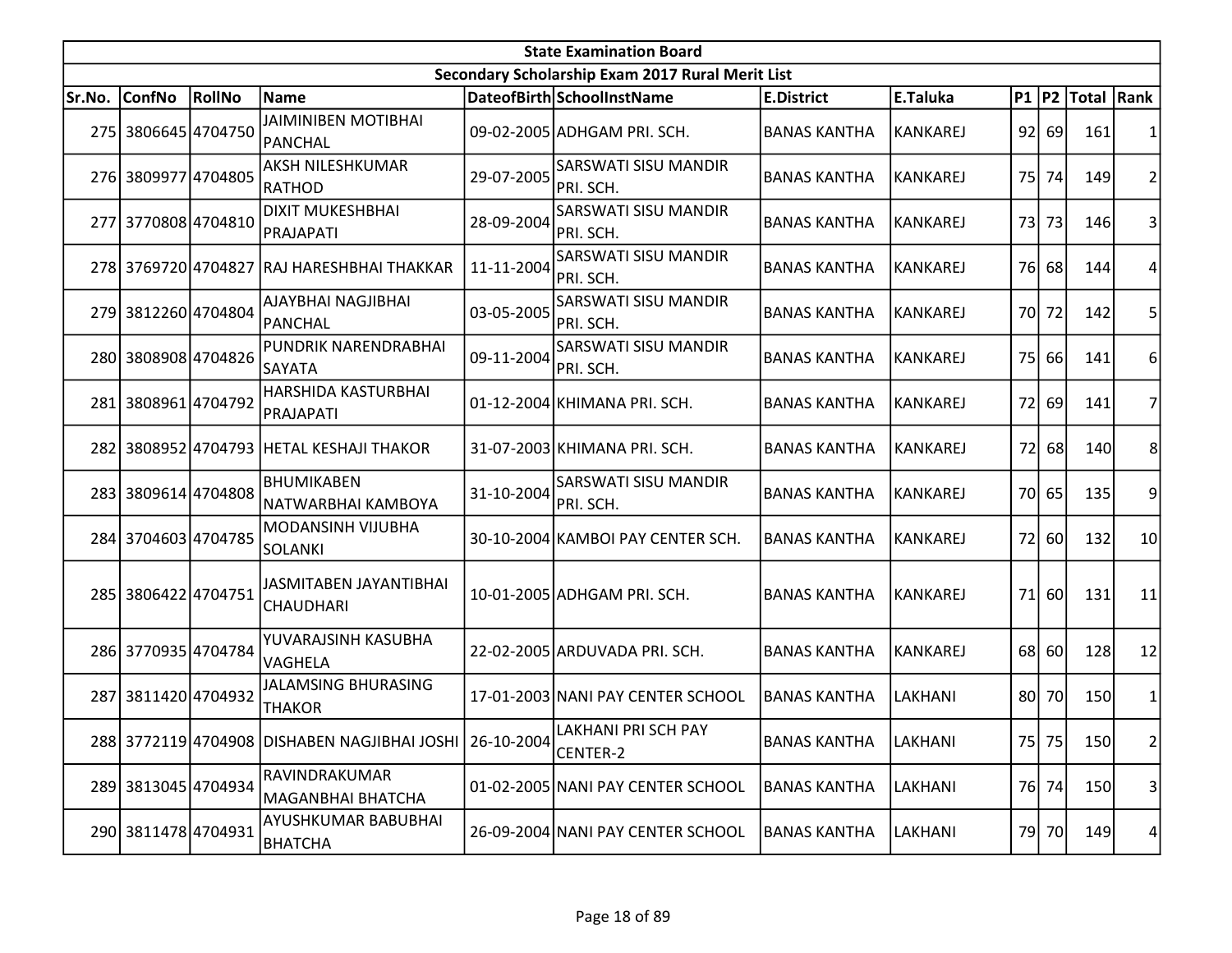| <b>State Examination Board</b> |                     |        |                                            |            |                                                                               |                     |                 |     |       |                  |                |  |  |
|--------------------------------|---------------------|--------|--------------------------------------------|------------|-------------------------------------------------------------------------------|---------------------|-----------------|-----|-------|------------------|----------------|--|--|
|                                |                     |        |                                            |            | Secondary Scholarship Exam 2017 Rural Merit List                              |                     |                 |     |       |                  |                |  |  |
| Sr.No.                         | <b>ConfNo</b>       | RollNo | Name                                       |            | DateofBirth SchoolInstName                                                    | <b>E.District</b>   | E.Taluka        |     |       | P1 P2 Total Rank |                |  |  |
|                                | 291 3701353 4704906 |        | DHAVALBHAI HIRJIBHAI<br><b>JOSHI</b>       | 09-01-2005 | <b>LAKHANI PRI SCH PAY</b><br>CENTER-2                                        | <b>BANAS KANTHA</b> | LAKHANI         |     | 73 76 | 149              | 5              |  |  |
|                                | 292 3769655 4704917 |        | RUTVIBEN CHAMANBHAI<br><b>CHAUDHARY</b>    | 19-02-2005 | <b>LAKHANI PRI SCH PAY</b><br>CENTER-2                                        | <b>BANAS KANTHA</b> | LAKHANI         |     | 76 73 | 149              | 6              |  |  |
|                                | 293 3804210 4704910 |        | <b>GAYTRIBEN DINESHBHAI</b><br>IRAJPUROHIT | 10-05-2005 | <b>LAKHANI PRI SCH PAY</b><br>CENTER-2                                        | <b>BANAS KANTHA</b> | LAKHANI         |     | 75 74 | 149              | 7              |  |  |
|                                | 294 3811453 4704933 |        | <b>JIGARKUMAR KANABHAI</b><br>RABARI       |            | 02-10-2004 NANI PAY CENTER SCHOOL                                             | <b>BANAS KANTHA</b> | LAKHANI         |     | 76 72 | 148              | 8              |  |  |
|                                |                     |        | 295 3803923 4704983 RITI LAKHUBHAI PATEL   |            | 06-01-2005 G.R.GAMI PRI. SCH.                                                 | <b>BANAS KANTHA</b> | <b>PALANPUR</b> | 80I | 79    | 159              |                |  |  |
|                                |                     |        | 296 3773125 4704976 MITALI SOMABHAI GAMI   |            | 09-08-2004 G.R.GAMI PRI. SCH.                                                 | <b>BANAS KANTHA</b> | <b>PALANPUR</b> |     | 79 78 | 157              | 2              |  |  |
|                                | 297 3766600 4705221 |        | AVANI KANJIBHAI<br>PRAJAPATI               |            | SMT. G.B. PRAJAPATI PRI<br>28-10-2004 AND M.J. PRAJAPATI UP.<br>PRI. SCH.     | <b>BANAS KANTHA</b> | PALANPUR        |     | 76 77 | 153              | 3              |  |  |
|                                | 298 3804002 4704984 |        | RIYABEN DHUDABHAI<br><b>THEBHAT</b>        |            | 01-01-2004 G.R.GAMI PRI. SCH.                                                 | <b>BANAS KANTHA</b> | PALANPUR        |     | 78 74 | 152              | 4              |  |  |
|                                | 299 3804017 4704985 |        | SRUSHTI DEVCHANDBHAI<br>GAMI               |            | 27-09-2004 G.R.GAMI PRI. SCH.                                                 | <b>BANAS KANTHA</b> | <b>PALANPUR</b> | 75  | 75    | 150              | 5              |  |  |
|                                | 300 3803994 4704977 |        | <b>MITISHA SHANTILAL</b><br> CHANDRAMANIYA |            | 01-01-2004 G.R.GAMI PRI. SCH.                                                 | <b>BANAS KANTHA</b> | <b>PALANPUR</b> | 77I | 72    | 149              | 6              |  |  |
|                                | 301 3804087 4704967 |        | <b>CHHAYA DOLATSINH</b><br><b>RAJPUT</b>   |            | 05-05-2005 G.R.GAMI PRI. SCH.                                                 | <b>BANAS KANTHA</b> | PALANPUR        |     | 70 75 | 145              | 7              |  |  |
|                                | 302 3806069 4704982 |        | RINKUBEN JAYANTIBHAI<br>MENAT              |            | 25-04-2005 G.R.GAMI PRI. SCH.                                                 | <b>BANAS KANTHA</b> | PALANPUR        | 72  | 70    | 142              | 8 <sup>1</sup> |  |  |
|                                | 303 3804143 4704968 |        | <b>HIRENKUMAR</b><br>SHANKARBHAI MATAMDA   |            | 18-04-2005 G.R.GAMI PRI. SCH.                                                 | <b>BANAS KANTHA</b> | PALANPUR        | 69  | 72    | 141              | $\overline{9}$ |  |  |
|                                | 304 3765024 4704998 |        | <b>SRIPALSINH</b><br>LAKSHMANSINH CHAUHAN  |            | 11-05-2005 JAGANA PRI. SCH.                                                   | <b>BANAS KANTHA</b> | <b>PALANPUR</b> |     | 76 64 | 140              | 10             |  |  |
|                                | 305 3808511 4704936 |        | ROHIT VINODBHAI<br>PRAJAPATI               |            | A.C. PATEL ROAD PRI AND<br>21-08-2004 SMT. B. V. M. KHANUSHIYA<br>UP. PRI SCH | <b>BANAS KANTHA</b> | PALANPUR        |     | 67 71 | 138              | 11             |  |  |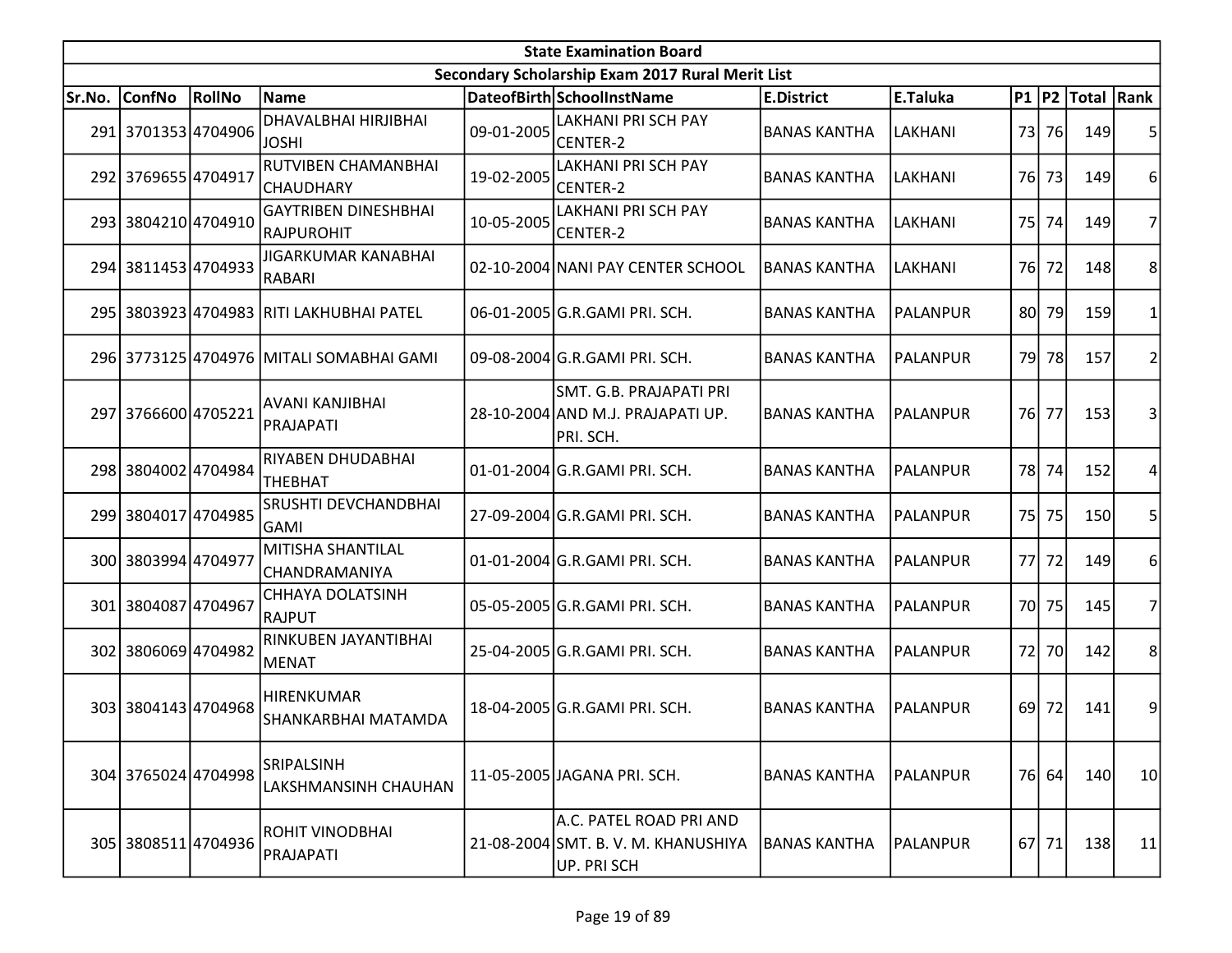|        | <b>State Examination Board</b> |               |                                           |  |                                                  |                     |                 |    |       |                  |                |  |  |  |
|--------|--------------------------------|---------------|-------------------------------------------|--|--------------------------------------------------|---------------------|-----------------|----|-------|------------------|----------------|--|--|--|
|        |                                |               |                                           |  | Secondary Scholarship Exam 2017 Rural Merit List |                     |                 |    |       |                  |                |  |  |  |
| Sr.No. | <b>ConfNo</b>                  | <b>RollNo</b> | Name                                      |  | DateofBirth SchoolInstName                       | <b>E.District</b>   | E.Taluka        |    |       | P1 P2 Total Rank |                |  |  |  |
|        | 306 3704206 4705056            |               | MUKESHBHAI DINESHBHAI<br>RANAVASIYA       |  | 13-10-2004 MORIYA PRI. SCH.                      | <b>BANAS KANTHA</b> | <b>PALANPUR</b> |    | 69 69 | 138              | 12             |  |  |  |
|        | 307 3806844 4705301            |               | PAYALBEN NAGJIBHAI<br><b>CHAUDHARI</b>    |  | 01-06-2005   HATHIPURA PRI.SCH.                  | <b>BANAS KANTHA</b> | <b>SUIGAM</b>   |    | 85 75 | 160              |                |  |  |  |
|        | 308 3806943 4705299            |               | AMITABEN BHURABHAI<br><b>CHAUDHARI</b>    |  | 20-11-2004 HATHIPURA PRI.SCH.                    | <b>BANAS KANTHA</b> | <b>SUIGAM</b>   |    | 75 73 | 148              | 2              |  |  |  |
|        | 309 3808450 4705300            |               | MITESHBHAI MULABHAI<br><b>CHAUDHARI</b>   |  | 01-06-2005   HATHIPURA PRI.SCH.                  | <b>BANAS KANTHA</b> | <b>SUIGAM</b>   |    | 75 72 | 147              | 3              |  |  |  |
|        | 310 3806893 4705302            |               | RAMILABEN KARSANBHAI<br>CHAUDHARI         |  | 01-06-2005 HATHIPURA PRI.SCH.                    | <b>BANAS KANTHA</b> | <b>SUIGAM</b>   |    | 74 70 | 144              |                |  |  |  |
| 311    |                                |               | 3806067 4705367 HARSH ANILKUMAR VYAS      |  | 14-05-2005 JAYVEER SCH OF SCIENCE                | <b>BANAS KANTHA</b> | <b>THARAD</b>   |    | 83 83 | 166              |                |  |  |  |
|        | 312 3813273 4705394            |               | SANJAYKUMAR SOMABHAI<br><b>CHAUDHARY</b>  |  | 30-05-2005 RADKA PRI. SCH.                       | <b>BANAS KANTHA</b> | <b>THARAD</b>   | 85 | 79    | 164              | 2 <sup>1</sup> |  |  |  |
|        | 313 3770699 4705384            |               | NAVINBHAI NILABHAI<br><b>CHAUDHARY</b>    |  | 05-02-2005 LUNAL PRI. SCH.                       | <b>BANAS KANTHA</b> | <b>THARAD</b>   | 84 | 76    | 160              | 3              |  |  |  |
|        | 314 3772887 4705373            |               | DIXITKUMAR NARBATABHAI<br>DHUMDA          |  | 08-04-2005 LUNAL PRI. SCH.                       | <b>BANAS KANTHA</b> | <b>THARAD</b>   |    | 86 72 | <b>158</b>       |                |  |  |  |
|        | 315 3765928 4705376            |               | HIRALBEN HARESHBHAI<br><b>TRIVEDI</b>     |  | 14-05-2005 LUNAL PRI. SCH.                       | <b>BANAS KANTHA</b> | <b>THARAD</b>   |    | 78 76 | 154              | 5              |  |  |  |
|        | 316 3772838 4705377            |               | HITESHBHAI VASHRAMBHAI<br>CHAUDHARY       |  | 11-09-2004 LUNAL PRI. SCH.                       | <b>BANAS KANTHA</b> | <b>THARAD</b>   |    | 80 73 | 153              | 6              |  |  |  |
|        | 317 3709281 4705385            |               | NAYANABEN DAMARABHAI<br>SUTHAR            |  | 14-04-2005 LUNAL PRI. SCH.                       | <b>BANAS KANTHA</b> | <b>THARAD</b>   |    | 82 71 | 153              | 7              |  |  |  |
|        | 318 3709803 4705378            |               | KAJALBEN PRABHUBHAI<br><b>CHAUDHARY</b>   |  | 12-05-2005 LUNAL PRI. SCH.                       | <b>BANAS KANTHA</b> | <b>THARAD</b>   |    | 76 72 | 148              | 8 <sup>1</sup> |  |  |  |
|        | 319 3709207 4705379            |               | KAUSHALYABEN<br>RAMAJIBHAI PANDYA         |  | 23-05-2004 LUNAL PRI. SCH.                       | <b>BANAS KANTHA</b> | <b>THARAD</b>   |    | 77 70 | 147              | 9              |  |  |  |
|        | 320 3770812 4705305            |               | JIGNESHBHAI MADHABHAI<br><b>CHAUDHARY</b> |  | 10-01-2005 ANDAJI GOLIYA PRI. SCH.               | <b>BANAS KANTHA</b> | <b>THARAD</b>   |    | 74 71 | 145              | 10             |  |  |  |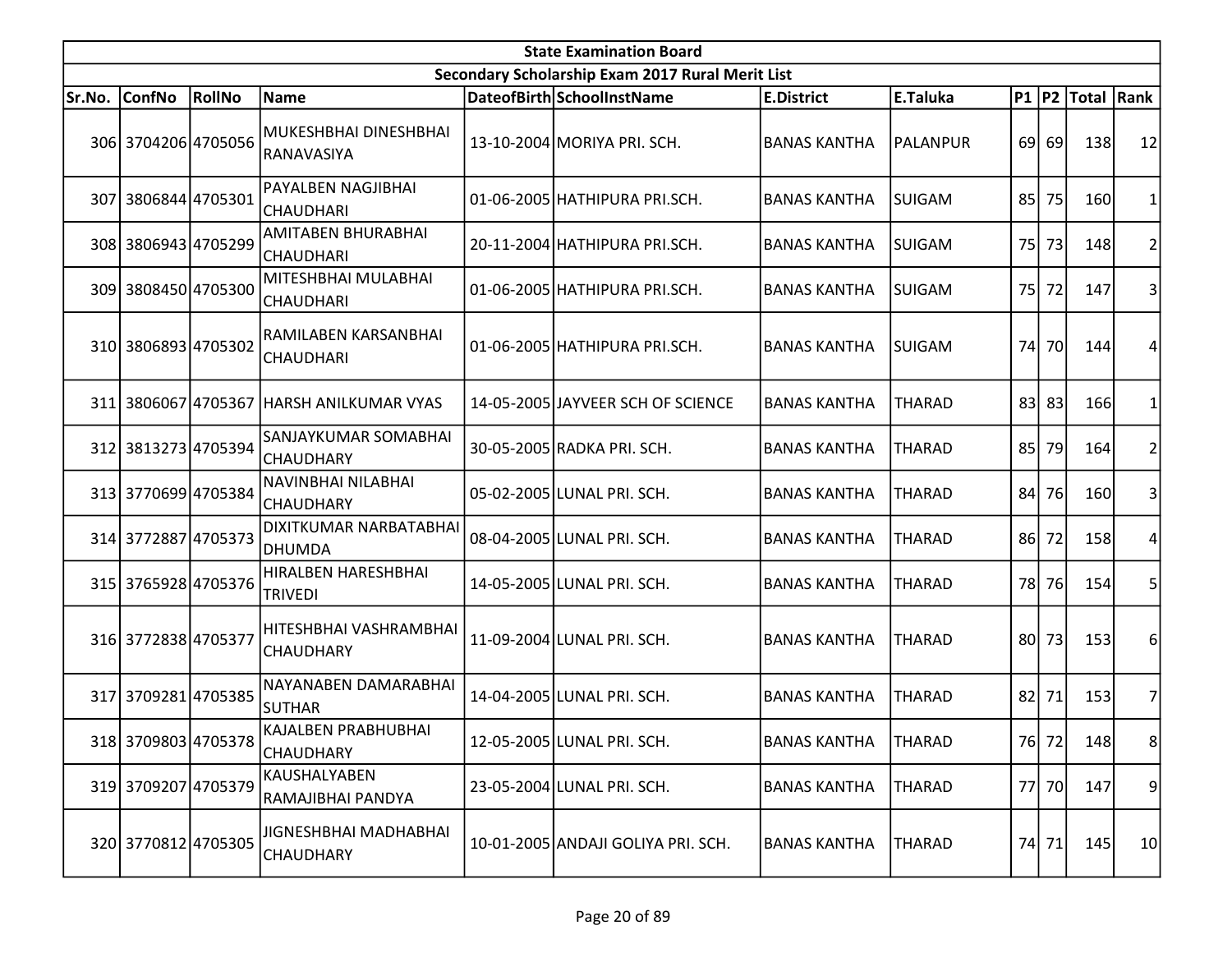|        | <b>State Examination Board</b> |        |                                            |            |                                                  |                     |               |      |         |                  |                |  |  |  |
|--------|--------------------------------|--------|--------------------------------------------|------------|--------------------------------------------------|---------------------|---------------|------|---------|------------------|----------------|--|--|--|
|        |                                |        |                                            |            | Secondary Scholarship Exam 2017 Rural Merit List |                     |               |      |         |                  |                |  |  |  |
| Sr.No. | <b>ConfNo</b>                  | RollNo | <b>Name</b>                                |            | DateofBirth SchoolInstName                       | <b>E.District</b>   | E.Taluka      |      |         | P1 P2 Total Rank |                |  |  |  |
| 321    | 3805613 4705313                |        | <b>DILIPBHAI NARESHBHAI</b><br>LUHAR       |            | 12-02-2004 BETALIYA PRI.SCH.                     | <b>BANAS KANTHA</b> | <b>THARAD</b> |      | 81 63   | 144              | 11             |  |  |  |
|        | 322 3771953 4705381            |        | MAHESHBHAI RAMJIBHAI<br><b>CHAUDHARY</b>   |            | 18-08-2004 LUNAL PRI. SCH.                       | <b>BANAS KANTHA</b> | <b>THARAD</b> | 73   | 70      | 143              | 12             |  |  |  |
|        | 323 3700971 4705433            |        | JAYESHKUMAR KHEMABHAI<br>PRAJAPATI         |            | 07-02-2005 VIR GAUCHAR PRI.SCH.                  | <b>BANAS KANTHA</b> | <b>THARAD</b> |      | 76 67   | 143              | 13             |  |  |  |
|        | 324 3772819 4705372            |        | DINESHBHAI GAJABHAI<br><b>CHAUDHARY</b>    |            | 01-09-2004 LUNAL PRI. SCH.                       | <b>BANAS KANTHA</b> | <b>THARAD</b> |      | 75 67   | 142              | 14             |  |  |  |
|        |                                |        | 325 3803725 4705472 YASH GOVINDBHAI DESAI  | 26-04-2005 | <b>MEMADPUR PAY CENTER</b><br><b>SCH</b>         | <b>BANAS KANTHA</b> | <b>VADGAM</b> | 81   | 74      | 155              |                |  |  |  |
|        | 326 3812303 4705476            |        | <b>SAGUNABEN JAVANJI</b><br><b>DEVDA</b>   |            | 13-06-2005 NALASAR PRI. SCH.                     | <b>BANAS KANTHA</b> | VADGAM        |      | 78 72   | 150              | 2              |  |  |  |
| 327    | 3803459 4705471                |        | MIT PRABODHCHANDRA<br>RAVAL                | 11-07-2005 | <b>MEMADPUR PAY CENTER</b><br><b>SCH</b>         | <b>BANAS KANTHA</b> | VADGAM        |      | 79 69   | 148              | 3              |  |  |  |
|        | 328 3812542 4705473            |        | AASTHA HITENDRABHAI<br>JADAV               |            | 21-04-2004 NALASAR PRI. SCH.                     | <b>BANAS KANTHA</b> | <b>VADGAM</b> |      | 78 68   | 146              | 4              |  |  |  |
|        | 329 3767134 4705486            |        | <b>KRISH MUKESHKUMAR</b><br>CHAUHAN        |            | 13-05-2005 SAKALANA PRI. SCH.                    | <b>BANAS KANTHA</b> | <b>VADGAM</b> |      | 73 71   | 144              | 5              |  |  |  |
|        |                                |        | 330 3810834 4705478 VANSH PRAVINBHAI JADAV |            | 17-02-2005 NALASAR PRI. SCH.                     | <b>BANAS KANTHA</b> | VADGAM        | 75   | 68      | 143              | 6              |  |  |  |
|        | 331 3812406 4705477            |        | TWINKALBEN VIJAYSINH<br><b>DEVDA</b>       |            | 08-08-2005 NALASAR PRI. SCH.                     | <b>BANAS KANTHA</b> | <b>VADGAM</b> |      | 77 65   | 142              | 7              |  |  |  |
|        |                                |        | 332 3708588 4705479 HARSH SHANTILAL RATHOD | 05-11-2004 | <b>PANCHADA PAY CENTER</b><br>SCH.               | <b>BANAS KANTHA</b> | VADGAM        |      | 73 67   | 140              | 8              |  |  |  |
|        | 333 3804336 4705470            |        | MITTALBEN PRAHLADJI<br>MAKVANA             |            | 27-01-2005 MALOSANA PRI. SCH.                    | <b>BANAS KANTHA</b> | VADGAM        | 69 l | 71      | 140              | 9              |  |  |  |
|        | 334 3812137 4705474            |        | <b>ARUN PREMJIBHAI</b><br><b>CHAUDHARY</b> |            | 09-08-2005 NALASAR PRI. SCH.                     | <b>BANAS KANTHA</b> | <b>VADGAM</b> |      | 72 67   | 139              | 10             |  |  |  |
|        | 335 3765491 4705522            |        | <b>HITESHBHAI</b><br>KARASHANBHAI DESAI    |            | 25-11-2003 VAJIYASARA PRI. SCH.                  | <b>BANAS KANTHA</b> | <b>VAV</b>    |      | $35$ 47 | 82               | 1              |  |  |  |
|        | 336 3765498 4705524            |        | <b>SOBHAGBEN</b><br>KARAMSHIBHAI KALAL     |            | 05-11-2004 VAJIYASARA PRI. SCH.                  | <b>BANAS KANTHA</b> | VAV           |      | 37   41 | 78               | $\overline{c}$ |  |  |  |
| 337    | 3765493 4705523                |        | <b>MAMATABEN</b><br>HARSENGABHAI JADAV     |            | 23-08-2004 VAJIYASARA PRI. SCH.                  | <b>BANAS KANTHA</b> | VAV           |      | 35 42   | 77               | 3              |  |  |  |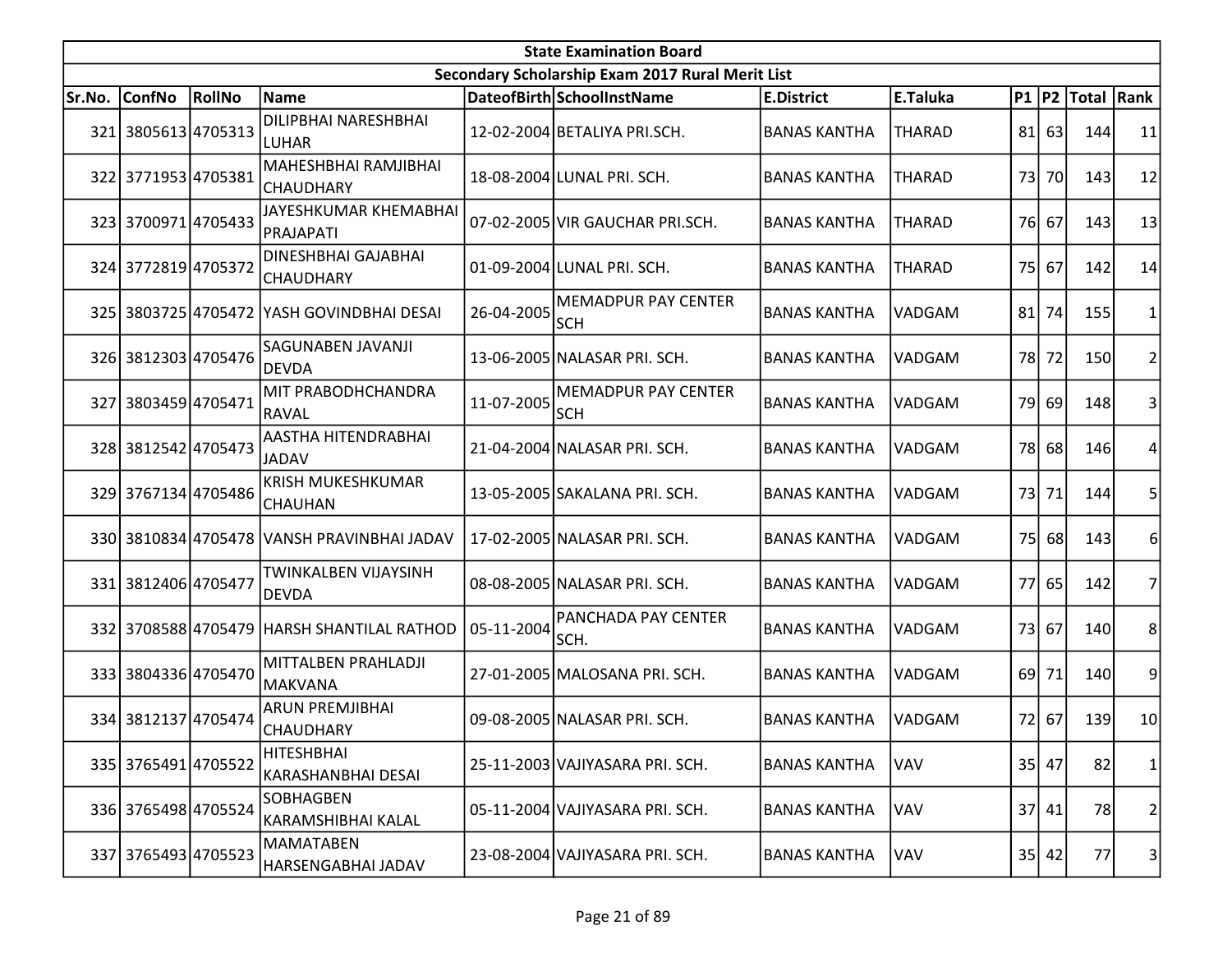| <b>State Examination Board</b> |                     |        |                                               |  |                                                  |                     |                |    |         |                  |                |  |
|--------------------------------|---------------------|--------|-----------------------------------------------|--|--------------------------------------------------|---------------------|----------------|----|---------|------------------|----------------|--|
|                                |                     |        |                                               |  | Secondary Scholarship Exam 2017 Rural Merit List |                     |                |    |         |                  |                |  |
| Sr.No.                         | <b>ConfNo</b>       | RollNo | <b>Name</b>                                   |  | DateofBirth SchoolInstName                       | <b>E.District</b>   | E.Taluka       |    |         | P1 P2 Total Rank |                |  |
|                                | 338 3765495 4705521 |        | <b>GEETABEN VALAJIBHAI</b><br> HARIJAN        |  | 05-05-2005 VAJIYASARA PRI. SCH.                  | <b>BANAS KANTHA</b> | <b>VAV</b>     |    | 36 35   | 71               |                |  |
|                                |                     |        | 339 3706128 4705528 HAJMINA ADAM PATEL        |  | 20-01-2005 MACHHASRA P.S.                        | <b>BHARUCH</b>      | <b>AMOD</b>    |    | 68 66   | 134              |                |  |
|                                |                     |        | 340 3706168 4705530 TANVIR YUSUF CHOKSI       |  | 20-07-2005 MACHHASRA P.S.                        | <b>BHARUCH</b>      | <b>AMOD</b>    |    | 63 69   | 132              |                |  |
|                                | 341 3813103 4705548 |        | PINKEEBEN RAJESHBHAI<br>PATEL                 |  | 14-10-2004 NAVA DHANTURIYA P.S.                  | <b>BHARUCH</b>      | ANKLESHWAR     |    | $62$ 60 | 122              |                |  |
|                                | 342 3813120 4705536 |        | <b>BHOOMIKABEN</b><br>NATVARBHAI PATEL        |  | 09-01-2005 NAVA DHANTURIYA P.S.                  | <b>BHARUCH</b>      | ANKLESHWAR     |    | 58 63   | 121              | 2              |  |
|                                | 343 3807863 4705545 |        | PAYALBEN GANPATBHAI<br>PATEL                  |  | 17-09-2005 NAVA DHANTURIYA P.S.                  | <b>BHARUCH</b>      | ANKLESHWAR     |    | 59 60   | 119              | 3              |  |
|                                | 344 3807995 4705546 |        | PAYALBEN KANTIBHAI<br>PATEL                   |  | 30-01-2005 NAVA DHANTURIYA P.S.                  | <b>BHARUCH</b>      | ANKLESHWAR     |    | 58 57   | 115              |                |  |
|                                | 345 3808682 4705550 |        | PIYUSHKUMAR AMBALAL<br><b>PATEL</b>           |  | 25-03-2005 NAVA DHANTURIYA P.S.                  | <b>BHARUCH</b>      | ANKLESHWAR     |    | 58 57   | 115              |                |  |
|                                | 346 3808336 4705544 |        | PAYALBAHEN BHARATBHAI<br> CHAUHAN             |  | 20-01-2005 NAVA DHANTURIYA P.S.                  | <b>BHARUCH</b>      | ANKLESHWAR     |    | 56 56   | 112              | 6              |  |
|                                | 347 3813135 4705541 |        | KEYURKUMAR JAYANTIBHAI<br>PATEL               |  | 08-06-2005 NAVA DHANTURIYA P.S.                  | <b>BHARUCH</b>      | ANKLESHWAR     |    | 53 59   | 112              | 7              |  |
|                                | 348 3807790 4705540 |        | JASODABEN HASMUKHBHAI<br>PATEL                |  | 22-07-2005 NAVA DHANTURIYA P.S.                  | <b>BHARUCH</b>      | ANKLESHWAR     | 52 | 60      | 112              | 8              |  |
|                                |                     |        | 349 3700872 4705560 DEV JAIMINKUMAR PATEL     |  | 04-08-2004 AMITY SCHOOL (GUJ)                    | <b>BHARUCH</b>      | <b>BHARUCH</b> |    | 79 75   | 154              |                |  |
|                                | 350 3704030 4705565 |        | <b>MEGHAVI GIRISHKUMAR</b><br><b>SOLANKI</b>  |  | 08-06-2003 AMITY SCHOOL (GUJ)                    | <b>BHARUCH</b>      | <b>BHARUCH</b> |    | 72 69   | 141              | 2              |  |
|                                |                     |        | 351 3704306 4705580 HUSEN NAZIR KADUJI        |  | 05-08-2005 HAJI VALI D P.S                       | <b>BHARUCH</b>      | <b>BHARUCH</b> |    | 61 78   | 139              | 3              |  |
|                                | 352 3700877 4705563 |        | JAIRAJSINH JAYSINH<br>PARMAR                  |  | 14-12-2004 AMITY SCHOOL (GUJ)                    | <b>BHARUCH</b>      | <b>BHARUCH</b> |    | 62 67   | 129              | 4              |  |
|                                |                     |        | 353 3805748 4705615 AAMIRA AZIZ PATEL         |  | 26-04-2005 V.C.T. KANYA P.S.                     | <b>BHARUCH</b>      | <b>BHARUCH</b> |    | 67 60   | 127              | 5              |  |
|                                | 354 3700850 4705561 |        | DHRUV NARESHKUMAR<br><b>VARIA</b>             |  | 09-01-2005 AMITY SCHOOL (GUJ)                    | <b>BHARUCH</b>      | <b>BHARUCH</b> |    | 59 67   | 126              | $6 \mid$       |  |
|                                | 355 3804346 4705617 |        | AAYASHASIDDIKABANU<br><b>ABDULRAUF SAIYED</b> |  | 10-02-2005 V.C.T. KANYA P.S.                     | <b>BHARUCH</b>      | <b>BHARUCH</b> |    | 68 56   | 124              | 7              |  |
|                                |                     |        | 356 3700855 4705562 HET ATULCHANDRA JADAV     |  | 11-09-2004 AMITY SCHOOL (GUJ)                    | <b>BHARUCH</b>      | <b>BHARUCH</b> |    | 59 62   | 121              | 8 <sup>1</sup> |  |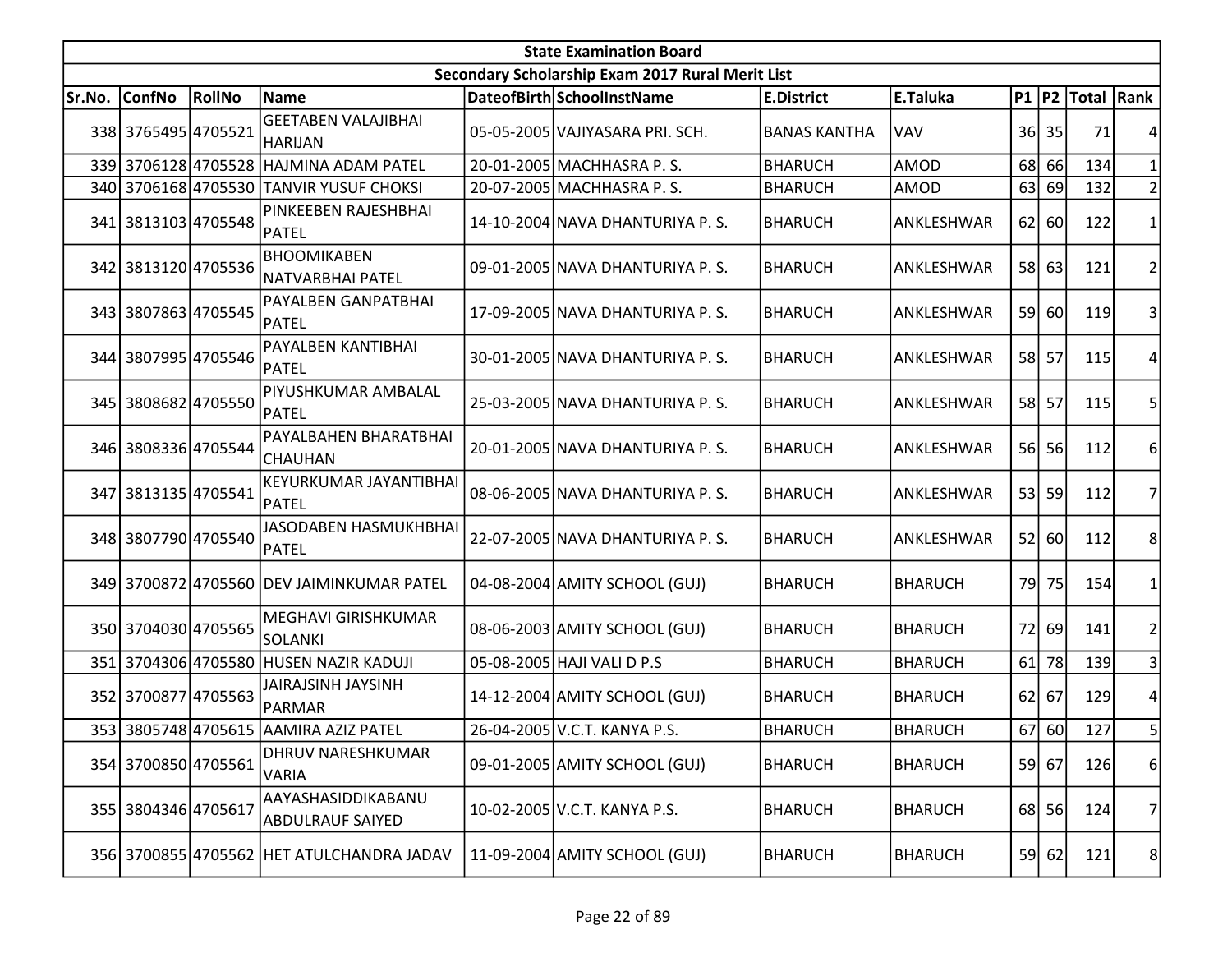| <b>State Examination Board</b> |                     |        |                                                |  |                                                  |                   |                 |                 |         |                     |                |  |
|--------------------------------|---------------------|--------|------------------------------------------------|--|--------------------------------------------------|-------------------|-----------------|-----------------|---------|---------------------|----------------|--|
|                                |                     |        |                                                |  | Secondary Scholarship Exam 2017 Rural Merit List |                   |                 |                 |         |                     |                |  |
| Sr.No.                         | <b>ConfNo</b>       | RollNo | Name                                           |  | DateofBirth SchoolInstName                       | <b>E.District</b> | E.Taluka        |                 |         | P1  P2  Total  Rank |                |  |
|                                | 357 3700869 4705568 |        | RAYHAN RIYAZMAHMAD<br>lsheth                   |  | 28-03-2005 AMITY SCHOOL (GUJ)                    | <b>BHARUCH</b>    | <b>BHARUCH</b>  | 67              | 51      | 118                 | 9              |  |
|                                | 358 3773316 4705620 |        | <b>FALAKNAZ YUSUFKHAN</b><br>PATHAN            |  | 28-08-2004 V.C.T. KANYA P.S.                     | <b>BHARUCH</b>    | <b>BHARUCH</b>  | 60 <sup>1</sup> | 56      | 116                 | 10             |  |
|                                | 359 3732572 4705643 |        | VANSHKUMAR BHARATBHAI<br> MAHYAVANSHI          |  | 30-07-2005 ANKALVA P.S.                          | <b>BHARUCH</b>    | <b>HANSOT</b>   | 71              | 72      | 143                 | 1              |  |
|                                | 360 3732605 4705636 |        | HARSHAKUMARI<br>CHANDRASINH PATEL              |  | 03-12-2004 ANKALVA P.S.                          | <b>BHARUCH</b>    | <b>HANSOT</b>   |                 | 70 54   | 124                 | $\overline{2}$ |  |
|                                | 361 3770693 4705650 |        | KOUSALSINH KANAKSINH<br>SOLANKI                |  | 09-09-2004 SAMOJ P.S.                            | <b>BHARUCH</b>    | <b>JAMBUSAR</b> |                 | 68 58   | 126                 | 1              |  |
|                                | 362 3770897 4705654 |        | YOGENDRAKUMAR<br>SHAILESHBHAI PADHIYAR         |  | 20-09-2004 SAMOJ P.S.                            | BHARUCH           | <b>JAMBUSAR</b> | 65 <sup> </sup> | 51      | 116                 | $\overline{2}$ |  |
|                                | 363 3704877 4705649 |        | <b>VINITKUMAR</b><br><b>DINESHCHANDRA SONI</b> |  | 20-01-2005 PILUDRA P.S.                          | BHARUCH           | <b>JAMBUSAR</b> | 57l             | 55      | 112                 | 3              |  |
|                                | 364 3700814 4705648 |        | TULSIBEN BHARATSINH<br>MAHIDA                  |  | 13-08-2005 M. KAMBOI MISHRA P. S.                | <b>BHARUCH</b>    | <b>JAMBUSAR</b> |                 | $64$ 44 | 108                 | 4              |  |
|                                | 365 3770701 4705652 |        | MAYURIBEN SURESHSINH<br>PADHIYAR               |  | 24-02-2005 SAMOJ P.S.                            | <b>BHARUCH</b>    | <b>JAMBUSAR</b> | 60I             | 47      | 107                 | 5              |  |
|                                | 366 3700198 4705647 |        | RAVINDRASINH<br>NIRMALSINH PARMAR              |  | 12-08-2005 M. KAMBOI MISHRA P. S.                | BHARUCH           | <b>JAMBUSAR</b> |                 | 60 46   | 106                 | 6              |  |
|                                |                     |        | 367 3770344 4705700 SAYAMA SAIDBHAI PATEL      |  | 29-11-2004 RAHAD P.S.                            | <b>BHARUCH</b>    | VAGRA           | 65 <sup> </sup> | 65      | 130                 | 1              |  |
|                                | 368 3770276 4705698 |        | <b>CHETAN SANJAYBHAI</b><br><b>VASAVA</b>      |  | 26-07-2005 RAHAD P.S.                            | <b>BHARUCH</b>    | <b>VAGRA</b>    | 63              | 66      | 129                 | $\overline{2}$ |  |
|                                | 369 3770287 4705702 |        | <b>TUSHAR DINESHBHAI</b><br><b>VASAVA</b>      |  | 10-04-2004 RAHAD P.S.                            | <b>BHARUCH</b>    | <b>VAGRA</b>    | 61              | 67      | 128                 | 3              |  |
|                                | 370 3770296 4705699 |        | HIRAIBEN MAHESHBHAI<br>RATHOD                  |  | 23-12-2004 RAHAD P.S.                            | <b>BHARUCH</b>    | VAGRA           |                 | $64$ 64 | 128                 | 4              |  |
|                                | 371 3707281 4705713 |        | <b>ROSHANKUMAR</b><br>RANJITBHAI VASAVA        |  | 05-09-2004 BHAMADIA P.S.                         | <b>BHARUCH</b>    | <b>VALIA</b>    | 52              | 38      | 90                  | $\mathbf 1$    |  |
|                                | 372 3707295 4705714 |        | VIKASBHAI VIJAYBHAI<br>VASAVA                  |  | 13-10-2004 BHAMADIA P.S.                         | <b>BHARUCH</b>    | <b>VALIA</b>    | 52              | 36      | 88                  | 2              |  |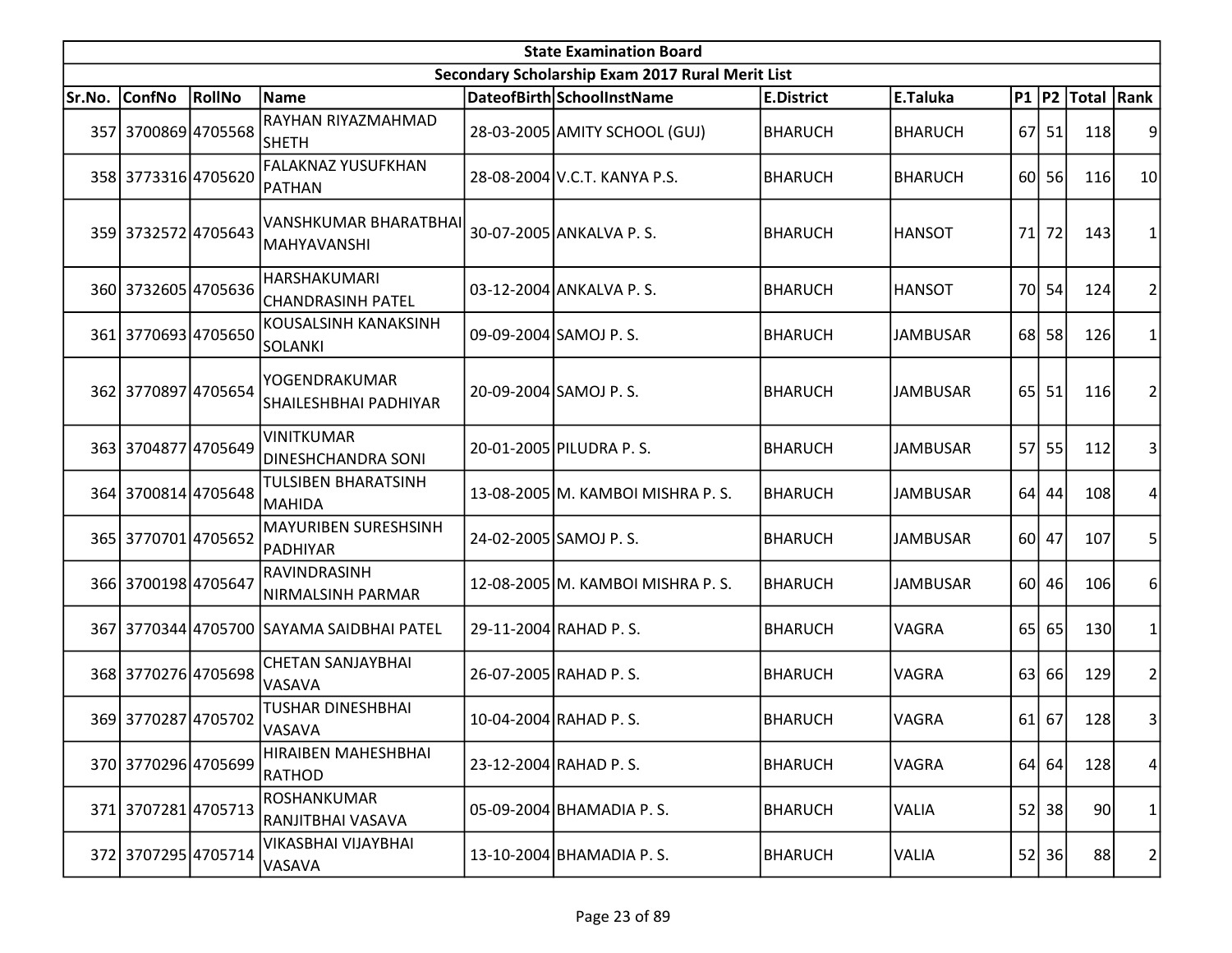|        | <b>State Examination Board</b> |        |                                                                       |            |                                                  |                   |                   |    |       |                  |                |  |  |  |
|--------|--------------------------------|--------|-----------------------------------------------------------------------|------------|--------------------------------------------------|-------------------|-------------------|----|-------|------------------|----------------|--|--|--|
|        |                                |        |                                                                       |            | Secondary Scholarship Exam 2017 Rural Merit List |                   |                   |    |       |                  |                |  |  |  |
| Sr.No. | <b>ConfNo</b>                  | RollNo | <b>Name</b>                                                           |            | DateofBirth SchoolInstName                       | <b>E.District</b> | E.Taluka          |    |       | P1 P2 Total Rank |                |  |  |  |
|        | 373 3810415 4705709            |        | VISHNUKUMAR JESINGBHAI<br>VASAVA                                      |            | 24-01-2004 BANDABEDA P.S.                        | <b>BHARUCH</b>    | <b>VALIA</b>      |    | 48 37 | 85               |                |  |  |  |
|        | 374 3810432 4705708            |        | <b>SWATIBEN DILIPBHAI</b><br>VASAVA                                   |            | 08-07-2004 BANDABEDA P.S.                        | BHARUCH           | VALIA             | 47 | 38    | 85               |                |  |  |  |
|        | 375 3703843 4705730            |        | <b>ROSHANIBEN</b><br>SANJIVKUMAR PATEL                                | 10-12-2004 | SMP. D.P.SHAH<br>VIDHYAMANDIR                    | <b>BHARUCH</b>    | ZAGHADIA          | 54 | 61    | 115              |                |  |  |  |
|        | 376 3807836 4705726            |        | KHOOSHBU MAHESHBHAI<br>PATEL                                          |            | 04-04-2005 KHARCHI P.S.                          | BHARUCH           | ZAGHADIA          |    | 55 50 | 105              | 2              |  |  |  |
| 377    | 38078584705725                 |        | HEMAXI RAMESHBHAI<br><b>GOHIL</b>                                     |            | 09-10-2004 KHARCHI P.S.                          | <b>BHARUCH</b>    | ZAGHADIA          |    | 54 47 | 101              |                |  |  |  |
|        |                                |        | 378 3807818 4705723 ASHA JAYRAJBHAI VASAVA                            |            | 30-05-2005 KHARCHI P.S.                          | <b>BHARUCH</b>    | ZAGHADIA          |    | 57 42 | 99               |                |  |  |  |
|        | 379 3807764 4705724            |        | DHARMESH AMBUBHAI<br>VASAVA                                           |            | 20-12-2004 KHARCHI P.S.                          | <b>BHARUCH</b>    | ZAGHADIA          |    | 43 42 | 85               | 5              |  |  |  |
|        |                                |        | 380 3807800 4705728 VIRAL KARSHANBHAI PATEL                           |            | 01-08-2005 KHARCHI P.S.                          | <b>BHARUCH</b>    | ZAGHADIA          |    | 40 39 | 79               | 6              |  |  |  |
|        | 381 3764949 4705970            |        | PARTHBHAI DIPAKBHAI<br><b>BARAIYA</b>                                 |            | 20-12-2004 NAVA RATANPAR P. SCHOOL BHAVNAGAR     |                   | <b>BHAVNAGAR</b>  | 82 | 78    | 160              |                |  |  |  |
|        |                                |        | 382 3704703 4705901 RAVI DINESHBHAI DABHI                             | 11-11-2004 | NARI JAGDISHVARA NAND P<br>SCH.                  | <b>BHAVNAGAR</b>  | <b>BHAVNAGAR</b>  |    | 75 84 | 159              |                |  |  |  |
|        |                                |        | 383 3768466 4705919 AKSHAY BABUBHAI RATHOD 29-09-2004 NARI KUMAR SHAL |            |                                                  | <b>BHAVNAGAR</b>  | <b>BHAVNAGAR</b>  |    | 79 74 | 153              | 3              |  |  |  |
|        | 384 3708663 4706008            |        | UMESH JAGDISHBHAI<br><b>CHAUHAN</b>                                   |            | 21-01-2005 SARTANPAR P. SCHOOL                   | <b>BHAVNAGAR</b>  | <b>BHAVNAGAR</b>  |    | 76 77 | 153              |                |  |  |  |
|        |                                |        | 385 3704435 4705813 RAVI KISHORBHAI SOLANKI                           |            | 12-02-2004 FARIYADKA P SCHOOL                    | <b>BHAVNAGAR</b>  | <b>BHAVNAGAR</b>  | 75 | 76    | 151              |                |  |  |  |
|        | 386 3703604 4705818            |        | VAIBHAVI SANJAYBHAI<br><b>DHAMECHA</b>                                |            | 16-03-2005 FARIYADKA P SCHOOL                    | <b>BHAVNAGAR</b>  | <b>BHAVNAGAR</b>  |    | 83 66 | 149              | 6              |  |  |  |
|        | 387 3703607 4705808            |        | <b>CHIRAG BHARATBHAI</b><br><b>RATHOD</b>                             |            | 26-07-2005 FARIYADKA P SCHOOL                    | <b>BHAVNAGAR</b>  | BHAVNAGAR         |    | 74 74 | 148              | $\overline{7}$ |  |  |  |
|        | 388 3769740 4705914            |        | KUSUMBEN PRAKASHBHAI<br>SOLANKI                                       |            | 06-10-2004 NARI KANYA SHALA                      | BHAVNAGAR         | BHAVNAGAR         |    | 75 72 | 147              | 8              |  |  |  |
|        |                                |        | 389 3705755 4706129 PINAL TEJABHAI RAVAL                              |            | 27-02-2005 PACHEGAM P. SCHOOL                    | <b>BHAVNAGAR</b>  | <b>GARIYADHAR</b> |    | 70 66 | 136              | $\mathbf{1}$   |  |  |  |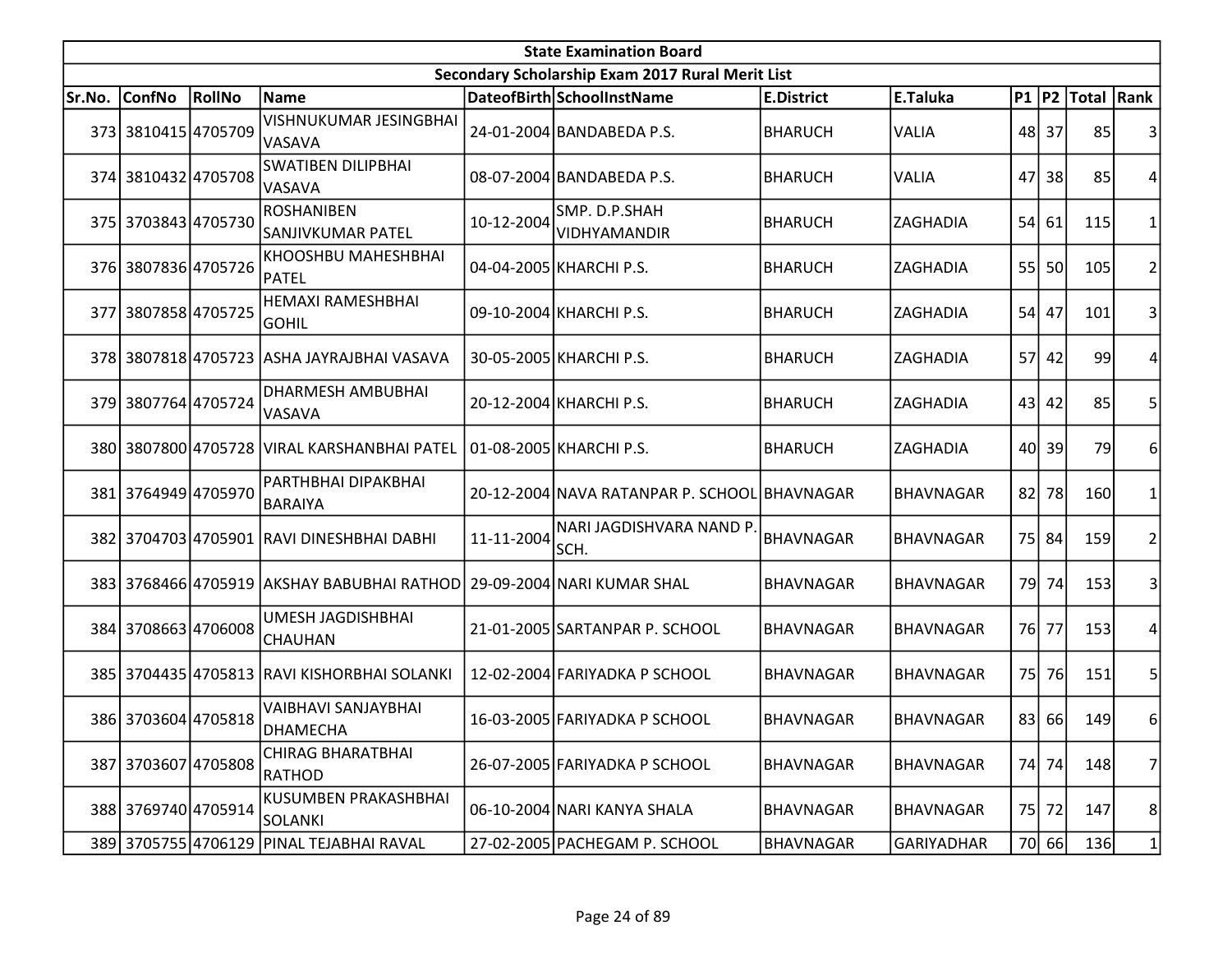| <b>State Examination Board</b> |                     |        |                                               |            |                                                  |                   |                   |                 |           |                   |                 |  |
|--------------------------------|---------------------|--------|-----------------------------------------------|------------|--------------------------------------------------|-------------------|-------------------|-----------------|-----------|-------------------|-----------------|--|
|                                |                     |        |                                               |            | Secondary Scholarship Exam 2017 Rural Merit List |                   |                   |                 |           |                   |                 |  |
| Sr.No.                         | ConfNo              | RollNo | Name                                          |            | DateofBirth SchoolInstName                       | <b>E.District</b> | E.Taluka          | <b>P1 P2</b>    |           | <b>Total Rank</b> |                 |  |
|                                | 390 3732004 4706107 |        | <b>DARSHAN BACHUBHAI</b><br>PARMAR            |            | 28-06-2004 DEPALA PARA P. SCHOOL                 | <b>BHAVNAGAR</b>  | <b>GARIYADHAR</b> |                 | 69 64     | 133               |                 |  |
| 391                            | 38037214706136      |        | UJASBHAI MUNNABHAI<br>MAKVANA                 |            | 27-02-2004 GARIBPURA P SCHOOL                    | <b>BHAVNAGAR</b>  | <b>GHOGHA</b>     | 63 l            | 58        | 121               | 1               |  |
|                                | 392 3804111 4706137 |        | <b>UMESHBHAI NARANBHAI</b><br> МОВН           |            | 21-01-2005 GARIBPURA P SCHOOL                    | <b>BHAVNAGAR</b>  | <b>GHOGHA</b>     | 63              | 58        | 121               | 2               |  |
|                                | 393 3709971 4706150 |        | <b>SHUBHAM HITESHBHAI</b><br>DODIYA           |            | 03-05-2005 GHOGHA K.V. SHALA                     | <b>BHAVNAGAR</b>  | <b>GHOGHA</b>     | 63              | <b>56</b> | 119               | 3               |  |
|                                | 394 3803798 4706134 |        | KARANBHAI PUNABHAI<br>MOBH                    |            | 30-08-2005 GARIBPURA P SCHOOL                    | <b>BHAVNAGAR</b>  | <b>GHOGHA</b>     | 61              | 56        | 117               | 4               |  |
|                                | 395 3807467 4706233 |        | <b>KHUSHI MANSUKHBHAI</b><br>KAPADIYA         | 14-09-2004 | <b>BELUR</b><br>VIDHYALAYA(Gujarati)             | <b>BHAVNAGAR</b>  | <b>MAHUVA</b>     | 72              | 67        | 139               | 1               |  |
|                                |                     |        | 396 3764583 4706275 PINAL AAMBABHAI DONDA     |            | 09-11-2004 MONPAR KANYA P.SCHOOL                 | <b>BHAVNAGAR</b>  | <b>MAHUVA</b>     | 75              | 60        | 135               | 2               |  |
|                                | 397 3807529 4706249 |        | <b>SMIT HIMMATBHAI</b><br> PATELIYA           | 19-11-2004 | <b>BELUR</b><br>VIDHYALAYA(Gujarati)             | <b>BHAVNAGAR</b>  | <b>MAHUVA</b>     |                 | 70 64     | 134               | 3               |  |
|                                | 398 3807537 4706228 |        | <b>KARTIKEY SANJEEVBHAI</b><br><b>PUROHIT</b> | 12-05-2005 | <b>BELUR</b><br>VIDHYALAYA(Gujarati)             | <b>BHAVNAGAR</b>  | <b>MAHUVA</b>     |                 | 70 62     | 132               | 4               |  |
|                                |                     |        | 399 3703240 4706206 SURESH DHIRUBHAI SHIYAL   |            | 01-09-2002 AKHEGADH P. SCHOOL                    | <b>BHAVNAGAR</b>  | <b>MAHUVA</b>     | 65              | 66        | 131               | 5               |  |
|                                | 400 3807582 4706239 |        | <b>NIMESH HAKUBHAI</b><br><b>LADUMOR</b>      | 13-12-2004 | <b>BELUR</b><br>VIDHYALAYA(Gujarati)             | <b>BHAVNAGAR</b>  | <b>MAHUVA</b>     |                 | 72 59     | 131               | 6               |  |
|                                | 401 3805729 4706295 |        | VISHALBHAI DHIRUBHAI<br><b>BARAIYA</b>        |            | 10-03-2005 TITODIYA P. SCHOOL                    | <b>BHAVNAGAR</b>  | <b>MAHUVA</b>     | 69 <sup> </sup> | 62        | 131               | 7               |  |
|                                |                     |        | 402 3720955 4706212 PIYUSH MUKESHBHAI VAGH    |            | 04-08-2005 AMRUTVEL P SCHOOL                     | <b>BHAVNAGAR</b>  | <b>MAHUVA</b>     | 66              | 65        | 131               | 8               |  |
|                                | 403 3805794 4706288 |        | JIGNESHABA ABHALBHAI<br> GOHIL                |            | 27-04-2005 TITODIYA P. SCHOOL                    | <b>BHAVNAGAR</b>  | <b>MAHUVA</b>     | 69              | 61        | 130               | 9               |  |
|                                | 404 3808641 4706243 |        | PRIYANKA VALLABHBHAI<br>DHANDHALIYA           | 03-01-2005 | <b>BELUR</b><br>VIDHYALAYA(Gujarati)             | <b>BHAVNAGAR</b>  | <b>MAHUVA</b>     |                 | 66 63     | 129               | 10 <sub>1</sub> |  |
|                                |                     |        | 405 3807608 4706250 SUMIT NITINBHAI SENTA     | 25-07-2005 | <b>BELUR</b><br>VIDHYALAYA(Gujarati)             | <b>BHAVNAGAR</b>  | <b>MAHUVA</b>     |                 | 63 62     | 125               | 11              |  |
|                                | 406 3732596 4706211 |        | JYOTIBEN DHIRUBHAI<br><b>GOHIL</b>            |            | 07-03-2005 AMRUTVEL P SCHOOL                     | <b>BHAVNAGAR</b>  | <b>MAHUVA</b>     |                 | 65 59     | 124               | 12              |  |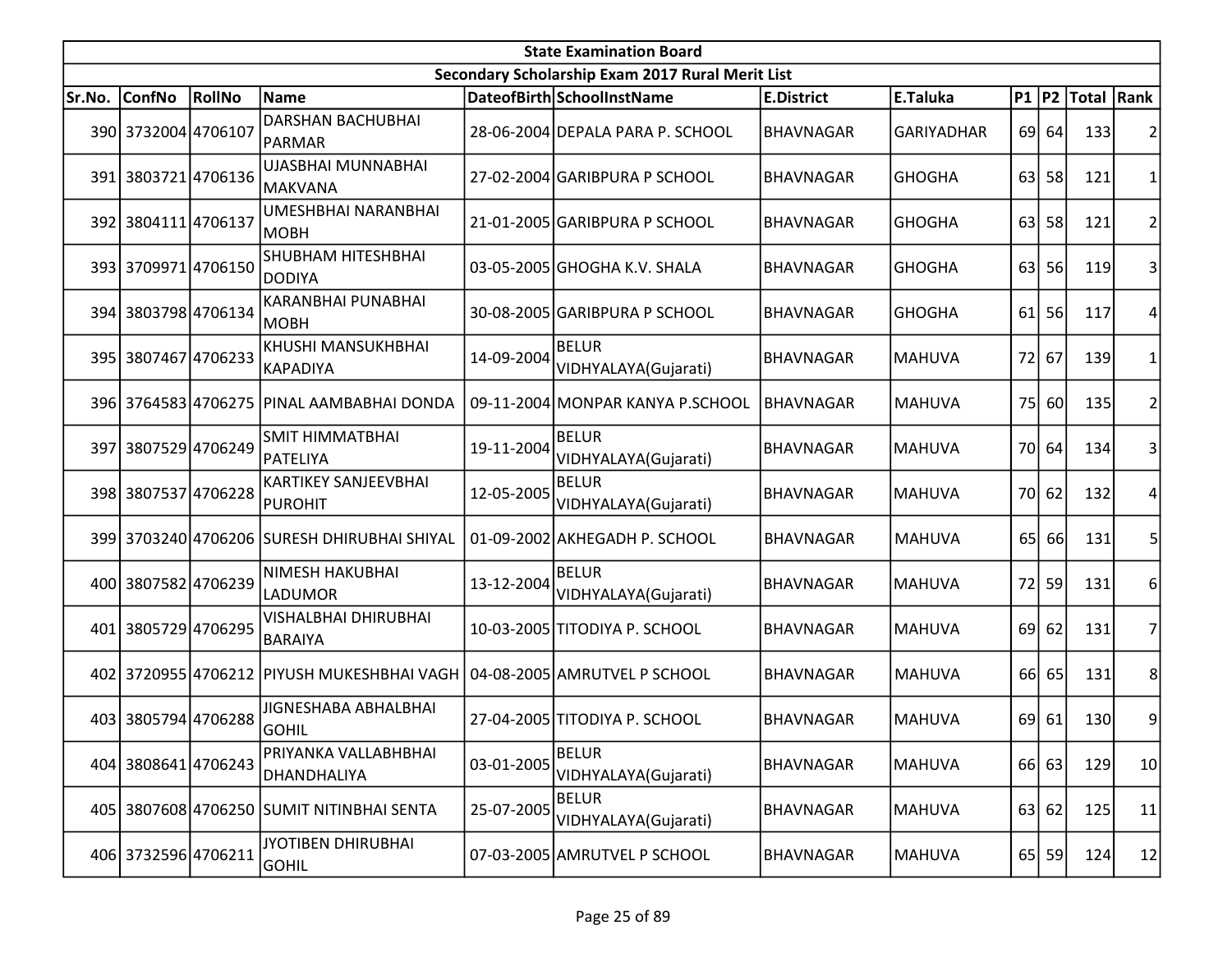|        | <b>State Examination Board</b><br>Secondary Scholarship Exam 2017 Rural Merit List |        |                                              |            |                                      |                   |                 |                 |           |                     |                |  |  |
|--------|------------------------------------------------------------------------------------|--------|----------------------------------------------|------------|--------------------------------------|-------------------|-----------------|-----------------|-----------|---------------------|----------------|--|--|
|        |                                                                                    |        |                                              |            |                                      |                   |                 |                 |           |                     |                |  |  |
| Sr.No. | <b>ConfNo</b>                                                                      | RollNo | Name                                         |            | DateofBirth SchoolInstName           | <b>E.District</b> | E.Taluka        |                 |           | P1  P2  Total  Rank |                |  |  |
| 407    |                                                                                    |        | 3807475 4706237 MINAL SHAILESHBHAI VYAS      | 08-11-2004 | <b>BELUR</b><br>VIDHYALAYA(Gujarati) | <b>BHAVNAGAR</b>  | <b>MAHUVA</b>   |                 | 63 60     | 123                 | 13             |  |  |
|        | 408 3807554 4706248                                                                |        | SANTAN RAJESHBHAI<br><b>BAVADIYA</b>         | 24-10-2004 | <b>BELUR</b><br>VIDHYALAYA(Gujarati) | <b>BHAVNAGAR</b>  | <b>MAHUVA</b>   | 65 <sup> </sup> | 57        | 122                 | 14             |  |  |
|        | 409 3805420 4706355                                                                |        | MILANBHAI KHODABHAI<br>VAGHELA               |            | 07-01-2005 MOTI PANIYALI P.SCH.      | <b>BHAVNAGAR</b>  | PALITANA        | 79 <sub>l</sub> | 76        | 155                 | 1              |  |  |
|        | 410 3771010 4706323                                                                |        | <b>GOPAL PACHABHAI</b><br>KHAMBHLYA          |            | 14-08-2004 KUMBHAN K.V. P. SCHOOL    | <b>BHAVNAGAR</b>  | PALITANA        | 69              | 66        | 135                 | $\overline{2}$ |  |  |
| 411    | 3808680 4706306                                                                    |        | VISHALBHAI NATHABHAI<br><b>JAMOD</b>         |            | 09-11-2004 ANKOLALI P. SCHOOL        | BHAVNAGAR         | <b>PALITANA</b> | 74I             | 60        | 134                 | 3              |  |  |
|        | 412 3805429 4706348                                                                |        | ASHISHBHAI BHUPATBHAI<br><b>BARAIYA</b>      |            | 13-03-2005 MOTI PANIYALI P.SCH.      | BHAVNAGAR         | PALITANA        | 65              | 69        | 134                 | 4              |  |  |
|        | 413 3805439 4706351                                                                |        | JAYDIPBHAI JAYSUKHBHAI<br>KHERALA            |            | 24-06-2005 MOTI PANIYALI P.SCH.      | <b>BHAVNAGAR</b>  | PALITANA        | 64              | 69        | 133                 | 5              |  |  |
|        | 414 3805411 4706349                                                                |        | BHADRESHBHAI<br>MANSUKHBHAI MAKWANA          |            | 06-02-2005 MOTI PANIYALI P.SCH.      | <b>BHAVNAGAR</b>  | PALITANA        | 62              | 70l       | 132                 | 6              |  |  |
|        | 415 3705911 4706467                                                                |        | IANIRUDDHSINH<br><b>BHARATBHAI CHUDASAMA</b> |            | 22-12-2004 TANA K.V.P. SCHOOL        | <b>BHAVNAGAR</b>  | <b>SHIHOR</b>   |                 | 83 83     | 166                 | 1              |  |  |
|        | 416 3700700 4706406                                                                |        | ISHANIBEN BABUBHAI<br>VAGHASIYA              |            | 29-10-2004 GUNDALA P. SCHOOL         | <b>BHAVNAGAR</b>  | <b>SHIHOR</b>   | 72              | 69        | 141                 | $\overline{2}$ |  |  |
|        | 417 3766116 4706397                                                                |        | <b>KAUSHIKBHAI</b><br>AMARSHIBHAI PARMAR     |            | 08-09-2004 GHANGHALI K.V. P. SCHOOL  | BHAVNAGAR         | <b>SHIHOR</b>   | 67              | 68        | 135                 | 3              |  |  |
|        | 418 3700762 4706412                                                                |        | PRIYANSHIBEN KISHORBHAI<br><b>SUTARIYA</b>   |            | 15-09-2004 GUNDALA P. SCHOOL         | <b>BHAVNAGAR</b>  | <b>SHIHOR</b>   | 72              | 60        | 132                 | 4              |  |  |
|        | 419 3706946 4706461                                                                |        | DIVYARAJBHAI BHANABHAI<br>VAGHOSHI           | 19-12-2004 | SWAMI VIVEKANAND -<br>TANA P.SCH.    | <b>BHAVNAGAR</b>  | <b>SHIHOR</b>   |                 | $65$   67 | 132                 | 5              |  |  |
|        | 420 3700808 4706463                                                                |        | RIYABA PRAKASHSINH<br><b>DODIYA</b>          | 17-06-2005 | SWAMI VIVEKANAND -<br>TANA P.SCH.    | <b>BHAVNAGAR</b>  | <b>SHIHOR</b>   |                 | 65 62     | 127                 | 6              |  |  |
|        | 421 3807111 4706437                                                                |        | VEDANT GHANSHYAMBHAI<br> KUVADIYA            |            | 20-07-2005 SAKHAVADAR P. SCHOOL      | <b>BHAVNAGAR</b>  | <b>SHIHOR</b>   |                 | 63 63     | 126                 | 7              |  |  |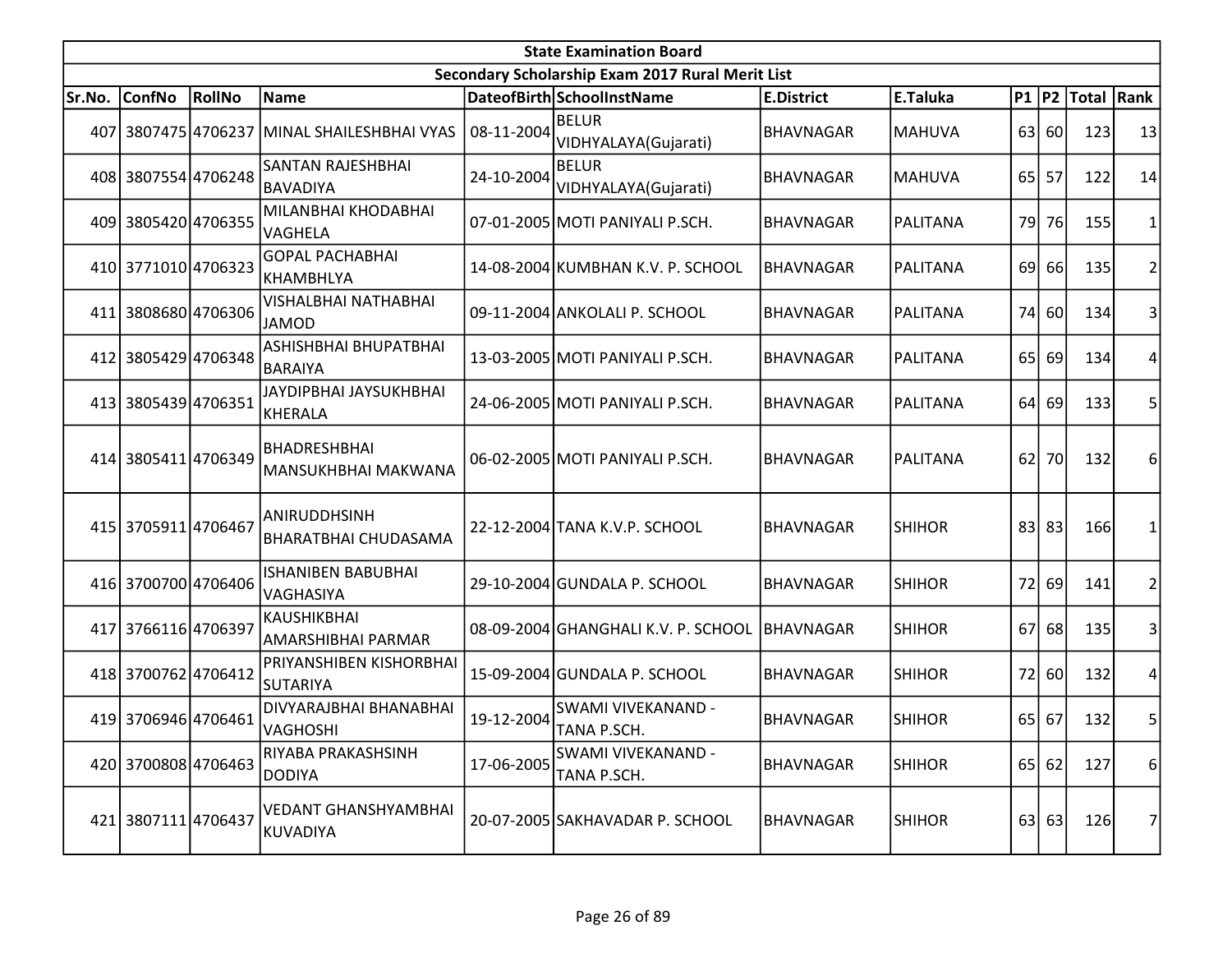|        | <b>State Examination Board</b><br>Secondary Scholarship Exam 2017 Rural Merit List |        |                                                                              |                         |                                                |                   |               |    |       |                     |                 |  |  |
|--------|------------------------------------------------------------------------------------|--------|------------------------------------------------------------------------------|-------------------------|------------------------------------------------|-------------------|---------------|----|-------|---------------------|-----------------|--|--|
|        |                                                                                    |        |                                                                              |                         |                                                |                   |               |    |       |                     |                 |  |  |
| Sr.No. | <b>ConfNo</b>                                                                      | RollNo | Name                                                                         |                         | DateofBirth SchoolInstName                     | <b>E.District</b> | E.Taluka      |    |       | P1  P2  Total  Rank |                 |  |  |
|        |                                                                                    |        | 422 3806142 4706434 KULDIP GILABHAI KUVADIYA 27-12-2004 SAKHAVADAR P. SCHOOL |                         |                                                | <b>BHAVNAGAR</b>  | <b>SHIHOR</b> |    | 63 62 | 125                 | 8               |  |  |
|        | 423 3808024 4706548                                                                |        | KRISHNABEN RAMNIKBHAI<br>DHANDHALA                                           | 16-07-2005              | <b>GANESH PRI AND</b><br><b>HIGHSCHOOL</b>     | <b>BHAVNAGAR</b>  | <b>TALAJA</b> |    | 80 82 | 162                 |                 |  |  |
|        |                                                                                    |        | 424 3772413 4706580 RUTURAJ TRIKAMBHAI JANI                                  | 10-03-2004              | <b>GANESH PRI AND</b><br><b>HIGHSCHOOL</b>     | <b>BHAVNAGAR</b>  | <b>TALAJA</b> |    | 81 78 | 159                 | 2               |  |  |
|        | 425 3807775 4706547                                                                |        | <b>KRISHNABEN DINESHBHAI</b><br>PANDYA                                       | 30-11-2004              | <b>GANESH PRI AND</b><br><b>HIGHSCHOOL</b>     | <b>BHAVNAGAR</b>  | <b>TALAJA</b> |    | 80 78 | 158                 | 3               |  |  |
|        |                                                                                    |        | 426 3765135 4706519 GOPAL MULJIBHAI KOTAR                                    | 02-08-2004              | <b>GANESH PRI AND</b><br><b>HIGHSCHOOL</b>     | <b>BHAVNAGAR</b>  | <b>TALAJA</b> |    | 75 82 | 157                 |                 |  |  |
| 427    |                                                                                    |        | 3808545 4706511 DARSHAK ANANTRAY JANI                                        | 12-03-2005              | <b>GANESH PRI AND</b><br><b>HIGHSCHOOL</b>     | <b>BHAVNAGAR</b>  | <b>TALAJA</b> |    | 79 78 | 157                 | 5               |  |  |
|        | 428 3770208 4706584                                                                |        | SATYAM NARANBHAI<br>PANDYA                                                   | 10-09-2003              | <b>GANESH PRI AND</b><br><b>HIGHSCHOOL</b>     | <b>BHAVNAGAR</b>  | <b>TALAJA</b> | 82 | 74    | 156                 | 6               |  |  |
|        | 429 3765262 4706573                                                                |        | RAHUL VISHNUBHAI<br><b>CHAUHAN</b>                                           | 10-12-2003              | <b>GANESH PRI AND</b><br><b>HIGHSCHOOL</b>     | <b>BHAVNAGAR</b>  | <b>TALAJA</b> |    | 78 74 | 152                 | 7               |  |  |
|        | 430 3805002 4706727                                                                |        | HARESHBHAI MOHANBHAI<br>JINJALA                                              |                         | 26-01-2005 PAVTHI P. SCHOOL                    | <b>BHAVNAGAR</b>  | <b>TALAJA</b> |    | 76 75 | 151                 | 8               |  |  |
| 431 l  | 3809678 4706637                                                                    |        | DHRUVISHA JITENDRABHAI<br>JANI                                               | 09-05-2005              | KARMYOG PRI & SEC.<br><b>SCHOOL</b>            | <b>BHAVNAGAR</b>  | <b>TALAJA</b> |    | 75 76 | 151                 | 9               |  |  |
|        | 432 3769333 4706513                                                                |        | <b>DAYABEN POLABHAI</b><br>DANGAR                                            | 26-07-2005              | <b>GANESH PRI AND</b><br><b>HIGHSCHOOL</b>     | <b>BHAVNAGAR</b>  | <b>TALAJA</b> |    | 79 72 | 151                 | 10 <sup>1</sup> |  |  |
|        | 433 3809683 4706634                                                                |        | ARCHANA MUKESHBHAI<br>PANDYA                                                 | 28-01-2004              | <b>KARMYOG PRI &amp; SEC.</b><br><b>SCHOOL</b> | <b>BHAVNAGAR</b>  | <b>TALAJA</b> | 75 | 75    | 150                 | 11              |  |  |
|        | 434 3720566 4706523                                                                |        | HARSHILKUMAR<br>HIMMATBHAI PARMAR                                            | 18-04-2005              | <b>GANESH PRI AND</b><br><b>HIGHSCHOOL</b>     | <b>BHAVNAGAR</b>  | <b>TALAJA</b> |    | 71 79 | 150                 | 12              |  |  |
|        | 435 3732941 4706820                                                                |        | VISHAL HIMMATBHAI<br>MAKWANA                                                 | $16 - 02 - 2005$ SCHOOL | <b>CHOGATH DUNGAR PRI</b>                      | BHAVNAGAR         | UMRALA        |    | 73 64 | 137                 | 1               |  |  |
|        | 436 3769916 4706860                                                                |        | <b>MEJBIN SHABIRBHAI</b><br>HAMIDANI                                         |                         | 01-11-2004 UMRALA K.V. SCHOOL-2                | BHAVNAGAR         | <b>UMRALA</b> |    | 74 57 | 131                 | 2               |  |  |
|        | 437 3811629 4706839                                                                |        | ALFAJ ASHRAFBHAI<br>NATHANI                                                  |                         | 21-04-2005 UMRALA K.V. SCHOOL-1                | BHAVNAGAR         | <b>UMRALA</b> |    | 68 61 | 129                 | $\vert$ 3       |  |  |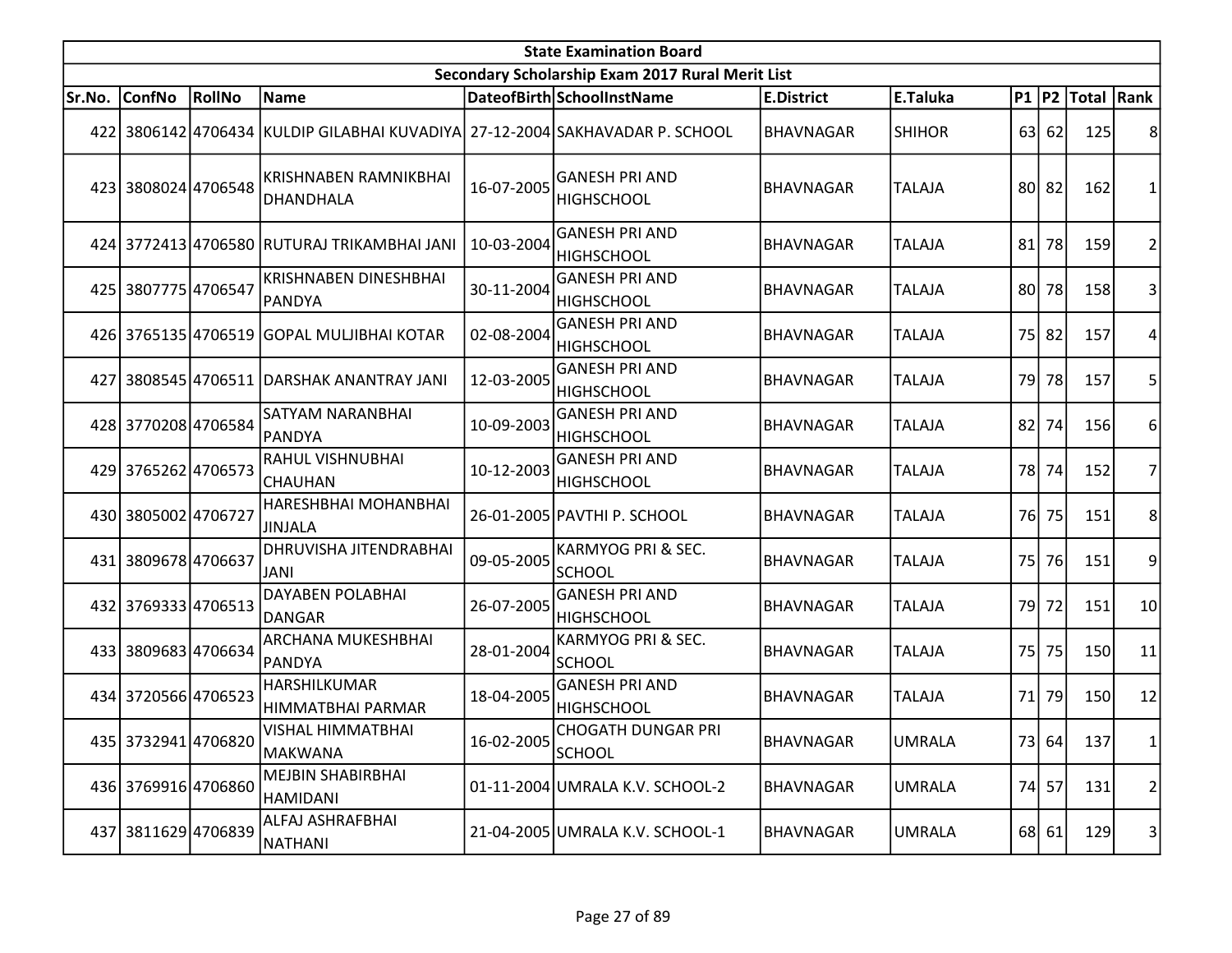|        | <b>State Examination Board</b> |        |                                                                          |            |                                                  |                   |                   |                 |       |                     |                 |  |  |
|--------|--------------------------------|--------|--------------------------------------------------------------------------|------------|--------------------------------------------------|-------------------|-------------------|-----------------|-------|---------------------|-----------------|--|--|
|        |                                |        |                                                                          |            | Secondary Scholarship Exam 2017 Rural Merit List |                   |                   |                 |       |                     |                 |  |  |
| Sr.No. | <b>ConfNo</b>                  | RollNo | Name                                                                     |            | DateofBirth SchoolInstName                       | <b>E.District</b> | E.Taluka          |                 |       | P1  P2  Total  Rank |                 |  |  |
|        | 438 3768477 4706855            |        | <b>HEMALI RAMESHBHAI</b><br>DABHI                                        |            | 29-12-2004 UMRALA K.V. SCHOOL-2                  | <b>BHAVNAGAR</b>  | <b>UMRALA</b>     |                 | 74 52 | 126                 |                 |  |  |
|        | 439 3766448 4707025            |        | <b>BHARGAVKUMAR</b><br><b>HANUBHAI CHOHALA</b>                           |            | 22-04-2005 MELANA P. SCHOOL                      | <b>BHAVNAGAR</b>  | <b>VALLBHIPUR</b> |                 | 78 76 | 154                 | 1               |  |  |
|        | 440 3708021 4706945            |        | <b>ASHISH SANJAYBHAI</b><br><b>ZAPADIYA</b>                              |            | 23-08-2005 KANPUR P. SCHOOL                      | <b>BHAVNAGAR</b>  | VALLBHIPUR        | 73 <sup>1</sup> | 78    | 151                 | $\overline{2}$  |  |  |
|        | 441 3703312 4707163            |        | <b>DHARMESHBHAI</b><br>MANSUKHBHAI JAGANI                                | 20-10-2004 | <b>JUNA NAVADA PRIMARY</b><br>SCHOOL             | <b>BOTAD</b>      | <b>BARVALA</b>    |                 | 69 64 | 133                 | 1               |  |  |
|        | 442 3765164 4707161            |        | ANANDKUMAR DASHRATHJI<br>PARMAR                                          | 28-07-2005 | <b>BHIMNATH PRIMARY</b><br><b>SCHOOL</b>         | <b>BOTAD</b>      | <b>BARVALA</b>    | 65 <sup> </sup> | 46    | 111                 | 2               |  |  |
|        | 443 3766040 4707433            |        | ROSHNI NILESHBHAI<br>VAGHELA                                             |            | 08-09-2004 SAMADHIYALA - 2 P. SCHOOL BOTAD       |                   | <b>BOTAD</b>      | 64              | 71    | 135                 | 1               |  |  |
|        | 444 3721504 4707385            |        | ASHARAM DHANURAMBHAI<br><b>DESANI</b>                                    |            | 05-06-2005 RAJPARA P. SCHOOL                     | <b>BOTAD</b>      | <b>BOTAD</b>      | 69              | 63    | 132                 | 2               |  |  |
|        | 445 3732334 4707388            |        | <b>KARMJITBHAI BHAGUBHAI</b><br>KHACHAR                                  |            | 02-08-2005 RAJPARA P. SCHOOL                     | <b>BOTAD</b>      | <b>BOTAD</b>      |                 | 73 59 | 132                 | 3               |  |  |
|        | 446 3704221 4707424            |        | <b>SUNIL MANUBHAI</b><br><b>VANALIYA</b>                                 |            | 14-09-2004 SALAIYA P. SCHOOL                     | <b>BOTAD</b>      | <b>BOTAD</b>      | 74              | 57    | 131                 | 4               |  |  |
|        | 447 3765683 4707432            |        | PUSHPRAJ DILIPSINH<br><b>CHAUHAN</b>                                     |            | 15-09-2004 SAMADHIYALA - 2 P. SCHOOL BOTAD       |                   | <b>BOTAD</b>      | <b>72</b>       | 57    | 129                 | 5               |  |  |
|        | 448 3703076 4707281            |        | RASHMITA KAPURBHAI<br>ZAPADIYA                                           |            | 14-10-2004 GYANMANDIR VIDHYAPITH                 | <b>BOTAD</b>      | <b>BOTAD</b>      |                 | 60 66 | 126                 | 6               |  |  |
|        | 449 3732143 4707399            |        | TANVINABEN HARESHBHAI<br>MORI                                            | 16-07-2005 | ROHI SHALA KANYA P.<br>SCHOOL                    | <b>BOTAD</b>      | <b>BOTAD</b>      | 59              | 66    | 125                 | $\overline{7}$  |  |  |
|        | 450 3732950 4707396            |        | MITALBEN JITENDRABHAI<br><b>JADAV</b>                                    | 27-05-2004 | ROHI SHALA KANYA P.<br><b>SCHOOL</b>             | <b>BOTAD</b>      | <b>BOTAD</b>      | 64              | 60    | 124                 | 8               |  |  |
|        | 451 3732821 4707511            |        | KALPESHBHAI JAGDISHBHAI<br>BAVALIYA                                      |            | 13-05-2005 HAMAPAR P. SCHOOL                     | <b>BOTAD</b>      | <b>GADHADA</b>    |                 | 60 70 | 130                 | 1               |  |  |
|        | 452 3706749 4707496            |        | ASMITABEN SHANTIBHAI<br><b>SAVGAR</b>                                    |            | 17-10-2003 ADATALA P. SCHOOL                     | <b>BOTAD</b>      | <b>GADHADA</b>    |                 | 63 60 | 123                 | 2               |  |  |
|        |                                |        | 453 3700361 4707592 JAYDIP BHARATBHAI SARIYA 07-01-2005 VAVADI P. SCHOOL |            |                                                  | <b>BOTAD</b>      | <b>GADHADA</b>    |                 | 64 59 | 123                 | $\vert 3 \vert$ |  |  |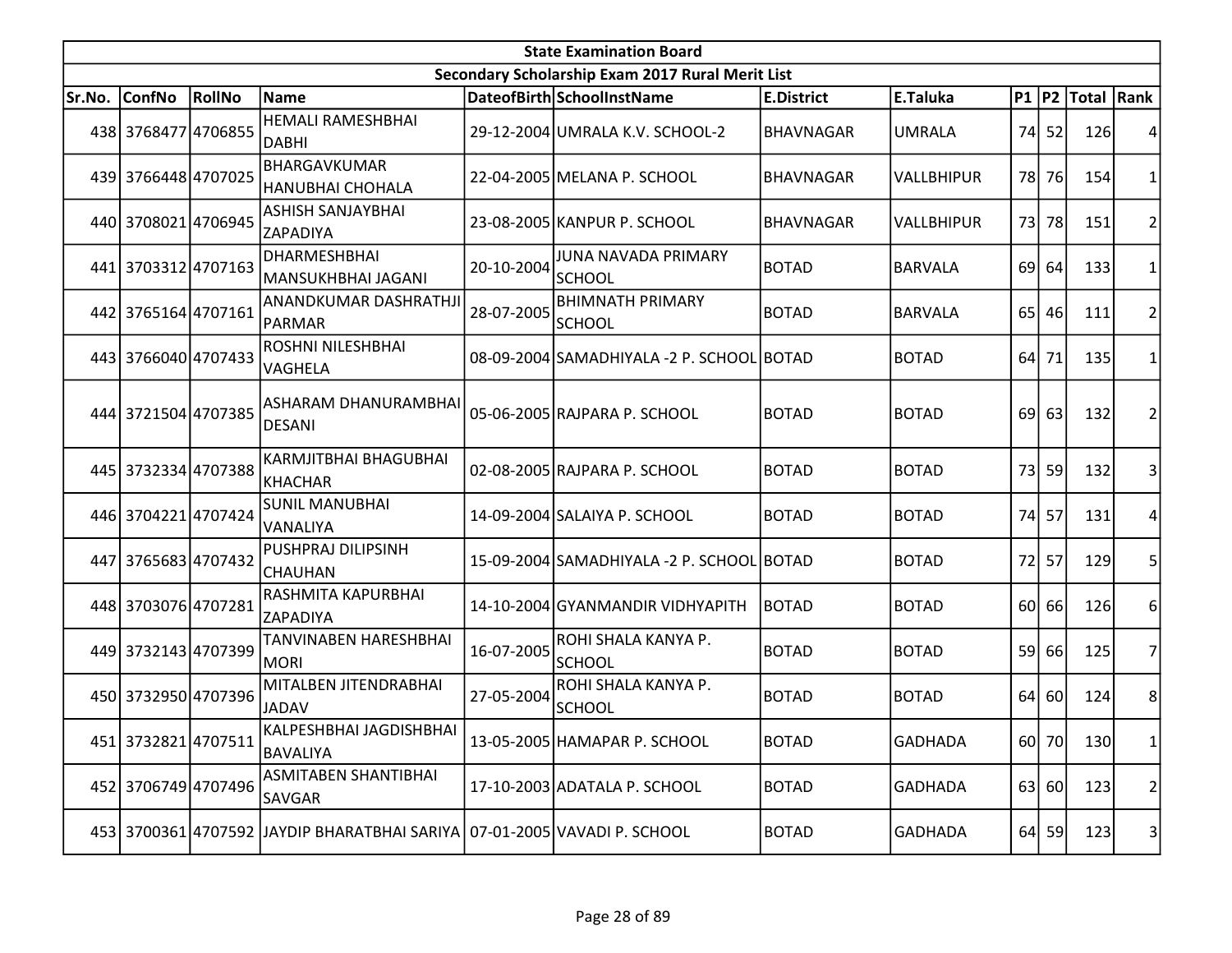|        | <b>State Examination Board</b> |        |                                                   |            |                                                       |                       |                          |                 |           |                     |                |  |  |
|--------|--------------------------------|--------|---------------------------------------------------|------------|-------------------------------------------------------|-----------------------|--------------------------|-----------------|-----------|---------------------|----------------|--|--|
|        |                                |        |                                                   |            | Secondary Scholarship Exam 2017 Rural Merit List      |                       |                          |                 |           |                     |                |  |  |
| Sr.No. | <b>ConfNo</b>                  | RollNo | Name                                              |            | DateofBirth SchoolInstName                            | <b>E.District</b>     | E.Taluka                 |                 |           | P1  P2  Total  Rank |                |  |  |
|        | 454 3700261 4707594            |        | RANAJIT JAGADISHBHAI<br> MAKWANA                  |            | 05-11-2004 VAVADI P. SCHOOL                           | <b>BOTAD</b>          | <b>GADHADA</b>           |                 | 60 62     | 122                 |                |  |  |
|        | 455 3732959 4707532            |        | ROHITBHAI RAMESHBHAI<br> GALATHARA                |            | 21-05-2005 MEGHAVADIYA P. SCHOOL.                     | <b>BOTAD</b>          | <b>GADHADA</b>           |                 | 70 52     | 122                 | 5              |  |  |
|        | 456 3765874 4707554            |        | <b>ANIL KALUBHAI</b><br><b>TALAVADIYA</b>         |            | 22-05-2005 ROJMAL P. SCHOOL                           | <b>BOTAD</b>          | <b>GADHADA</b>           |                 | 64 56     | 120                 | 6              |  |  |
|        | 457 3706984 4707500            |        | <b>JAYRAJ GAMBHIRSINH</b><br><b>DABHI</b>         |            | 07-02-2005 ADATALA P. SCHOOL                          | <b>BOTAD</b>          | <b>GADHADA</b>           |                 | $65$   54 | 119                 | 7              |  |  |
|        | 458 3706999 4707502            |        | PARAS ELESHBHAI<br>DERVALIYA                      |            | 19-05-2005 ADATALA P. SCHOOL                          | <b>BOTAD</b>          | <b>GADHADA</b>           | 65 <sup> </sup> | 54        | 119                 | 8              |  |  |
|        | 459 3769419 4707604            |        | <b>KOMALBEN DINESHBHAI</b><br>DHARAJIYA           | 13-11-2004 | <b>ANI-KASHBATI PRIMARY</b><br><b>SCHOOL</b>          | <b>BOTAD</b>          | <b>RANPUR</b>            | 63              | 76        | 139                 | 1              |  |  |
|        | 460 3769374 4707599            |        | <b>ARATIBEN DINESHBHAI</b><br>DHARAJIYA           | 24-01-2004 | <b>ANI-KASHBATI PRIMARY</b><br><b>SCHOOL</b>          | <b>BOTAD</b>          | <b>RANPUR</b>            | 63              | 75        | 138                 | $\overline{2}$ |  |  |
|        | 461 3769170 4707597            |        | ANANDBHAI GIDHABHAI<br>DHARAJIYA                  | 02-11-2004 | <b>ANI-KASHBATI PRIMARY</b><br><b>SCHOOL</b>          | <b>BOTAD</b>          | <b>RANPUR</b>            | 59              | 77        | 136                 | 3              |  |  |
|        | 462 3768988 4707598            |        | ANILBHAI BHARATBHAI<br><b>KHERALIYA</b>           | 30-08-2004 | <b>ANI-KASHBATI PRIMARY</b><br><b>SCHOOL</b>          | <b>BOTAD</b>          | <b>RANPUR</b>            |                 | $61$ 74   | 135                 | 4              |  |  |
|        | 463 3808342 4707620            |        | SHARMISHTABEN<br> GULSINGBHAI KOLI                |            | 22-06-2005 UCHAPAN PRIMARY SCHOOL CHHOTAUDEPUR BODELI |                       |                          | 77I             | 71        | 148                 | 1              |  |  |
|        | 464 3808244 4707616            |        | <b>MAHIRHUSEN</b><br><b>ABDULHUSEN SHEKHSIPAI</b> |            | 28-01-2005 UCHAPAN PRIMARY SCHOOL CHHOTAUDEPUR BODELI |                       |                          | 70I             | <b>70</b> | 140                 | $\overline{2}$ |  |  |
|        | 465 3808316 4707615            |        | JAGRUTIBEN MAHESHBHAI<br>RATHAVA                  |            | 26-07-2004 UCHAPAN PRIMARY SCHOOL CHHOTAUDEPUR BODELI |                       |                          | 71              | 67        | 138                 | 3              |  |  |
|        | 466 3808258 4707614            |        | ANILBHAI LALUBHAI<br>RATHAVA                      |            | 26-03-2004 UCHAPAN PRIMARY SCHOOL CHHOTAUDEPUR BODELI |                       |                          |                 | 68 68     | 136                 | 4              |  |  |
|        | 467 3808973 4707613            |        | ANKITABEN NRESHBHAI<br><b>RATHVA</b>              | 21-02-2005 | MODEL SCHOOL JETPUR<br>PAVI                           | CHHOTAUDEPUR BODELI   |                          |                 | 65 69     | 134                 | 5 <sup>1</sup> |  |  |
|        | 468 3770096 4707624            |        | PINTUBEN ARJUNBHAI<br><b>RATHVA</b>               |            | 25-08-2003 VAJPUR PRIMARY SCHOOL                      | CHHOTAUDEPUR   BODELI |                          | 71              | 60        | 131                 | 6              |  |  |
|        | 469 3808163 4707632            |        | JAYDATT DINESHBHAI<br><b>VANKAR</b>               | 19-08-2005 | DHANDHODA ANAND<br>FALIYA PRI.SCH                     | <b>CHHOTAUDEPUR</b>   | CHHOTA-<br><b>UDEPUR</b> |                 | 76 82     | 158                 | 1              |  |  |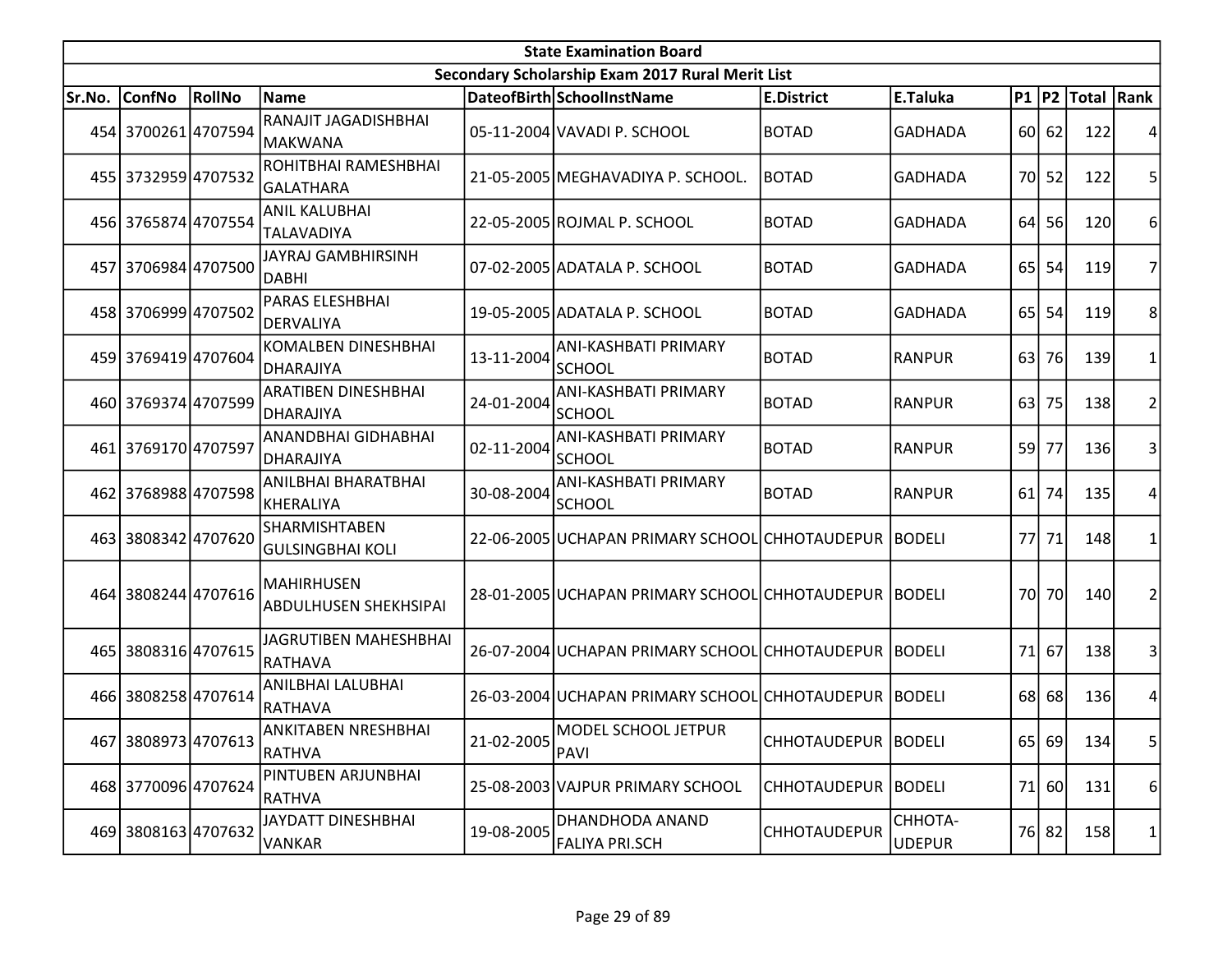| <b>State Examination Board</b> |                     |                 |                                                 |            |                                                  |                            |                          |                 |       |                     |                         |  |
|--------------------------------|---------------------|-----------------|-------------------------------------------------|------------|--------------------------------------------------|----------------------------|--------------------------|-----------------|-------|---------------------|-------------------------|--|
|                                |                     |                 |                                                 |            | Secondary Scholarship Exam 2017 Rural Merit List |                            |                          |                 |       |                     |                         |  |
| Sr.No.                         | <b>ConfNo</b>       | RollNo          | Name                                            |            | DateofBirth SchoolInstName                       | <b>E.District</b>          | E.Taluka                 |                 |       | P1  P2  Total  Rank |                         |  |
|                                | 470 3808412 4707638 |                 | SANJANABEN<br>SHANAKARBHAI RATHVA               | 25-07-2002 | DHANDHODA ANAND<br>FALIYA PRI.SCH                | <b>CHHOTAUDEPUR</b>        | CHHOTA-<br><b>UDEPUR</b> |                 | 77 80 | 157                 | 2                       |  |
| 471 I                          | 3808206 4707637     |                 | <b>ROHANKUMAR</b><br>PANAKAJKUMAR PARMAR        | 14-10-2004 | DHANDHODA ANAND<br><b>FALIYA PRI.SCH</b>         | <b>CHHOTAUDEPUR</b>        | CHHOTA-<br><b>UDEPUR</b> |                 | 76 81 | 157                 | 3                       |  |
|                                | 472 3765087 4707646 |                 | ANKITABEN KISHORBHAI<br><b>VANKAR</b>           | 01-07-2005 | KACHHEL (SURKHEDA)<br><b>PRIMARY SCH</b>         | <b>CHHOTAUDEPUR</b>        | CHHOTA-<br><b>UDEPUR</b> |                 | 74 83 | 157                 | 4                       |  |
|                                | 473 3808259 4707635 |                 | NIKUNJBHAI BHARATBHAI<br><b>VANKAR</b>          | 17-10-2004 | <b>DHANDHODA ANAND</b><br><b>FALIYA PRI.SCH</b>  | <b>CHHOTAUDEPUR</b>        | CHHOTA-<br><b>UDEPUR</b> | 75 <sup> </sup> | 78    | 153                 | 5                       |  |
|                                | 474 3704977 4707654 |                 | VISHALKUMAR RAJESHBHAI<br><b>VANKAR</b>         | 09-07-2005 | KACHHEL (SURKHEDA)<br><b>PRIMARY SCH</b>         | <b>CHHOTAUDEPUR</b>        | CHHOTA-<br><b>UDEPUR</b> | 75 <sup> </sup> | 78    | 153                 | 6                       |  |
| 475                            | 3812360 4707690     |                 | SHREYANSHKUMAR<br><b>ANILBHAI PADVI</b>         | 08-05-2005 | <b>BHIKHAPURA PRIMARY</b><br><b>SCHOOL</b>       | CHHOTAUDEPUR JETPUR-PAVI   |                          | 77I             | 61    | 138                 | $\mathbf{1}$            |  |
|                                | 476 3764826 4707739 |                 | <b>HETALBEN POPATBHAI</b><br>RATHVA             |            | 02-08-2005 VADOTH PRIMARY SCHOOL                 | CHHOTAUDEPUR   JETPUR-PAVI |                          | 74I             | 64    | 138                 | $\overline{2}$          |  |
|                                | 477 3703978 4707689 |                 | <b>SHIVANIBEN</b><br><b>MAHENDRABHAI RATHVA</b> | 30-11-2003 | <b>BHIKHAPURA PRIMARY</b><br><b>SCHOOL</b>       | CHHOTAUDEPUR   JETPUR-PAVI |                          |                 | 78 59 | 137                 | 3                       |  |
|                                | 478 3808051 4707676 |                 | HARSHKUMAR ARJUNSINH<br>LUHAR                   | 08-07-2005 | <b>BHIKHAPURA PRIMARY</b><br><b>SCHOOL</b>       | CHHOTAUDEPUR JETPUR-PAVI   |                          |                 | 76 61 | 137                 | 4                       |  |
|                                | 479 3808472 4707675 |                 | BHAVINIKUMARI RATILAL<br>LUHARIYA               | 19-07-2005 | <b>BHIKHAPURA PRIMARY</b><br><b>SCHOOL</b>       | CHHOTAUDEPUR   JETPUR-PAVI |                          |                 | 73 64 | 137                 | 5                       |  |
|                                | 480 3808534 4707691 |                 | VAISHALIBEN MAHESHBHAI<br><b>RATHVA</b>         | 20-07-2005 | <b>BHIKHAPURA PRIMARY</b><br><b>SCHOOL</b>       | CHHOTAUDEPUR JETPUR-PAVI   |                          | 75              | 62    | 137                 | 6                       |  |
| 481                            |                     | 3809203 4707756 | <b>VIKRAMBHAI</b><br>HUNARIYABHAI BHIL          | 01-06-2003 | <b>KAWANT - 1 PRIMARY</b><br><b>SCHOOL</b>       | CHHOTAUDEPUR KAWANT        |                          | 79I             | 79    | 158                 | 1                       |  |
|                                | 482 3809241 4707755 |                 | VARSHABEN JATANBHAI<br>RATHVA                   | 01-06-2005 | <b>KAWANT - 1 PRIMARY</b><br>SCHOOL              | CHHOTAUDEPUR  KAWANT       |                          | 78I             | 77    | 155                 | $\overline{\mathbf{c}}$ |  |
|                                | 483 3809230 4707757 |                 | VIPULBHAI NAVINBHAI<br>RATHVA                   | 08-11-2002 | <b>KAWANT - 1 PRIMARY</b><br><b>SCHOOL</b>       | CHHOTAUDEPUR KAWANT        |                          | 74              | 79    | 153                 | $\vert 3 \vert$         |  |
|                                | 484 3809212 4707749 |                 | AJAYBHAI BHIMSINGBHAI<br>NAYKA                  | 25-11-2004 | <b>KAWANT - 1 PRIMARY</b><br><b>SCHOOL</b>       | CHHOTAUDEPUR KAWANT        |                          |                 | 75 77 | 152                 | 4                       |  |
|                                | 485 3809179 4707750 |                 | BHAVESHBHAI JAYANTIBHAI<br><b>RATHVA</b>        | 19-08-2005 | <b>KAWANT - 1 PRIMARY</b><br>SCHOOL              | CHHOTAUDEPUR   KAWANT      |                          |                 | 75 77 | 152                 | 5                       |  |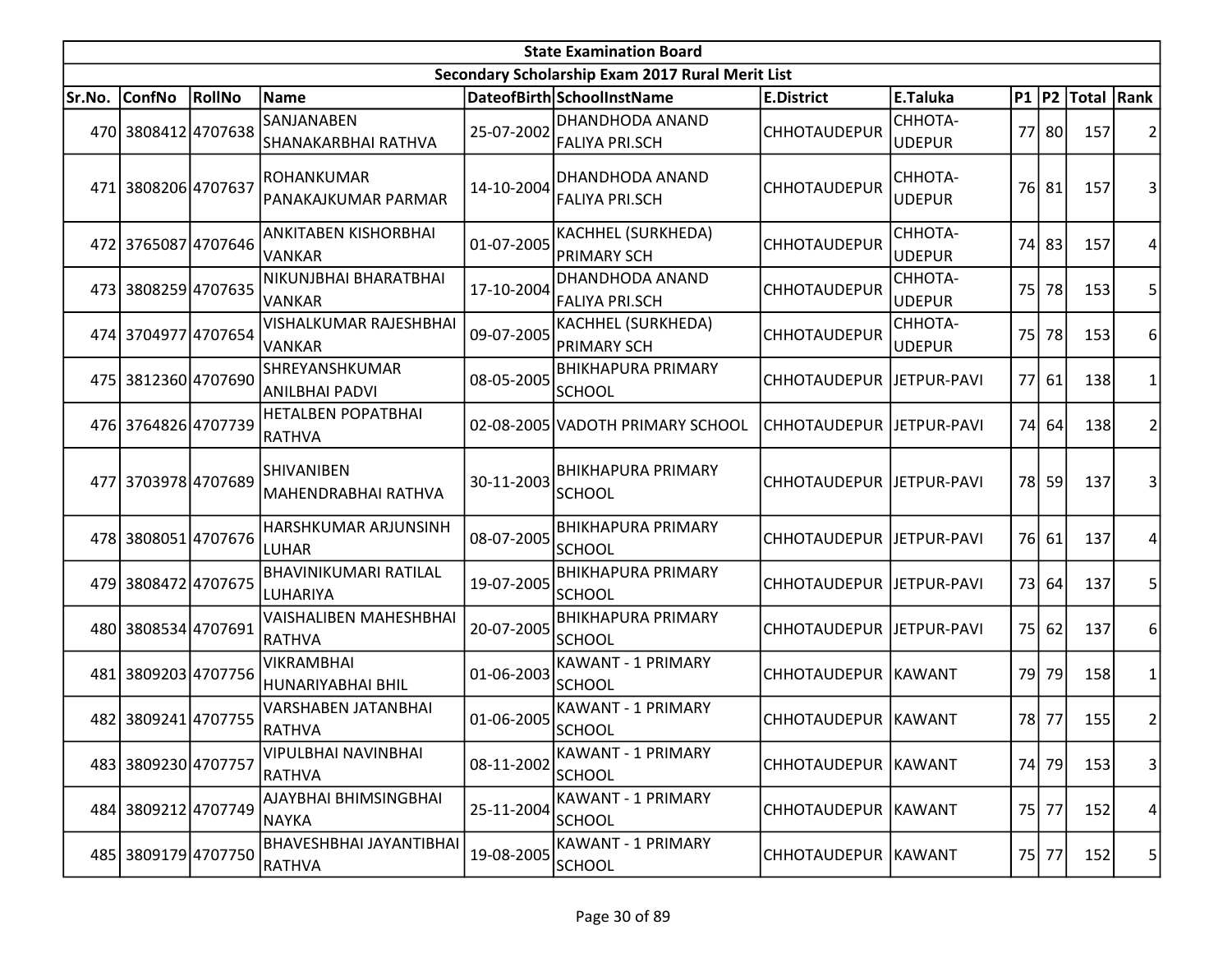| <b>State Examination Board</b> |                     |        |                                               |            |                                                  |                                   |                     |                 |             |                     |                |  |
|--------------------------------|---------------------|--------|-----------------------------------------------|------------|--------------------------------------------------|-----------------------------------|---------------------|-----------------|-------------|---------------------|----------------|--|
|                                |                     |        |                                               |            | Secondary Scholarship Exam 2017 Rural Merit List |                                   |                     |                 |             |                     |                |  |
| Sr.No.                         | <b>ConfNo</b>       | RollNo | Name                                          |            | DateofBirth SchoolInstName                       | <b>E.District</b>                 | E.Taluka            |                 |             | P1  P2  Total  Rank |                |  |
|                                | 486 3809435 4707751 |        | <b>BHAVNABEN SHANIYABHAI</b><br><b>RATHVA</b> | 01-06-2004 | <b>KAWANT - 1 PRIMARY</b><br>SCHOOL              | CHHOTAUDEPUR KAWANT               |                     | 72              | 76I         | 148                 | 6              |  |
|                                | 487 3704912 4707758 |        | <b>RAJKUMAR</b><br>HIMANSHUKUMAR RANA         |            | 15-07-2005 D.B.PAREKH HIGH SCHOOL                | CHHOTAUDEPUR SANKHEDA             |                     | 65 <sup> </sup> | 66l         | 131                 |                |  |
|                                | 488 3706008 4707902 |        | <b>HASTI HITESHBHAI</b><br>SONAGARA           |            | 26-01-2005 SHIVA PRIMARY SCHOOL                  | <b>DEVBHOOMI</b><br><b>DWARKA</b> | <b>BHANVAD</b>      |                 | 69 69       | 138                 | 1              |  |
|                                | 489 3706140 4707894 |        | AVANI MARAKHIBHAI<br>RAVALIYA                 |            | 07-05-2005 SHIVA PRIMARY SCHOOL                  | <b>DEVBHOOMI</b><br><b>DWARKA</b> | <b>BHANVAD</b>      |                 | 74 64       | 138                 | $\overline{2}$ |  |
|                                | 490 3705782 4707916 |        | RIDHAM KESHURBHAI<br> RAVALIYA                |            | 19-06-2005 SHIVA PRIMARY SCHOOL                  | <b>DEVBHOOMI</b><br><b>DWARKA</b> | <b>BHANVAD</b>      |                 | 77 61       | 138                 | 3              |  |
|                                | 491 3706081 4707901 |        | <b>FORAM VIKRAMBHAI</b><br>RAVALIYA           |            | 21-07-2005 SHIVA PRIMARY SCHOOL                  | <b>DEVBHOOMI</b><br><b>DWARKA</b> | <b>BHANVAD</b>      |                 | 67 69       | 136                 | 4              |  |
|                                |                     |        | 492 3703341 4707938 HIRI KESHURBHAI CHAVDA    |            | 08-07-2005 TUPANI VADI SHALA                     | <b>DEVBHOOMI</b><br><b>DWARKA</b> | <b>DWARKA</b>       | 73              | 70          | 143                 | 1              |  |
|                                |                     |        | 493 3703343 4707944 RIYA ALABHAI MADAM        |            | 01-06-2005 TUPANI VADI SHALA                     | <b>DEVBHOOMI</b><br><b>DWARKA</b> | <b>DWARKA</b>       |                 | 60 66       | 126                 | 2              |  |
|                                |                     |        | 494 3805063 4708024 MEHUL MOHAN HADIYAL       | 29-01-2005 | <b>MANIPUR HABARDI</b><br>PRIMARY SCHOOL         | DEVBHOOMI<br><b>DWARKA</b>        | <b>JAMKALYANPUR</b> |                 | 81 85       | 166                 | 1              |  |
|                                |                     |        | 495 3765047 4708014 RIDDHI ATULBHAI GOHEL     |            | 01-03-2005 LAMBA KANYA SHALA                     | <b>DEVBHOOMI</b><br><b>DWARKA</b> | JAMKALYANPUR        |                 | $81$   $81$ | 162                 | $\overline{2}$ |  |
|                                | 496 3721669 4708005 |        | <b>KRISHNA MERAMANBHAI</b><br>lgojiya         |            | 17-05-2005 LAMBA KANYA SHALA                     | <b>DEVBHOOMI</b><br><b>DWARKA</b> | JAMKALYANPUR 77 76  |                 |             | 153                 | 3              |  |
|                                |                     |        | 497 3807412 4708020 JAYESH HEMAT CHAVDA       | 20-10-2004 | <b>MANIPUR HABARDI</b><br>PRIMARY SCHOOL         | <b>DEVBHOOMI</b><br><b>DWARKA</b> | <b>JAMKALYANPUR</b> |                 | 79 66       | 145                 | 4              |  |
|                                | 498 3721667 4708006 |        | NISHA KHIMANANDBHAI<br>BHATIYA                |            | 24-05-2005 LAMBA KANYA SHALA                     | <b>DEVBHOOMI</b><br><b>DWARKA</b> | JAMKALYANPUR        |                 | 71 69       | 140                 | 5              |  |
|                                |                     |        | 499 3807436 4708029 YASH RAJESH TURI          | 11-01-2005 | MANIPUR HABARDI<br><b>PRIMARY SCHOOL</b>         | <b>DEVBHOOMI</b><br><b>DWARKA</b> | JAMKALYANPUR 69 70  |                 |             | 139                 | 6              |  |
|                                | 500 3810910 4707971 |        | <b>SRAVAN DHANABHAI</b><br><b>SAKHRA</b>      |            | 01-12-2003 GOKUL PRIMARY SCHOOL                  | <b>DEVBHOOMI</b><br><b>DWARKA</b> | JAMKALYANPUR        |                 | 66 72       | 138                 | 7              |  |
|                                | 501 3732463 4707997 |        | JANVI ARJANBHAI<br>CHETARIYA                  |            | 07-02-2005 LAMBA KANYA SHALA                     | <b>DEVBHOOMI</b><br><b>DWARKA</b> | JAMKALYANPUR 74 63  |                 |             | 137                 | 8 <sup>2</sup> |  |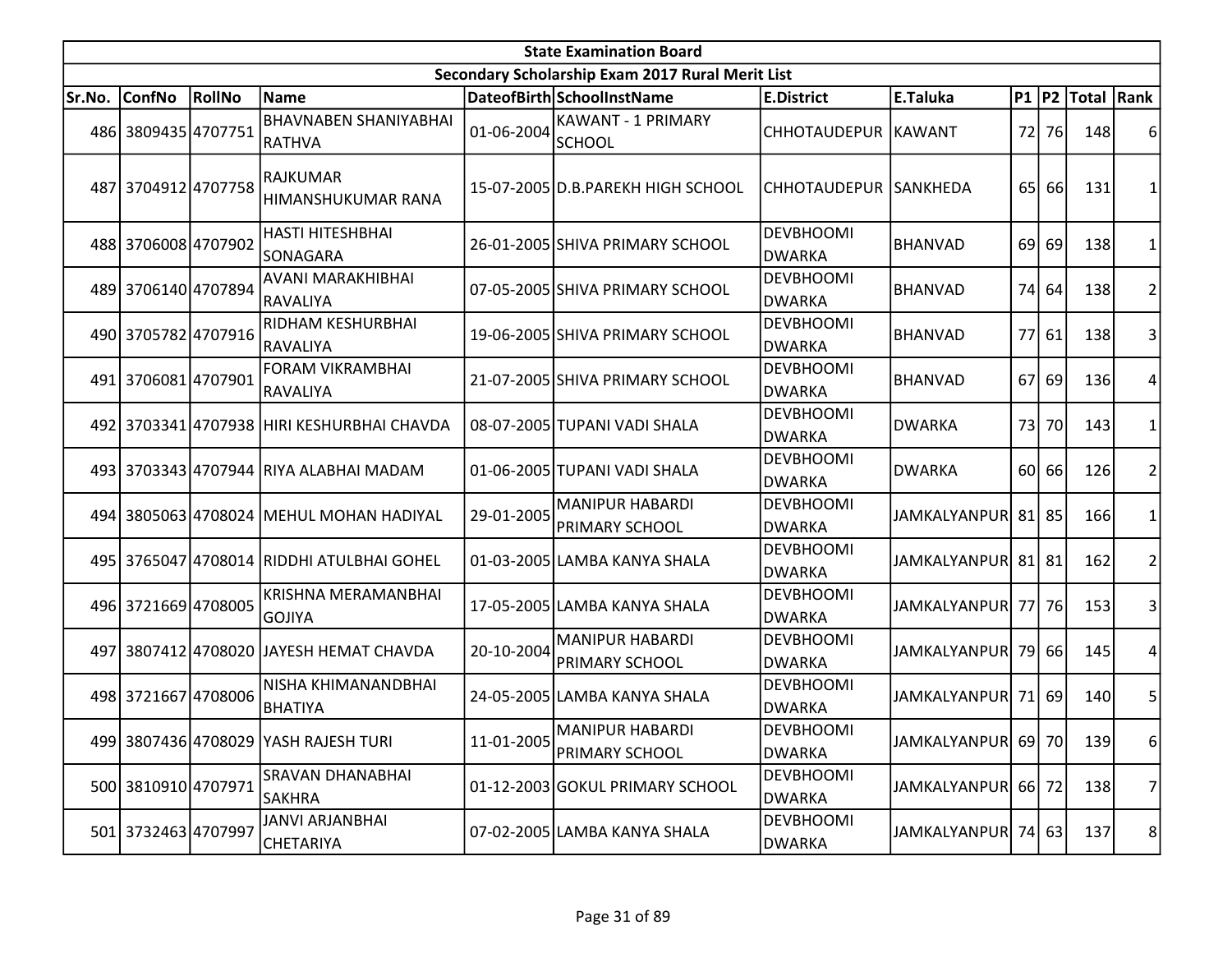|        | <b>State Examination Board</b> |        |                                                    |            |                                                  |                                   |                                  |                 |           |                     |                         |  |  |
|--------|--------------------------------|--------|----------------------------------------------------|------------|--------------------------------------------------|-----------------------------------|----------------------------------|-----------------|-----------|---------------------|-------------------------|--|--|
|        |                                |        |                                                    |            | Secondary Scholarship Exam 2017 Rural Merit List |                                   |                                  |                 |           |                     |                         |  |  |
| Sr.No. | <b>ConfNo</b>                  | RollNo | <b>Name</b>                                        |            | DateofBirth SchoolInstName                       | <b>E.District</b>                 | E.Taluka                         |                 |           | P1  P2  Total  Rank |                         |  |  |
|        | 502 3768682 4708138            |        | ROHIT MALDEBHAI<br><b>CHHUCHHAR</b>                |            | 17-01-2005 MODEL SCHOOL VINJALPAR                | <b>DEVBHOOMI</b><br>DWARKA        | <b>JAMKHAMBHAL</b><br><b>IYA</b> |                 | 72 58     | 130                 | 1                       |  |  |
|        |                                |        | 503 3806496 4708109 BHAVIN RAJSHI KOTHIYA          | 17-08-2005 | <b>HANSTHAL PRIMARY</b><br><b>SCHOOL</b>         | <b>DEVBHOOMI</b><br><b>DWARKA</b> | <b>JAMKHAMBHAL</b><br><b>IYA</b> | 71              | 57        | 128                 | $\overline{\mathbf{c}}$ |  |  |
|        | 504 3806121 4708128            |        | <b>TEJASVITABA</b><br><b>DHARMENDRASINH JADEJA</b> | 28-03-2005 | <b>KABAR VISHOTRI PRIMARY</b><br><b>SCHOOL</b>   | <b>DEVBHOOMI</b><br><b>DWARKA</b> | <b>JAMKHAMBHAL</b><br><b>IYA</b> | 68              | 59        | 127                 | 3                       |  |  |
|        | 505 3768731 4708134            |        | <b>NAIMISH GHELUBHAI</b><br><b>CHHUCHHAR</b>       |            | 28-04-2005 MODEL SCHOOL VINJALPAR                | <b>DEVBHOOMI</b><br>DWARKA        | <b>JAMKHAMBHAL</b><br><b>IYA</b> | 57 <sup>1</sup> | 67        | 124                 | 4                       |  |  |
|        |                                |        | 506 3808789 4708143 NAGAJAN SAMAT SHATHIYA         | 19-09-2004 | PARODIYA PRIMARY<br><b>SCHOOL</b>                | <b>DEVBHOOMI</b><br><b>DWARKA</b> | <b>JAMKHAMBHAL</b><br><b>IYA</b> |                 | $63$   59 | 122                 | 5                       |  |  |
|        |                                |        | 507 3806397 4708113 RINA NATHA DETHARIYA           | 15-09-2005 | <b>HANSTHAL PRIMARY</b><br><b>SCHOOL</b>         | <b>DEVBHOOMI</b><br><b>DWARKA</b> | <b>JAMKHAMBHAL</b><br><b>IYA</b> | 69              | 52        | 121                 | 6                       |  |  |
|        |                                |        | 508 3806482 4708108 AARTI PARBAT GOJIYA            | 22-12-2004 | <b>HANSTHAL PRIMARY</b><br><b>SCHOOL</b>         | <b>DEVBHOOMI</b><br>DWARKA        | <b>JAMKHAMBHAL</b><br><b>IYA</b> | 68 <sup>1</sup> | 52        | 120                 | 7                       |  |  |
|        |                                |        | 509 3709580 4708122 RAHUL DESAUR DAGRA             | 24-11-2004 | HAPA LAKHASAR PRIMARY<br><b>SCHOOL</b>           | <b>DEVBHOOMI</b><br><b>DWARKA</b> | <b>JAMKHAMBHAL</b><br><b>IYA</b> |                 | 66 52     | 118                 | 8                       |  |  |
|        | 510 3700171 4708275            |        | DASHARATH MAHESHBHAI<br>IPARMAR                    | 25-04-2004 | <b>NAVAGAM BRANCH</b><br>PRI.SHALA               | <b>DOHAD</b>                      | <b>DAHOD</b>                     | 73              | 74        | 147                 | 1                       |  |  |
|        | 511 3700178 4708284            |        | UTSAVKUMAR BHARATSINH<br>DAMOR                     | 03-09-2004 | <b>NAVAGAM BRANCH</b><br>PRI.SHALA               | <b>DOHAD</b>                      | <b>DAHOD</b>                     | 70I             | 74        | 144                 | 2                       |  |  |
|        | 512 3769282 4708266            |        | <b>NEHABEN SANJAYBHAI</b><br> NALWAYA              |            | 12-11-2004 NAGRALA PRI.SHALA                     | <b>DOHAD</b>                      | <b>DAHOD</b>                     |                 | 65 69     | 134                 | 3                       |  |  |
|        | 513 3803383 4708230            |        | <b>BHAYLUBHAI GULABHAI</b><br><b>MAVI</b>          |            | 09-04-2004 MOTI LACHELI PRI.SHALA                | <b>DOHAD</b>                      | <b>DAHOD</b>                     | 69              | 63        | 132                 | 4                       |  |  |
|        | 514 3709382 4708300            |        | <b>SUNITABEN RAMSUBHAI</b><br>BHURIYA              |            | 30-05-2004 NAVAGAM MU.PRI.SHALA                  | <b>DOHAD</b>                      | <b>DAHOD</b>                     |                 | $65$ 67   | 132                 | 5                       |  |  |
|        | 515 3773149 4708223            |        | PINALBEN SURESHBHAI<br>KHAPED                      |            | 01-04-2005 LIMDABARA PRI.SHALA                   | DOHAD                             | <b>DAHOD</b>                     |                 | $61$ 67   | 128                 | $6 \mid$                |  |  |
|        | 516 3700330 4708279            |        | KRISHNABHAI MAGANBHAI<br>HIHOR                     | 08-06-2005 | NAVAGAM BRANCH<br>PRI.SHALA                      | DOHAD                             | <b>DAHOD</b>                     |                 | 57 71     | 128                 | 7                       |  |  |
|        | 517 3708658 4708297            |        | SAURAVBHAI MUKESHBHAI<br> GOHIL                    |            | 05-03-2005 NAVAGAM MU.PRI.SHALA                  | <b>DOHAD</b>                      | <b>DAHOD</b>                     |                 | $69$ 58   | 127                 | 8                       |  |  |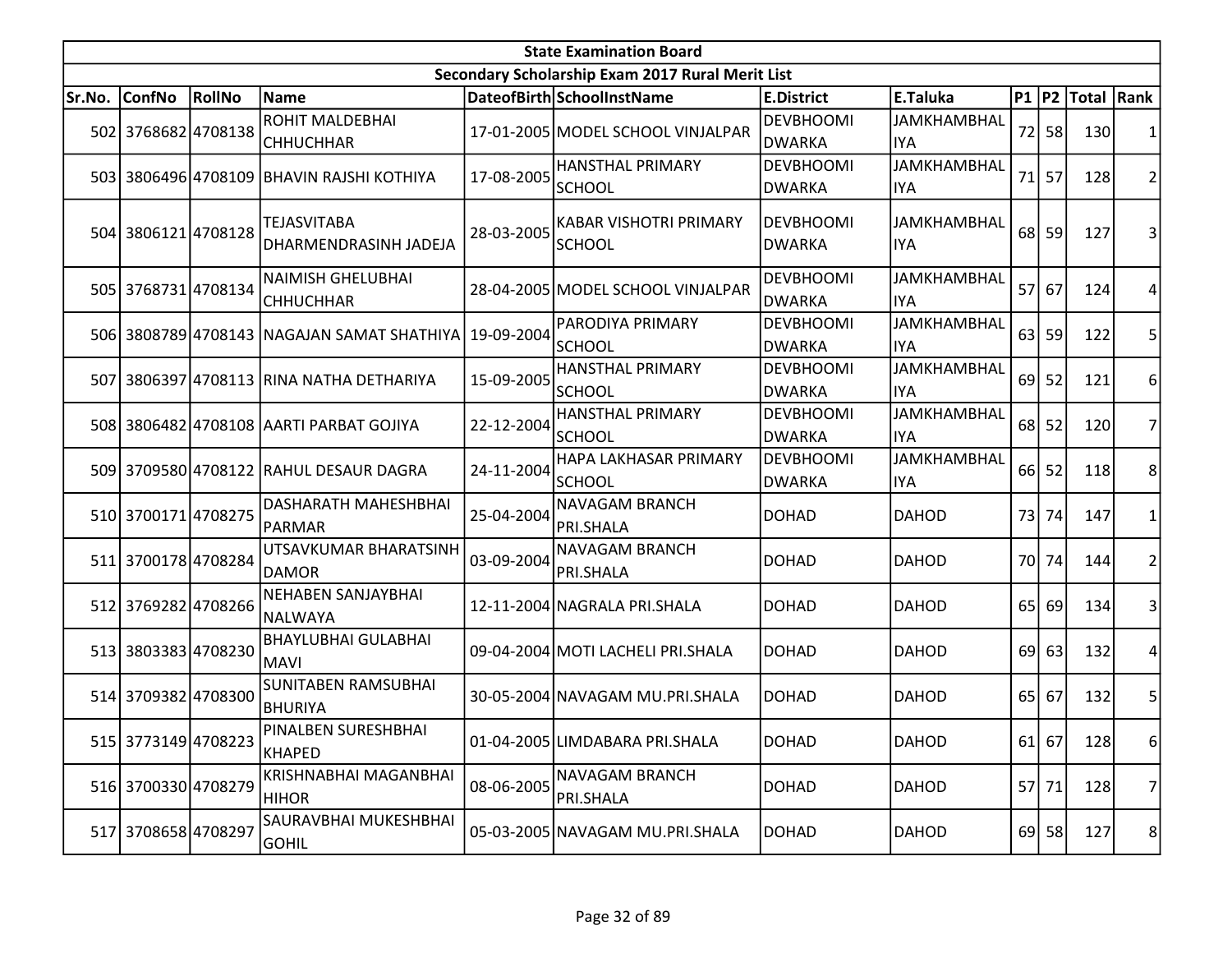|        | <b>State Examination Board</b><br>Secondary Scholarship Exam 2017 Rural Merit List |               |                                                 |            |                                    |                   |                  |                 |           |                        |                |  |  |
|--------|------------------------------------------------------------------------------------|---------------|-------------------------------------------------|------------|------------------------------------|-------------------|------------------|-----------------|-----------|------------------------|----------------|--|--|
|        |                                                                                    |               |                                                 |            |                                    |                   |                  |                 |           |                        |                |  |  |
| Sr.No. | <b>ConfNo</b>                                                                      | <b>RollNo</b> | Name                                            |            | DateofBirth SchoolInstName         | <b>E.District</b> | E.Taluka         |                 |           | P1   P2   Total   Rank |                |  |  |
|        | 518 3807548 4708327                                                                |               | <b>HIMANSHIBEN</b><br>GARAVARBHAI RATHOD        |            | 15-05-2005 VANBHORI PRI SHALA      | <b>DOHAD</b>      | <b>DAHOD</b>     |                 | 56 70     | 126                    | 9              |  |  |
|        | 519 3771643 4708264                                                                |               | MINAXIBEN AJITBHAI<br><b>NALWAYA</b>            |            | 18-05-2005 NAGRALA PRI.SHALA       | <b>DOHAD</b>      | <b>DAHOD</b>     |                 | 66 60     | 126                    | 10             |  |  |
|        | 520 3767904 4708257                                                                |               | AVINASHKUMAR<br>ARJUNBHAI BAMANIYA              |            | 12-11-2004 NAGRALA PRI.SHALA       | <b>DOHAD</b>      | <b>DAHOD</b>     | 50 <sup> </sup> | 75        | 125                    | 11             |  |  |
|        | 521 3700954 4708278                                                                |               | JIGNESHBHAI RAMESHBHAI<br><b>HIHOR</b>          | 19-11-2004 | <b>NAVAGAM BRANCH</b><br>PRI.SHALA | <b>DOHAD</b>      | <b>DAHOD</b>     | 53              | 72        | 125                    | 12             |  |  |
|        | 522 3700235 4708283                                                                |               | RITESHBHAI SHANKARBHAI<br><b>BARIA</b>          | 20-08-2004 | <b>NAVAGAM BRANCH</b><br>PRI.SHALA | <b>DOHAD</b>      | <b>DAHOD</b>     |                 | 61 61     | 122                    | 13             |  |  |
|        | 523 3733115 4708270                                                                |               | <b>TINABEN RAMUBHAI</b><br>PASAYA               |            | 20-11-2004 NAGRALA PRI.SHALA       | <b>DOHAD</b>      | <b>DAHOD</b>     |                 | $61$ 61   | 122                    | 14             |  |  |
|        | 524 3808209 4708357                                                                |               | <b>HEMABEN BHOPATBHAI</b><br><b>BARIA</b>       |            | 03-01-2005 MADHYASHTHA SHALA       | <b>DOHAD</b>      | DEV.BARIA        |                 | $63$ 54   | 117                    | 1              |  |  |
|        | 525 3803443 4708373                                                                |               | ROHITKUMAR SURESHBHAI<br><b>BARIA</b>           |            | 09-07-2003 MOTI ZARI PRA SHALA     | <b>DOHAD</b>      | DEV.BARIA        |                 | $61$ 51   | 112                    | $\overline{c}$ |  |  |
|        | 526 3803423 4708375                                                                |               | <b>VINABEN NARANBHAI</b><br><b>PATEL</b>        |            | 16-07-2003 MOTI ZARI PRA SHALA     | <b>DOHAD</b>      | DEV.BARIA        |                 | $63$ 45   | 108                    | 3              |  |  |
|        | 527 3803432 4708374                                                                |               | SUNILBHAI DINESHBHAI<br><b>BARIA</b>            |            | 06-04-2005 MOTI ZARI PRA SHALA     | <b>DOHAD</b>      | DEV.BARIA        |                 | 59 49     | 108                    | 4              |  |  |
|        | 528 3808343 4708358                                                                |               | <b>HITESHKUMAR</b><br>RAMESHBHAI BARIA          |            | 27-04-2004 MADHYASHTHA SHALA       | <b>DOHAD</b>      | DEV.BARIA        | 55              | 52        | 107                    | 5              |  |  |
|        | 529 3805926 4708441                                                                |               | PRAVINKUMAR<br>RAMESHBHAI PATEL                 |            | 02-11-2004 TALAV FALIYA            | <b>DOHAD</b>      | <b>DEV.BARIA</b> |                 | 58 48     | 106                    | 6              |  |  |
|        | 530 3805987 4708438                                                                |               | <b>HITESHKUMAR</b><br><b>SHAILESHBHAI PATEL</b> |            | 04-12-2004 TALAV FALIYA            | <b>DOHAD</b>      | <b>DEV.BARIA</b> |                 | $55$   51 | 106                    | $\overline{7}$ |  |  |
|        | 531 3805898 4708439                                                                |               | NIRALIBEN NATUBHAI<br>PATEL                     |            | 03-04-2005 TALAV FALIYA            | <b>DOHAD</b>      | DEV.BARIA        |                 | $61$ 44   | 105                    | 8              |  |  |
|        | 532 3803491 4708372                                                                |               | ROHITBHAI NANSINGBHAI<br>PATEL                  |            | 20-12-2003 MOTI ZARI PRA SHALA     | <b>DOHAD</b>      | DEV.BARIA        |                 | $53$ 51   | 104                    | 9              |  |  |
|        | 533 3805874 4708442                                                                |               | <b>SHARMISHTHABEN</b><br>HITESHBHAI PATEL       |            | 07-04-2005 TALAV FALIYA            | <b>DOHAD</b>      | DEV.BARIA        |                 | 54 49     | 103                    | 10             |  |  |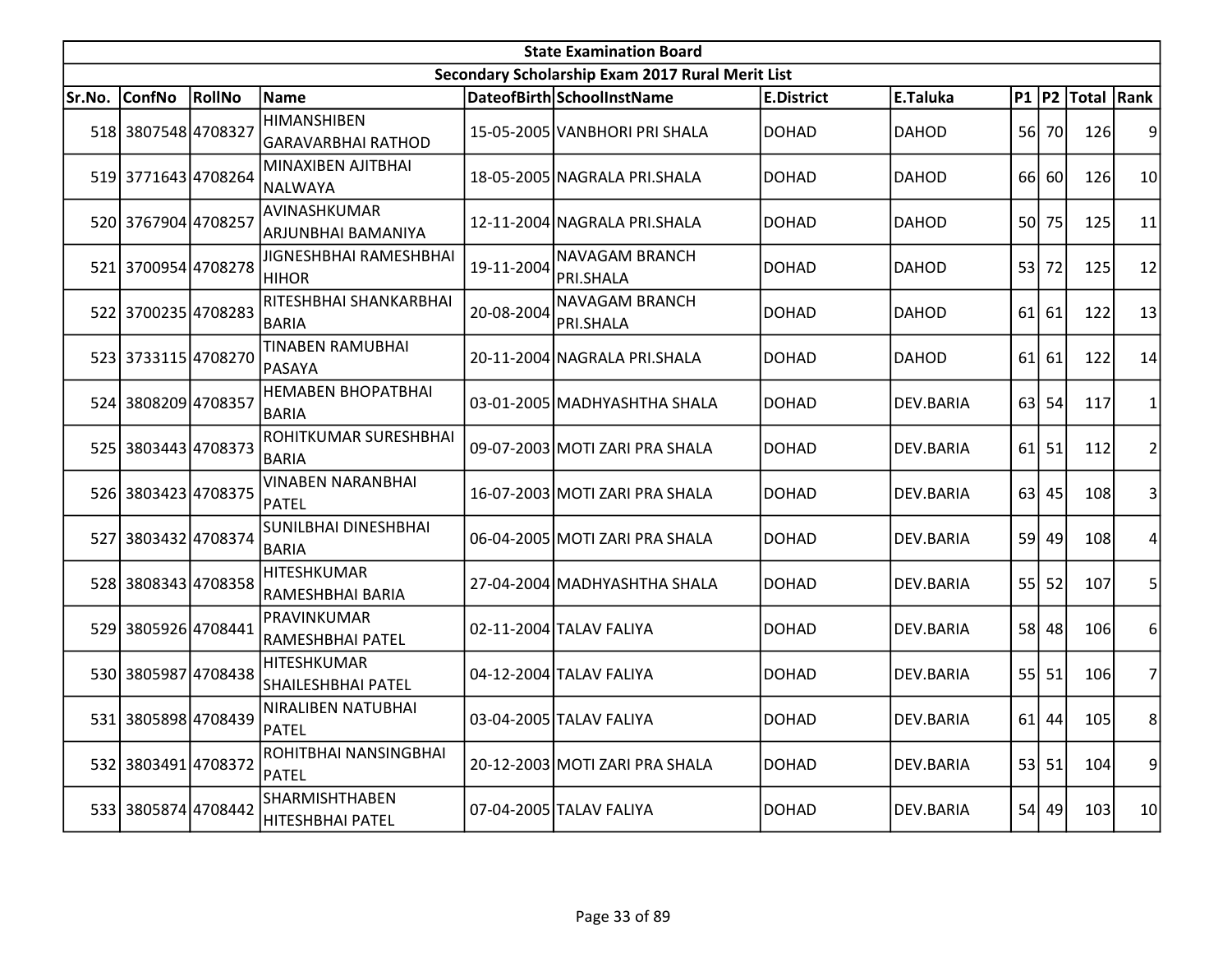| <b>State Examination Board</b> |                     |        |                                                  |            |                                                              |                   |                 |           |       |                        |   |  |
|--------------------------------|---------------------|--------|--------------------------------------------------|------------|--------------------------------------------------------------|-------------------|-----------------|-----------|-------|------------------------|---|--|
|                                |                     |        |                                                  |            | Secondary Scholarship Exam 2017 Rural Merit List             |                   |                 |           |       |                        |   |  |
| Sr.No.                         | <b>ConfNo</b>       | RollNo | Name                                             |            | DateofBirth SchoolInstName                                   | <b>E.District</b> | E.Taluka        |           |       | P1   P2   Total   Rank |   |  |
|                                | 534 3804803 4708457 |        | SANJAYBHAI LALABHAI<br>KALMI                     | 05-01-2004 | <b>EKLAVAY RESIDENCIALY</b><br><b>MODEL SCHOOL LAKHUDIYS</b> | <b>DOHAD</b>      | DHANPUR         | 75        | 78    | 153                    | 1 |  |
|                                | 535 3808985 4708456 |        | RAVINDRAKUMAR<br>PARSOTAMBHAI PARMAR             | 31-07-2003 | <b>EKLAVAY RESIDENCIALY</b><br><b>MODEL SCHOOL LAKHUDIYS</b> | <b>DOHAD</b>      | <b>DHANPUR</b>  | 73        | 77    | 150                    | 2 |  |
|                                | 536 3809693 4708458 |        | SUMITRABEN RIMLABHAI<br><b>RATHVA</b>            | 16-06-2002 | <b>EKLAVAY RESIDENCIALY</b><br><b>MODEL SCHOOL LAKHUDIYS</b> | <b>DOHAD</b>      | <b>DHANPUR</b>  | 74        | 75    | 149                    | 3 |  |
|                                | 537 3809080 4708459 |        | <b>VIJAYKUMAR</b><br><b>SURENDRABHAI BHURIYA</b> | 30-05-2005 | <b>EKLAVAY RESIDENCIALY</b><br>MODEL SCHOOL LAKHUDIYS        | <b>DOHAD</b>      | <b>DHANPUR</b>  | 71        | 73    | 144                    | 4 |  |
|                                | 538 3810018 4708465 |        | <b>BINALBEN KANAKSINH</b><br><b>CHAUAHN</b>      |            | 20-08-2003 KHOKHARA PRI.SHALA                                | DOHAD             | <b>DHANPUR</b>  | 63        | 77    | 140                    | 5 |  |
|                                | 539 3810012 4708470 |        | SAGARBHAI<br>PARSOTAMBHAI DAMOR                  |            | 19-11-2004 KHOKHARA PRI.SHALA                                | <b>DOHAD</b>      | <b>DHANPUR</b>  | 69        | 70I   | 139                    | 6 |  |
|                                | 540 3701032 4708508 |        | <b>KRUPABEN PARESHBHAI</b><br>PATEL              | 03-11-2004 | <b>SHREE SARASVATI</b><br>PRATHMIK VIDHYA MANDIR             | <b>DOHAD</b>      | <b>FATEPURA</b> | <b>77</b> | 76    | 153                    | 1 |  |
|                                | 541 3701107 4708513 |        | <b>RUCHITABEN</b><br>TERSHINGBHAI KATARA         | 28-12-2004 | <b>SHREE SARASVATI</b><br><b>PRATHMIK VIDHYA MANDIR</b>      | <b>DOHAD</b>      | <b>FATEPURA</b> | 75        | 75    | 150                    | 2 |  |
|                                | 542 3701090 4708519 |        | YAMINIBEN<br>PURASOTTAMBHAI PATEL                | 10-04-2004 | <b>SHREE SARASVATI</b><br><b>PRATHMIK VIDHYA MANDIR</b>      | <b>DOHAD</b>      | <b>FATEPURA</b> | 71        | 77    | 148                    | 3 |  |
|                                | 543 3701028 4708497 |        | AMRUTABEN SARDARSHINH<br>CHAREL                  | 14-06-2004 | <b>SHREE SARASVATI</b><br><b>PRATHMIK VIDHYA MANDIR</b>      | <b>DOHAD</b>      | <b>FATEPURA</b> | 71        | 61    | 132                    | 4 |  |
|                                | 544 3700888 4708510 |        | NILAMBEN NARSHINGBHAI<br><b>DAMOR</b>            | 25-05-2003 | <b>SHREE SARASVATI</b><br>PRATHMIK VIDHYA MANDIR             | <b>DOHAD</b>      | <b>FATEPURA</b> |           | 63 64 | 127                    | 5 |  |
|                                | 545 3700879 4708500 |        | DEVARSHI JASVANTSHIG<br>LABANA                   | 04-08-2004 | <b>SHREE SARASVATI</b><br>PRATHMIK VIDHYA MANDIR             | <b>DOHAD</b>      | <b>FATEPURA</b> |           | 70 57 | 127                    | 6 |  |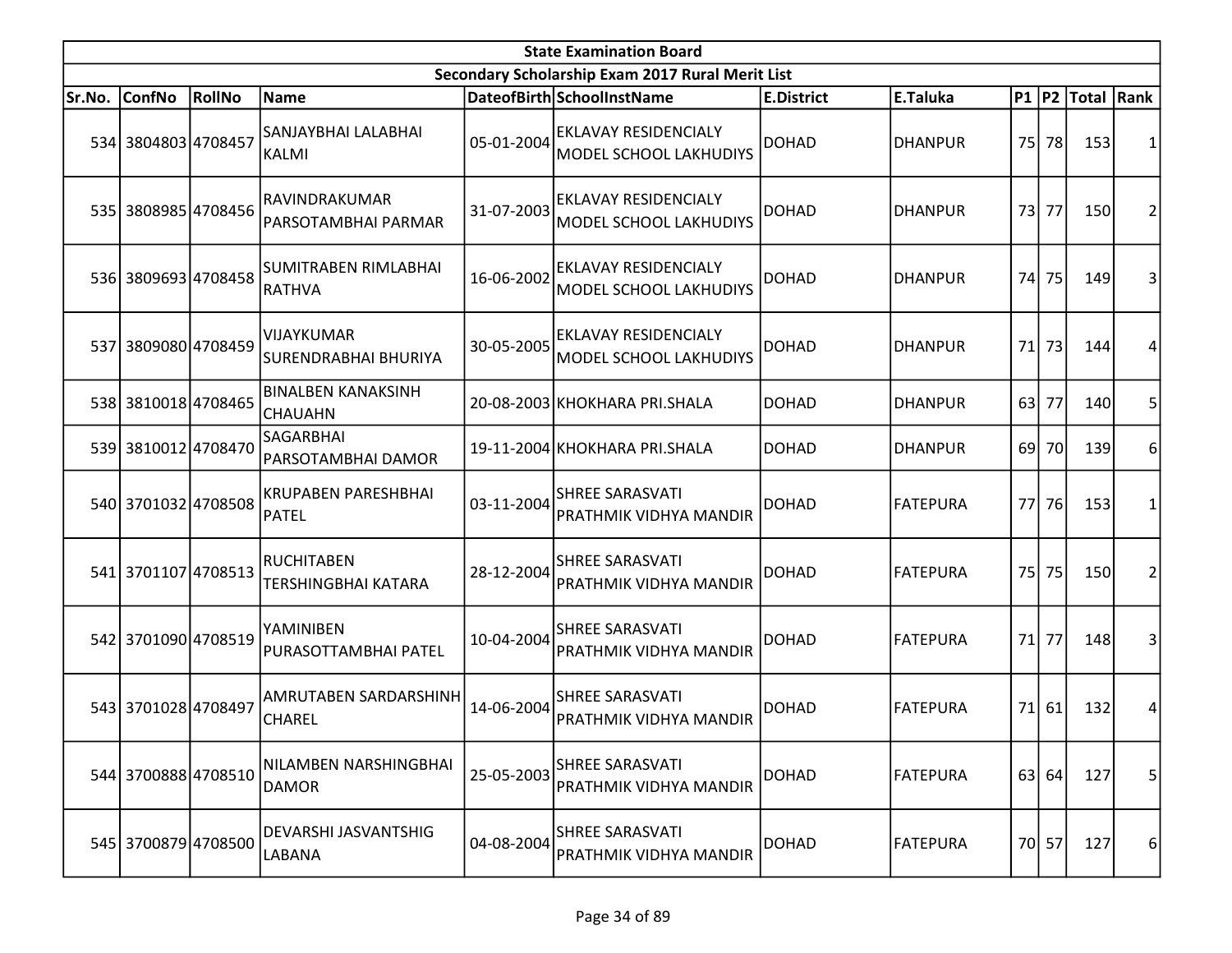| <b>State Examination Board</b> |                     |        |                                                  |            |                                                         |                   |                 |                 |           |                  |                |  |
|--------------------------------|---------------------|--------|--------------------------------------------------|------------|---------------------------------------------------------|-------------------|-----------------|-----------------|-----------|------------------|----------------|--|
|                                |                     |        |                                                  |            | Secondary Scholarship Exam 2017 Rural Merit List        |                   |                 |                 |           |                  |                |  |
| Sr.No.                         | <b>ConfNo</b>       | RollNo | Name                                             |            | DateofBirth SchoolInstName                              | <b>E.District</b> | E.Taluka        |                 |           | P1 P2 Total Rank |                |  |
|                                | 546 3700898 4708512 |        | PURVIBEN MANSUKHBHAI<br>PATEL                    | 01-06-2005 | <b>SHREE SARASVATI</b><br><b>PRATHMIK VIDHYA MANDIR</b> | <b>DOHAD</b>      | <b>FATEPURA</b> |                 | 65 61     | 126              | 7              |  |
|                                | 547 3700885 4708499 |        | <b>CHIRAGKUMAR</b><br><b>BHUNDABHAI CHANDANA</b> | 28-01-2004 | <b>SHREE SARASVATI</b><br><b>PRATHMIK VIDHYA MANDIR</b> | <b>DOHAD</b>      | <b>FATEPURA</b> | 67              | 54        | 121              | 8              |  |
|                                | 548 3808059 4708528 |        | <b>SUREKHABEN RAMANBHAI</b><br>AMALIYAR          |            | 09-05-2005 BHE HANDIYA F V PRI SHALA                    | <b>DOHAD</b>      | <b>GARBADA</b>  | 67              | 72        | 139              | 1              |  |
|                                | 549 3810561 4708546 |        | HARDIKBHAI MANUBHAI<br><b>GOHRI</b>              |            | 12-09-2004 PANDADI PRI.SHALA                            | <b>DOHAD</b>      | <b>GARBADA</b>  | 68              | 57        | 125              | $\overline{2}$ |  |
|                                | 550 3811497 4708539 |        | NIRAJKUMAR PRATAPBHAI<br><b>BARIA</b>            |            | 04-08-2005 NELSUR MU. PRI.SHALA                         | <b>DOHAD</b>      | <b>GARBADA</b>  | 65              | 60        | 125              | 3              |  |
|                                | 551 3808231 4708526 |        | PUJABEN VALCHANDBHAI<br><b>BHABHOR</b>           |            | 08-01-2005 BHE HANDIYA F V PRI SHALA DOHAD              |                   | <b>GARBADA</b>  | 50 <sup> </sup> | 69        | 119              | 4              |  |
|                                | 552 3811188 4708543 |        | DEVIKABEN JAVARSINGBHAI<br><b>DAMOR</b>          |            | 13-11-2003 PANDADI PRI.SHALA                            | DOHAD             | <b>GARBADA</b>  | 65 <sup> </sup> | 53        | 118              | 5              |  |
|                                | 553 3812129 4708530 |        | BHAVESHKUMAR<br><b>GEMALBHAI PARMAR</b>          |            | 10-04-2005 NELSUR GHATI SHALA                           | <b>DOHAD</b>      | <b>GARBADA</b>  | 59              | 54        | 113              | 6              |  |
|                                | 554 3771624 4708579 |        | SUNILKUMAR<br><b>CHANDRASING PATEL</b>           |            | 20-10-2004 DEGAVADA PRI.SHALA                           | DOHAD             | LIMKHEDA        | 73              | 68        | 141              | 1              |  |
|                                | 555 3771699 4708570 |        | KAUSHALKUMAR NARSINH<br>KOLI                     |            | 05-10-2004 DEGAVADA PRI.SHALA                           | <b>DOHAD</b>      | LIMKHEDA        | 72              | <b>66</b> | 138              | $\overline{2}$ |  |
|                                | 556 3771673 4708577 |        | RUTVIKKUMAR UDESINH<br>PATEL                     |            | 05-05-2005 DEGAVADA PRI.SHALA                           | <b>DOHAD</b>      | LIMKHEDA        | 67              | 65        | 132              | 3              |  |
|                                | 557 3771656 4708567 |        | <b>DIPAKKUMAR</b><br><b>PRABHATBHAI PATEL</b>    |            | 01-09-2004 DEGAVADA PRI.SHALA                           | <b>DOHAD</b>      | LIMKHEDA        | 63              | 66        | 129              | 4              |  |
|                                | 558 3771669 4708564 |        | AJAYKUMAR KAMLESHBHAI<br>PATEL                   |            | 29-10-2004 DEGAVADA PRI.SHALA                           | DOHAD             | <b>LIMKHEDA</b> |                 | 64 62     | 126              | 5 <sup>1</sup> |  |
|                                | 559 3773233 4708601 |        | <b>JAIMINKUMAR VIJAYBHAI</b><br>PRAJAPATI        | 25-10-2004 | TALUKA PRI.SHALA<br>LIMKHEDA                            | DOHAD             | <b>LIMKHEDA</b> |                 | 57 68     | 125              | 6              |  |
|                                | 560 3773262 4708600 |        | GOVINDKUMAR<br><b>GANAPATBHAI CHAUHAN</b>        | 01-07-2003 | TALUKA PRI.SHALA<br>LIMKHEDA                            | DOHAD             | <b>LIMKHEDA</b> |                 | 58 64     | 122              | 7              |  |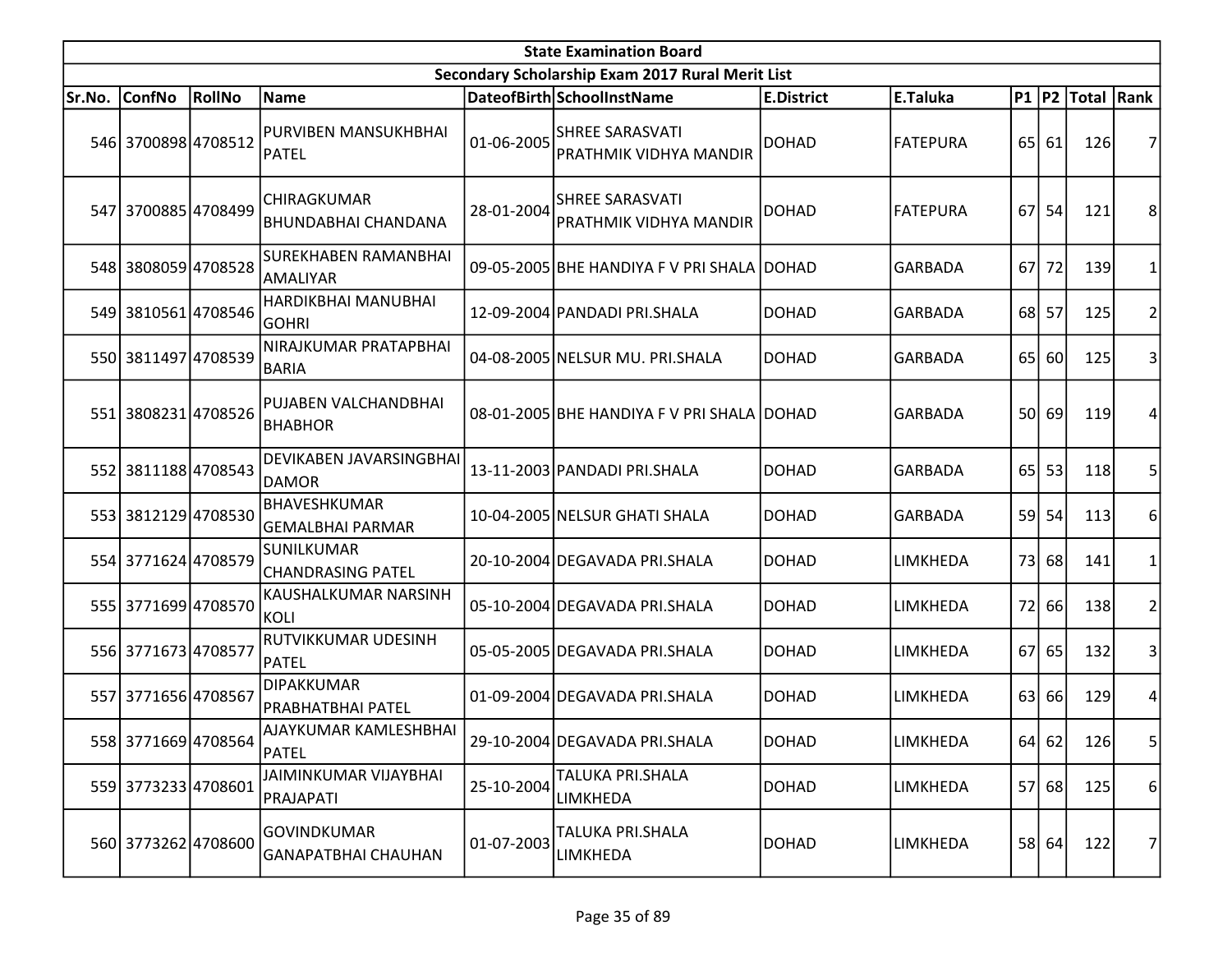|        | <b>State Examination Board</b><br>Secondary Scholarship Exam 2017 Rural Merit List |        |                                              |            |                                            |                   |                 |                 |           |                     |                |  |  |
|--------|------------------------------------------------------------------------------------|--------|----------------------------------------------|------------|--------------------------------------------|-------------------|-----------------|-----------------|-----------|---------------------|----------------|--|--|
|        |                                                                                    |        |                                              |            |                                            |                   |                 |                 |           |                     |                |  |  |
| Sr.No. | <b>ConfNo</b>                                                                      | RollNo | Name                                         |            | DateofBirth SchoolInstName                 | <b>E.District</b> | E.Taluka        |                 |           | P1  P2  Total  Rank |                |  |  |
|        | 561 3771707 4708571                                                                |        | KAUSHIKKUMAR AMARSINH<br><b>PATEL</b>        |            | 09-11-2004 DEGAVADA PRI.SHALA              | <b>DOHAD</b>      | LIMKHEDA        |                 | 57 63     | 120                 | 8              |  |  |
|        | 562 3773299 4708602                                                                |        | MAHIMABEN ANILKUMAR<br>PRAJAPATI             | 30-08-2005 | TALUKA PRI.SHALA<br>LIMKHEDA               | <b>DOHAD</b>      | LIMKHEDA        |                 | 60 59     | 119                 | 9              |  |  |
|        | 563 3773176 4708595                                                                |        | AJAYKUMAR DINESHBHAI<br><b>TAVIYAD</b>       | 02-01-2004 | TALUKA PRI.SHALA<br>LIMKHEDA               | <b>DOHAD</b>      | LIMKHEDA        | 64              | 54        | 118                 | 10             |  |  |
|        | 564 3771714 4708565                                                                |        | <b>ANJALIBEN KAMLESHBHAI</b><br>PATEL        |            | 23-05-2004 DEGAVADA PRI.SHALA              | <b>DOHAD</b>      | LIMKHEDA        | 62              | 56        | 118                 | 11             |  |  |
|        | 565 3771704 4708576                                                                |        | <b>ROSHANKUMAR</b><br><b>GULABBHAI BARIA</b> |            | 15-01-2005 DEGAVADA PRI.SHALA              | <b>DOHAD</b>      | LIMKHEDA        | 61              | 56        | 117                 | 12             |  |  |
|        | 566 3810536 4708596                                                                |        | ALKESHBHAI MATHURBHAI<br>RAVAT               | 12-04-2004 | <b>TALUKA PRI.SHALA</b><br><b>LIMKHEDA</b> | <b>DOHAD</b>      | <b>LIMKHEDA</b> |                 | $60$   56 | 116                 | 13             |  |  |
|        | 567 3771595 4708573                                                                |        | <b>KRISHNABEN HARESHBHAI</b><br><b>BARIA</b> |            | 20-02-2005 DEGAVADA PRI.SHALA              | <b>DOHAD</b>      | LIMKHEDA        | 55              | 61        | 116                 | 14             |  |  |
|        | 568 3809912 4708617                                                                |        | KULDIPKUMAR SURESHBHAI<br>BAMANIYA           |            | 06-07-2005 LAVARA PRA.SHALA                | <b>DOHAD</b>      | SANJELI         | 50 <sup> </sup> | 54        | 104                 | 1              |  |  |
|        | 569 3813108 4708619                                                                |        | JAYKUMAR RAMANBHAI<br><b>RAVAT</b>           |            | 01-06-2004 SANJELI KUMAR SHALA             | <b>DOHAD</b>      | SANJELI         |                 | 53 46     | 99                  | $\overline{2}$ |  |  |
|        |                                                                                    |        | 570 3811296 4708662 NIYATIBEN RAJUBHAI HADA  |            | 26-07-2004 RANIYAR KANABI                  | <b>DOHAD</b>      | ZALOD           | 78I             | 74        | 152                 | 1              |  |  |
|        | 571 3773055 4708651                                                                |        | <b>JIGARKUMAR</b><br>JASHWANTBHAI PRAJAPATI  |            | 22-10-2004 MISTAL PRA.SHALA                | <b>DOHAD</b>      | ZALOD           | 76 <sup> </sup> | 75        | 151                 | $\overline{2}$ |  |  |
|        | 572 3768723 4708650                                                                |        | <b>BHUMIKA LAXMANBHAI</b><br><b>MUNIYA</b>   |            | 04-03-2005 MISTAL PRA.SHALA                | <b>DOHAD</b>      | ZALOD           | 72              | 76        | 148                 | 3              |  |  |
|        | 573 3769267 4708674                                                                |        | MILAN KHUMANSINH<br>KAMOL                    |            | 02-01-2005 SHREE VIVEKANAND                | <b>DOHAD</b>      | ZALOD           | 73              | 64        | 137                 | 4              |  |  |
|        | 574 3805650 4708670                                                                |        | SHAKUNTALABEN<br><b>JOTEEBHAI DAMOR</b>      |            | 13-01-2005 SARMARIYA PRA, SCH.             | <b>DOHAD</b>      | ZALOD           |                 | 78 59     | 137                 | 5 <sup>1</sup> |  |  |
|        | 575 3806936 4708648                                                                |        | LAXMIBEN RAMESHBHAI<br><b>NINAMA</b>         |            | 02-05-2004 LIMDI KANYASHALA                | <b>DOHAD</b>      | ZALOD           |                 | 71 65     | 136                 | 6              |  |  |
|        | 576 3805559 4708667                                                                |        | RANJANBEN NITINBHAI<br>NINAMA                |            | 25-07-2004 SARMARIYA PRA, SCH.             | <b>DOHAD</b>      | ZALOD           |                 | 73 61     | 134                 | 7              |  |  |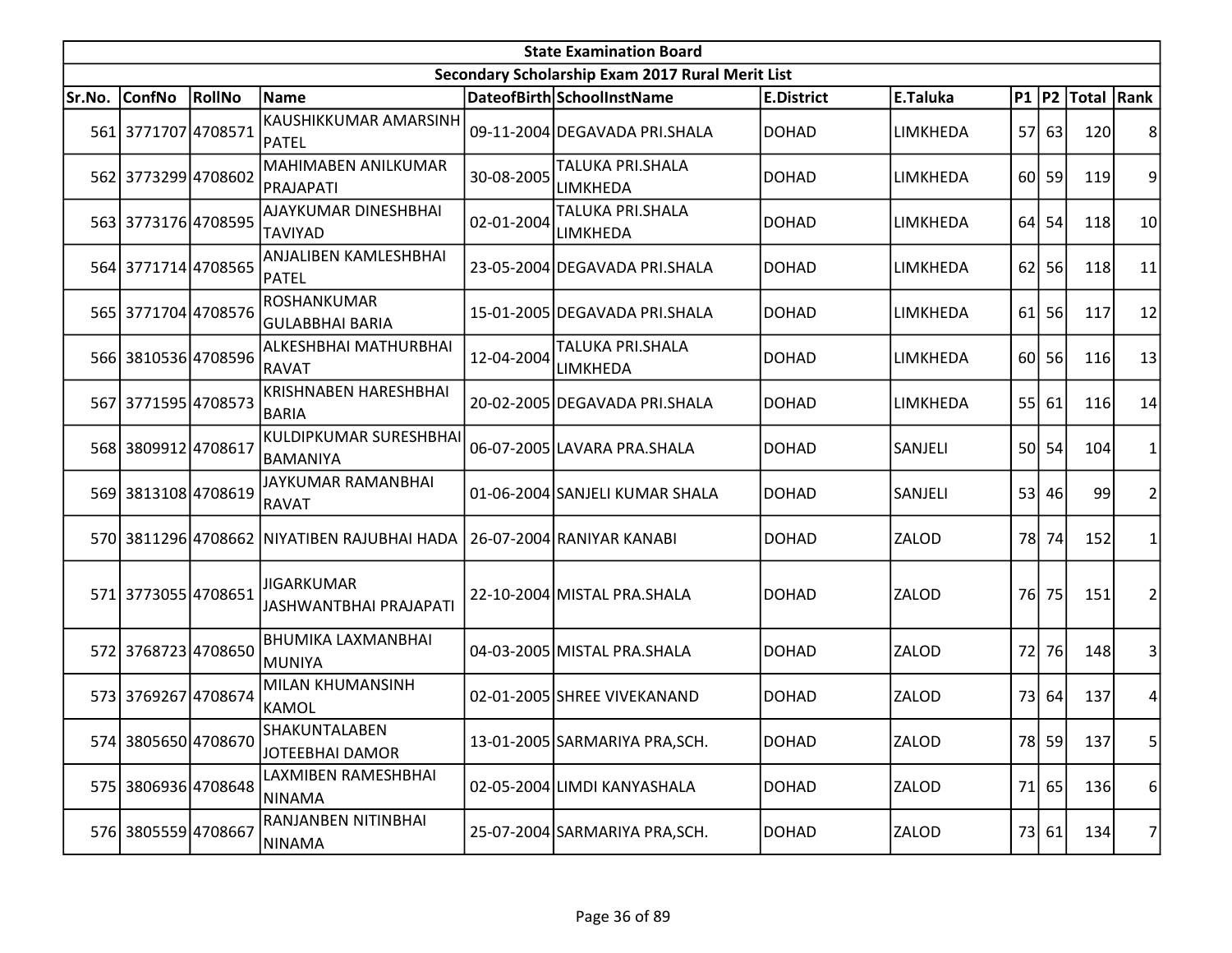|        | <b>State Examination Board</b><br>Secondary Scholarship Exam 2017 Rural Merit List |               |                                              |            |                                         |                    |               |      |       |                  |                |  |  |
|--------|------------------------------------------------------------------------------------|---------------|----------------------------------------------|------------|-----------------------------------------|--------------------|---------------|------|-------|------------------|----------------|--|--|
|        |                                                                                    |               |                                              |            |                                         |                    |               |      |       |                  |                |  |  |
| Sr.No. | <b>ConfNo</b>                                                                      | <b>RollNo</b> | Name                                         |            | DateofBirth SchoolInstName              | <b>E.District</b>  | E.Taluka      |      |       | P1 P2 Total Rank |                |  |  |
|        | 577 3805803 4708663                                                                |               | <b>ANKITABEN VALUBHAI</b><br>DAMOR           |            | 25-11-2004 SARMARIYA PRA, SCH.          | <b>DOHAD</b>       | ZALOD         |      | 73 61 | 134              | 8              |  |  |
|        | 578 3769162 4708649                                                                |               | <b>PRITIBEN KANTILAL</b><br>BHURIYA          |            | 03-01-2005 LIMDI KANYASHALA             | DOHAD              | ZALOD         |      | 74 60 | 134              | 9              |  |  |
|        | 579 3806301 4708653                                                                |               | <b>ANISHABEN RAMESHBHAI</b><br>GARASIYA      |            | 21-07-2005 MOTI KUNI PRA.SCH.           | <b>DOHAD</b>       | ZALOD         | 74   | 59    | 133              | 10             |  |  |
|        | 580 3805863 4708664                                                                |               | ANKITBHAI MAKANBHAI<br>PARAMAR               |            | 05-02-2002 SARMARIYA PRA, SCH.          | <b>DOHAD</b>       | ZALOD         |      | 70 61 | 131              | 11             |  |  |
|        | 581 3773379 4708671                                                                |               | SHARADBHAI DEVABHAI<br><b>BHABHOR</b>        |            | 23-11-2004 SARMARIYA PRA, SCH.          | <b>DOHAD</b>       | ZALOD         | 69   | 60    | 129              | 12             |  |  |
|        | 582 3805877 4708669                                                                |               | SANJAYBHAI ILESHBHAI<br>PARAMAR              |            | 11-03-2005 SARMARIYA PRA, SCH.          | <b>DOHAD</b>       | ZALOD         |      | 70 58 | 128              | 13             |  |  |
|        | 583 3769634 4708640                                                                |               | SHITALBEN BHARATBHAI<br><b>VASAIYA</b>       |            | 05-04-2005 KALAJI NI SARASVANI PRA      | <b>DOHAD</b>       | ZALOD         | 75   | 52    | 127              | 14             |  |  |
|        | 584 3806325 4708654                                                                |               | JYOTSANABEN RASUBHAI<br>GARASIYA             |            | 09-12-2004 MOTI KUNI PRA.SCH.           | <b>DOHAD</b>       | ZALOD         |      | 73 49 | 122              | 15             |  |  |
|        | 585 3807564 4708647                                                                |               | <b>SUMITKUMAR BABUBHAI</b><br>NINAMA         |            | 05-07-2003 KHARSANA MAIN                | DOHAD              | <b>ZALOD</b>  | 67 I | 54    | 121              | 16             |  |  |
|        | 586 3701101 4708828                                                                |               | DHARMIKKUMAR<br>SANJAYBHAI PATEL             |            | 15-11-2004 MANEKPUR PRI.SCHOOL          | <b>GANDHINAGAR</b> | <b>DEHGAM</b> | 79 l | 75    | 154              |                |  |  |
|        |                                                                                    |               | 587 3770137 4708768 KIRTI ASHOKSINH ZALA     |            | 27-03-2004 KADJODARA PRI.SCHOOL         | GANDHINAGAR        | <b>DEHGAM</b> |      | 69 76 | 145              |                |  |  |
|        | 588 3701019 4708835                                                                |               | RUSHIBEN ASHOKBHAI<br>PATEL                  |            | 25-01-2005 MANEKPUR PRI.SCHOOL          | <b>GANDHINAGAR</b> | <b>DEHGAM</b> |      | 75 70 | 145              | 3              |  |  |
|        |                                                                                    |               | 589 3707755 4708878 JJANVI HARSHADBHAI PATEL | 22-10-2004 | REVABA VIDHYA MANDIR<br>(PRI. & UP.PRI) | GANDHINAGAR        | <b>DEHGAM</b> |      | 75 69 | 144              | 4              |  |  |
|        | 590 3701038 4708829                                                                |               | <b>DISHABEN DINESHBHAI</b><br>PATEL          |            | 25-10-2004 MANEKPUR PRI.SCHOOL          | <b>GANDHINAGAR</b> | <b>DEHGAM</b> |      | 76 68 | 144              | 5              |  |  |
|        | 591 3701007 4708836                                                                |               | SANJITABEN GIRISHBHAI<br>PATEL               |            | 26-09-2004 MANEKPUR PRI.SCHOOL          | GANDHINAGAR        | <b>DEHGAM</b> |      | 74 69 | 143              | 6              |  |  |
|        | 592 3701171 4708830                                                                |               | HARAPALSINH AMARSINH<br><b>ANTOLA</b>        |            | 01-08-2005 MANEKPUR PRI.SCHOOL          | GANDHINAGAR        | <b>DEHGAM</b> | 74   | 68    | 142              | 7              |  |  |
|        |                                                                                    |               | 593 3701026 4708831 HELIBEN BIPINBHAI PATEL  |            | 21-03-2005 MANEKPUR PRI.SCHOOL          | GANDHINAGAR        | <b>DEHGAM</b> |      | 78 63 | 141              | 8 <sup>1</sup> |  |  |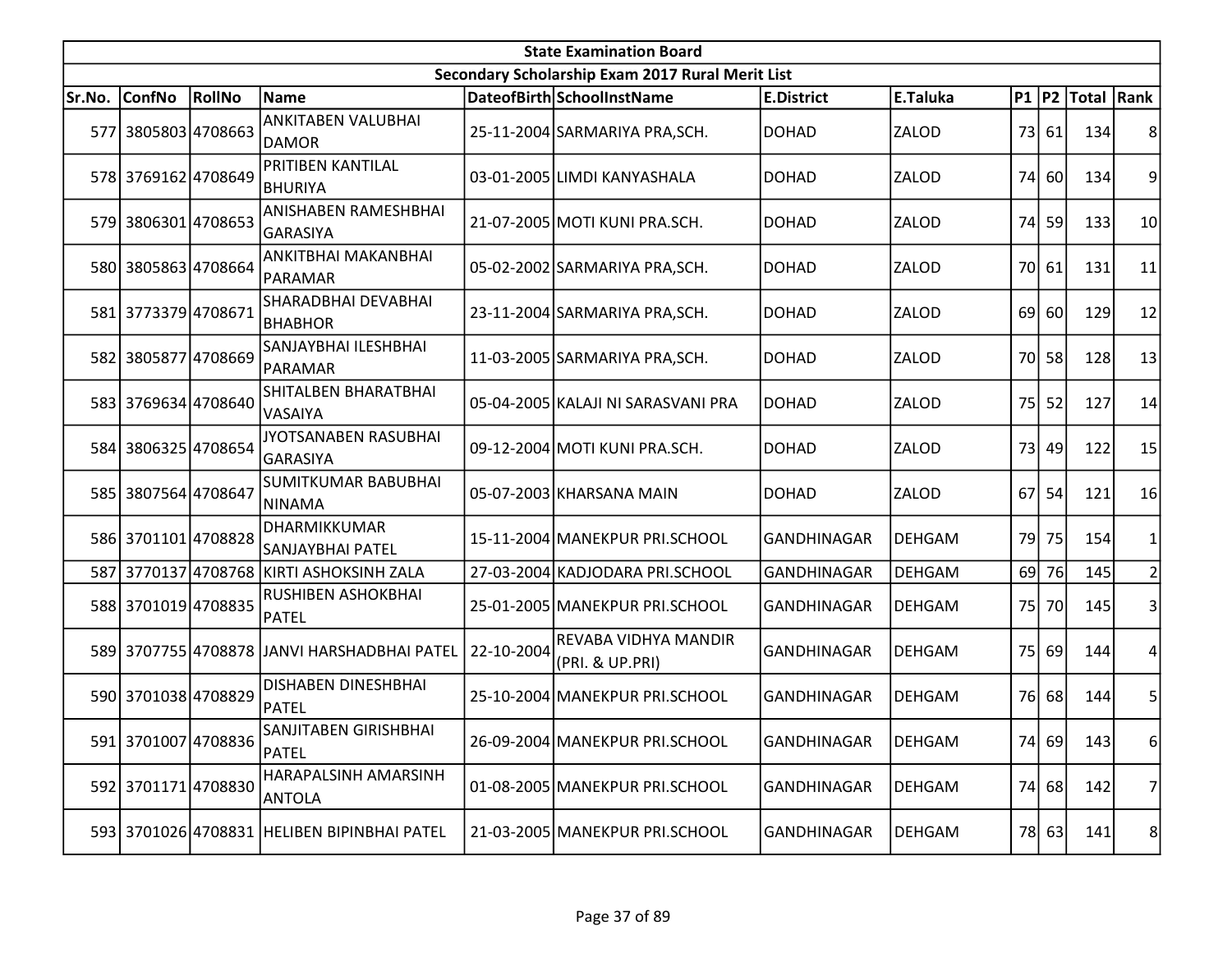|        | <b>State Examination Board</b><br>Secondary Scholarship Exam 2017 Rural Merit List |        |                                                    |            |                                             |                    |                    |    |           |                     |    |  |  |  |
|--------|------------------------------------------------------------------------------------|--------|----------------------------------------------------|------------|---------------------------------------------|--------------------|--------------------|----|-----------|---------------------|----|--|--|--|
|        |                                                                                    |        |                                                    |            |                                             |                    |                    |    |           |                     |    |  |  |  |
| Sr.No. | <b>ConfNo</b>                                                                      | RollNo | <b>Name</b>                                        |            | DateofBirth SchoolInstName                  | <b>E.District</b>  | E.Taluka           |    |           | P1  P2  Total  Rank |    |  |  |  |
|        | 594 3767514 4709199                                                                |        | DIVYARAJ NARENDRASINH<br><b>VIHOL</b>              |            | 21-11-2004 J.B. SEC-23 (PRIVATE)            | GANDHINAGAR        | GANDHINAGAR        |    | 83 79     | 162                 |    |  |  |  |
|        |                                                                                    |        | 595 3811224 4709592 TIRTH VIPULKUMAR PATEL         | 25-07-2004 | <b>SCHOOL OF ACHIEVER</b><br>KUDASAN        | GANDHINAGAR        | GANDHINAGAR        |    | 78 70     | 148                 | 2  |  |  |  |
|        | 596 3809171 4709083                                                                |        | SNEHAL JAYANTIBHAI<br><b>GOHEL</b>                 | 26-07-2005 | DABHODA KANYA PRI.<br><b>SCHOOL</b>         | <b>GANDHINAGAR</b> | GANDHINAGAR        |    | 72 71     | 143                 | 3  |  |  |  |
|        |                                                                                    |        | 597 3811399 4709585 HIT SANJAYBHAI PATEL           | 07-10-2004 | <b>SCHOOL OF ACHIEVER</b><br><b>KUDASAN</b> | GANDHINAGAR        | GANDHINAGAR        |    | 73 69     | 142                 | 4  |  |  |  |
|        | 598 3806311 4709200                                                                |        | PURVADHSINH<br><b>JITENDRASINH VIHOL</b>           |            | 03-01-2005 J.B. SEC-23 (PRIVATE)            | GANDHINAGAR        | GANDHINAGAR        |    | 67 74     | 141                 |    |  |  |  |
|        | 599 3813011 4709331                                                                |        | DARSHIL BHARATKUMAR<br>ANAND                       | 15-01-2005 | MANIRATNA PRI. (PRIV.<br>SCHOOL)            | GANDHINAGAR        | GANDHINAGAR        |    | 68 73     | 141                 | 6  |  |  |  |
|        |                                                                                    |        | 600 3811320 4709591 PRINCY KALPESHBHAI PATEL       | 17-12-2003 | <b>SCHOOL OF ACHIEVER</b><br><b>KUDASAN</b> | <b>GANDHINAGAR</b> | <b>GANDHINAGAR</b> |    | 71 69     | 140                 |    |  |  |  |
|        | 601 3811302 4709586                                                                |        | JAIMINI CHANDRESHBHAI<br><b>GARASIYA</b>           | 22-10-2004 | <b>SCHOOL OF ACHIEVER</b><br><b>KUDASAN</b> | GANDHINAGAR        | GANDHINAGAR        |    | 72 65     | 137                 | 8  |  |  |  |
| 602    |                                                                                    |        | 3808121 4709278 KAVY JAGDISHBHAI GAJJAR            |            | 02-08-2005 LAVARPUR PRI. SCHOOL             | GANDHINAGAR        | GANDHINAGAR        |    | 74 63     | 137                 | 9  |  |  |  |
|        | 603 3806373 4709313                                                                |        | AKASHKUMAR VIKRAMBHAI<br>VAGHARI                   |            | 27-01-2001 MAGODI PRI. SCHOOL               | <b>GANDHINAGAR</b> | <b>GANDHINAGAR</b> |    | 70 66     | 136                 | 10 |  |  |  |
|        | 604 3765877 4709218                                                                |        | <b>DHARMISHTHABEN</b><br><b>SURESHSINH VAGHELA</b> |            | 14-12-2004 JALUND PRI. SCHOOL               | <b>GANDHINAGAR</b> | GANDHINAGAR        |    | 75 60     | 135                 | 11 |  |  |  |
|        | 605 3811210 4709581                                                                |        | DEVANSHI BHARATSINH<br>CHAUHAN                     | 16-01-2005 | <b>SCHOOL OF ACHIEVER</b><br><b>KUDASAN</b> | <b>GANDHINAGAR</b> | <b>GANDHINAGAR</b> | 72 | 58        | 130                 | 12 |  |  |  |
|        | 606 3811346 4709593                                                                |        | <b>VISHWA GAUTAMBHAI</b><br>PATEL                  | 10-08-2004 | <b>SCHOOL OF ACHIEVER</b><br><b>KUDASAN</b> | <b>GANDHINAGAR</b> | GANDHINAGAR        |    | 70 59     | 129                 | 13 |  |  |  |
|        | 607 3811193 4709584                                                                |        | <b>GAUTAM SARDARJI</b><br>VANZARA                  | 20-06-2003 | <b>SCHOOL OF ACHIEVER</b><br><b>KUDASAN</b> | GANDHINAGAR        | GANDHINAGAR        |    | $69$   59 | 128                 | 14 |  |  |  |
|        |                                                                                    |        | 608 3811271 4709579 DARVIN VINODBHAI PATEL         | 09-07-2005 | <b>SCHOOL OF ACHIEVER</b><br><b>KUDASAN</b> | GANDHINAGAR        | GANDHINAGAR        |    | 65 63     | 128                 | 15 |  |  |  |
|        | 609 3813126 4709543                                                                |        | PRINCEKUMAR RAJESHBHAI<br><b>PATEL</b>             | 13-10-2004 | <b>SARVAJANIK PRIMARY</b><br><b>SCHOOL</b>  | <b>GANDHINAGAR</b> | GANDHINAGAR        |    | $64$ 63   | 127                 | 16 |  |  |  |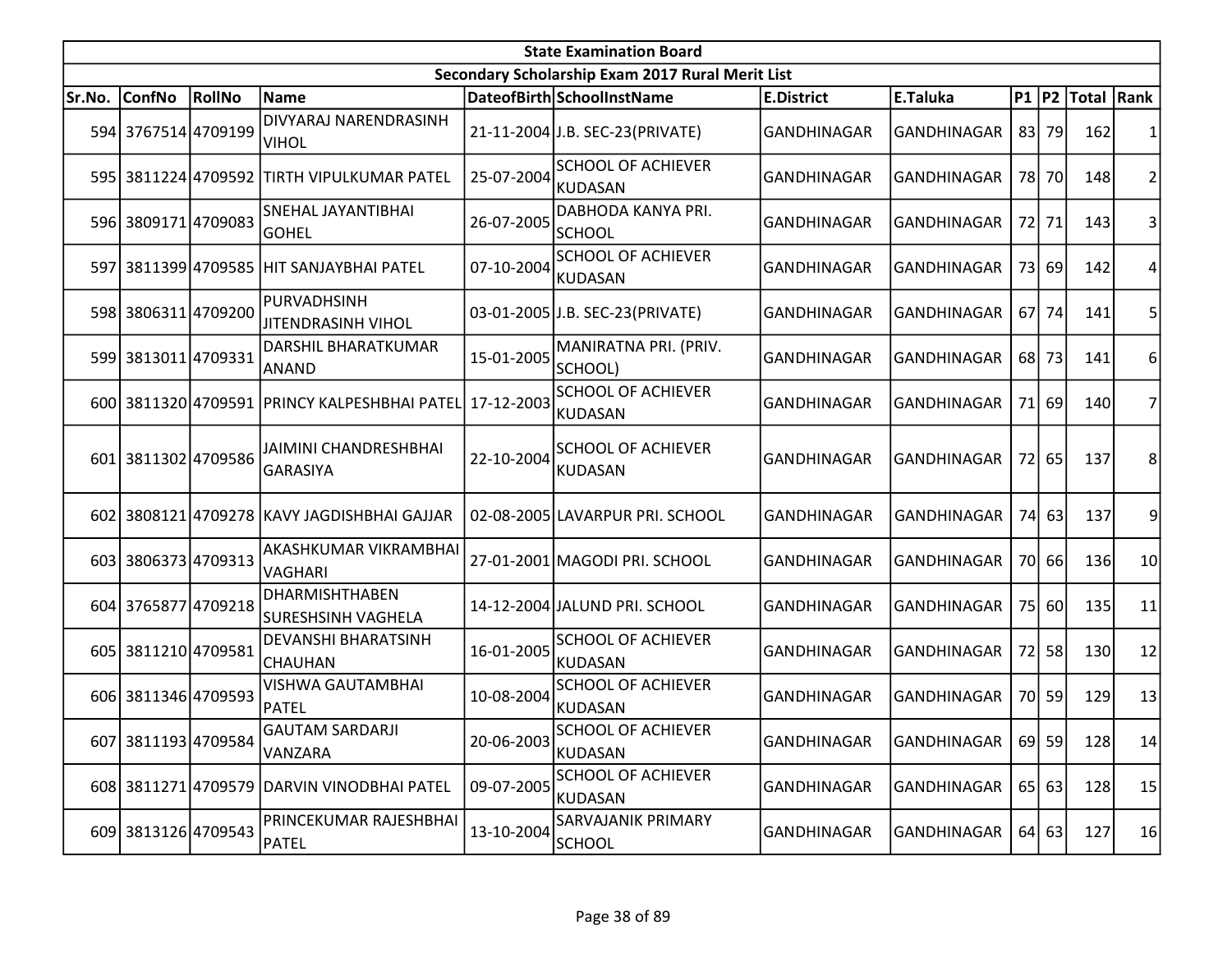| <b>State Examination Board</b> |                     |        |                                            |            |                                                  |                    |                    |                 |         |                  |                |  |  |
|--------------------------------|---------------------|--------|--------------------------------------------|------------|--------------------------------------------------|--------------------|--------------------|-----------------|---------|------------------|----------------|--|--|
|                                |                     |        |                                            |            | Secondary Scholarship Exam 2017 Rural Merit List |                    |                    |                 |         |                  |                |  |  |
| Sr.No.                         | <b>ConfNo</b>       | RollNo | Name                                       |            | DateofBirth SchoolInstName                       | <b>E.District</b>  | E.Taluka           |                 |         | P1 P2 Total Rank |                |  |  |
|                                | 610 3769426 4709744 |        | <b>DHRUVRAJSINH</b><br>VIKRAMSINH CHAVDA   |            | 06-02-2005 VASAN PRI. SCHOOL                     | <b>GANDHINAGAR</b> | <b>GANDHINAGAR</b> |                 | 62 65   | 127              | 17             |  |  |
|                                |                     |        | 611 3709363 4709483 KARAN MANUJI THAKOR    |            | 08-06-2005 RANASAN PRI. SCHOOL                   | GANDHINAGAR        | GANDHINAGAR        | 64              | 63      | 127              | 18             |  |  |
|                                | 612 3811233 4709594 |        | ZEEL NARENDRAKUMAR<br>PATEL                | 28-09-2004 | <b>SCHOOL OF ACHIEVER</b><br><b>KUDASAN</b>      | <b>GANDHINAGAR</b> | <b>GANDHINAGAR</b> | 57              | 69      | 126              | 19             |  |  |
|                                | 613 3813220 4709201 |        | <b>ZINNAT KALPESHBHAI</b><br><b>GAMIT</b>  |            | 01-02-2005 J.B. SEC-23 (PRIVATE)                 | <b>GANDHINAGAR</b> | GANDHINAGAR        |                 | 59 67   | 126              | 20             |  |  |
|                                |                     |        | 614 3772195 4709714 HETAL GABHABHAI RAVAL  | 17-11-2003 | UNAVA SHRESTH PRATHMIK<br><b>SHALA</b>           | <b>GANDHINAGAR</b> | <b>GANDHINAGAR</b> | 71              | 54      | 125              | 21             |  |  |
|                                | 615 3810699 4709280 |        | REKHA JAYRAMBHAI<br>RABARI                 |            | 05-11-2004 LAVARPUR PRI. SCHOOL                  | GANDHINAGAR        | <b>GANDHINAGAR</b> | 69              | 56      | 125              | 22             |  |  |
|                                | 616 3709749 4709862 |        | <b>ANSH SHUKHDEVBHAI</b><br><b>SOLANKI</b> |            | 28-07-2005 RAKANPUR PRI. SCHOOL                  | <b>GANDHINAGAR</b> | KALOL              | 80              | 66      | 146              | 1              |  |  |
|                                | 617 3708448 4709869 |        | KULDEEP NARESHBHAI<br>ISOLANKI             |            | 07-10-2004 RAKANPUR PRI. SCHOOL                  | <b>GANDHINAGAR</b> | KALOL              |                 | 76 66   | 142              | $\overline{2}$ |  |  |
|                                | 618 3709732 4709865 |        | <b>BHARATSINH ASHOKKUMAR</b><br>SOLANKI    |            | 02-07-2004 RAKANPUR PRI. SCHOOL                  | <b>GANDHINAGAR</b> | KALOL              |                 | 76 65   | 141              | 3              |  |  |
|                                | 619 3709714 4709873 |        | <b>VIPUL SURESHBHAI</b><br>HATHILA         |            | 10-02-2003 RAKANPUR PRI. SCHOOL                  | <b>GANDHINAGAR</b> | <b>KALOL</b>       | 76 <sup> </sup> | 59      | 135              | 4              |  |  |
|                                | 620 3708399 4709866 |        | <b>BHOOMI ASHOKKUMAR</b><br>SOLANKI        |            | 02-07-2004 RAKANPUR PRI. SCHOOL                  | <b>GANDHINAGAR</b> | <b>KALOL</b>       | 71              | 63      | 134              | 5              |  |  |
|                                | 621 3701140 4709835 |        | RITUBEN MANJESHKUMAR<br><b>THAKOR</b>      |            | 30-07-2004 GOLTHARA PRI. SCHOOL                  | GANDHINAGAR        | <b>KALOL</b>       | 68              | 66      | 134              | 6              |  |  |
|                                | 622 3709984 4709802 |        | NIKITA KANTIBHAI<br>PRAJAPATI              | 30-09-2004 | <b>BILESHWARPURA PRI.</b><br><b>SCHOOL</b>       | <b>GANDHINAGAR</b> | <b>KALOL</b>       | 74              | 57      | 131              | 7              |  |  |
|                                | 623 3708487 4709870 |        | IMANAN PRAHLADBHAI<br>AMIN                 |            | 17-08-2004 RAKANPUR PRI. SCHOOL                  | <b>GANDHINAGAR</b> | KALOL              |                 | 70 59   | 129              | 8              |  |  |
|                                | 624 3708518 4709868 |        | JAIHILKUMAR RAMJIBHAI<br>KHARADI           |            | 24-06-2005 RAKANPUR PRI. SCHOOL                  | <b>GANDHINAGAR</b> | <b>KALOL</b>       | 71              | 56      | 127              | 9              |  |  |
|                                |                     |        | 625 3720164 4709874 YASH LALABHAI DARJI    |            | 08-01-2005 RAKANPUR PRI. SCHOOL                  | GANDHINAGAR        | KALOL              |                 | 64   61 | 125              | 10             |  |  |
|                                | 626 3706173 4709915 |        | NIKITABEN VISHNUJI<br><b>THAKOR</b>        |            | 23-03-2005 VEDA PRI. SCHOOL                      | GANDHINAGAR        | <b>MANSA</b>       |                 | 70 59   | 129              | $\mathbf{1}$   |  |  |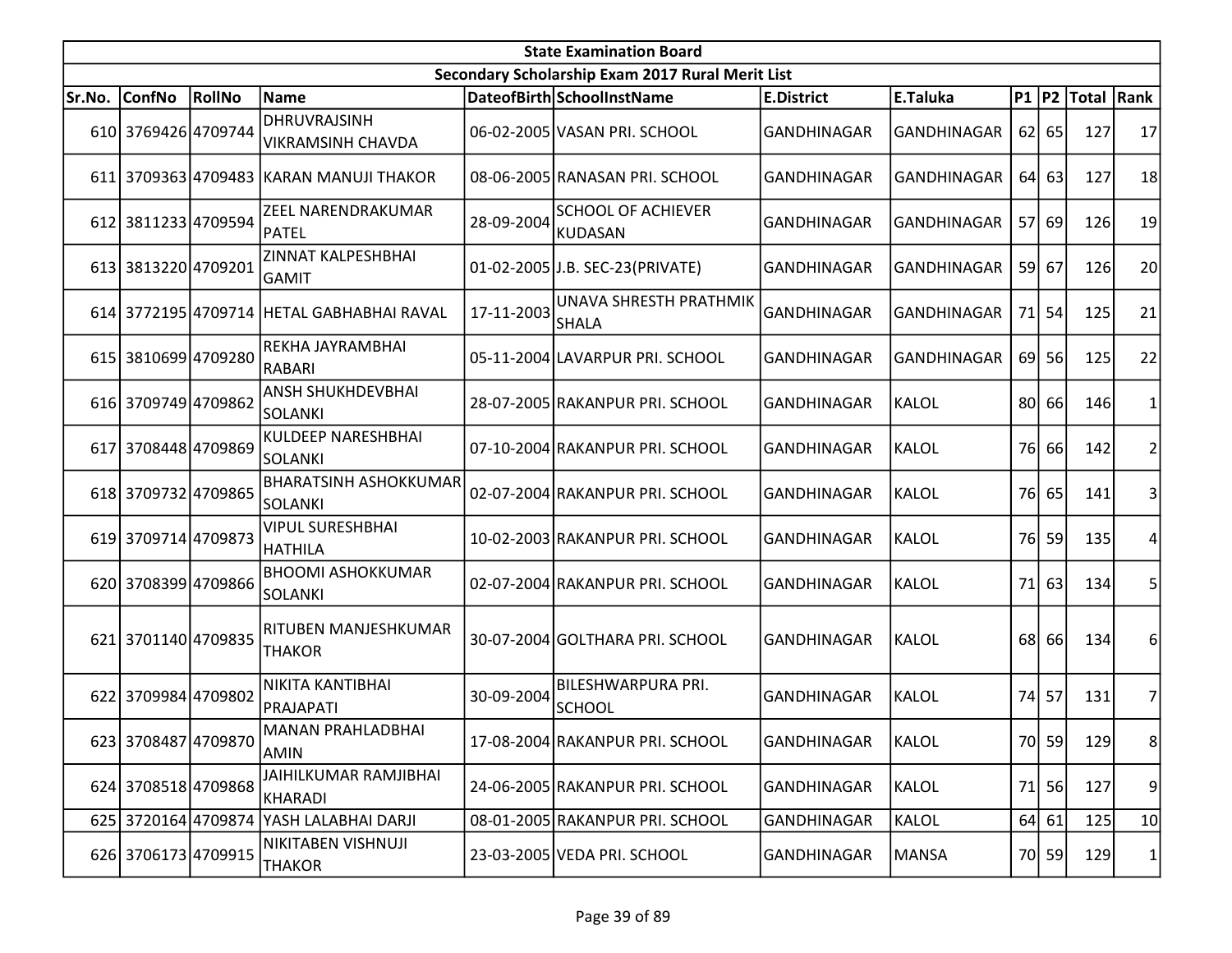|        | <b>State Examination Board</b> |        |                                                   |  |                                                  |                    |                   |     |           |                  |    |  |  |
|--------|--------------------------------|--------|---------------------------------------------------|--|--------------------------------------------------|--------------------|-------------------|-----|-----------|------------------|----|--|--|
|        |                                |        |                                                   |  | Secondary Scholarship Exam 2017 Rural Merit List |                    |                   |     |           |                  |    |  |  |
| Sr.No. | <b>ConfNo</b>                  | RollNo | Name                                              |  | DateofBirth SchoolInstName                       | <b>E.District</b>  | E.Taluka          |     |           | P1 P2 Total Rank |    |  |  |
|        |                                |        | 627 3809144 4709891 SAHIL JAGDISHBHAI RAVAL       |  | 23-07-2005 RAMPURA PRI. SCHOOL                   | <b>GANDHINAGAR</b> | <b>MANSA</b>      |     | 64 48     | 112              |    |  |  |
|        |                                |        | 628 3764443 4709876 GIRDHAR LALABHAI RAVAL        |  | 16-10-2002 GRAMBHARATI PRI. SCHOOL GANDHINAGAR   |                    | <b>MANSA</b>      |     | $62$   49 | 111              | 3  |  |  |
|        |                                |        | 629 3706216 4709917 RONAK VISHNUJI VAGHELA        |  | 01-06-2005 VEDA PRI. SCHOOL                      | GANDHINAGAR        | <b>MANSA</b>      |     | 67 44     | 111              |    |  |  |
|        | 630 3765782 4709877            |        | JANVI PRAHLADKUMAR<br>PRAJAPATI                   |  | 20-10-2004 GRAMBHARATI PRI. SCHOOL               | GANDHINAGAR        | <b>MANSA</b>      |     | 56 51     | 107              | 5  |  |  |
|        |                                |        | 631 3705478 4709911 JAGDISH TAKHUJI THAKOR        |  | 17-02-2005 VEDA PRI. SCHOOL                      | GANDHINAGAR        | <b>MANSA</b>      | 53  | 54        | 107              | 6  |  |  |
|        |                                |        | 632 3770672 4709922 DIPALI NAVALBHAI GURJAR       |  | 12-02-2005 RASULPARA PRA SHALA                   | <b>GIR SOMNATH</b> | <b>GIRGADHADA</b> |     | 73 64     | 137              |    |  |  |
|        |                                |        | 633 3807488 4709942 NIDHIBEN ASHOKBHAI TANK       |  | 30-03-2005 SONPARA KANYA SHALA                   | <b>GIR SOMNATH</b> | <b>GIRGADHADA</b> | 64  | 70        | 134              |    |  |  |
|        | 634 3770555 4709943            |        | PAYALBEN NAGAJIBHAI<br> PARMAR                    |  | 01-06-2004 SONPARA KANYA SHALA                   | <b>GIR SOMNATH</b> | <b>GIRGADHADA</b> |     | 66 65     | 131              | 3  |  |  |
|        | 635 3770568 4709932            |        | <b>ANKITKUMAR JADAVBHAI</b><br>KHASIYA            |  | 04-09-2004 SONPARA KANYA SHALA                   | <b>GIR SOMNATH</b> | <b>GIRGADHADA</b> |     | 68 63     | 131              | 4  |  |  |
|        | 636 3806454 4709987            |        | <b>HARDIK BHUPATBHAI</b><br>DODIYA                |  | 21-06-2004 GONDARAPARA PRA SHALA                 | <b>GIR SOMNATH</b> | <b>KODINAR</b>    |     | 78 72     | 150              |    |  |  |
|        | 637 3705528 4709957            |        | DHRUVRAJSINH<br><b>DHARMENDRASINH</b><br>PADHIYAR |  | 01-07-2004 AALIDAR KUMAR PRA SHALA GIR SOMNATH   |                    | <b>KODINAR</b>    | 77I | 69        | 146              | 2  |  |  |
|        |                                |        | 638 3806420 4709993 PARAM KANAKSINH MORI          |  | 12-10-2004 GONDARAPARA PRA SHALA                 | <b>GIR SOMNATH</b> | <b>KODINAR</b>    | 73  | 68        | 141              | 31 |  |  |
|        | 639 3705460 4709961            |        | PRINS VARSINGBHAI<br><b>VAINSH</b>                |  | 16-11-2004 AALIDAR KUMAR PRA SHALA GIR SOMNATH   |                    | <b>KODINAR</b>    |     | 74 64     | 138              | 4  |  |  |
|        | 640 3705443 4709962            |        | PRITESH SHAMJIBHAI<br>VANZA                       |  | 17-06-2005 AALIDAR KUMAR PRA SHALA GIR SOMNATH   |                    | <b>KODINAR</b>    |     | 68 63     | 131              | 5  |  |  |
|        | 641 3806515 4709992            |        | MITKUMAR RAMESHBHAI<br>VANZA                      |  | 19-04-2005 GONDARAPARA PRA SHALA                 | <b>GIR SOMNATH</b> | <b>KODINAR</b>    |     | 67 61     | 128              | 6  |  |  |
|        |                                |        | 642 3706841 4710010 AYUSH RANJITSINH GOHIL        |  | 14-03-2005 PIPALI PRA SHALA                      | <b>GIR SOMNATH</b> | <b>KODINAR</b>    |     | $61$ 64   | 125              | 7  |  |  |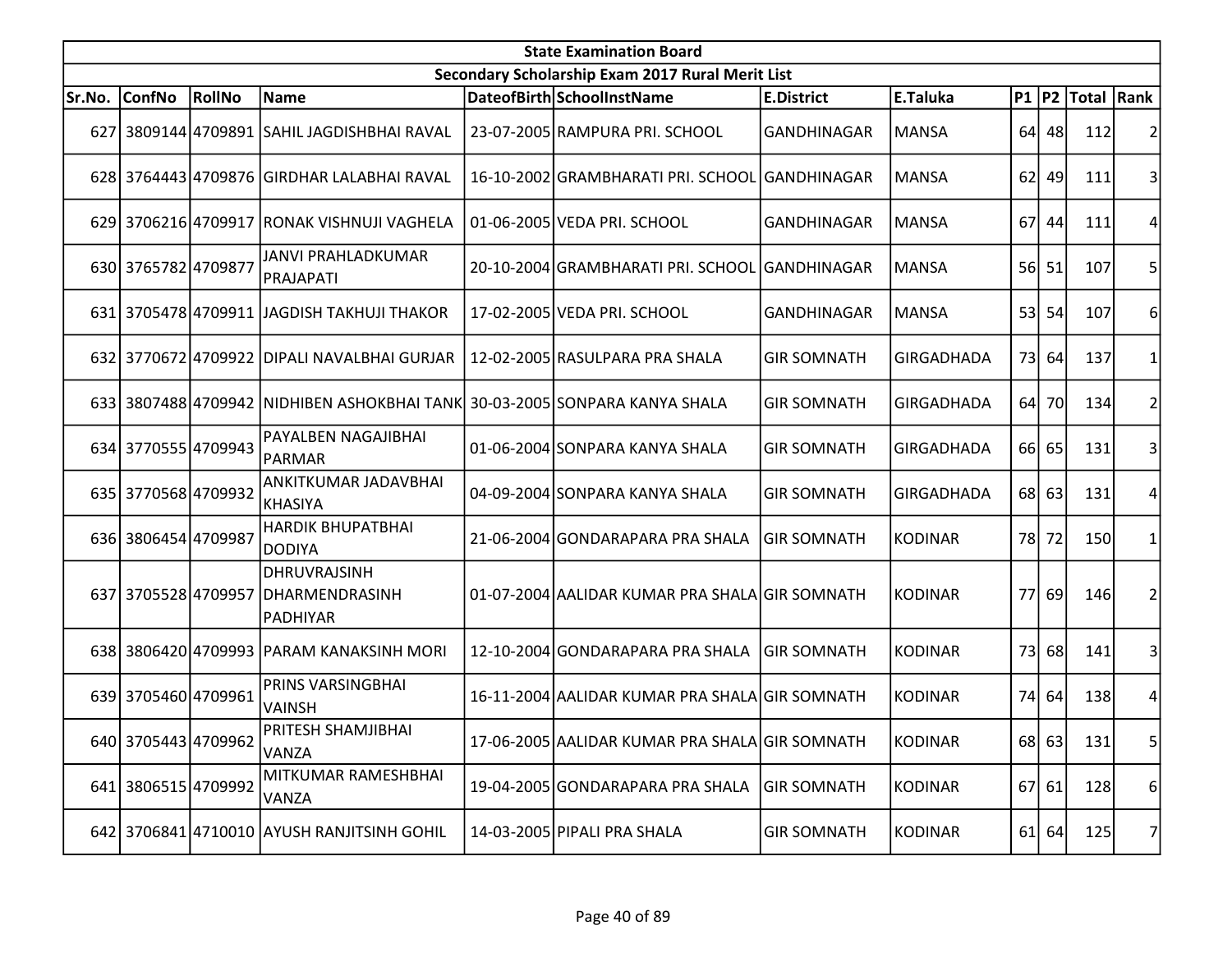| <b>State Examination Board</b> |                     |        |                                               |            |                                                                                            |                    |                  |                 |           |                     |                |  |
|--------------------------------|---------------------|--------|-----------------------------------------------|------------|--------------------------------------------------------------------------------------------|--------------------|------------------|-----------------|-----------|---------------------|----------------|--|
|                                |                     |        |                                               |            | Secondary Scholarship Exam 2017 Rural Merit List                                           |                    |                  |                 |           |                     |                |  |
| Sr.No.                         | <b>ConfNo</b>       | RollNo | Name                                          |            | DateofBirth SchoolInstName                                                                 | <b>E.District</b>  | E.Taluka         |                 |           | P1  P2  Total  Rank |                |  |
|                                |                     |        |                                               |            | 643 3705560 4709956 CHINTAN JITUBHAI PARMAR 08-04-2005 AALIDAR KUMAR PRA SHALA GIR SOMNATH |                    | <b>KODINAR</b>   |                 | 71 51     | 122                 | 8              |  |
|                                | 644 3701499 4710018 |        | <b>KRINALBEN VAJUBHAI</b><br><b>GOHIL</b>     |            | 27-04-2005 RAKHEJ PRA SHALA                                                                | <b>GIR SOMNATH</b> | SUTRAPADA        | 72              | 76        | 148                 |                |  |
|                                | 645 3701490 4710015 |        | <b>DIPALBEN RAYSINGBHAI</b><br><b>ZALA</b>    |            | 04-08-2004 RAKHEJ PRA SHALA                                                                | <b>GIR SOMNATH</b> | <b>SUTRAPADA</b> | 73I             | <b>60</b> | 133                 | 2              |  |
|                                | 646 3705158 4710019 |        | MANASVIBEN KADUBHAI<br>PARMAR                 |            | 15-05-2005 RAKHEJ PRA SHALA                                                                | <b>GIR SOMNATH</b> | SUTRAPADA        |                 | 67 66     | 133                 | 3              |  |
|                                | 647 3701486 4710014 |        | APARNABEN JAYESHBHAI<br><b>ZALA</b>           |            | 28-07-2005 RAKHEJ PRA SHALA                                                                | <b>GIR SOMNATH</b> | SUTRAPADA        | 67 <sup> </sup> | 63        | 130                 |                |  |
|                                | 648 3812177 4710038 |        | <b>BHAVINKUMAR VAJUBHAI</b><br><b>GOHEL</b>   | 10-06-2005 | <b>SUTRAPADA BANDAR PRA</b><br>SHALA                                                       | <b>GIR SOMNATH</b> | SUTRAPADA        |                 | 68 56     | 124                 | 5              |  |
|                                | 649 3701504 4710017 |        | <b>KOMALBEN JITUBHAI</b><br><b>VADHEL</b>     |            | 19-11-2004 RAKHEJ PRA SHALA                                                                | <b>GIR SOMNATH</b> | SUTRAPADA        |                 | 63 60     | 123                 | 6              |  |
|                                |                     |        | 650 3705060 4710044 ANIL NARANBHAI JANKAT     |            | 08-05-2005 ANJAR PRA SHALA                                                                 | <b>GIR SOMNATH</b> | <b>UNA</b>       |                 | 76 67     | 143                 |                |  |
|                                | 651 3700002 4710057 |        | YASHKUMAR<br>MAHENDRABHAI TARPARA             |            | 13-11-2004 KAKIDI MOLI PRA SHALA                                                           | <b>GIR SOMNATH</b> | <b>UNA</b>       |                 | 70 65     | 135                 | 2              |  |
|                                |                     |        | 652 3705073 4710051 MEERA RAMESHBHAI MER      |            | 24-02-2005 ANJAR PRA SHALA                                                                 | <b>GIR SOMNATH</b> | <b>UNA</b>       |                 | 65 67     | 132                 | 3              |  |
|                                | 653 3705078 4710052 |        | NAYNA LALJIBHAI<br><b>BAMBHANIYA</b>          |            | 06-02-2005 ANJAR PRA SHALA                                                                 | <b>GIR SOMNATH</b> | <b>UNA</b>       | 63 l            | 66        | 129                 | 4              |  |
|                                |                     |        | 654 3705049 4710046 DIVEN HAMIRBHAI RATHOD    |            | 12-03-2005 ANJAR PRA SHALA                                                                 | <b>GIR SOMNATH</b> | <b>UNA</b>       | 72              | 57        | 129                 | 5              |  |
|                                | 655 3705053 4710048 |        | <b>HETASVI PRAFULGIRI</b><br>MEGHANATHI       |            | 21-03-2005 ANJAR PRA SHALA                                                                 | <b>GIR SOMNATH</b> | <b>UNA</b>       |                 | 68 61     | 129                 | 6              |  |
|                                | 656 3705039 4710045 |        | CHIRAGBHAI BHRATBHAI<br>RATHOD                |            | 12-08-2004 ANJAR PRA SHALA                                                                 | <b>GIR SOMNATH</b> | <b>UNA</b>       |                 | 64 53     | 117                 | 7              |  |
|                                | 657 3806244 4710055 |        | JAKIR HUSENBHAI SAD                           |            | 01-06-2005 GUNDALA PRA SHALA                                                               | <b>GIR SOMNATH</b> | <b>UNA</b>       |                 | $62$ 50   | 112                 | 8 <sup>0</sup> |  |
|                                |                     |        | 658 3705068 4710047 DIVYESH KALUBHAI KESUR    |            | 20-11-2004 ANJAR PRA SHALA                                                                 | <b>GIR SOMNATH</b> | <b>UNA</b>       |                 | 60 51     | 111                 | $\overline{9}$ |  |
|                                |                     |        | 659 3708501 4710050 JJAYRAJ BHANJIBHAI SHIYAL |            | 04-10-2003 ANJAR PRA SHALA                                                                 | <b>GIR SOMNATH</b> | <b>UNA</b>       |                 | $64$ 45   | 109                 | 10             |  |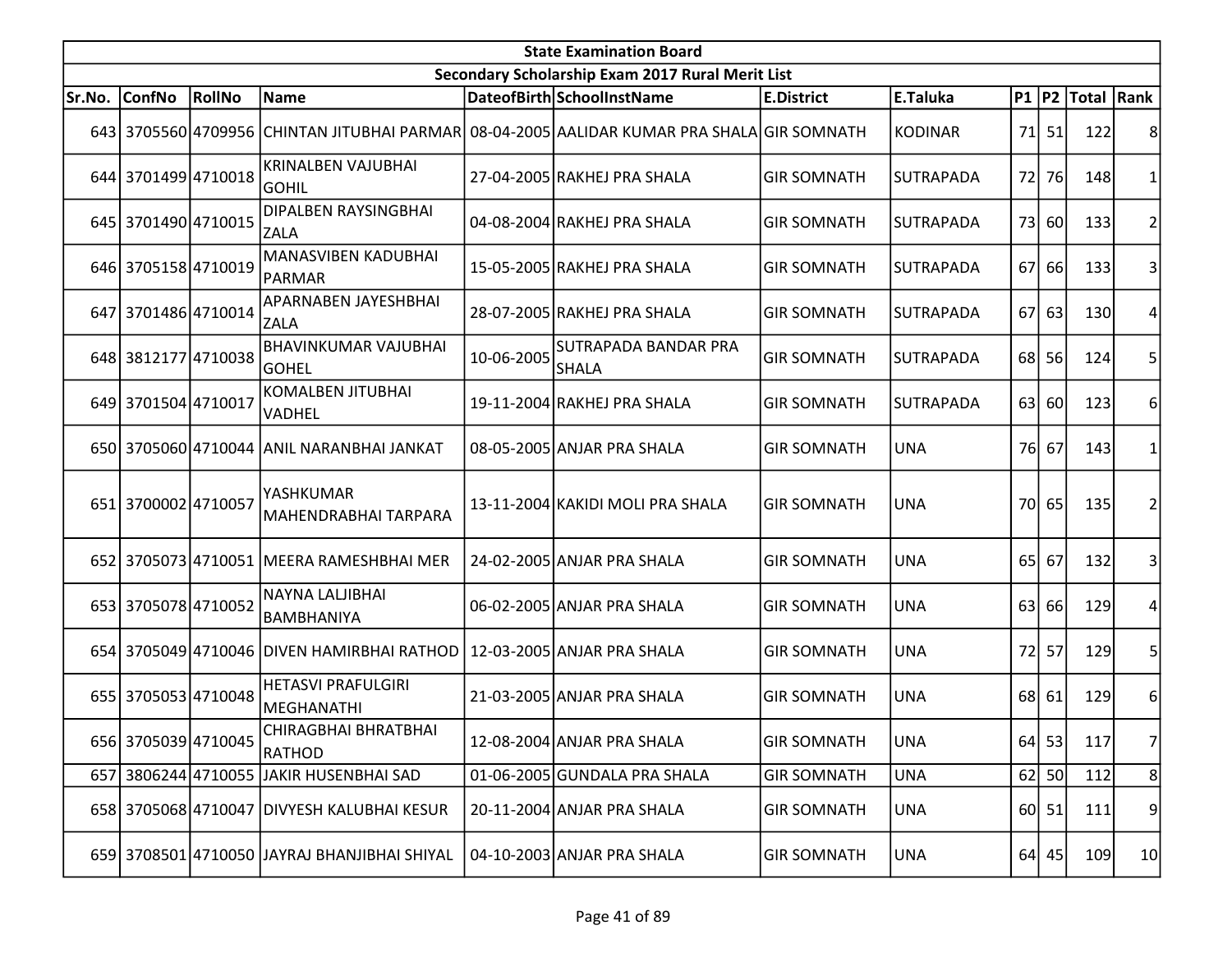|        | <b>State Examination Board</b><br>Secondary Scholarship Exam 2017 Rural Merit List |               |                                            |            |                                           |                    |                   |      |           |                     |                |  |  |  |
|--------|------------------------------------------------------------------------------------|---------------|--------------------------------------------|------------|-------------------------------------------|--------------------|-------------------|------|-----------|---------------------|----------------|--|--|--|
|        |                                                                                    |               |                                            |            |                                           |                    |                   |      |           |                     |                |  |  |  |
| Sr.No. | ConfNo                                                                             | <b>RollNo</b> | Name                                       |            | DateofBirth SchoolInstName                | <b>E.District</b>  | E.Taluka          |      |           | P1  P2  Total  Rank |                |  |  |  |
|        | 660 3702296 4710077                                                                |               | <b>DHARMIL ARJANBHAI</b><br><b>SOLANKI</b> |            | 14-12-2004 ADRI PAY CEN SHALA             | <b>GIR SOMNATH</b> | VERAVAL           |      | 84 80     | 164                 |                |  |  |  |
|        |                                                                                    |               | 661 3702304 4710079 HIREN DEVSIBHAI RAM    |            | 25-01-2005 ADRI PAY CEN SHALA             | <b>GIR SOMNATH</b> | VERAVAL           |      | 76 73     | 149                 |                |  |  |  |
|        | 662 3702022 4710091                                                                |               | <b>JIGISHA DHANABHAI</b><br>SOLANKI        |            | 03-04-2005 AJOTHA KANYA SHALA             | <b>GIR SOMNATH</b> | VERAVAL           |      | 74 66     | 140                 |                |  |  |  |
|        |                                                                                    |               | 663 3702286 4710083 SONAL HARDASBHAI BARAD |            | 02-08-2004 ADRI PAY CEN SHALA             | <b>GIR SOMNATH</b> | VERAVAL           | 63   | 72        | 135                 |                |  |  |  |
|        | 664 3808523 4710069                                                                |               | NIRAVKUMAR BACHUBHAI<br><b>SOLANKI</b>     | 12-09-2003 | <b>A.I.SUMRA PRIMARY</b><br><b>SCHOOL</b> | <b>GIR SOMNATH</b> | VERAVAL           | 63 I | <b>70</b> | 133                 | 5              |  |  |  |
|        | 665 3701875 4710084                                                                |               | <b>BHIJ JAGDISHBHAI</b><br>BHAJGOTAR       |            | 17-04-2005 AJOTHA KANYA SHALA             | <b>GIR SOMNATH</b> | VERAVAL           | 71   | 62        | 133                 | 6              |  |  |  |
|        | 666 3704209 4710191                                                                |               | UTSAV MAHESHBHAI<br>RABADIYA               | 16-02-2005 | <b>B.M.PATEL PRIMARY</b><br><b>SCHOOL</b> | <b>JAMNAGAR</b>    | <b>DHROL</b>      |      | 77 81     | 158                 | 1              |  |  |  |
| 6671   |                                                                                    |               | 3813189 4710219 HEMA DUDABHAI RABARI       | 01-06-2004 | NANA GAREDIYA PRIMARY<br><b>SCHOOL</b>    | <b>JAMNAGAR</b>    | <b>DHROL</b>      | 77 l | 79        | 156                 | 2              |  |  |  |
|        | 668 3808720 4710267                                                                |               | SAVITA MANGABHAI<br>RATHOD                 |            | 07-04-2005 SADODAR TALUKA SHALA           | JAMNAGAR           | <b>JAMJODHPUR</b> |      | 60 56     | 116                 |                |  |  |  |
|        | 669 3708453 4710261                                                                |               | NIKHILKUMAR PRAVINBHAI<br><b>VALVA</b>     |            | 03-03-2005 NARMANA KUMAR SHALA            | JAMNAGAR           | <b>JAMJODHPUR</b> |      | 62 45     | 107                 |                |  |  |  |
|        | 670 3721799 4710270                                                                |               | MAYURI MAHENDRABHAI<br>RAMOLIYA            |            | 27-01-2005 SAMANA TALUKA SHALA            | <b>JAMNAGAR</b>    | <b>JAMJODHPUR</b> |      | 55 47     | 102                 |                |  |  |  |
|        | 671 3771100 4710265                                                                |               | DISHA PRAFULBHAI BERA                      |            | 07-09-2004 SADODAR TALUKA SHALA           | <b>JAMNAGAR</b>    | <b>JAMJODHPUR</b> |      | 58 41     | 99                  | 4              |  |  |  |
|        | 672 3773150 4710399                                                                |               | JIGNESH DAYALJIBHAI<br>DHARVIYA            |            | 12-01-2005 HARI PRIMARY SCHOOL            | <b>JAMNAGAR</b>    | <b>JAMNAGAR</b>   |      | 70 74     | 144                 |                |  |  |  |
|        | 673 3707980 4710456                                                                |               | <b>SHASHIKANT GOVINDBHAI</b><br>KANJARIYA  |            | 04-02-2005 KHIMALIYA KUMAR SHALA          | <b>JAMNAGAR</b>    | JAMNAGAR          |      | 72 72     | 144                 | $\overline{2}$ |  |  |  |
|        | 674 3803646 4710548                                                                |               | IUSHA TULSHIBHAI<br>KATESHIYA              | 25-12-2004 | INAVANAGANA KUMAR<br><b>SHALA</b>         | JAMNAGAR           | JAMNAGAR          |      | 73 67     | 140                 | 3              |  |  |  |
|        | 675 3769538 4710415                                                                |               | HARSHAD JAYESHBHAI<br>NAKUM                | 04-08-2005 | JUNANAGANA PRIMARY<br><b>SCHOOL</b>       | JAMNAGAR           | JAMNAGAR          |      | 69 71     | 140                 | 4              |  |  |  |
|        | 676 3769678 4710416                                                                |               | ROHIT KAILASHBHAI<br>RATHOD                | 31-12-2005 | JUNANAGANA PRIMARY<br><b>SCHOOL</b>       | JAMNAGAR           | JAMNAGAR          |      | 62 74     | 136                 | 5              |  |  |  |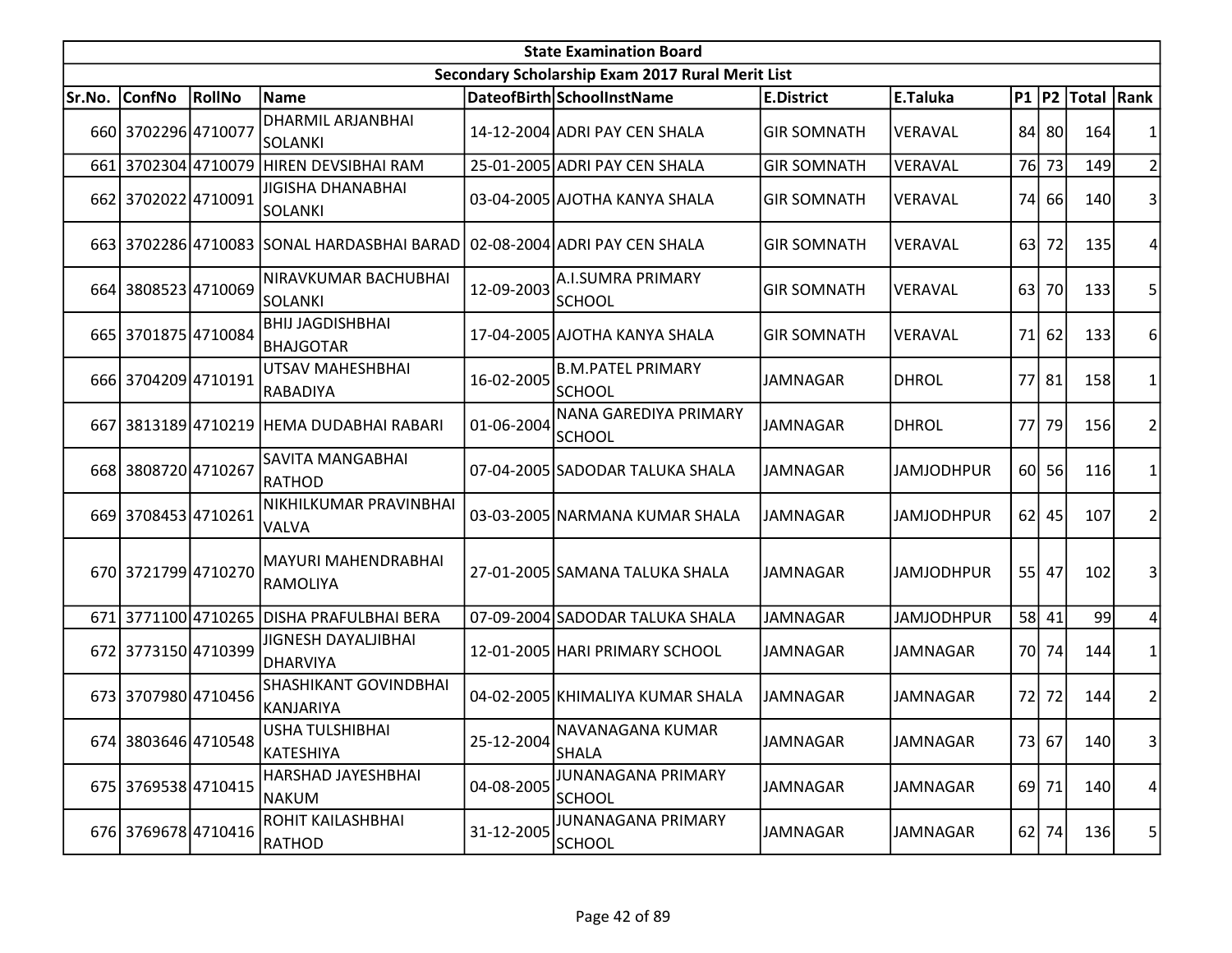|        | <b>State Examination Board</b> |        |                                                 |            |                                                  |                   |                 |                 |         |                  |                         |  |  |
|--------|--------------------------------|--------|-------------------------------------------------|------------|--------------------------------------------------|-------------------|-----------------|-----------------|---------|------------------|-------------------------|--|--|
|        |                                |        |                                                 |            | Secondary Scholarship Exam 2017 Rural Merit List |                   |                 |                 |         |                  |                         |  |  |
| Sr.No. | <b>ConfNo</b>                  | RollNo | Name                                            |            | DateofBirth SchoolInstName                       | <b>E.District</b> | E.Taluka        |                 |         | P1 P2 Total Rank |                         |  |  |
|        | 677 3768362 4710464            |        | BHAVISHA RAMANIKBHAI<br>SONAGARA                |            | 26-05-2005 MORKANDA KANYA SHALA                  | JAMNAGAR          | <b>JAMNAGAR</b> |                 | 68 65   | 133              | 6                       |  |  |
|        | 678 3706133 4710408            |        | <b>BANSIBEN HARSUKHBHAI</b><br>PARMAR           |            | 27-11-2004 JIVAPAR TALUKA SCHOOL                 | <b>JAMNAGAR</b>   | <b>JAMNAGAR</b> | 73I             | 59      | 132              | 7                       |  |  |
|        | 679 3768730 4710473            |        | <b>NEHA KAMALESHGIRI</b><br>lGOSWAMI            |            | 08-01-2005 MORKANDA KANYA SHALA                  | JAMNAGAR          | <b>JAMNAGAR</b> |                 | 70 62   | 132              | 8                       |  |  |
|        | 680 3768770 4710468            |        | <b>DIPALI RAJESHBHAI</b><br> PARMAR             |            | 07-04-2005 MORKANDA KANYA SHALA                  | <b>JAMNAGAR</b>   | <b>JAMNAGAR</b> | 67              | 65      | 132              | 9                       |  |  |
|        | 681 3700186 4710287            |        | <b>VIVEK KESAVAJIBHAI</b><br> NAKUM             | 29-11-2004 | AMRA KUMAR PRATHMIK<br><b>SHALA</b>              | <b>JAMNAGAR</b>   | <b>JAMNAGAR</b> |                 | $68$ 63 | 131              | 10                      |  |  |
|        | 682 3705183 4710701            |        | <b>JAYRAJ DINESHBHAI</b><br> MAKVANA            |            | 23-12-2004 VAVDI PRIMARY SCHOOL                  | <b>JAMNAGAR</b>   | <b>JODIYA</b>   |                 | 78 80   | 158              | $\mathbf{1}$            |  |  |
|        | 683 3705300 4710704            |        | RADHIKABEN NARANBHAI<br>SONARA                  |            | 26-01-2005 VAVDI PRIMARY SCHOOL                  | <b>JAMNAGAR</b>   | <b>JODIYA</b>   |                 | 74 83   | 157              | $\overline{2}$          |  |  |
|        | 684 3705200 4710711            |        | <b>JIGNESH RAMJIBHAI</b><br><b>VAGHELA</b>      |            | 08-03-2005 BANGA PRIMARY SCHOOL                  | <b>JAMNAGAR</b>   | <b>KALAVAD</b>  | 75I             | 73      | 148              | 1                       |  |  |
|        | 685 3732955 4710715            |        | PRIYANKA JAYESHBHAI<br><b>TANKARIYA</b>         | 06-12-2004 | <b>BAVA KHAKHARIYA</b><br><b>PRIMARY SCHOOL</b>  | <b>JAMNAGAR</b>   | <b>KALAVAD</b>  | 69              | 64      | 133              | $\overline{2}$          |  |  |
|        | 686 3704914 4710901            |        | <b>KIRANBEN GOVINDBHAI</b><br><b>JOGAL</b>      |            | 14-10-2004 APIYA PRIMARY SCHOOL                  | <b>JAMNAGAR</b>   | <b>LALPUR</b>   | 71              | 59      | 130              | 1                       |  |  |
|        | 687 3706753 4710902            |        | <b>KOMAL PUNABHAI</b><br>NANDANIYA              |            | 03-02-2004 APIYA PRIMARY SCHOOL                  | <b>JAMNAGAR</b>   | LALPUR          | 65              | 59      | 124              | $\overline{c}$          |  |  |
|        | 688 3767869 4710920            |        | <b>KRUPABEN FOGABHAI</b><br>PATHAR              |            | 19-02-2005 GOVANA PRIMARY SCHOOL                 | <b>JAMNAGAR</b>   | <b>LALPUR</b>   | 56              | 58      | 114              | 3                       |  |  |
|        | 689 3767432 4710918            |        | KALPESHBHAI RAJABHAI<br>PATHAR                  |            | 13-05-2005 GOVANA PRIMARY SCHOOL                 | <b>JAMNAGAR</b>   | LALPUR          | 50 <sup>1</sup> | 54      | 104              | 4                       |  |  |
|        | 690 3700471 4710937            |        | <b>VIVEK PRABHATBHARATHI</b><br><b>GAUSWAMI</b> |            | 23-12-2004 TADKA PIPLIYA PRA SHALA               | JUNAGADH          | <b>BHESAN</b>   |                 | 73 69   | 142              | 1                       |  |  |
|        |                                |        | 691 3703955 4710923 JAYDEEP RAMJI VANAR         |            | 09-02-2005 KARIYA PRA SHALA                      | <b>JUNAGADH</b>   | <b>BHESAN</b>   |                 | 64   64 | 128              | $\overline{\mathbf{c}}$ |  |  |
|        | 692 3720112 4710974            |        | HIRALI GIRISHBHAI<br>PATOLIYA                   |            | 20-03-2005 NAVA PIPLIYA PRA SHALA                | <b>JUNAGADH</b>   | <b>JUNAGADH</b> |                 | 85 72   | 157              | 1                       |  |  |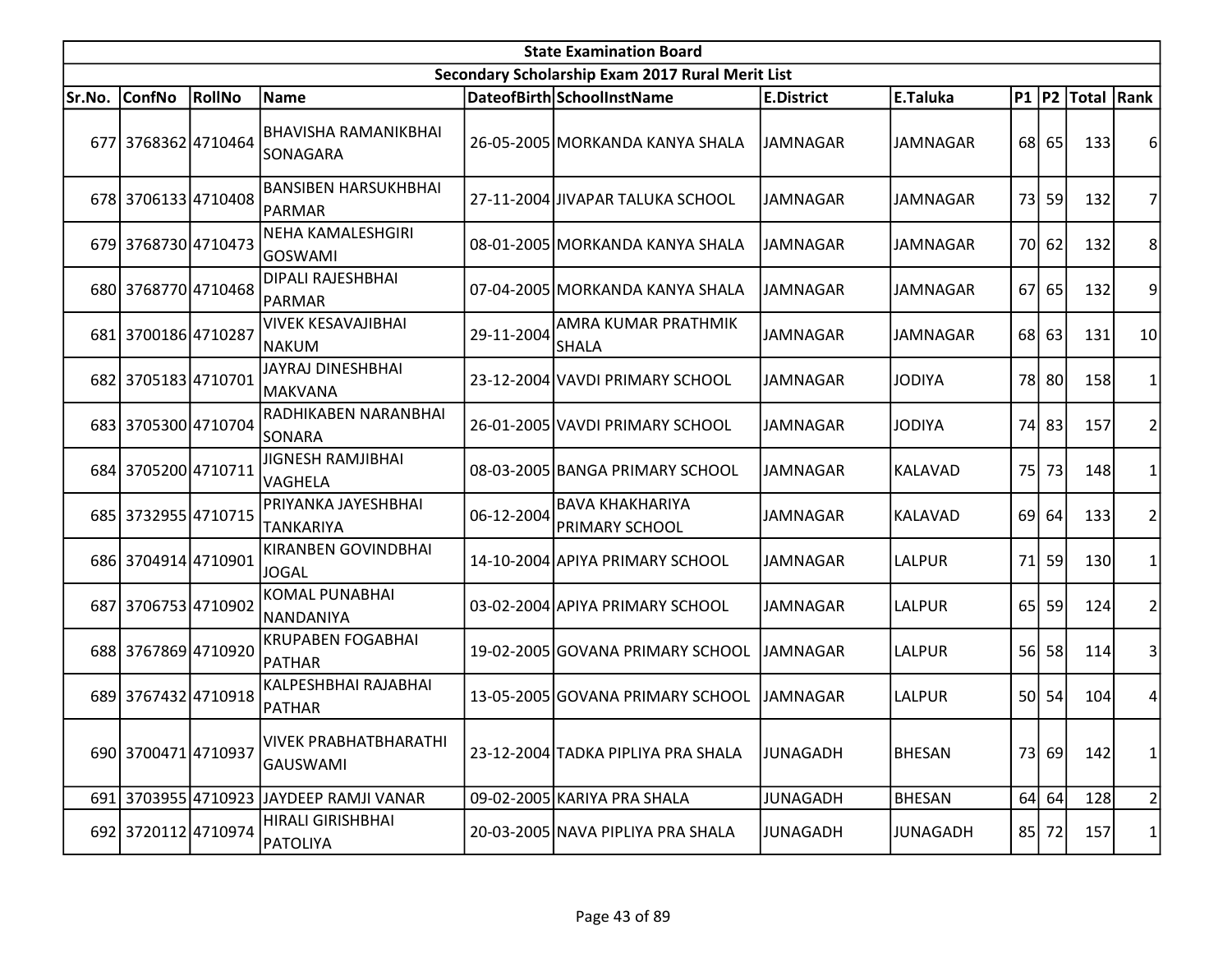| <b>State Examination Board</b> |                     |        |                                                                      |            |                                                  |                   |                     |    |         |                     |                |  |
|--------------------------------|---------------------|--------|----------------------------------------------------------------------|------------|--------------------------------------------------|-------------------|---------------------|----|---------|---------------------|----------------|--|
|                                |                     |        |                                                                      |            | Secondary Scholarship Exam 2017 Rural Merit List |                   |                     |    |         |                     |                |  |
| Sr.No.                         | <b>ConfNo</b>       | RollNo | <b>Name</b>                                                          |            | DateofBirth SchoolInstName                       | <b>E.District</b> | E.Taluka            |    |         | P1  P2  Total  Rank |                |  |
|                                | 693 3769563 4711019 |        | RUCHI NAVANITBHAI<br><b>CHOVATIYA</b>                                | 17-09-2004 | <b>VISHV GRAM VIDHYAPIDH</b><br><b>PVT</b>       | <b>JUNAGADH</b>   | <b>JUNAGADH</b>     |    | 71 78   | 149                 | 2              |  |
|                                |                     |        | 694 3769550 4711014 NENSI RATILAL KAPADIYA                           | 03-05-2005 | <b>VISHV GRAM VIDHYAPIDH</b><br><b>PVT</b>       | <b>JUNAGADH</b>   | JUNAGADH            |    | 71 76   | 147                 | 3              |  |
|                                | 695 3769307 4711021 |        | <b>SNEHA JIGNESHBHAI</b><br><b>ABHANGI</b>                           | 11-06-2005 | <b>VISHV GRAM VIDHYAPIDH</b><br><b>PVT</b>       | <b>JUNAGADH</b>   | <b>JUNAGADH</b>     |    | 70 75   | 145                 |                |  |
|                                |                     |        | 696 3704384 4711174 DIXIT MANSUKH SOLANKI                            |            | 05-08-2004 MESVAN KUMAR SHALA                    | <b>JUNAGADH</b>   | <b>KESHOD</b>       |    | 74 71   | 145                 |                |  |
|                                | 697 3812469 4711200 |        | JAIMIN CHIMANBHAI<br>KUMBHANI                                        |            | 07-03-2005 PADODAR PRA SHALA                     | <b>JUNAGADH</b>   | <b>KESHOD</b>       | 67 | 77      | 144                 | 2              |  |
|                                | 698 3721580 4711120 |        | <b>NEHAL RAJUBHAI</b><br>lkarangiya                                  |            | 20-12-2004 BAMNASA KANYA SHALA                   | <b>JUNAGADH</b>   | <b>KESHOD</b>       | 66 | 75      | 141                 | 3              |  |
|                                | 699 3706333 4711206 |        | SHITALBEN RANINGBHAI<br>ISISODIYA                                    |            | 20-08-2004 PANKHAN PRA SHALA                     | <b>JUNAGADH</b>   | <b>KESHOD</b>       | 71 | 63      | 134                 | 4              |  |
|                                | 700 3810481 4711268 |        | <b>VISHWASSINH JETHABHAI</b><br>DODIYA                               |            | 23-12-2004 PANIDHRA PRA SHALA                    | <b>JUNAGADH</b>   | <b>MALIA HATINA</b> |    | 83 80   | 163                 |                |  |
|                                |                     |        | 701 3705781 4711230 BHOOMIBEN JAYSINH ZALA                           |            | 21-09-2004 AKALA (GIR) PRA SHALA                 | <b>JUNAGADH</b>   | <b>MALIA HATINA</b> |    | 74 74   | 148                 | 2              |  |
|                                | 702 3810407 4711261 |        | ASHISH RAJESHBHAI<br>GHODADRA                                        |            | 20-08-2005 PANIDHRA PRA SHALA                    | <b>JUNAGADH</b>   | <b>MALIA HATINA</b> |    | $62$ 68 | 130                 | 3              |  |
|                                |                     |        | 703 3721212 4711238 APEXA BALABHAI GALCHAR                           |            | 09-11-2004 BHANDURI PAY CEN SHALA                | JUNAGADH          | <b>MALIA HATINA</b> |    | 68 60   | <b>128</b>          |                |  |
|                                | 704 3810368 4711264 |        | <b>KRUTIBEN DIPAKBHAI</b><br>DABHI                                   |            | 09-06-2005 PANIDHRA PRA SHALA                    | <b>JUNAGADH</b>   | <b>MALIA HATINA</b> |    | 56 70   | 126                 | 5              |  |
|                                |                     |        | 705 3721475 4711236 ANISABEN AAHAMAD DAL                             |            | 06-05-2005 BHANDURI PAY CEN SHALA                | <b>JUNAGADH</b>   | <b>MALIA HATINA</b> |    | 64 59   | 123                 | 6              |  |
|                                | 706 3706042 4711340 |        | <b>JANAK KARASHANBHAI</b><br>GARACHAR                                |            | 08-12-2004 SITANA PRA SHALA                      | <b>JUNAGADH</b>   | <b>MANAVADAR</b>    |    | 67 61   | 128                 | 1              |  |
|                                | 707 3706548 4711316 |        | <b>DARSAN KIRANBHAI</b><br>CHUDASAMA                                 |            | 23-11-2004 MATIYANA PRA SHALA                    | <b>JUNAGADH</b>   | MANAVADAR           |    | 68 52   | 120                 | $\overline{2}$ |  |
|                                |                     |        | 708 3707569 4711418 NITIN MOHANBHAI VADHER 05-12-2004 LOEJ PRA SHALA |            |                                                  | <b>JUNAGADH</b>   | <b>MANGROL</b>      |    | 72 70   | 142                 | 1              |  |
|                                | 709 3706893 4711419 |        | SAURABH RAJESHBHAI<br>NANDANIYA                                      |            | 10-03-2005 LOEJ PRA SHALA                        | <b>JUNAGADH</b>   | MANGROL             |    | 68 74   | 142                 | 2              |  |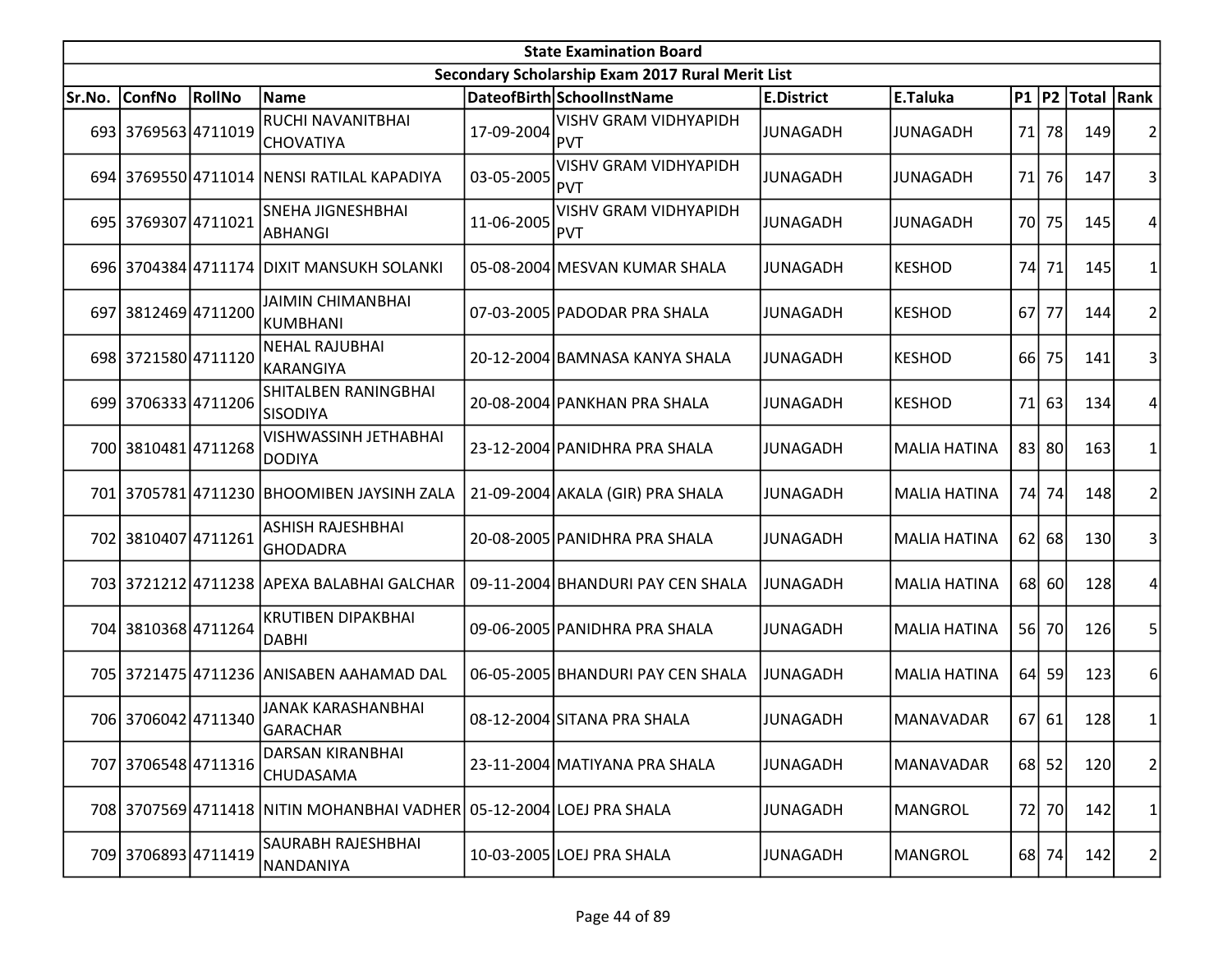|        | <b>State Examination Board</b><br>Secondary Scholarship Exam 2017 Rural Merit List |        |                                                                               |                  |                                            |                   |                  |    |         |                  |                |  |  |
|--------|------------------------------------------------------------------------------------|--------|-------------------------------------------------------------------------------|------------------|--------------------------------------------|-------------------|------------------|----|---------|------------------|----------------|--|--|
|        |                                                                                    |        |                                                                               |                  |                                            |                   |                  |    |         |                  |                |  |  |
| Sr.No. | <b>ConfNo</b>                                                                      | RollNo | Name                                                                          |                  | DateofBirth SchoolInstName                 | <b>E.District</b> | E.Taluka         |    |         | P1 P2 Total Rank |                |  |  |
|        | 710 3811308 4711354                                                                |        | <b>KAMLESH DHAIYABHAI</b><br>KODIYATAR                                        |                  | 14-11-2004 ANTROLI PAY CEN SHALA           | <b>JUNAGADH</b>   | <b>MANGROL</b>   |    | 72 65   | 137              |                |  |  |
| 711    |                                                                                    |        | 3805200 4711376 ANKIT BHAGA PARMAR                                            |                  | 19-02-2005 DIVASA PRA SHALA                | <b>JUNAGADH</b>   | <b>MANGROL</b>   |    | 73 63   | 136              |                |  |  |
|        |                                                                                    |        | 712 3765353 4711458 JALPA DINESHBHAI DABHI                                    |                  | 16-01-2005 ARNIYALA PRA SHALA              | <b>JUNAGADH</b>   | MENDARDA         |    | 66 77   | 143              |                |  |  |
|        | 713 3764688 4711467                                                                |        | MILAN SANJAYBHAI<br><b>KARMUR</b>                                             |                  | 19-04-2005 KHIMPADAR PRA SHALA             | <b>JUNAGADH</b>   | MENDARDA         | 75 | 68      | 143              | 2              |  |  |
|        | 714 3700324 4711497                                                                |        | SUJAL PRAMODBHAI<br>VAGHELA                                                   |                  | 03-05-2005 SHAPUR PAY CEN SHALA            | <b>JUNAGADH</b>   | <b>VANTHALI</b>  |    | 60 77   | 137              |                |  |  |
| 715    |                                                                                    |        | 3700939 4711478 HARSH LALITBHAI VANVI                                         |                  | 04-08-2005 DHAN FULIYA PRA SHALA           | <b>JUNAGADH</b>   | <b>VANTHALI</b>  |    | $64$ 51 | 115              | $\overline{2}$ |  |  |
|        |                                                                                    |        | 716 3700844 4711554 MAYUR KALIDAS KAPADI                                      |                  | 24-03-2005 SUKHPUR PRA SHALA               | <b>JUNAGADH</b>   | <b>VISAVADAR</b> | 71 | 67      | 138              |                |  |  |
|        | 717 3770991 4711560                                                                |        | KINJAL MANSUKHABHAI<br>RATHOD                                                 |                  | 24-11-2004 VEKARIYA PRA SHALA              | <b>JUNAGADH</b>   | <b>VISAVADAR</b> |    | 70 66   | 136              | $\overline{2}$ |  |  |
|        | 718 3707781 4711553                                                                |        | JENISHA SANJAYBHAI<br>GONDALIYA                                               |                  | 23-06-2005 SUKHPUR PRA SHALA               | <b>JUNAGADH</b>   | <b>VISAVADAR</b> | 71 | 64      | 135              | 3              |  |  |
|        | 719 3703571 4711503                                                                |        | <b>ANKITA RAJESHBHAI</b><br><b>ASODARIYA</b>                                  |                  | 29-10-2004 AMBALA PRA SHALA                | <b>JUNAGADH</b>   | <b>VISAVADAR</b> | 67 | 62      | 129              | 4              |  |  |
|        | 720 3767320 4711568                                                                |        | <b>HEENABEN RATANSHI</b><br>PARGADU                                           |                  | 05-08-2005 KOTHARA KANYA SHALA             | КАСНСНН           | ABDASA           | 69 | 64      | 133              |                |  |  |
|        | 721 3769554 4711578                                                                |        | <b>PRATAPSINH SANKUBHA</b><br>FUL                                             | 12-01-2005       | <b>KOTHARA KUMAR GROUP</b><br><b>SHALA</b> | <b>КАСНСНН</b>    | ABDASA           |    | 60 70   | 130              | $\overline{2}$ |  |  |
|        |                                                                                    |        | 722 3770776 4711574 DHRUV NITINBHAI RUPAREL                                   | 22-09-2004       | <b>KOTHARA KUMAR GROUP</b><br><b>SHALA</b> | <b>КАСНСНН</b>    | ABDASA           |    | 64 57   | 121              | 3              |  |  |
|        | 723 3767228 4711570                                                                |        | <b>SHRUTI GULABSANG</b><br>RATHOD                                             |                  | 05-04-2005 KOTHARA KANYA SHALA             | КАСНСНН           | ABDASA           | 61 | 51      | 112              | 4              |  |  |
|        | 724 3769621 4711580                                                                |        | <b>SURENDRASINH KHODUBHA</b><br><b>SODHA</b>                                  | 24-07-2005       | <b>KOTHARA KUMAR GROUP</b><br><b>SHALA</b> | <b>КАСНСНН</b>    | ABDASA           |    | 66 41   | 107              | 5              |  |  |
|        | 725 3754143 4711572                                                                |        | ANIRUDDHSINH KHANJI<br>SODHA                                                  | $02 - 10 - 2004$ | KOTHARA KUMAR GROUP<br><b>SHALA</b>        | КАСНСНН           | <b>ABDASA</b>    |    | 53 52   | 105              | 6              |  |  |
|        |                                                                                    |        | 726 3805434 4711651 KANJI DEVASHI KAROTRA                                     |                  | 01-06-2000 RAMPAR PRIMARY SHALA            | КАСНСНН           | ANJAR            |    | 78 74   | 152              | 1              |  |  |
|        |                                                                                    |        | 727 3733836 4711600 GITABEN GOVABHAI RABARI 01-06-2004 BHIMASAR PRIMARY SHALA |                  |                                            | <b>KACHCHH</b>    | ANJAR            |    | 84 61   | 145              | $\mathbf{2}$   |  |  |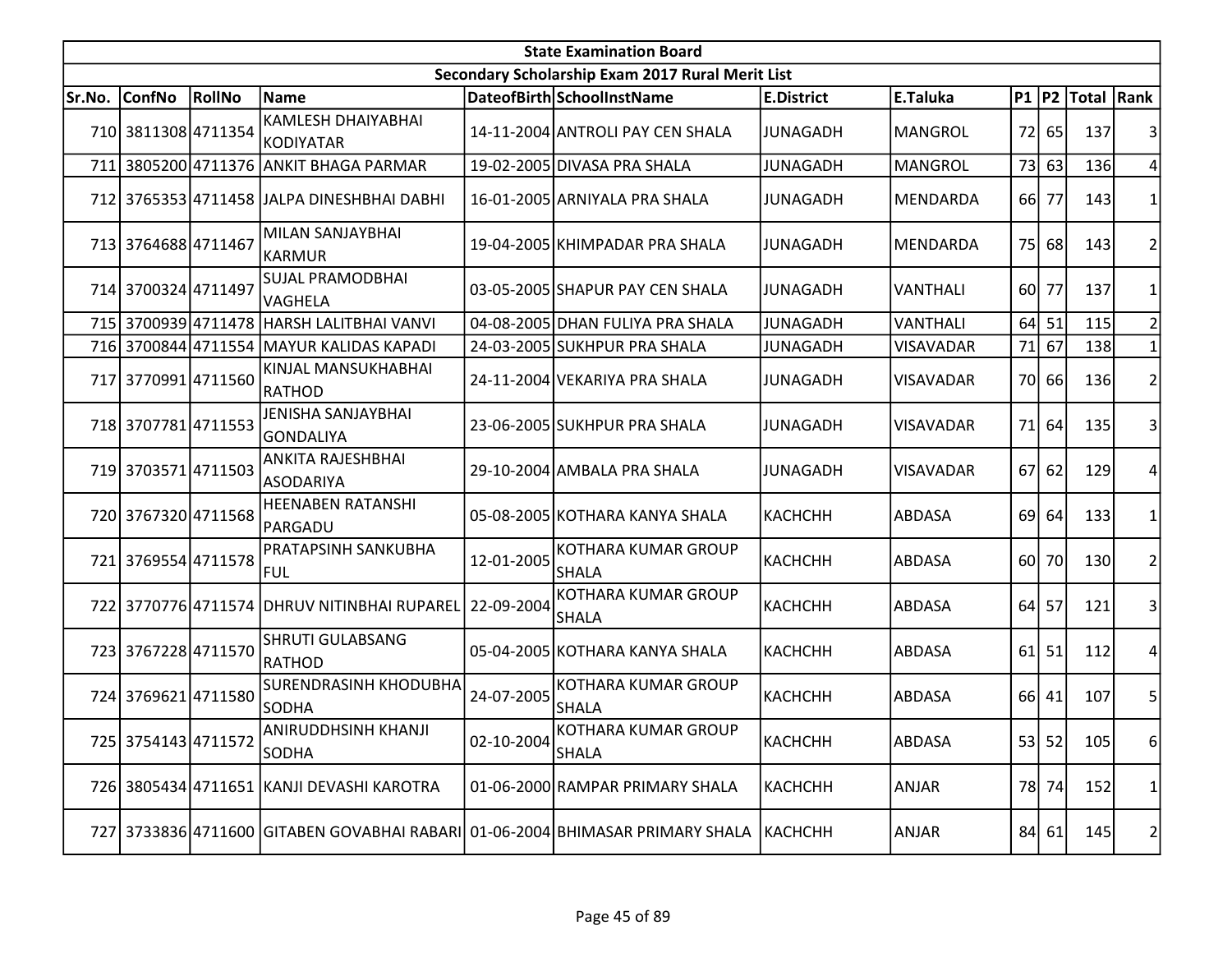|        | <b>State Examination Board</b> |        |                                                                          |            |                                                  |                   |                |                 |           |                  |                |  |  |
|--------|--------------------------------|--------|--------------------------------------------------------------------------|------------|--------------------------------------------------|-------------------|----------------|-----------------|-----------|------------------|----------------|--|--|
|        |                                |        |                                                                          |            | Secondary Scholarship Exam 2017 Rural Merit List |                   |                |                 |           |                  |                |  |  |
| Sr.No. | <b>ConfNo</b>                  | RollNo | <b>Name</b>                                                              |            | DateofBirth SchoolInstName                       | <b>E.District</b> | E.Taluka       |                 |           | P1 P2 Total Rank |                |  |  |
|        | 728 3733815 4711603            |        | NISHABEN DILIPSINH<br><b>CHAUHAN</b>                                     |            | 05-03-2005 BHIMASAR PRIMARY SHALA                | <b>КАСНСНН</b>    | ANJAR          |                 | 73 68     | 141              | 3              |  |  |
|        |                                |        | 729 3808247 4711660 JEET KISHORBHAI BAROT                                |            | 18-11-2004 SANGHAD PRIMARY SHALA                 | <b>КАСНСНН</b>    | <b>ANJAR</b>   | 72              | 62        | 134              | 4              |  |  |
|        | 730 3766431 4711613            |        | SHITAL DINESHBHAI<br>PRAJAPATI                                           | 18-12-2004 | DHAMADKA PRIMARY<br><b>SHALA</b>                 | <b>КАСНСНН</b>    | <b>ANJAR</b>   | 63              | 69        | 132              | 5              |  |  |
|        |                                |        | 731 3767579 4711624 PARABAT KHENGAR RABARI 01-06-2004 JARU PRIMARY SHALA |            |                                                  | <b>KACHCHH</b>    | <b>ANJAR</b>   | 63 l            | 62        | 125              | 6              |  |  |
|        | 732 3700409 4711685            |        | <b>GOVIND BHALABHAI</b><br>RABARI                                        |            | 01-06-2002 CHOPADVA PRIMARY SHALA   KACHCHH      |                   | <b>BHACHAU</b> | 65 <sup> </sup> | <b>76</b> | 141              |                |  |  |
|        | 733 3754189 4711690            |        | <b>BAHADURSINH SATUBHA</b><br>SODHA                                      |            | 06-01-2005 NARA PRIMARY SHALA                    | <b>КАСНСНН</b>    | <b>BHACHAU</b> | 74              | 65        | 139              | 2              |  |  |
|        | 734 3733991 4711689            |        | <b>BAHADURSINH LALAJI</b><br><b>JADEJA</b>                               |            | 18-04-2004 NARA PRIMARY SHALA                    | <b>КАСНСНН</b>    | <b>BHACHAU</b> | 71              | 67        | 138              |                |  |  |
|        | 735 3700415 4711686            |        | HANSUBEN BHALABHAI<br>RABARI                                             |            | 11-05-2003 CHOPADVA PRIMARY SHALA KACHCHH        |                   | <b>BHACHAU</b> | 64              | 73        | 137              |                |  |  |
|        |                                |        | 736 3700413 4711687 NAVIN BHALABHAI RABARI                               |            | 01-06-2004 CHOPADVA PRIMARY SHALA KACHCHH        |                   | <b>BHACHAU</b> |                 | 62 71     | 133              | 5              |  |  |
|        |                                |        | 737 3700418 4711683 AJAY POPATBHAI KOLI                                  |            | 01-06-2004 CHOPADVA PRIMARY SHALA KACHCHH        |                   | <b>BHACHAU</b> | 62              | <b>70</b> | 132              | 6              |  |  |
|        |                                |        | KASYAPGIRI<br>738 3705529 4711783 BHUPENDRAGIRI<br><b>GAUSWAMI</b>       | 06-10-2004 | SAWAMINARAYAN NAGAR<br>PRI. SHAL                 | КАСНСНН           | <b>BHUJ</b>    |                 | 77 65     | 142              |                |  |  |
|        |                                |        | 739 3812460 4711725 VARSHA VALJI CHAD                                    | 14-02-2005 | JAWAHARNAGAR PRIMARY<br><b>SHALA</b>             | <b>КАСНСНН</b>    | <b>BHUJ</b>    | 69 l            | 65        | 134              | $\overline{2}$ |  |  |
|        |                                |        | 740 3812271 4711817 JJAY MANOJ THACKER                                   | 15-12-2004 | <b>VIDHYOTEJAK MANDAL PRI</b><br><b>SC</b>       | <b>КАСНСНН</b>    | <b>BHUJ</b>    |                 | 63 61     | 124              | 3              |  |  |
|        | 741 3707926 4711778            |        | NARENDRASINH RANAJI<br>JADEJA                                            | 17-10-2004 | SAHAJANAND NAGAR<br><b>PRIMARY SHALA</b>         | КАСНСНН           | <b>BHUJ</b>    |                 | 65 56     | 121              | 4              |  |  |
|        | 742 3809053 4711763            |        | DIMPAL RAMESHBHAI<br>MAHESWARI                                           | 02-06-2005 | NARANPAR(R) KANYA<br><b>PRIMARY SHAL</b>         | КАСНСНН           | <b>BHUJ</b>    |                 | $63$ 58   | 121              | 5              |  |  |
|        |                                |        | 743 3770503 4711753 ASHISH RAMESH KHASA                                  | 01-10-2004 | MAMUARA KUMAR<br>PANCHAYAT PRIM. SHALA           | КАСНСНН           | <b>BHUJ</b>    |                 | $60$   56 | 116              | $6 \mid$       |  |  |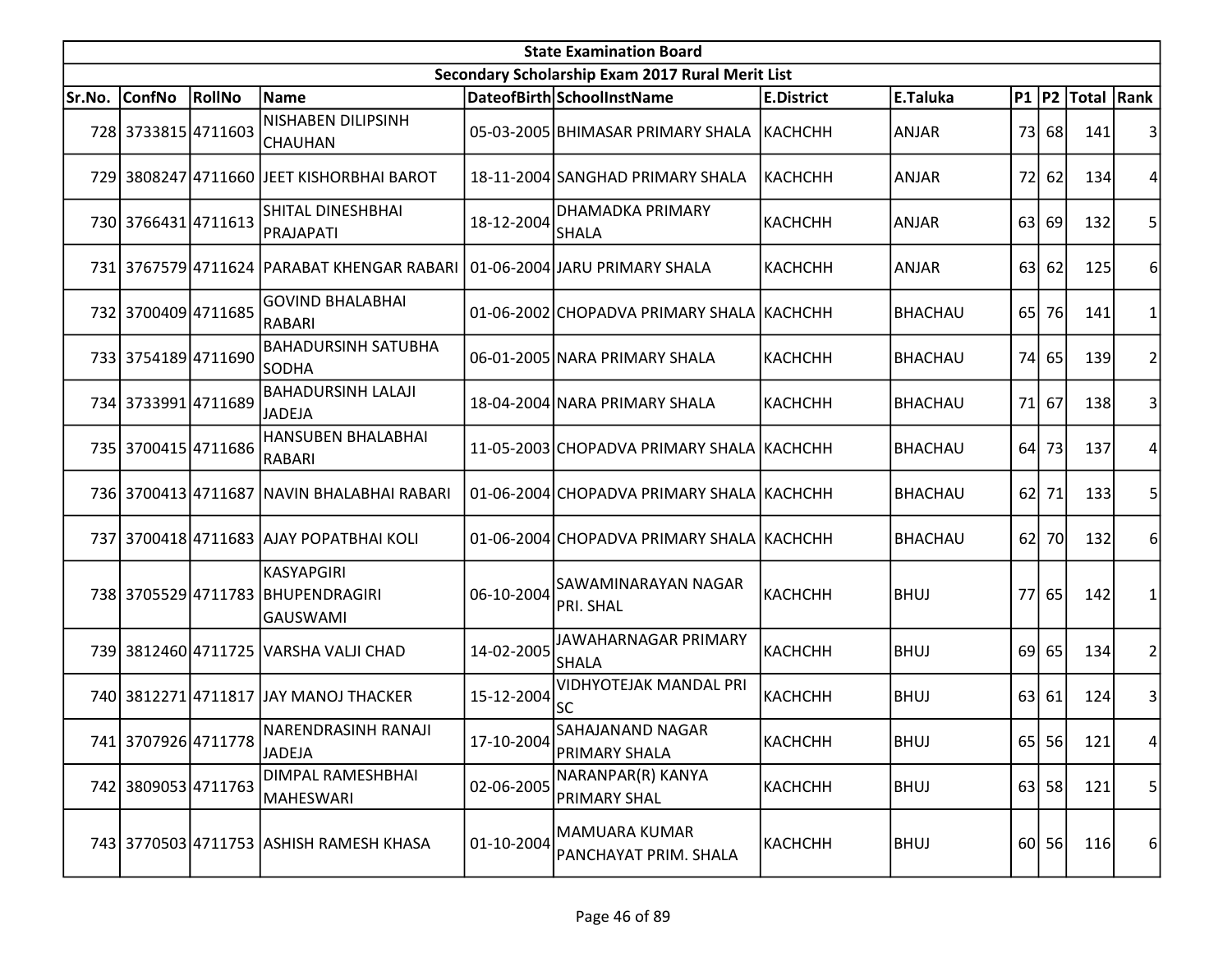|        | <b>State Examination Board</b><br>Secondary Scholarship Exam 2017 Rural Merit List |        |                                            |            |                                               |                   |               |    |           |                  |                 |  |  |  |
|--------|------------------------------------------------------------------------------------|--------|--------------------------------------------|------------|-----------------------------------------------|-------------------|---------------|----|-----------|------------------|-----------------|--|--|--|
|        |                                                                                    |        |                                            |            |                                               |                   |               |    |           |                  |                 |  |  |  |
| Sr.No. | <b>ConfNo</b>                                                                      | RollNo | Name                                       |            | DateofBirth SchoolInstName                    | <b>E.District</b> | E.Taluka      |    |           | P1 P2 Total Rank |                 |  |  |  |
|        |                                                                                    |        | 744 3770512 4711754 GOVA DEVA RABARI       | 01-01-2004 | <b>MAMUARA KUMAR</b><br>PANCHAYAT PRIM. SHALA | <b>КАСНСНН</b>    | <b>BHUJ</b>   |    | $61$ 54   | 115              |                 |  |  |  |
|        |                                                                                    |        | 745 3767829 4711699 VAISHALI KANJI GUDAR   |            | 18-02-2005 BHUJODI PRIMARY SHALA              | <b>КАСНСНН</b>    | <b>BHUJ</b>   |    | 56 59     | 115              | 8               |  |  |  |
|        |                                                                                    |        | 746 3772205 4711726 HETVI BABU MAHESHWARI  |            | 01-09-2005 KUKMA PRIMARY SHALA                | <b>КАСНСНН</b>    | <b>BHUJ</b>   | 61 | 52        | 113              | 9               |  |  |  |
|        |                                                                                    |        | 747 3732396 4711706 KISHOR BABU PATNI      | 01-06-2001 | DAHINSARA KUMAR<br><b>PRIMARY SHALA</b>       | <b>КАСНСНН</b>    | <b>BHUJ</b>   |    | $67$   43 | 110              | 10 <sup>1</sup> |  |  |  |
|        | 748 3709709 4711776                                                                |        | CHANDRESHKUMAR<br>NAVINBHAI PARMAR         | 12-02-2005 | SAHAJANAND NAGAR<br>PRIMARY SHALA             | <b>КАСНСНН</b>    | <b>BHUJ</b>   |    | 68 42     | 110              | 11              |  |  |  |
|        |                                                                                    |        | 749 3732213 4711696 KRISHNA SAMAT SIJU     |            | 19-03-2005 BHUJODI PRIMARY SHALA              | <b>КАСНСНН</b>    | <b>BHUJ</b>   |    | 65 43     | <b>108</b>       | 12              |  |  |  |
|        | 750 3769365 4711751                                                                |        | MANSHI DIPAKBHAI<br><b>CHAUHAN</b>         | 06-11-2004 | MADHAPAR(2) PRIMARY<br><b>SHALA</b>           | КАСНСНН           | <b>BHUJ</b>   |    | $54$ 52   | 106              | 13              |  |  |  |
|        | 751 3705259 4711789                                                                |        | SALONI RAJESHBHAI<br>GANATRA               | 06-08-2005 | SAWAMINARAYAN NAGAR<br>PRI. SHAL              | <b>КАСНСНН</b>    | <b>BHUJ</b>   |    | 57 49     | <b>106</b>       | 14              |  |  |  |
|        | 752 3733925 4711883                                                                |        | HANSARAJ KHETSINH<br>RATHOD                | 09-11-2004 | <b>MEGHPAR PRIMARY</b><br><b>SCHOOL</b>       | <b>КАСНСНН</b>    | LAKHAPAT      |    | $62$   77 | 139              |                 |  |  |  |
|        | 753 3733778 4711884                                                                |        | <b>HARESH TAKHATSINH</b><br><b>SODHA</b>   | 01-06-2004 | <b>MEGHPAR PRIMARY</b><br><b>SCHOOL</b>       | КАСНСНН           | LAKHAPAT      |    | 59 76     | 135              | 2               |  |  |  |
|        | 754 3810055 4711929                                                                |        | POOJAN HARESHBHAI<br>PATEL                 | 12-07-2005 | JANAKPAR PRIAMRY<br><b>SCHOOL</b>             | КАСНСНН           | <b>MANDVI</b> |    | 79 83     | 162              |                 |  |  |  |
|        | 755 3768069 4711894                                                                |        | ARTI VASANTBHAI<br>MAHESHWARI              | 15-02-2005 | DARASHADI PRIAMRY<br><b>SCHOOL</b>            | <b>КАСНСНН</b>    | <b>MANDVI</b> |    | 69 66     | 135              | $\overline{2}$  |  |  |  |
|        | 756 3766256 4711939                                                                |        | <b>KIRANBEN MAHESH</b><br><b>GADHAVI</b>   |            | 19-02-2005 KATHDA PRIMARY SHALA               | <b>КАСНСНН</b>    | <b>MANDVI</b> |    | 74 60     | 134              | 3               |  |  |  |
|        | 757 3811225 4712036                                                                |        | VARSHA ARJANBHAI<br>CHARAN                 | 17-05-2005 | RAYAN MOTI PRIMARY<br><b>SCHOOL</b>           | <b>КАСНСНН</b>    | <b>MANDVI</b> |    | 76 58     | 134              | 4               |  |  |  |
|        | 758 3706890 4712025                                                                |        | MESHVABEN KIRTIKUMAR<br><b>THAKOR</b>      | 25-02-2005 | RAMAPR KANYA RPIMARY<br><b>SCHOOL</b>         | <b>КАСНСНН</b>    | <b>MANDVI</b> |    | 72 61     | 133              | 5               |  |  |  |
|        |                                                                                    |        | 759 3706755 4711980 RIYA VIJAYBHAI THACKER | 01-03-2005 | <b>MAMAY MORA PRIMARY</b><br><b>SCHOOL</b>    | КАСНСНН           | <b>MANDVI</b> |    | 70 63     | 133              | 6               |  |  |  |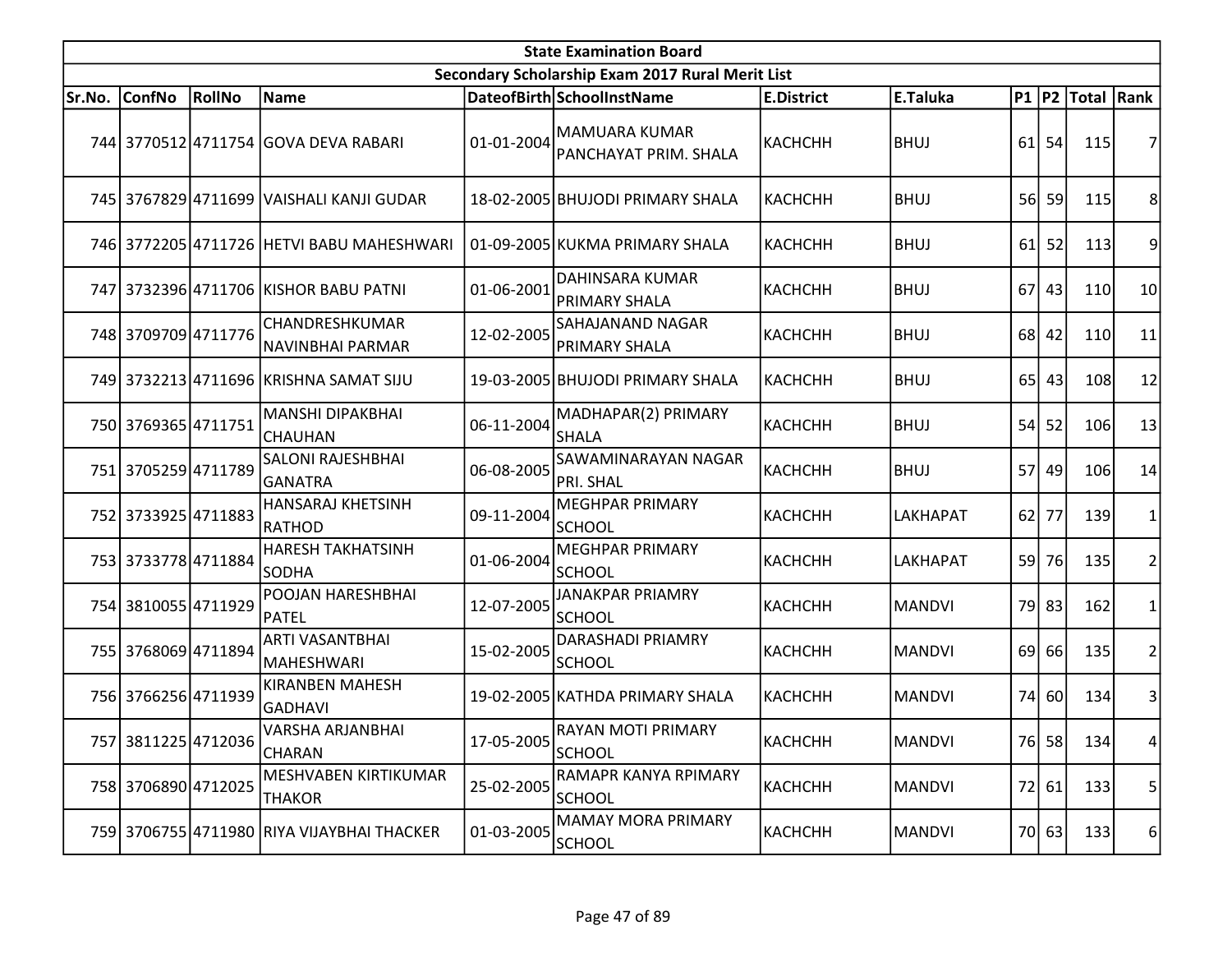| <b>State Examination Board</b> |                     |        |                                             |                      |                                                  |                   |                   |      |           |                     |                 |  |
|--------------------------------|---------------------|--------|---------------------------------------------|----------------------|--------------------------------------------------|-------------------|-------------------|------|-----------|---------------------|-----------------|--|
|                                |                     |        |                                             |                      | Secondary Scholarship Exam 2017 Rural Merit List |                   |                   |      |           |                     |                 |  |
| Sr.No.                         | <b>ConfNo</b>       | RollNo | <b>Name</b>                                 |                      | DateofBirth SchoolInstName                       | <b>E.District</b> | E.Taluka          |      |           | P1  P2  Total  Rank |                 |  |
|                                | 760 3808447 4712077 |        | MANISA SURESHBHAI<br> BHADRU                |                      | 07-06-2003 MATHAL KANYA PRI SHALA                | КАСНСНН           | NAKHATRANA        |      | 68 65     | 133                 |                 |  |
|                                | 761 3812330 4712055 |        | <b>BHARATI PRAVINBHAI</b><br>BUCHIYA        | 26-05-2005           | DEVPAR (YAKSH) PRIMARY<br><b>CENTRE</b>          | <b>КАСНСНН</b>    | <b>NAKHATRANA</b> |      | 73 60     | 133                 | 2               |  |
| 762I                           |                     |        | 3808365 4712073 ARATI VALJIBHAI BHADRU      |                      | 18-08-2005 MATHAL KANYA PRI SHALA                | <b>KACHCHH</b>    | NAKHATRANA        | 71   | <b>58</b> | 129                 | 3               |  |
|                                | 763 3771893 4712105 |        | TARUNABEN NATAVARSINH<br>SODHA              |                      | 21-10-2004 UKHARDA PRIMARY SHALA                 | <b>КАСНСНН</b>    | NAKHATRANA        |      | 70 57     | 127                 | 4               |  |
|                                | 764 3721544 4712050 |        | <b>HEMANGBHAI SURESHBHAI</b><br>LOHAR       |                      | 12-09-2004 BHADALI PRIMARY SHALA                 | <b>KACHCHH</b>    | NAKHATRANA        | 64 I | 59        | 123                 | 5               |  |
|                                | 765 3721617 4712051 |        | <b>NUAMAN FARIDAHEMAD</b><br>KHATRI         |                      | 28-10-2004 BHADALI PRIMARY SHALA                 | <b>KACHCHH</b>    | NAKHATRANA        | 61   | 60        | 121                 | 6               |  |
|                                | 766 3806132 4712111 |        | <b>DEVANSH KANUBHAI</b><br>RAJGOR           |                      | 21-08-2005 BHIMASAR KUMAR SHALA                  | KACHCHH           | <b>RAPAR</b>      |      | 63 80     | 143                 |                 |  |
|                                |                     |        | 767 3768235 4712155 PIYUSH KANUBHAI KOLI    | 07-12-2004           | PALANSVA PRIMARY KUMAR<br><b>SHALA</b>           | КАСНСНН           | <b>RAPAR</b>      | 62   | 61        | 123                 | 2               |  |
|                                |                     |        | 768 3708307 4712129 BALDEV AJABHAI VEN      |                      | 13-01-2005 FATEHGADH KUMAR SHALA                 | <b>KACHCHH</b>    | <b>RAPAR</b>      | 59   | 55        | 114                 | 3               |  |
|                                | 769 3813100 4712183 |        | <b>VIVEK HASAMUKHBHAI</b><br><b>CHOUHAN</b> |                      | 31-10-2004 SANVA PRIMARY SHALA                   | <b>КАСНСНН</b>    | <b>RAPAR</b>      |      | 59 54     | 113                 | Δ               |  |
|                                | 770 3768507 4712151 |        | <b>KRUNAL KHIMABHAI</b><br>RARHOD           | 15-10-2004           | PALANSVA PRIMARY KUMAR<br><b>SHALA</b>           | <b>КАСНСНН</b>    | <b>RAPAR</b>      |      | 50 59     | 109                 | 5               |  |
|                                |                     |        | 771 3768484 4712160 VINOD KESARABHAI UMAT   | 09-04-2005           | PALANSVA PRIMARY KUMAR<br><b>SHALA</b>           | <b>КАСНСНН</b>    | <b>RAPAR</b>      | 54   | 53        | 107                 | 6               |  |
|                                | 772 3768224 4712152 |        | MAHAVEER KENGHUBHA<br>VAGHELA               | 23-03-2005           | PALANSVA PRIMARY KUMAR<br><b>SHALA</b>           | КАСНСНН           | <b>RAPAR</b>      | 57   | 48        | 105                 | 7               |  |
|                                | 773 3721050 4712147 |        | <b>VISHALBHAI NATHABHAI</b><br>DANGAR       |                      | 02-09-2004 MANJUVAS PRI SHALA                    | <b>КАСНСНН</b>    | <b>RAPAR</b>      | 64   | 39        | 103                 | 8               |  |
|                                | 774 3804658 4712207 |        | MEHULKUMAR PRAVINBHAI<br>PARMAR             |                      | 13-09-2004 KHAKHRIYA P.S.                        | KHEDA             | <b>GALTESHWAR</b> |      | 70 77     | 147                 | 1               |  |
|                                | 775 3772124 4712210 |        | <b>BHAGVATIBEN BHARATBHAI</b><br>VANZARA    | 04-06-2004 PALI P.S. |                                                  | <b>KHEDA</b>      | GALTESHWAR        |      | 74 71     | 145                 | 2               |  |
|                                | 776 3707358 4712200 |        | PRIYANKABEN BHARATBHAI<br>PARMAR            |                      | 06-08-2005 JARGAL P.S.                           | <b>KHEDA</b>      | GALTESHWAR        |      | 69 75     | 144                 | $\vert 3 \vert$ |  |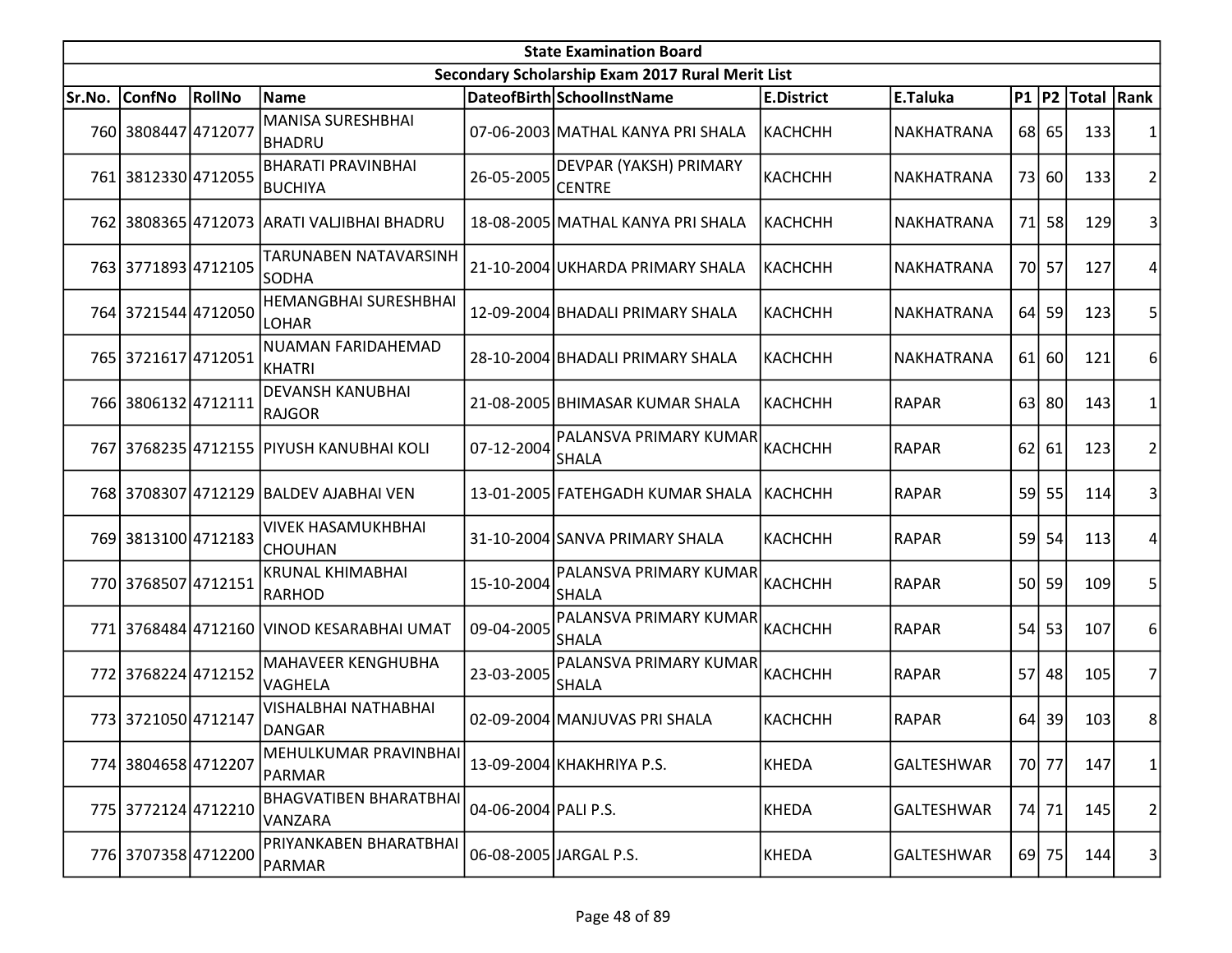|        | <b>State Examination Board</b> |        |                                            |                      |                                                  |                   |                   |    |         |                     |                |  |  |
|--------|--------------------------------|--------|--------------------------------------------|----------------------|--------------------------------------------------|-------------------|-------------------|----|---------|---------------------|----------------|--|--|
|        |                                |        |                                            |                      | Secondary Scholarship Exam 2017 Rural Merit List |                   |                   |    |         |                     |                |  |  |
| Sr.No. | <b>ConfNo</b>                  | RollNo | <b>Name</b>                                |                      | DateofBirth SchoolInstName                       | <b>E.District</b> | E.Taluka          |    |         | P1  P2  Total  Rank |                |  |  |
|        | 777 3772133 4712212            |        | <b>HETALBEN RAJUBHAI</b><br><b>VANZARA</b> | 19-07-2004 PALI P.S. |                                                  | <b>KHEDA</b>      | <b>GALTESHWAR</b> |    | 71 72   | 143                 |                |  |  |
|        | 778 3772109 4712214            |        | NARGISBANU SIRAJUDDIN<br><b>SHEKH</b>      | 22-11-2004 PALI P.S. |                                                  | <b>KHEDA</b>      | <b>GALTESHWAR</b> |    | 69 73   | 142                 | 5              |  |  |
|        | 779 3706461 4712205            |        | MAYANKKUMAR<br>MUKESHBHAI BAMANIYA         | 22-03-2005           | <b>JAY JALARAM</b><br>INTERNATIONAL (GUJ         | <b>KHEDA</b>      | <b>GALTESHWAR</b> |    | 67 75   | 142                 | 6              |  |  |
|        | 780 3809468 4712336            |        | JIGNESHKUMAR<br>DAHYABHAI PARMAR           |                      | 01-03-2004 RAMTALAVADI P.S.                      | <b>KHEDA</b>      | KAPADVANJ         | 75 | 74      | 149                 | 1              |  |  |
|        | 781 3809433 4712332            |        | ARTIBEN DASHRATHBHAI<br>SODHAPARMAR        |                      | 26-09-2004 RAMTALAVADI P.S.                      | <b>KHEDA</b>      | KAPADVANJ         |    | 75 65   | 140                 | $\overline{2}$ |  |  |
|        | 782 3809464 4712340            |        | SAHILKUMAR BHALABHAI<br>PARMAR             |                      | 25-10-2004 RAMTALAVADI P.S.                      | <b>KHEDA</b>      | <b>KAPADVANJ</b>  | 71 | 66      | 137                 | 3              |  |  |
|        | 783 3809351 4712342            |        | TEJPALSINH MANGALBHAI<br>PARMAR            |                      | 16-05-2004 RAMTALAVADI P.S.                      | <b>KHEDA</b>      | KAPADVANJ         |    | 74 62   | 136                 | 4              |  |  |
|        | 784 3810461 4712335            |        | <b>JESALKUMAR RUPABHAI</b><br>PARMAR       |                      | 13-04-2004 RAMTALAVADI P.S.                      | <b>KHEDA</b>      | KAPADVANJ         |    | 69 65   | 134                 | 5              |  |  |
|        | 785 3809444 4712334            |        | <b>JAGDISHBHAI SARDARBHAI</b><br>PARMAR    |                      | 14-07-2004 RAMTALAVADI P.S.                      | <b>KHEDA</b>      | KAPADVANJ         |    | 67 66   | 133                 | 6              |  |  |
|        | 786 3765692 4712318            |        | PURVIBEN ARVINDBHAI<br>lsodha              |                      | 23-04-2005 MAL ITADI P.S.                        | <b>KHEDA</b>      | KAPADVANJ         |    | $68$ 62 | 130                 | 7              |  |  |
| 787    | 3809458 4712344                |        | <b>VIJAYKUMAR MANHARBHAI</b><br>PARMAR     |                      | 21-12-2004 RAMTALAVADI P.S.                      | KHEDA             | <b>KAPADVANJ</b>  |    | 65 64   | 129                 | 8              |  |  |
|        | 788 3766365 4712475            |        | DIVYANSINH RANJITBHAI<br>PARMAR            |                      | 13-02-2005 PORDA (BHA.)                          | <b>KHEDA</b>      | <b>KATHLAL</b>    |    | 74 57   | 131                 | 1              |  |  |
|        | 789 3709311 4712437            |        | <b>VIKASKUMAR</b><br>KHUSHALBHAI MAHERIYA  |                      | 26-08-2005 KANIYEL P.S.                          | <b>KHEDA</b>      | <b>KATHLAL</b>    |    | 62 63   | 125                 | 2              |  |  |
|        | 790 3766419 4712478            |        | KELAIYA PANKAJBHAI<br>PARMAR               |                      | 06-01-2005 PORDA (BHA.)                          | <b>KHEDA</b>      | <b>KATHLAL</b>    |    | $64$ 59 | 123                 | $\vert$ 3      |  |  |
|        | 791 3803446 4712481            |        | SIMA JASVANTBHAI<br>PARMAR                 |                      | 09-03-2005 PORDA (BHA.)                          | KHEDA             | <b>KATHLAL</b>    |    | $69$ 52 | 121                 | 4              |  |  |
|        | 792 3809229 4712472            |        | ASHISHBHAI MANUBHAI<br>RATHOD              |                      | 07-05-2005 PIPLIYA P.S.                          | <b>KHEDA</b>      | <b>KATHLAL</b>    |    | 59 61   | 120                 | 5              |  |  |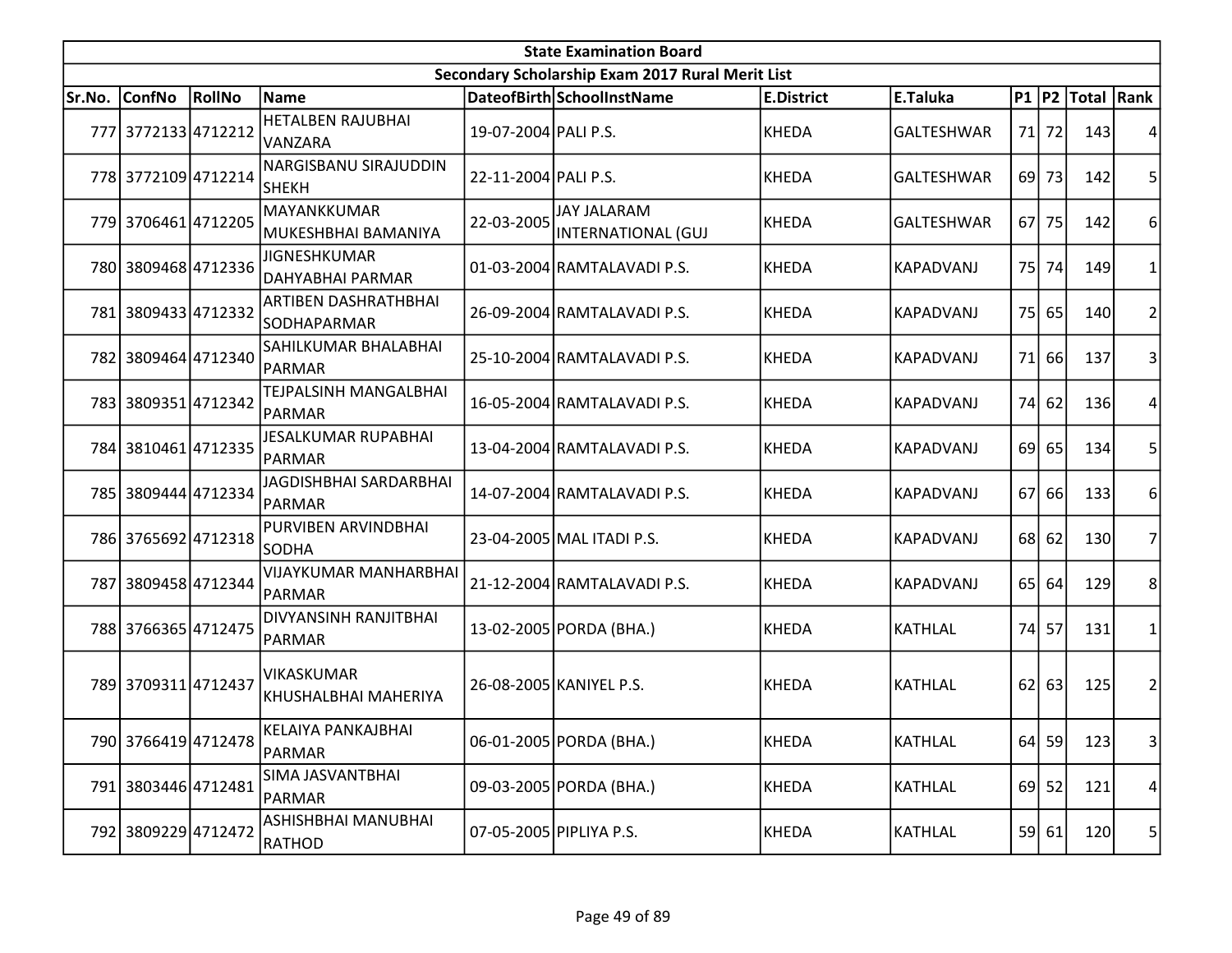|        | <b>State Examination Board</b><br>Secondary Scholarship Exam 2017 Rural Merit List |        |                                              |  |                              |                   |                     |    |         |                  |                |  |  |
|--------|------------------------------------------------------------------------------------|--------|----------------------------------------------|--|------------------------------|-------------------|---------------------|----|---------|------------------|----------------|--|--|
|        |                                                                                    |        |                                              |  |                              |                   |                     |    |         |                  |                |  |  |
| Sr.No. | <b>ConfNo</b>                                                                      | RollNo | Name                                         |  | DateofBirth SchoolInstName   | <b>E.District</b> | E.Taluka            |    |         | P1 P2 Total Rank |                |  |  |
|        |                                                                                    |        | 793 3766196 4712477 JJANKI RAJESHBHAI PARMAR |  | 07-03-2005 PORDA (BHA.)      | <b>KHEDA</b>      | <b>KATHLAL</b>      |    | 65 54   | 119              | 6              |  |  |
|        | 794 3766464 4712476                                                                |        | <b>GOPAL SHAILESHBHAI</b><br>PARMAR          |  | 10-02-2005 PORDA (BHA.)      | <b>KHEDA</b>      | <b>KATHLAL</b>      |    | 68 49   | 117              | 7              |  |  |
|        | 795 3766286 4712480                                                                |        | <b>SANGITA PRAVINBHAI</b><br>SOLANKI         |  | 25-12-2004 PORDA (BHA.)      | <b>KHEDA</b>      | <b>KATHLAL</b>      |    | 68 46   | 114              | 8              |  |  |
|        | 796 3705462 4712609                                                                |        | MANISHABEN<br><b>BHUPENDRABHAI THAKOR</b>    |  | 10-10-2004 NAIKA KANYA SHALA | KHEDA             | <b>KHEDA</b>        |    | 74 80   | 154              |                |  |  |
|        | 797 3703129 4712625                                                                |        | JAYDIP SHAILESHBHAI<br>SOLANKI               |  | 25-09-2004 NAIKA KUMAR SHALA | KHEDA             | <b>KHEDA</b>        |    | $69$ 82 | 151              | 2              |  |  |
|        |                                                                                    |        | 798 3701425 4712633 SUJAL SURESHBHAI PATEL   |  | 24-07-2005 NAIKA KUMAR SHALA | <b>KHEDA</b>      | <b>KHEDA</b>        |    | 71 80   | 151              | 3              |  |  |
|        | 799 3701428 4712624                                                                |        | HIMANSHU JAGADISHBHAI<br><b>SARVAIYA</b>     |  | 07-10-2004 NAIKA KUMAR SHALA | <b>KHEDA</b>      | <b>KHEDA</b>        | 72 | 76      | 148              | 4              |  |  |
|        | 800 3764730 4712864                                                                |        | AJAYSINH PRATAPSINH<br>CHAUHAN               |  | 23-09-2004 VAGHAVAT P.S.     | <b>KHEDA</b>      | MAHEMDAVAD          |    | 74 67   | 141              |                |  |  |
|        | 801 3702457 4712727                                                                |        | <b>ARTIBEN BHARATSINH ZALA</b>               |  | 29-10-2004 GOKALPURA P.S.    | <b>KHEDA</b>      | MAHEMDAVAD          |    | 80 56   | 136              |                |  |  |
|        | 802 3765703 4712873                                                                |        | <b>SHOBHANABEN RATILAL</b><br>DABHI          |  | 13-09-2004 VAGHAVAT P.S.     | <b>KHEDA</b>      | MAHEMDAVAD          |    | 77 58   | 135              | 3              |  |  |
|        | 803 3702446 4712731                                                                |        | PRAKASHSINH VALJIBHAI<br><b>ZALA</b>         |  | 26-02-2005 GOKALPURA P.S.    | <b>KHEDA</b>      | MAHEMDAVAD          |    | 76 59   | 135              |                |  |  |
|        | 804 3766771 4712714                                                                |        | <b>KOMALBEN</b><br>MAHENDRASINH DABHI        |  | 15-06-2005 GHODASAR P.S.     | KHEDA             | MAHEMDAVAD          |    | 72 63   | 135              | 5              |  |  |
|        | 805 3704892 4712723                                                                |        | URMILABEN JAYDIPKUMAR<br><b>CHAUHAN</b>      |  | 05-07-2005 GHODASAR P.S.     | KHEDA             | MAHEMDAVAD   72  63 |    |         | - 135            | 61             |  |  |
|        | 806 3702454 4712730                                                                |        | PINJALBEN DINESHBHAI<br><b>ZALA</b>          |  | 07-12-2004 GOKALPURA P.S.    | KHEDA             | MAHEMDAVAD          |    | 78 54   | 132              | 7              |  |  |
|        |                                                                                    |        | 807 3701848 4712745 LAXMIBEN DILIPSINH ZALA  |  | 16-08-2005 JARAVAT P.S.      | KHEDA             | MAHEMDAVAD          |    | 66 63   | 129              | 8 <sup>2</sup> |  |  |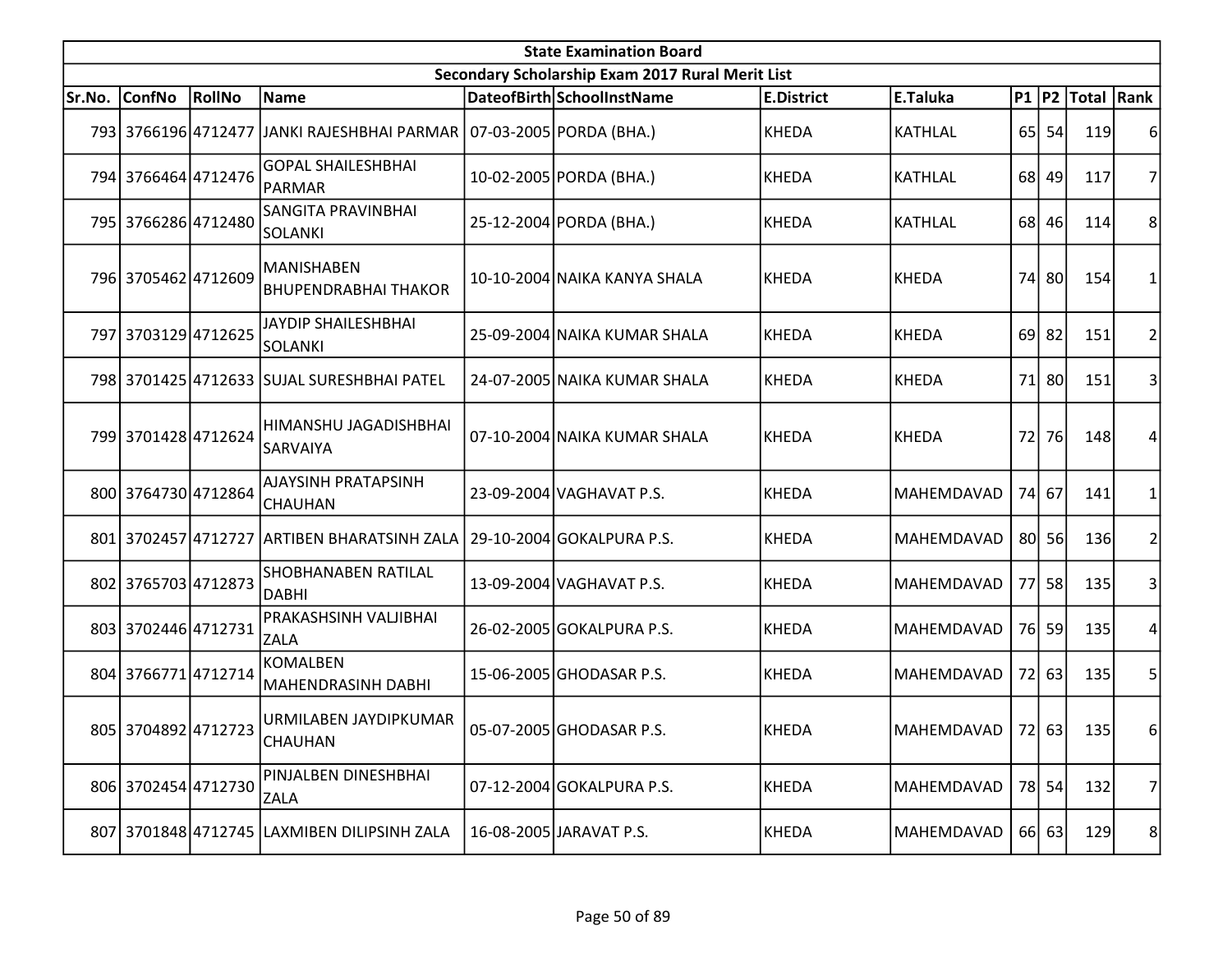|        | <b>State Examination Board</b> |        |                                                            |                       |                                                  |                   |                |      |           |                  |                 |  |  |
|--------|--------------------------------|--------|------------------------------------------------------------|-----------------------|--------------------------------------------------|-------------------|----------------|------|-----------|------------------|-----------------|--|--|
|        |                                |        |                                                            |                       | Secondary Scholarship Exam 2017 Rural Merit List |                   |                |      |           |                  |                 |  |  |
| Sr.No. | <b>ConfNo</b>                  | RollNo | Name                                                       |                       | DateofBirth SchoolInstName                       | <b>E.District</b> | E.Taluka       |      |           | P1 P2 Total Rank |                 |  |  |
|        | 808 3733606 4712922            |        | <b>KOMALBEN FATEHSINH</b><br><b>CHAUHAN</b>                |                       | 07-12-2004 DHANDHODI P.S.                        | <b>KHEDA</b>      | <b>MAHUDHA</b> |      | 70 55     | 125              | 1               |  |  |
|        | 809 3772099 4712988            |        | PARESHKUMAR<br><b>VISHNUBHAI PARMAR</b>                    |                       | 05-01-2005 UNDRA P.S.                            | <b>KHEDA</b>      | <b>MAHUDHA</b> |      | 59 59     | 118              | $\overline{2}$  |  |  |
|        | 810 3772328 4712979            |        | DIPAKKUMAR RAJESHBHAI<br>PARMAR                            |                       | 17-05-2005 UNDRA P.S.                            | <b>KHEDA</b>      | <b>MAHUDHA</b> |      | $64$ 53   | 117              | 3               |  |  |
|        | 811 3733682 4712925            |        | PAYALBEN VIJAYBHAI<br><b>TALPADA</b>                       |                       | 27-03-2005 DHANDHODI P.S.                        | <b>KHEDA</b>      | <b>MAHUDHA</b> |      | $63$ 53   | 116              | 4               |  |  |
|        | 812 3703202 4713088            |        | PRADIPKUMAR<br><b>ARVINDBHAI SOLANKI</b>                   |                       | 27-03-2005 KUMAR SHALA MATAR                     | <b>KHEDA</b>      | <b>MATAR</b>   |      | 80 81     | 161              | 1               |  |  |
|        | 813 3720909 4713082            |        | KARANKUMAR<br>RAJNISHBHAI SOLANKI                          |                       | 26-08-2005 KUMAR SHALA MATAR                     | <b>KHEDA</b>      | <b>MATAR</b>   |      | 71 83     | 154              | 2               |  |  |
|        | 814 3702780 4713094            |        | SOHIL USMANBHAI<br><b>HINGORA</b>                          |                       | 20-07-2005 KUMAR SHALA MATAR                     | <b>KHEDA</b>      | <b>MATAR</b>   | 77 l | 75        | 152              | 3               |  |  |
|        | 815 3720929 4713091            |        | SAHILBHAI ILYASHBHAI<br><b>VOHRA</b>                       |                       | 30-03-2003 KUMAR SHALA MATAR                     | <b>KHEDA</b>      | <b>MATAR</b>   |      | 74 76     | 150              | 4               |  |  |
|        | 816 3720979 4713093            |        | <b>SHIVAM GIRISHBHAI</b><br>RATHOD                         |                       | 14-01-2005 KUMAR SHALA MATAR                     | <b>KHEDA</b>      | <b>MATAR</b>   |      | 77 73     | 150              | 5               |  |  |
|        |                                |        | VAISHALIBEN<br>817 3764523 4713062 MAHESHAKUMAR<br>PARAMAR |                       | 31-07-2005 KANYA SHALA                           | <b>KHEDA</b>      | <b>MATAR</b>   |      | $64$ 84   | 148              | 6               |  |  |
|        | 818 3766490 4713179            |        | URVISHABEN SHAILESHBHAI<br>MAHIDA                          | 07-06-2005 ARERA P.S. |                                                  | <b>KHEDA</b>      | <b>NADIAD</b>  |      | 71 85     | <b>156</b>       | 1               |  |  |
|        | 819 3766680 4713177            |        | SHUSHMABEN NATUBHAI<br>SODHA                               | 09-12-2004 ARERA P.S. |                                                  | <b>KHEDA</b>      | <b>NADIAD</b>  |      | 66 85     | 151              | $\overline{2}$  |  |  |
|        | 820 3766631 4713171            |        | MANISHABEN RAMESHBHAI<br><b>SODHA</b>                      | 14-09-2004 ARERA P.S. |                                                  | <b>KHEDA</b>      | <b>NADIAD</b>  |      | 65 84     | 149              | 3               |  |  |
|        | 821 3766294 4713170            |        | KALPESHKUMAR KANUBHAI<br><b>CHAUHAN</b>                    | 30-11-2004 ARERA P.S. |                                                  | KHEDA             | NADIAD         |      | $64$ 84   | 148              | $\vert 4 \vert$ |  |  |
|        | 822 3766651 4713174            |        | RAHULKUMAR BHARATSINH<br><b>SODHA</b>                      | 08-02-2005 ARERA P.S. |                                                  | <b>KHEDA</b>      | <b>NADIAD</b>  |      | $65$   83 | 148              | 5               |  |  |
|        | 823 3766744 4713178            |        | SUNITABEN RAMESHBHAI<br>SODHA                              | 20-11-2004 ARERA P.S. |                                                  | <b>KHEDA</b>      | <b>NADIAD</b>  |      | 63 84     | 147              | 6               |  |  |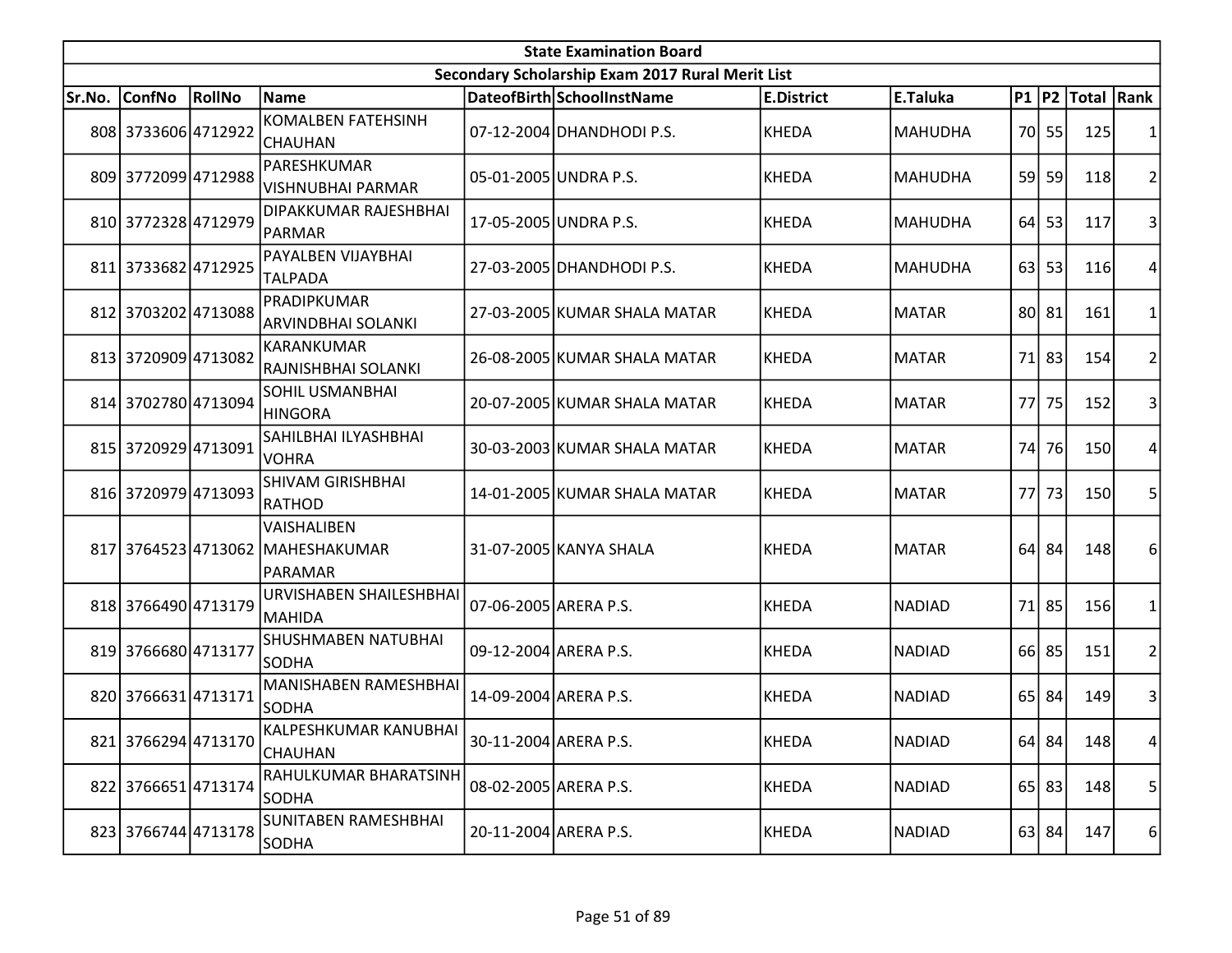|        | <b>State Examination Board</b> |        |                                              |                       |                                                  |                   |                  |    |         |                  |                |  |  |
|--------|--------------------------------|--------|----------------------------------------------|-----------------------|--------------------------------------------------|-------------------|------------------|----|---------|------------------|----------------|--|--|
|        |                                |        |                                              |                       | Secondary Scholarship Exam 2017 Rural Merit List |                   |                  |    |         |                  |                |  |  |
| Sr.No. | <b>ConfNo</b>                  | RollNo | Name                                         |                       | DateofBirth SchoolInstName                       | <b>E.District</b> | E.Taluka         |    |         | P1 P2 Total Rank |                |  |  |
|        | 824 3766585 4713169            |        | KAILASHBEN NATAVARSINH<br>PADHIYAR           | 16-07-2004 ARERA P.S. |                                                  | KHEDA             | <b>NADIAD</b>    |    | 65 81   | 146              | 7              |  |  |
|        | 825 3766711 4713166            |        | ARATIBEN NARENDRASINH<br>MAHIDA              | 18-01-2005 ARERA P.S. |                                                  | KHEDA             | <b>NADIAD</b>    | 65 | 79      | 144              | 8              |  |  |
|        | 826 3766335 4713175            |        | RAJESHBHAI TULSINGBHAI<br>RATHAVA            | 11-10-2004 ARERA P.S. |                                                  | KHEDA             | <b>NADIAD</b>    |    | 58 82   | 140              | 9              |  |  |
|        | 827 3806612 4713186            |        | ALPESHBHAI DINESHBHAI<br>PARMAR              |                       | 29-07-2005 DUMRAL P.S.                           | KHEDA             | <b>NADIAD</b>    |    | 55 84   | 139              | 10             |  |  |
|        | 828 3773054 4713318            |        | KHUSHI KAUSHIKBHAI<br>PATEL                  |                       | 22-07-2005 J. M. DESAI HIGH SCHOOL               | KHEDA             | <b>THASARA</b>   | 66 | 69      | 135              | 1              |  |  |
|        | 829 3733924 4713321            |        | JYOTIKABEN HAMIRJI<br><b>SUTHAR</b>          |                       | 07-03-2005 MANJIPURA P.S.                        | KHEDA             | <b>THASARA</b>   | 71 | 60      | 131              | $\overline{2}$ |  |  |
|        | 830 3734048 4713323            |        | NEETABEN VISHNUBHAI<br><b>ZALA</b>           |                       | 28-12-2004 MANJIPURA P.S.                        | KHEDA             | <b>THASARA</b>   |    | 66 51   | 117              | 3              |  |  |
|        | 831 3733799 4713322            |        | MITKUMAR ASHOKBHAI<br>PATEL                  |                       | 06-12-2004 MANJIPURA P.S.                        | KHEDA             | <b>THASARA</b>   | 67 | 49      | 116              | 4              |  |  |
|        | 832 3754181 4713320            |        | CHINTANKUMAR RATILAL<br><b>PARMAR</b>        |                       | 02-09-2004 MANJIPURA P.S.                        | KHEDA             | <b>THASARA</b>   | 62 | 44      | 106              | 5              |  |  |
|        | 833 3744120 4713324            |        | VANSHKUMAR BIMALBHAI<br>PATEL                |                       | 09-05-2005 MANJIPURA P.S.                        | KHEDA             | <b>THASARA</b>   | 49 | 38      | 87               | 6              |  |  |
|        |                                |        | 834 3772301 4713325 AMAN ALLARAKHA SHEKH     |                       | 23-01-2005 A.J. PATEL P.S.                       | KHEDA             | VASO             | 53 | 76      | 129              | 1              |  |  |
|        | 835 3703572 4713338            |        | RONAKKUMAR SHANTILAL<br>RATHOD               |                       | 28-03-2005 DEVA KUMAR SHALA                      | KHEDA             | VASO             | 58 | 62      | 120              | $\overline{2}$ |  |  |
|        | 836 3768627 4713376            |        | BHAVESHKUMAR<br><b>DINESHBHAI VANIYA</b>     |                       | 20-10-2004 BECHAR PRIMARY SCHOOL                 | MAHESANA          | <b>BECHARAJI</b> | 72 | 78      | 150              | 1              |  |  |
|        | 837 3768719 4713375            |        | BHAVANKUMAR<br><b>BALADEVBHAI BHARVAD</b>    |                       | 26-01-2004 BECHAR PRIMARY SCHOOL                 | <b>MAHESANA</b>   | <b>BECHARAJI</b> |    | 68 77   | 145              | 2              |  |  |
|        |                                |        | 838 3768729 4713379 JJIMIT PANKAJKUMAR PATEL |                       | 11-05-2004 BECHAR PRIMARY SCHOOL                 | <b>MAHESANA</b>   | <b>BECHARAJI</b> |    | 68 72   | 140              | 3              |  |  |
|        | 839 3768705 4713380            |        | NILKUMAR JAYANTBHAI<br>SOLANKI               |                       | 14-11-2004 BECHAR PRIMARY SCHOOL                 | <b>MAHESANA</b>   | <b>BECHARAJI</b> |    | $62$ 71 | 133              | 4              |  |  |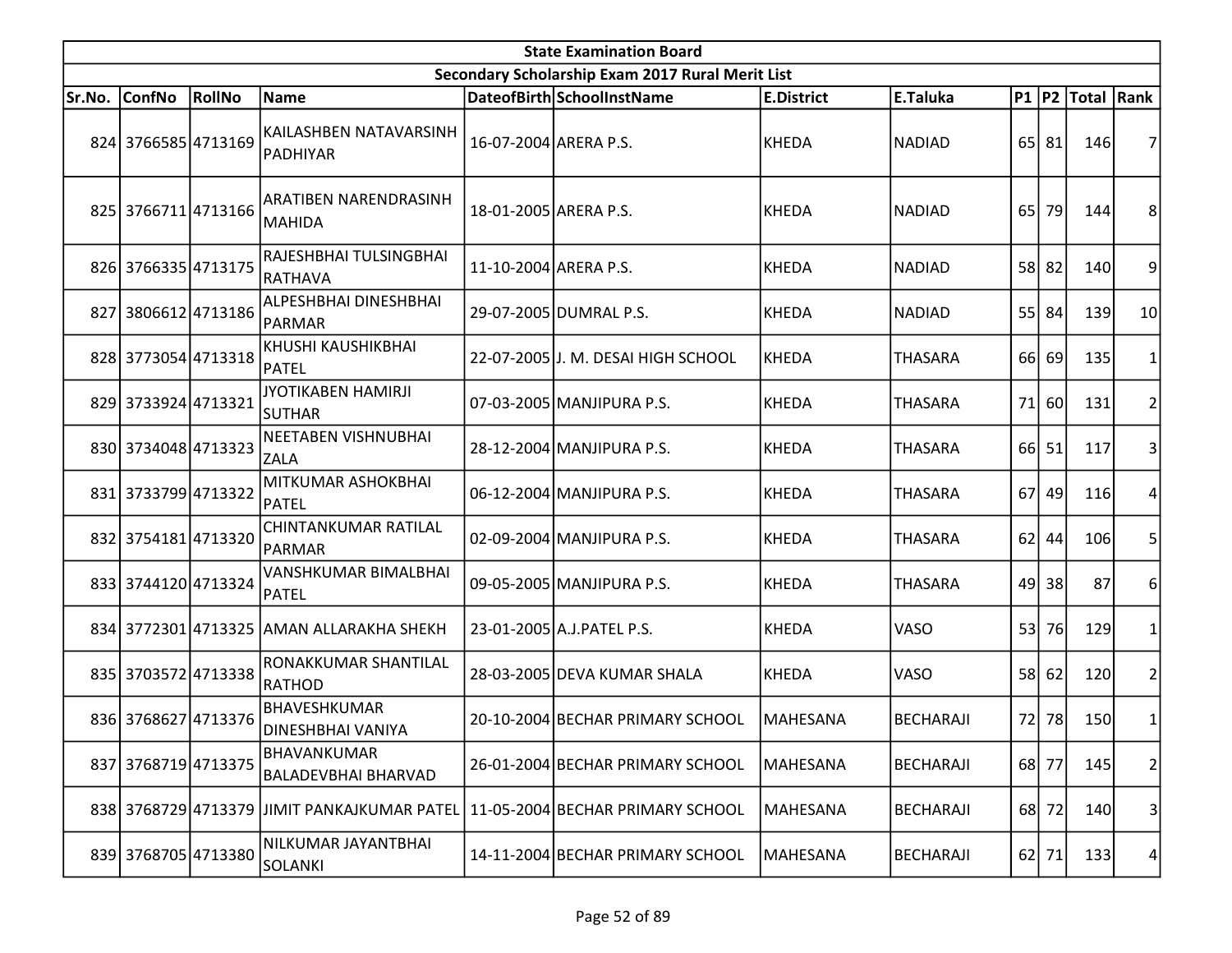| <b>State Examination Board</b> |                     |        |                                                  |            |                                                                                  |                   |               |      |       |                     |                |  |
|--------------------------------|---------------------|--------|--------------------------------------------------|------------|----------------------------------------------------------------------------------|-------------------|---------------|------|-------|---------------------|----------------|--|
|                                |                     |        |                                                  |            | Secondary Scholarship Exam 2017 Rural Merit List                                 |                   |               |      |       |                     |                |  |
| Sr.No.                         | <b>ConfNo</b>       | RollNo | Name                                             |            | DateofBirth SchoolInstName                                                       | <b>E.District</b> | E.Taluka      |      |       | P1  P2  Total  Rank |                |  |
|                                |                     |        | 840 3733779 4713468 MANSI RAGHUBHAI DESAI        |            | 05-02-2005 MARTOLI PRIMARY SCHOOL                                                | <b>MAHESANA</b>   | <b>JOTANA</b> | 72   | 72    | 144                 |                |  |
|                                |                     |        | 841 3721785 4713465 FIZA BECHARBHAI PATEL        |            | 27-05-2005 MARTOLI PRIMARY SCHOOL                                                | <b>MAHESANA</b>   | <b>JOTANA</b> | 71   | 73    | 144                 |                |  |
|                                |                     |        |                                                  |            | 842 3732594 4713808 RENUKA RAMESHJI THAKOR   25-01-2005   ZULASAN PRIMARY SCHOOL | IMAHESANA         | <b>KADI</b>   | 81   | 72    | 153                 |                |  |
|                                | 843 3732782 4713809 |        | YASH VISHNUBHAI<br>PRAJAPATI                     |            | 21-06-2005 ZULASAN PRIMARY SCHOOL                                                | MAHESANA          | <b>KADI</b>   | 81   | 72    | 153                 | 2              |  |
|                                | 844 3773130 4713690 |        | DHRUVI HARSHADKUMAR<br>PATEL                     |            | 06-03-2005 NEEMA GIRLS PRI SCHOOL                                                | <b>MAHESANA</b>   | <b>KADI</b>   | 82   | 70    | 152                 |                |  |
|                                |                     |        | 845 3732399 4713799 ADITI BHARATBHAI DARJI       |            | 24-11-2004 ZULASAN PRIMARY SCHOOL                                                | MAHESANA          | <b>KADI</b>   | 75I  | 70    | 145                 |                |  |
|                                | 846 3705813 4713637 |        | DIVYABEN MAHESHBHAI<br><b>SENAMA</b>             |            | 13-02-2005 KHAVAD PRIMARY SCHOOL                                                 | <b>MAHESANA</b>   | <b>KADI</b>   | 69   | 71    | 140                 | 5              |  |
|                                |                     |        | 847   3705724   4713640   MONIKA AMRUTBHAI DARJI |            | 10-10-2004 KHAVAD PRIMARY SCHOOL                                                 | <b>MAHESANA</b>   | <b>KADI</b>   | 67I  | 72    | 139                 | 6              |  |
|                                | 848 3811502 4713610 |        | <b>CHANDRIKA GOVINDBHAI</b><br>SADHU             | 02-06-2003 | <b>JESANGPURA PRIMARY</b><br>SCHOOL                                              | MAHESANA          | <b>KADI</b>   |      | 70 67 | 137                 | 7              |  |
|                                | 849 3708412 4713651 |        | POOJA RAMESHBHAI<br>PRAJAPATI                    |            | 15-09-2004 KUNDAL PRIMARY SCHOOL                                                 | <b>MAHESANA</b>   | <b>KADI</b>   |      | 70 65 | 135                 | 8              |  |
|                                | 850 3772049 4713550 |        | RIDHDHIBEN JITENDRAPURI<br><b>GOSWAMI</b>        |            | 19-09-2004 CHAROL PRIMARY SCHOOL                                                 | <b>MAHESANA</b>   | <b>KADI</b>   | 69   | 65    | 134                 | 9              |  |
|                                | 851 3708461 4713653 |        | VANITA ARVINDBHAI<br>PARMAR                      |            | 04-10-2004 KUNDAL PRIMARY SCHOOL                                                 | MAHESANA          | <b>KADI</b>   | 68 l | 66    | 134                 | 10             |  |
|                                | 852 3809859 4713822 |        | <b>DINESH KESHAVBHAI</b><br>CHAUDHARI            |            | 22-08-2005 DALISANA PRIMARY SCHOOL MAHESANA                                      |                   | KHERALU       |      | 81 76 | 157                 |                |  |
|                                |                     |        | 853 3770868 4713922 HIREN MUKESHBHAI DARJI       |            | SHREEMATI KAMALABEN<br>25-01-2005 BABULAL SHAH ANUPAM<br><b>PRIMARY SCHOOL</b>   | MAHESANA          | KHERALU       |      | 70 81 | 151                 | $\overline{2}$ |  |
|                                | 854 3732521 4713831 |        | <b>DIYABEN GANDABHAI</b><br>PRAJAPATI            |            | 27-07-2005 DAVOL PRIMARY SCHOOL                                                  | MAHESANA          | KHERALU       |      | 73 71 | 144                 | 3              |  |
|                                | 855 3771123 4713877 |        | ARTIBEN NATVARLAL<br>PARMAR                      |            | 26-01-2005   MAHIYAL PRIMARY SCHOOL                                              | MAHESANA          | KHERALU       |      | 73 70 | 143                 | 4 <sup>1</sup> |  |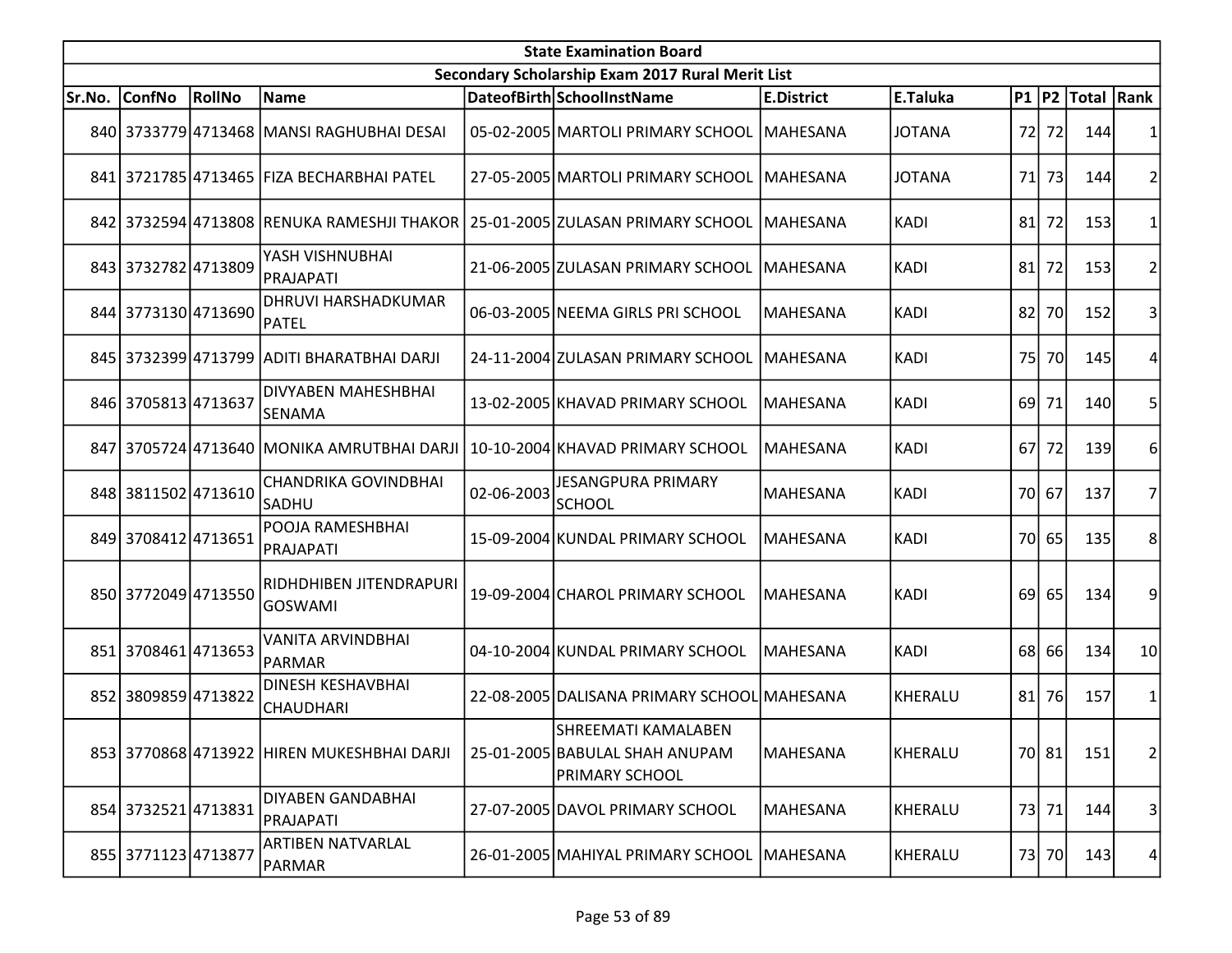|        | <b>State Examination Board</b><br>Secondary Scholarship Exam 2017 Rural Merit List |        |                                                 |            |                                               |                   |                |                 |       |                     |                 |  |  |
|--------|------------------------------------------------------------------------------------|--------|-------------------------------------------------|------------|-----------------------------------------------|-------------------|----------------|-----------------|-------|---------------------|-----------------|--|--|
|        |                                                                                    |        |                                                 |            |                                               |                   |                |                 |       |                     |                 |  |  |
| Sr.No. | <b>ConfNo</b>                                                                      | RollNo | <b>Name</b>                                     |            | DateofBirth SchoolInstName                    | <b>E.District</b> | E.Taluka       |                 |       | P1  P2  Total  Rank |                 |  |  |
|        | 856 3703967 4713937                                                                |        | VAIDEHI JASHUBHAI<br><b>CHAUDHARI</b>           | 18-02-2005 | AMBASAN PAY CENTER PRI<br><b>SCHOOL</b>       | MAHESANA          | <b>MEHSANA</b> |                 | 78 84 | 162                 |                 |  |  |
|        |                                                                                    |        | 857 3754246 4714032 HETVIBEN GIRISHJI THAKOR    | 20-03-2005 | LINCH PRIMARY KANYA<br><b>SCHOOL</b>          | MAHESANA          | <b>MEHSANA</b> |                 | 80 81 | 161                 | 2               |  |  |
|        | 858 3764328 4714031                                                                |        | DIPIKABEN DASHARATHJI<br><b>THAKOR</b>          | 14-04-2004 | LINCH PRIMARY KANYA<br><b>SCHOOL</b>          | MAHESANA          | <b>MEHSANA</b> |                 | 76 76 | 152                 | 3               |  |  |
|        | 859 3764257 4714033                                                                |        | JINALBEN KARSHANJI<br><b>THAKOR</b>             | 08-07-2004 | LINCH PRIMARY KANYA<br><b>SCHOOL</b>          | MAHESANA          | MEHSANA        |                 | 73 75 | 148                 | 4               |  |  |
|        |                                                                                    |        | 860 3808146 4714081 KAJAL SANJAYBHAI VANKAR     | 30-08-2005 | MEVAD ANUPAM PRIMARY<br><b>SCHOOL</b>         | MAHESANA          | <b>MEHSANA</b> |                 | 68 80 | 148                 | 5               |  |  |
|        | 861 3810599 4714040                                                                |        | RUTU RAMESHBHAI<br><b>CHAUDHARI</b>             | 28-03-2005 | MEGHA ALIYASANA PRI<br><b>SCHOOL</b>          | MAHESANA          | <b>MEHSANA</b> |                 | 72 75 | 147                 | 6               |  |  |
|        | 862 3811971 4714036                                                                |        | <b>ALVI BABUBHAI</b><br><b>CHAUDHARY</b>        | 19-01-2005 | MEGHA ALIYASANA PRI<br>SCHOOL                 | MAHESANA          | <b>MEHSANA</b> |                 | 73 71 | 144                 |                 |  |  |
|        | 863 3810529 4714039                                                                |        | JENIS NANJIBHAI<br><b>CHAUDHARI</b>             | 02-06-2005 | MEGHA ALIYASANA PRI<br><b>SCHOOL</b>          | MAHESANA          | <b>MEHSANA</b> |                 | 71 73 | 144                 | 8               |  |  |
|        | 864 3765624 4714078                                                                |        | <b>SAHILSINH</b><br><b>BHUPENDRASINH CHAVDA</b> |            | 20-11-2004 MEU PRIMARY SCHOOL                 | <b>MAHESANA</b>   | <b>MEHSANA</b> |                 | 70 72 | 142                 | 9               |  |  |
|        |                                                                                    |        | 865 3764403 4714034 NEHA GANDALAL PATEL         | 11-12-2004 | LINCH PRIMARY KANYA<br><b>SCHOOL</b>          | MAHESANA          | <b>MEHSANA</b> | 71              | 70    | 141                 | 10 <sup>1</sup> |  |  |
|        |                                                                                    |        | 866 3703760 4714132 JJASH VISHNUBHAI PATEL      | 04-04-2005 | <b>SONERIPURA PRIMARY</b><br><b>SCHOOL</b>    | MAHESANA          | <b>MEHSANA</b> |                 | 72 68 | 140                 | 11              |  |  |
|        | 867 3768543 4713978                                                                |        | <b>DISHA BHAGUBHAI</b><br>CHAUDHARI             | 06-05-2005 | <b>GOKALGADH PRIMARY</b><br><b>SCHOOL</b>     | MAHESANA          | <b>MEHSANA</b> | 67 <sup>1</sup> | 73    | 140                 | 12              |  |  |
|        | 868 3811816 4714159                                                                |        | CHINTANSINH INDRASINH<br><b>ZALA</b>            |            | 11-02-2005 A.C. PATEL PRIMARY SCHOOL MAHESANA |                   | SATLASANA      |                 | 79 71 | 150                 | 1               |  |  |
|        | 869 3768410 4714360                                                                |        | <b>BHAGYASHRI VAJESINH</b><br><b>THAKOR</b>     | 21-03-2005 | VAV ANUPAM PRIMARY<br>SCHOOL                  | MAHESANA          | SATLASANA      |                 | 74 75 | 149                 | 2               |  |  |
|        |                                                                                    |        | 870 3703902 4714252 SONALBEN KALUJI THAKOR      |            | 25-01-2004 KANEDIA PRIMARY SCHOOL             | <b>MAHESANA</b>   | SATLASANA      |                 | 77 71 | <b>148</b>          | $\vert$         |  |  |
| 871    |                                                                                    |        | 3809987 4714164 PAL PAVANKUMAR JOSHI            |            | 09-11-2004 A.C. PATEL PRIMARY SCHOOL MAHESANA |                   | SATLASANA      |                 | 72 73 | 145                 | 4               |  |  |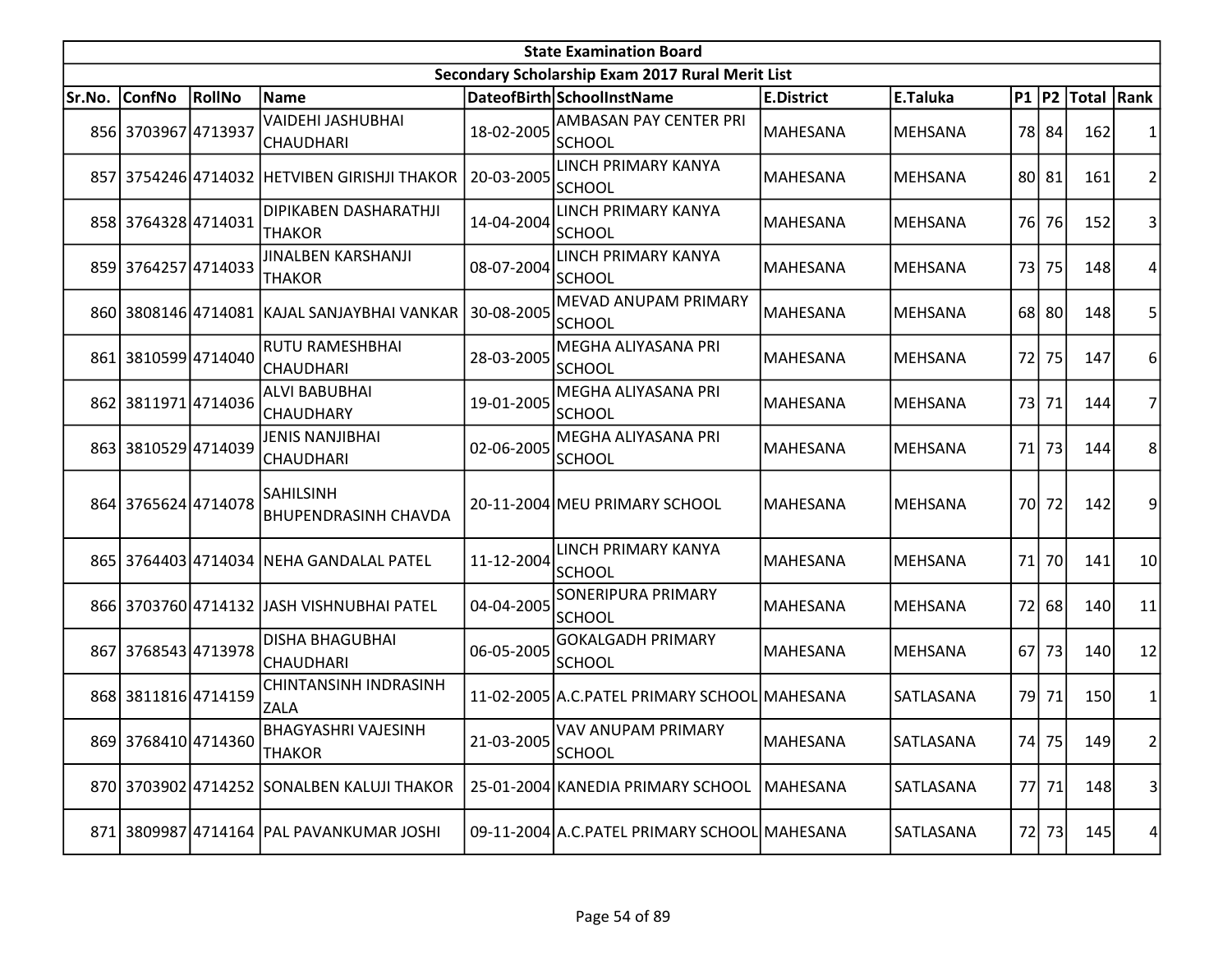|        | <b>State Examination Board</b><br>Secondary Scholarship Exam 2017 Rural Merit List |        |                                                    |            |                                                 |                   |                |           |         |                     |                |  |  |
|--------|------------------------------------------------------------------------------------|--------|----------------------------------------------------|------------|-------------------------------------------------|-------------------|----------------|-----------|---------|---------------------|----------------|--|--|
|        |                                                                                    |        |                                                    |            |                                                 |                   |                |           |         |                     |                |  |  |
| Sr.No. | <b>ConfNo</b>                                                                      | RollNo | Name                                               |            | DateofBirth SchoolInstName                      | <b>E.District</b> | E.Taluka       |           |         | P1  P2  Total  Rank |                |  |  |
|        |                                                                                    |        | 872 3764589 4714483 OM ASHVINKUMAR NAYAK           | 01-10-2004 | <b>MAKTUPUR PRIMARY</b><br>SCHOOL-1             | MAHESANA          | <b>UNJHA</b>   |           | 80 82   | 162                 |                |  |  |
|        | 873 3732776 4714600                                                                |        | <b>NAND HASMUKHBHAI</b><br>PATEL                   | 20-09-2004 | SHREE SARASWATI VIDHYA<br><b>MANDIR</b>         | <b>MAHESANA</b>   | <b>UNJHA</b>   |           | $81$ 75 | 156                 | 2              |  |  |
|        | 874 3764454 4714599                                                                |        | NAMANKUMAR<br>PANKAJBHAI PATEL                     | 20-09-2004 | SHREE SARASWATI VIDHYA<br><b>MANDIR</b>         | <b>MAHESANA</b>   | <b>UNJHA</b>   | <b>77</b> | 77      | 154                 | 3              |  |  |
|        | 875 3701072 4714412                                                                |        | ASHABEN PRABHATBHAI<br>RABARI                      | 14-09-2004 | <b>KAHODA ANUPAM PRI</b><br><b>KANYA SCHOOL</b> | MAHESANA          | <b>UNJHA</b>   |           | 75 74   | 149                 | 4              |  |  |
|        | 876 3812979 4714823                                                                |        | <b>BHAVDIPKUMAR</b><br><b>BHIKHABHAI PRAJAPATI</b> | 13-12-2004 | <b>VALASANA PRIMARY</b><br><b>SCHOOL</b>        | <b>MAHESANA</b>   | VADNAGAR       |           | 83 81   | 164                 |                |  |  |
| 8771   | 3805854 4714683                                                                    |        | KISHAN ASHOKKUMAR<br><b>THAKOR</b>                 |            | 25-04-2004 ADARSH VIDHYALAYA                    | MAHESANA          | VADNAGAR       | 68        | 69      | 137                 | 2              |  |  |
|        | 878 3769843 4714802                                                                |        | <b>JANVI NATVARSINH</b><br><b>THAKOR</b>           | 24-09-2004 | SUNDHIYA ANUPAM PRI<br><b>KANYA SCH</b>         | MAHESANA          | VADNAGAR       |           | 65 64   | 129                 | 3              |  |  |
|        | 879 3706092 4714704                                                                |        | ROSHANIBEN POPATJI<br><b>THAKOR</b>                | 06-02-2005 | AMBAVADI (SU) PRIMARY<br><b>SCHOOL</b>          | <b>MAHESANA</b>   | VADNAGAR       |           | 68 60   | 128                 |                |  |  |
|        |                                                                                    |        | 880 3812085 4714801 ARCHI BALDEVBHAI PATEL         | 12-07-2004 | <b>SUNDHIYA ANUPAM PRI</b><br><b>KANYA SCH</b>  | <b>MAHESANA</b>   | VADNAGAR       |           | $62$ 65 | 127                 | 5              |  |  |
|        | 881 3733789 4714832                                                                |        | ABIDHUSAIN JAFARALI<br>CHAMPA                      | 09-03-2005 | <b>ZAHIRPURA PRIMARY</b><br><b>SCHOOL</b>       | MAHESANA          | VADNAGAR       |           | 60 66   | 126                 | 6              |  |  |
|        | 882 3708470 4715141                                                                |        | SMITKUMAR PRAVINBHAI<br>PATEL                      | 23-10-2004 | SHAH K.P. (S-C-S) SCHOOL-<br><b>GRANTED</b>     | MAHESANA          | <b>VIJAPUR</b> |           | 83 78   | 161                 | 1              |  |  |
|        |                                                                                    |        | 883 3708290 4715140 SHYAM ARVINDBHAI PATEL         | 24-12-2003 | SHAH K.P. (S-C-S) SCHOOL-<br><b>GRANTED</b>     | <b>MAHESANA</b>   | <b>VIJAPUR</b> |           | $81$ 77 | 158                 | 2              |  |  |
|        | 884 3772333 4715010                                                                |        | PRINCEKUMAR ALPESHBHAI<br><b>PATEL</b>             | 25-05-2005 | HATHIPURA PRIMARY<br><b>SCHOOL</b>              | MAHESANA          | <b>VIJAPUR</b> |           | 80 77   | 157                 | 3              |  |  |
|        | 885 3708813 4715023                                                                |        | SANDHYABEN KALUBHAI<br>PATEL                       | 07-07-2004 | HIRPURA ANUPAM PRI<br><b>SCHOOL</b>             | MAHESANA          | <b>VIJAPUR</b> |           | 75 81   | 156                 | 4              |  |  |
|        | 886 3708736 4715016                                                                |        | AYUSHABEN ARAVINDBHAI<br>PATEL                     | 03-09-2004 | HIRPURA ANUPAM PRI<br><b>SCHOOL</b>             | MAHESANA          | <b>VIJAPUR</b> |           | 75 81   | 156                 | 5 <sup>1</sup> |  |  |
| 887    | 3804686 4714881                                                                    |        | MAUNILKUMAR<br>MANOJKUMAR PATEL                    | 13-09-2004 | ASH SECO SCHOOL PRI. SEC-<br>1 (Granted) 6 to 8 | MAHESANA          | <b>VIJAPUR</b> |           | 80 75   | 155                 | $6 \mid$       |  |  |
|        |                                                                                    |        | 888 3807160 4715175 DIVY DILIPBHAI SUTHAR          |            | 29-09-2004 SHRI M.B.TRUST (PRI)                 | MAHESANA          | <b>VIJAPUR</b> |           | 72 83   | 155                 | $\overline{7}$ |  |  |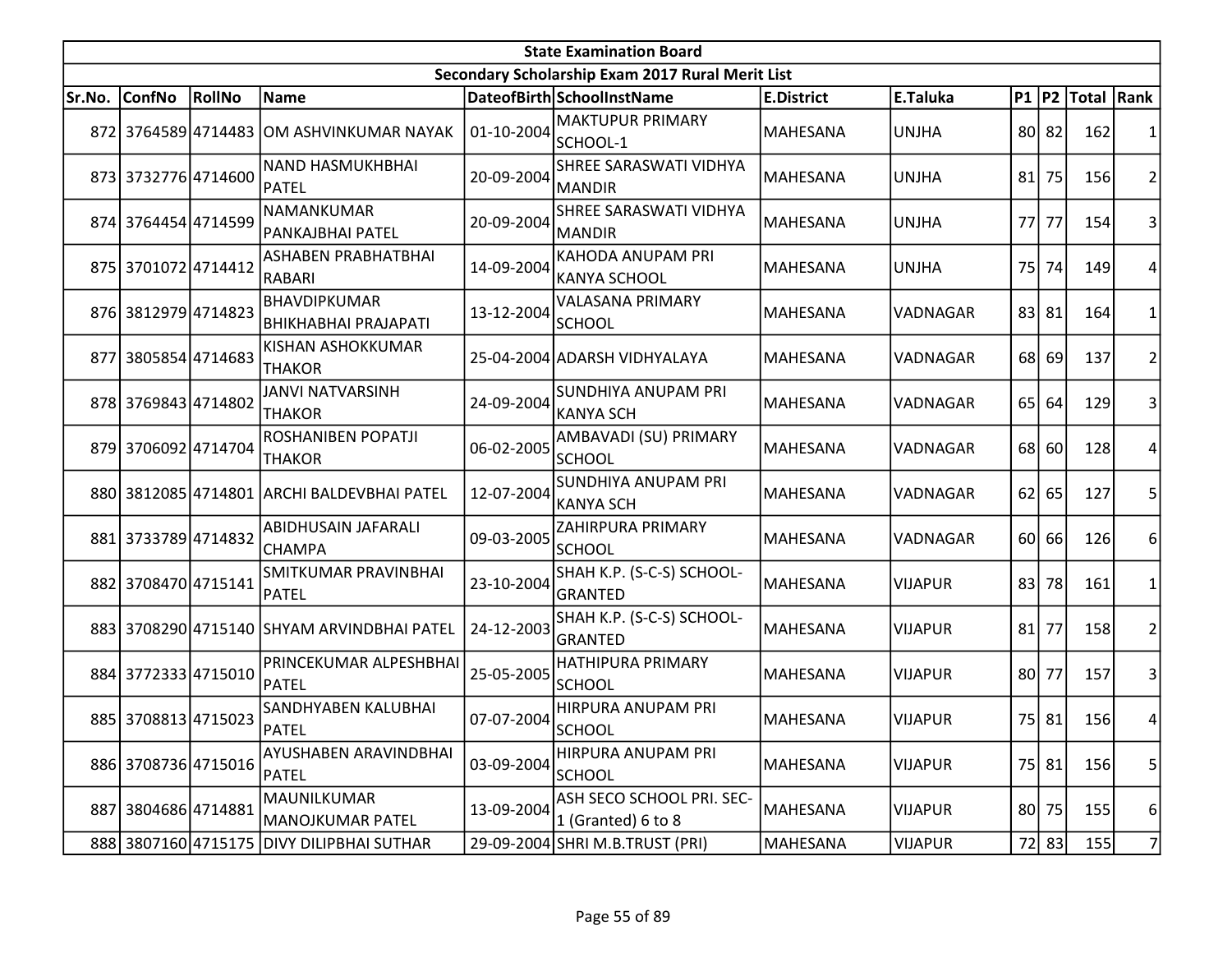|        | <b>State Examination Board</b> |        |                                               |            |                                                       |                   |                  |      |       |                        |                |  |
|--------|--------------------------------|--------|-----------------------------------------------|------------|-------------------------------------------------------|-------------------|------------------|------|-------|------------------------|----------------|--|
|        |                                |        |                                               |            | Secondary Scholarship Exam 2017 Rural Merit List      |                   |                  |      |       |                        |                |  |
| Sr.No. | <b>ConfNo</b>                  | RollNo | Name                                          |            | DateofBirth SchoolInstName                            | <b>E.District</b> | E.Taluka         |      |       | P1   P2   Total   Rank |                |  |
|        | 889 3721449 4714916            |        | <b>ANJALIBEN PARESHBHAI</b><br><b>SUTHAR</b>  |            | 08-08-2004 FALU PRIMARY SCHOOL                        | <b>MAHESANA</b>   | <b>VIJAPUR</b>   | 77 l | 77    | 154                    | 8              |  |
|        | 890 3808625 4715284            |        | <b>HARSHIT MAHENDRABHAI</b><br>PRAJAPATI      | 25-01-2005 | KAMALPUR (KH) PRIMARY<br><b>SCHOOL</b>                | MAHESANA          | <b>VISNAGAR</b>  | 84   | 82    | 166                    | 1              |  |
|        | 891 3808362 4715294            |        | DHRUVKUMAR SATISHBHAI<br>PATEL                | 14-12-2004 | KAMANA PRIMARY SCHOOL                                 | <b>MAHESANA</b>   | <b>VISNAGAR</b>  |      | 73 84 | 157                    | $\overline{2}$ |  |
|        | 892 3768727 4715409            |        | <b>MANAN DIVYAKANTBHAI</b><br>PATEL           | 11-10-2004 | <b>SHRI SWAMINARAYAN</b><br><b>GURUKUL Elemantary</b> | MAHESANA          | <b>VISNAGAR</b>  | 77   | 79    | 156                    | 3              |  |
|        | 893 3808086 4715271            |        | RUTUL PRAKASHBHAI<br>PRAJAPATI                |            | 30-05-2004 GUNJALA PRIMARY SCHOOL                     | <b>MAHESANA</b>   | <b>VISNAGAR</b>  | 75   | 79    | 154                    | 4              |  |
|        | 894 3809545 4715408            |        | KRISH JITENDRAKUMAR<br>PRAJAPATI              | 03-11-2004 | SHRI SWAMINARAYAN<br><b>GURUKUL Elemantary</b>        | <b>MAHESANA</b>   | <b>VISNAGAR</b>  |      | 79 73 | 152                    | 5              |  |
|        | 895 3793388 4715405            |        | AYUSH ALPESHKUMAR<br>PATEL                    | 05-12-2003 | <b>SHRI SWAMINARAYAN</b><br><b>GURUKUL Elemantary</b> | <b>MAHESANA</b>   | <b>VISNAGAR</b>  | 78I  | 73    | 151                    | 6              |  |
|        | 896 3734026 4715528            |        | <b>MADHUSINH BHARATSINH</b><br><b>CHAUHAN</b> |            | 23-06-2004 KHANDIVAV P.S.                             | MAHISAGAR         | <b>BALASINOR</b> | 74   | 75    | 149                    | 1              |  |
|        | 897 3768745 4715582            |        | RADHABEN PRAVINBHAI<br>PATELIYA               |            | 27-08-2003 RAJPUR P.S.                                | <b>MAHISAGAR</b>  | <b>BALASINOR</b> |      | 80 66 | 146                    | $\overline{2}$ |  |
|        | 898 3733923 4715525            |        | ALPESHKUMAR ASHOKBHAI<br><b>BHOI</b>          |            | 09-02-2004 KHANDIVAV P.S.                             | MAHISAGAR         | <b>BALASINOR</b> | 72   | 73    | 145                    | 3              |  |
|        | 899 3768686 4715584            |        | ROSHANIBEN PRAVINBHAI<br>PATELIYA             |            | 08-07-2005 RAJPUR P.S.                                | <b>MAHISAGAR</b>  | <b>BALASINOR</b> | 71   | 71    | 142                    | 4              |  |
|        | 900 3769166 4715623            |        | NIRALIBEN RAMANBHAI<br>PATEL                  |            | 18-10-2004 LIMBHOLA P.SHALA                           | <b>MAHISAGAR</b>  | <b>KADANA</b>    | 71   | 77    | 148                    | $\mathbf{1}$   |  |
|        | 901 3768057 4715620            |        | NIDHIBEN JASHVANTBHAI<br>PATEL                |            | 24-08-2004 LIMBHOLA P.SHALA                           | MAHISAGAR         | <b>KADANA</b>    | 72   | 73    | 145                    | $\overline{c}$ |  |
|        | 902 3769138 4715631            |        | SRUSHTIBEN KAILESHBHAI<br>PATEL               |            | 14-01-2005 LIMBHOLA P.SHALA                           | MAHISAGAR         | <b>KADANA</b>    |      | 70 75 | 145                    | $\vert$ 3      |  |
|        | 903 3769128 4715621            |        | NIMISHABEN RUPABHAI<br>KHANT                  |            | 10-05-2005 LIMBHOLA P.SHALA                           | <b>MAHISAGAR</b>  | <b>KADANA</b>    |      | 71 74 | 145                    | 4              |  |
|        | 904 3769033 4715622            |        | NIRALIBAHEN DINESHBHAI<br><b>PATEL</b>        |            | 13-11-2004 LIMBHOLA P.SHALA                           | MAHISAGAR         | KADANA           |      | 70 70 | 140                    | 5              |  |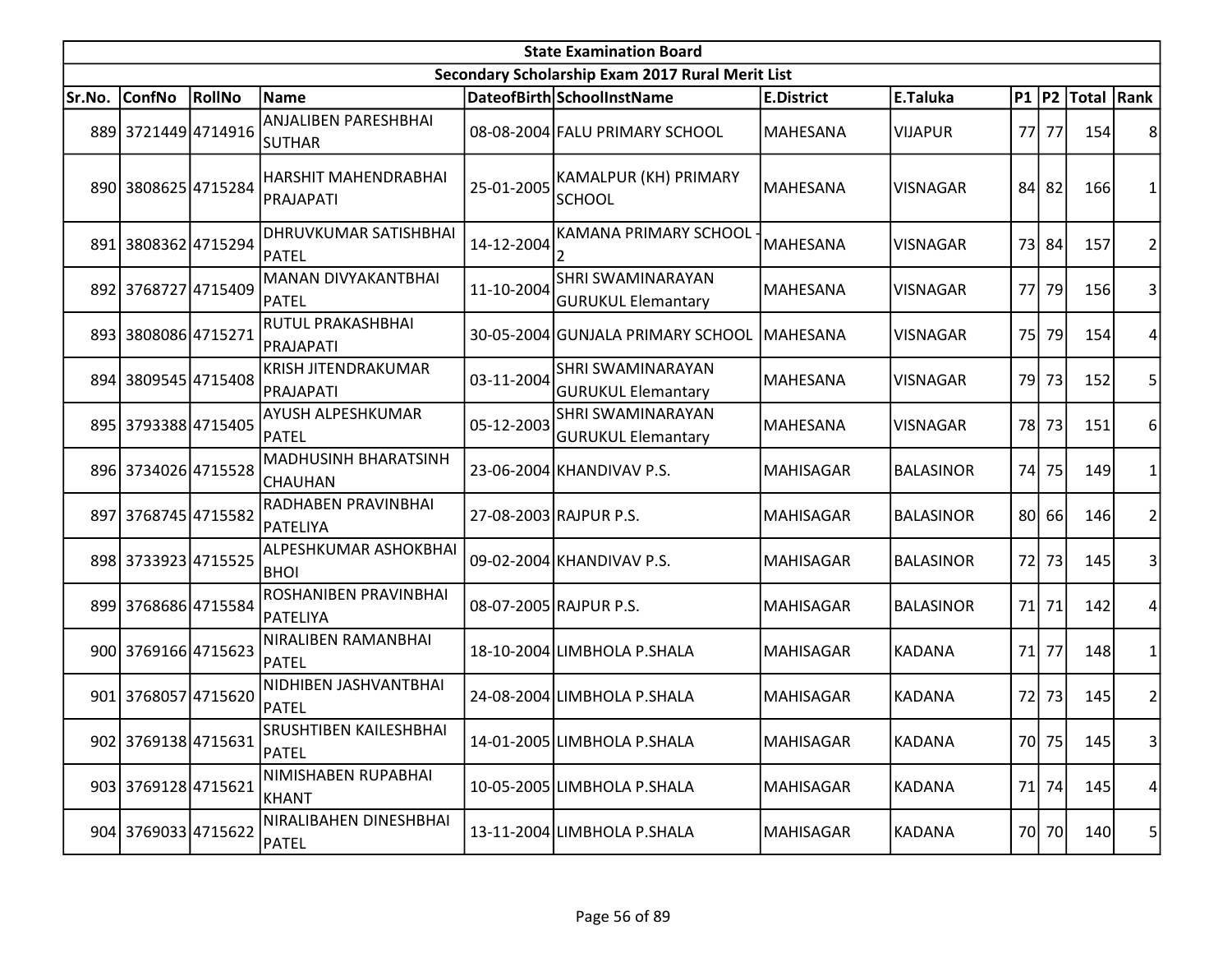|        | <b>State Examination Board</b> |        |                                                  |            |                                                  |                   |                |                 |       |                     |                |  |  |
|--------|--------------------------------|--------|--------------------------------------------------|------------|--------------------------------------------------|-------------------|----------------|-----------------|-------|---------------------|----------------|--|--|
|        |                                |        |                                                  |            | Secondary Scholarship Exam 2017 Rural Merit List |                   |                |                 |       |                     |                |  |  |
| Sr.No. | <b>ConfNo</b>                  | RollNo | <b>Name</b>                                      |            | DateofBirth SchoolInstName                       | <b>E.District</b> | E.Taluka       |                 |       | P1  P2  Total  Rank |                |  |  |
|        | 905 3769117 4715605            |        | ARTIBEN RAYSHINGBHAI<br><b>BARIA</b>             |            | 08-05-2005 LIMBHOLA P.SHALA                      | <b>MAHISAGAR</b>  | <b>KADANA</b>  |                 | 66 71 | 137                 | 6              |  |  |
|        | 906 3803736 4715670            |        | RITESHKUMAR SURMABHAI<br><b>DAMOR</b>            |            | 18-07-2005 MODEL SCHOOL BAKOR                    | <b>MAHISAGAR</b>  | <b>KHANPUR</b> |                 | 67 71 | 138                 | 1              |  |  |
|        | 907 3721234 4715669            |        | TIRTH JAGADISHCHANDRA<br><b>PANDYA</b>           | 18-09-2004 | M.M. GANDHI PRIMARY<br><b>SCHOOL</b>             | <b>MAHISAGAR</b>  | KHANPUR        | 65              | 67    | 132                 | $\overline{2}$ |  |  |
|        | 908 3732245 4715680            |        | JAYSHREEBEN AJMELBHAI<br>KHANT                   |            | 01-07-2005 PANDARWADA P.SHALA                    | <b>MAHISAGAR</b>  | <b>KHANPUR</b> |                 | 69 45 | 114                 | 3              |  |  |
|        | 909 3732008 4715679            |        | <b>BHAVINKUMAR VINODBHAI</b><br><b>BHOI</b>      |            | 19-07-2005 PANDARWADA P.SHALA                    | <b>MAHISAGAR</b>  | <b>KHANPUR</b> | 61 <sup>1</sup> | 51    | 112                 | 4              |  |  |
|        | 910 3809121 4715735            |        | <b>DRUVIBEN VINODBHAI</b><br><b>PATEL</b>        |            | 06-03-2005 KOTHAMBA KANYA SHALA                  | <b>MAHISAGAR</b>  | LUNAWADA       |                 | 78 80 | 158                 | 1              |  |  |
| 911    | 3806623 4715740                |        | <b>MANISHABEN ABHESHINH</b><br><b>BARIYA</b>     |            | 01-06-2005 MAKHALIYA P.SHALA                     | <b>MAHISAGAR</b>  | LUNAWADA       |                 | 75 80 | 155                 | $\overline{2}$ |  |  |
|        | 912 3806661 4715743            |        | <b>SHARMISTHABEN</b><br><b>JASVANTSINH BARIA</b> |            | 01-07-2004 MAKHALIYA P.SHALA                     | <b>MAHISAGAR</b>  | LUNAWADA       | 75I             | 79    | 154                 | 3              |  |  |
|        | 913 3806402 4715732            |        | SUBHASHBHAI BHAVANBAI<br>PAGI                    |            | 11-06-2005 KOLVAN P.SHALA                        | <b>MAHISAGAR</b>  | LUNAWADA       | 74              | 80l   | 154                 | 4              |  |  |
|        | 914 3809213 4715734            |        | AVANTIKABEN MITESHBHAI<br>PATEL                  |            | 15-02-2005 KOTHAMBA KANYA SHALA                  | <b>MAHISAGAR</b>  | LUNAWADA       | 75              | 78    | 153                 | 5              |  |  |
|        | 915 3809027 4715736            |        | KHUSHIBEN KETANKUMAR<br>KACHHIA                  |            | 16-02-2005 KOTHAMBA KANYA SHALA                  | <b>MAHISAGAR</b>  | LUNAWADA       |                 | 77 76 | 153                 | 6              |  |  |
|        | 916 3806436 4715745            |        | SUMITRABEN ARJUNSHINH<br>PATELIYA                |            | 05-02-2005 MAKHALIYA P.SHALA                     | <b>MAHISAGAR</b>  | LUNAWADA       | 73              | 79    | 152                 | 7              |  |  |
| 917    | 3806461 4715742                |        | SANJANABEN VIJAYSHINH<br><b>BARIA</b>            |            | 15-03-2005 MAKHALIYA P.SHALA                     | <b>MAHISAGAR</b>  | LUNAWADA       | 72              | 79    | 151                 | 8              |  |  |
|        | 918 3807929 4715821            |        | HITANSHU DINESHBHAI<br><b>BODANA</b>             |            | 08-10-2004 J & J PATEL P. SHALA                  | <b>MAHISAGAR</b>  | SANTRAMPUR     |                 | 69 73 | 142                 | $\mathbf{1}$   |  |  |
|        | 919 3771407 4715819            |        | <b>ASMITABEN VINAYBHAI</b><br>GARASIYA           | 21-06-2004 | <b>GHANTIYA VARG P. SHALA</b><br><b>UKHRELI</b>  | <b>MAHISAGAR</b>  | SANTRAMPUR     |                 | 73 68 | 141                 | 2              |  |  |
|        | 920 3807324 4715809            |        | SEJALBEN KANTIBHAI<br>MACHHAR                    |            | 26-03-2005 BABARI P. SHALA                       | <b>MAHISAGAR</b>  | SANTRAMPUR     |                 | 77 64 | 141                 | 3              |  |  |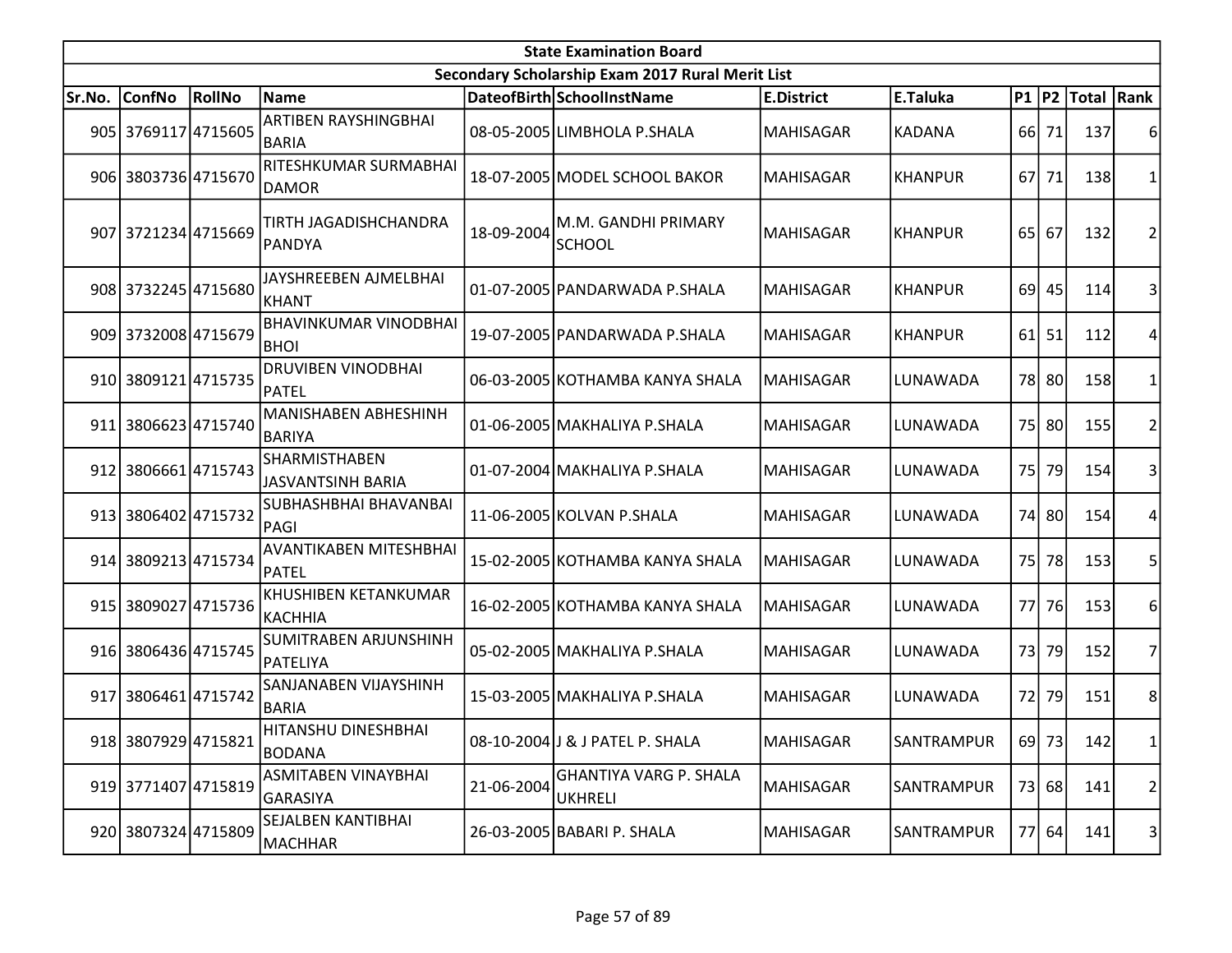|        | <b>State Examination Board</b> |        |                                               |            |                                                  |                   |               |    |         |                  |                |  |  |
|--------|--------------------------------|--------|-----------------------------------------------|------------|--------------------------------------------------|-------------------|---------------|----|---------|------------------|----------------|--|--|
|        |                                |        |                                               |            | Secondary Scholarship Exam 2017 Rural Merit List |                   |               |    |         |                  |                |  |  |
| Sr.No. | <b>ConfNo</b>                  | RollNo | Name                                          |            | DateofBirth SchoolInstName                       | <b>E.District</b> | E.Taluka      |    |         | P1 P2 Total Rank |                |  |  |
| 921    | 3805345 4715840                |        | MAHENDRAKUMAR<br>ARVINDBHAI PATELIYA          |            | 06-02-2005 RANIJINI PADEDI P. SHALA              | MAHISAGAR         | SANTRAMPUR    |    | 72 68   | 140              |                |  |  |
|        | 922 3764843 4715845            |        | <b>HEMANSHUBHAI</b><br>NOORSINGBHAI TAVIYAD   |            | 15-11-2004 SANBAR P.SHALA                        | <b>MAHISAGAR</b>  | SANTRAMPUR    |    | 71 63   | 134              |                |  |  |
|        | 923 3805513 4715844            |        | YOGESHBHAI RAMESHBHAI<br>KHANT                |            | 27-09-2004 RANIJINI PADEDI P. SHALA              | <b>MAHISAGAR</b>  | SANTRAMPUR    | 69 | 64      | 133              | 6              |  |  |
|        | 924 3805447 4715836            |        | ASHABEN BHIKHABHAI<br> KHANT                  |            | 18-05-2005 RANIJINI PADEDI P. SHALA              | MAHISAGAR         | SANTRAMPUR    |    | 68 65   | 133              |                |  |  |
|        | 925 3805817 4715835            |        | <b>VARSHABEN PARVATBHAI</b><br><b>DAMOR</b>   | 01-06-2005 | NANI RAIL PASCHIM P.<br><b>SHALA</b>             | <b>MAHISAGAR</b>  | SANTRAMPUR    |    | 71 62   | 133              | 8              |  |  |
|        | 926 3808842 4715822            |        | <b>CHETANABEN BHAVANSINH</b><br>KHANT         | 25-11-2003 | NANI RAIL PASCHIM P.<br><b>SHALA</b>             | <b>MAHISAGAR</b>  | SANTRAMPUR    |    | 71 61   | 132              | 9              |  |  |
| 927    | 38053724715837                 |        | <b>BHOOMIBEN PANKAJBHAI</b><br>DARJI          |            | 10-06-2005 RANIJINI PADEDI P. SHALA              | <b>MAHISAGAR</b>  | SANTRAMPUR    |    | 67 65   | 132              | 10             |  |  |
|        | 928 3805589 4715894            |        | MAITRIBEN BHAILALBHAI<br>PATEL                | 05-12-2004 | C.M. DESAI HIGH SCHOOL<br>PRIMARY                | <b>MAHISAGAR</b>  | <b>VIRPUR</b> |    | 79 78   | 157              |                |  |  |
|        |                                |        | 929 3812293 4715919 YUKTI JIGNYESHBHAI PATEL  |            | 02-03-2005 KUMBHARVADI P.S.                      | <b>MAHISAGAR</b>  | <b>VIRPUR</b> | 83 | 68      | 151              |                |  |  |
|        | 930 3812306 4715916            |        | JAYSHREEBEN SHANABHAI<br><b>TALAR</b>         |            | 19-08-2005 KUMBHARVADI P.S.                      | <b>MAHISAGAR</b>  | <b>VIRPUR</b> |    | 80 66   | 146              | 3              |  |  |
|        |                                |        | 931 3811906 4715915 ISHWA DHARMISHTA PATEL    |            | 13-03-2005 KUMBHARVADI P.S.                      | <b>MAHISAGAR</b>  | <b>VIRPUR</b> |    | 80 64   | 144              |                |  |  |
|        | 932 3707363 4715952            |        | <b>CHETNABEN DINESHBHAI</b><br>PARAMAR        |            | 30-03-2003 SHIVPUR PRIMARY SCHOOL                | <b>MORBI</b>      | <b>HALVAD</b> |    | 78 71   | 149              |                |  |  |
|        | 933 3707362 4715961            |        | NISHANT CHANDULAL<br><b>JETHALOJA</b>         |            | 25-04-2005 SHIVPUR PRIMARY SCHOOL                | <b>MORBI</b>      | <b>HALVAD</b> |    | 73 72   | 145              | 2              |  |  |
|        | 934 3764784 4715947            |        | KASHAKBEN RAJESHBHAI<br>PARMAR                | 26-09-2005 | ISHWARNAGAR PRIMARY<br><b>SCHOOL</b>             | MORBI             | <b>HALVAD</b> |    | 71 74   | 145              | 3 <sup>1</sup> |  |  |
|        | 935 3764836 4715946            |        | <b>HIMANSHIBEN</b><br>JAGJIVANBHAI SARAVADIYA | 26-03-2005 | ISHWARNAGAR PRIMARY<br><b>SCHOOL</b>             | <b>MORBI</b>      | <b>HALVAD</b> |    | 66 67   | 133              | 4              |  |  |
|        | 936 3764781 4715945            |        | <b>FORAMBEN MAHESHBHAI</b><br>KACH            | 06-03-2005 | ISHWARNAGAR PRIMARY<br><b>SCHOOL</b>             | MORBI             | <b>HALVAD</b> |    | $61$ 60 | 121              | 5 <sub>l</sub> |  |  |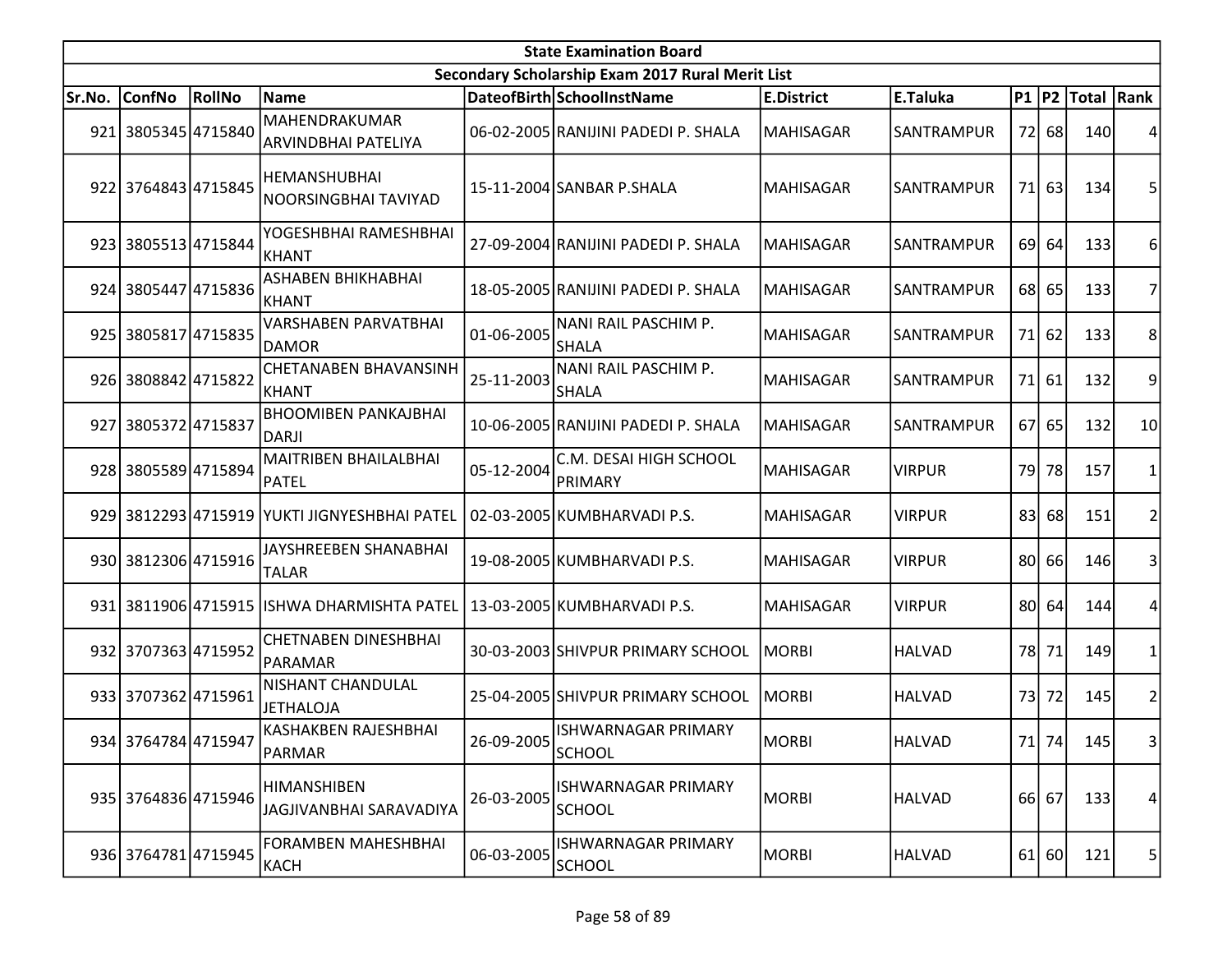|        | <b>State Examination Board</b><br>Secondary Scholarship Exam 2017 Rural Merit List |        |                                            |            |                                             |                   |                 |      |         |                  |                |  |  |
|--------|------------------------------------------------------------------------------------|--------|--------------------------------------------|------------|---------------------------------------------|-------------------|-----------------|------|---------|------------------|----------------|--|--|
|        |                                                                                    |        |                                            |            |                                             |                   |                 |      |         |                  |                |  |  |
| Sr.No. | <b>ConfNo</b>                                                                      | RollNo | <b>Name</b>                                |            | DateofBirth SchoolInstName                  | <b>E.District</b> | E.Taluka        |      |         | P1 P2 Total Rank |                |  |  |
|        | 937 3704504 4715948                                                                |        | JINKALBEN RAMNIKBHAI<br><b>CHAVDA</b>      | 08-02-2005 | <b>RANJITGADH PRIMARY</b><br>SCHOOL         | MORBI             | <b>HALVAD</b>   |      | $64$ 55 | 119              |                |  |  |
|        | 938 3704288 4716057                                                                |        | <b>NENSHI BHARATBHAI</b><br>LORIYA         |            | 18-10-2004 SHRI VALLABHI VIDHYAPITH         | MORBI             | <b>MORBI</b>    | 71   | 75      | <b>146</b>       |                |  |  |
|        | 939 3765222 4715969                                                                |        | RIDHDHI DEVJIBHAI<br><b>DHORIYANI</b>      | 05-01-2005 | <b>BHARATNAGAR PRIMARY</b><br><b>SCHOOL</b> | MORBI             | <b>MORBI</b>    | 72   | 68      | 140              | $\overline{2}$ |  |  |
|        | 940 3704314 4716053                                                                |        | <b>KARAN BHAVESHBHAI</b><br><b>RATHOD</b>  |            | 10-07-2005 SHRI VALLABHI VIDHYAPITH         | MORBI             | <b>MORBI</b>    | 72   | 68      | 140              | 3              |  |  |
|        | 941 3703788 4716052                                                                |        | HIT HASMUKHBHAI<br>MORADIYA                |            | 09-10-2004 SHRI VALLABHI VIDHYAPITH         | MORBI             | <b>MORBI</b>    |      | 66 71   | 137              |                |  |  |
|        | 942 3706997 4716043                                                                |        | <b>JASAMAT PRAVINBHAI</b><br>KHAMBHALA     | 27-08-2005 | <b>SHAKAT SANALA KUMAR</b><br><b>SCHOOL</b> | MORBI             | <b>MORBI</b>    | 69 l | 68      | 137              | 5              |  |  |
|        | 943 3706739 4716033                                                                |        | <b>AVANI RAMESHBHAI</b><br>DHOLAKIYA       |            | 07-05-2005 RAJPAR TALUKA SCHOOL             | MORBI             | <b>MORBI</b>    |      | 70 66   | 136              | 6              |  |  |
|        | 944 3706349 4716037                                                                |        | <b>KIRTAN KISHORBHAI</b><br>BADRAKIYA      |            | 29-11-2004 RAJPAR TALUKA SCHOOL             | MORBI             | <b>MORBI</b>    |      | 68 66   | 134              | 7              |  |  |
|        | 945 3706165 4716035                                                                |        | <b>HARSH JANAKBHAI</b><br>MARAVANIYA       |            | 26-01-2005 RAJPAR TALUKA SCHOOL             | MORBI             | <b>MORBI</b>    | 63   | 69      | 132              | 8              |  |  |
|        | 946 3701642 4716125                                                                |        | MIHIR CHETANBHAI<br><b>BHAGIYA</b>         | 31-12-2004 | SARDAR PATEL VIDHYALAY<br><b>TANKARA</b>    | MORBI             | <b>TANKARA</b>  |      | 73 71   | 144              |                |  |  |
|        | 947 3765101 4716091                                                                |        | KEVALKUMAR DIPAKBHAI<br><b>BHUMBHARIYA</b> | 28-11-2004 | M.P.DOSHI VIDHYALAY<br><b>TANKARA</b>       | MORBI             | <b>TANKARA</b>  |      | 74 65   | 139              | 2              |  |  |
|        | 948 3764517 4716117                                                                |        | SMIT MAHESHBHAI<br><b>BARASARA</b>         |            | 23-10-2004 NAVYUG VIDHYALAY                 | MORBI             | <b>TANKARA</b>  | 67   | 66      | 133              | $\vert$ 3      |  |  |
|        | 949 3721371 4716116                                                                |        | <b>SHIVAM RAJUBHAI</b><br><b>THAKKAR</b>   |            | 25-01-2005 NAVYUG VIDHYALAY                 | MORBI             | <b>TANKARA</b>  |      | 67 66   | 133              | 4              |  |  |
|        | 950 3766063 4716128                                                                |        | JAYPAL HEMUBHAI<br>SABARIYA                |            | 01-06-2003 BHERDA PRIMARY SCHOOL            | MORBI             | <b>WANKANER</b> |      | 73 68   | 141              | 1              |  |  |
|        |                                                                                    |        | 951 3703077 4716184 MUSKAN GANI UMRETIYA   |            | 13-12-2004 VALASAN PRIMARY SCHOOL           | MORBI             | WANKANER        |      | 76 62   | 138              | 2              |  |  |
|        | 952 3769061 4716126                                                                |        | CHOTHA POLABHAI<br><b>RANGAPRA</b>         |            | 19-12-2001 BHERDA PRIMARY SCHOOL            | MORBI             | <b>WANKANER</b> |      | 72 53   | 125              | $\vert$        |  |  |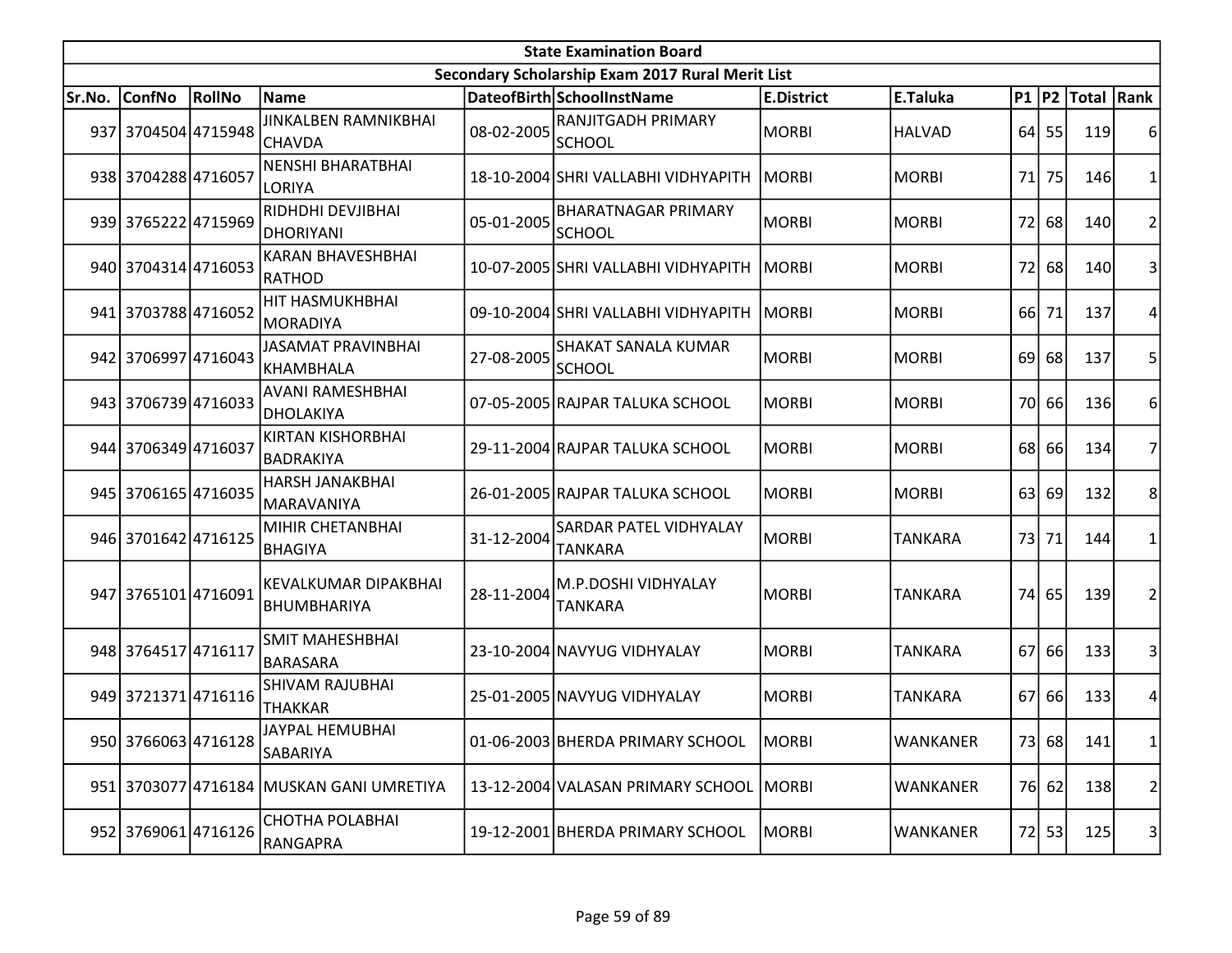| <b>State Examination Board</b> |                     |        |                                              |                  |                                                  |                   |                    |      |           |                     |                   |  |
|--------------------------------|---------------------|--------|----------------------------------------------|------------------|--------------------------------------------------|-------------------|--------------------|------|-----------|---------------------|-------------------|--|
|                                |                     |        |                                              |                  | Secondary Scholarship Exam 2017 Rural Merit List |                   |                    |      |           |                     |                   |  |
| Sr.No.                         | <b>ConfNo</b>       | RollNo | <b>Name</b>                                  |                  | DateofBirth SchoolInstName                       | <b>E.District</b> | E.Taluka           |      |           | P1  P2  Total  Rank |                   |  |
|                                | 953 3803546 4716157 |        | <b>ANITA RAMESHBHAI</b><br> MALAKIYA         | 21-10-2004       | SARDHARKA PRIMARY<br>SCHOOL                      | MORBI             | <b>WANKANER</b>    |      | $63$   54 | 117                 | 4                 |  |
|                                |                     |        | 954 3803528 4716162 JARMIN AMANHUSEN BADI    | 29-08-2005       | <b>SARDHARKA PRIMARY</b><br><b>SCHOOL</b>        | MORBI             | <b>WANKANER</b>    |      | $63$ 53   | 116                 | 5                 |  |
|                                | 955 3703089 4716178 |        | <b>MANTESHA HUSHEN</b><br>KADIVAR            |                  | 05-05-2005 VALASAN PRIMARY SCHOOL                | MORBI             | <b>WANKANER</b>    | 62   | 53        | 115                 | 6                 |  |
|                                | 956 3812522 4716210 |        | <b>GANESHBHAI</b><br>UBADIYAABHAI VASAVA     | 18-09-2004       | <b>KHOKHRAUMAR PRIMARY</b><br><b>SCHOOL</b>      | NARMADA           | DEDIYAPADA         | 71   | 69        | 140                 | 1                 |  |
|                                | 957 3770343 4716194 |        | ARUNABEN GOMABHAI<br><b>VASAVA</b>           | 03-06-2005       | <b>BESNA PATEL FALIU PRI.</b><br>SCH.            | NARMADA           | DEDIYAPADA         | 68 l | 71        | 139                 | 2                 |  |
|                                | 958 3808515 4716220 |        | PRIYABEN RAJESHBHAI<br>lVASAVA               |                  | 17-11-2004 NIVALDA PRIMARY SCHOOL                | NARMADA           | <b>DEDIYAPADA</b>  | 68I  | 70l       | 138                 | 3                 |  |
|                                | 959 3807673 4716213 |        | SAMIYARBHAI<br>JALAMSINGBHAI VASAVA          | 11-08-2005       | MOTIBEDVAN N.V. PRIMARY<br><b>SCHOOL</b>         | <b>NARMADA</b>    | DEDIYAPADA         | 66 I | 70I       | 136                 | 4                 |  |
|                                | 960 3808438 4716222 |        | SAKULKUMAR MUKESHBHAI<br><b>VASAVA</b>       |                  | 29-12-2003 NIVALDA PRIMARY SCHOOL                | <b>NARMADA</b>    | DEDIYAPADA         | 67   | 67        | 134                 | 5                 |  |
| 961                            | 3808414 4716219     |        | PRADIPKUMAR ATULBHAI<br><b>VASAVA</b>        |                  | 25-07-2004 NIVALDA PRIMARY SCHOOL                | <b>NARMADA</b>    | DEDIYAPADA         |      | 66 68     | 134                 | 6                 |  |
|                                | 962 3803917 4716231 |        | REKHABEN SUKHDEVBHAI<br><b>TADVI</b>         |                  | 20-07-2004 ZRIYA PRIMARY SCHOOL                  | <b>NARMADA</b>    | <b>GARUDESHWAR</b> | 72   | 70I       | 142                 | 1                 |  |
|                                | 963 3803956 4716230 |        | MUKESHBHAI REVJEEBHAI<br>DUBHIL              |                  | 24-04-2003 ZRIYA PRIMARY SCHOOL                  | <b>NARMADA</b>    | GARUDESHWAR        | 71   | 64        | 135                 | $\overline{2}$    |  |
|                                | 964 3804029 4716232 |        | <b>SUHANIBEN BHAGVANBHAI</b><br><b>TADVI</b> |                  | 27-01-2005 ZRIYA PRIMARY SCHOOL                  | NARMADA           | GARUDESHWAR        |      | 68 57     | 125                 | 3                 |  |
|                                | 965 3804004 4716233 |        | TRUSHNABEN AMRUTBHAI<br><b>TADVI</b>         |                  | 22-05-2005 ZRIYA PRIMARY SCHOOL                  | NARMADA           | GARUDESHWAR        |      | 63 60     | 123                 | 4                 |  |
|                                | 966 3702478 4716282 |        | <b>VIHARIKABEN DIPAKBHAI</b><br>VASAVA       | $01 - 11 - 2004$ | PRATAPPARA PRIMARY<br>SCHOOL                     | NARMADA           | NANDOD             |      | 64 57     | 121                 | $\mathbf{1}$      |  |
|                                | 967 3702482 4716280 |        | KARINABEN<br>PREMANANDBHAI VASAVA            | 17-03-2005       | PRATAPPARA PRIMARY<br><b>SCHOOL</b>              | NARMADA           | <b>NANDOD</b>      |      | $63$ 57   | 120                 | $\overline{2}$    |  |
|                                | 968 3804308 4716297 |        | PRANJALKUMAR<br>UMANGBHAI VASAVA             |                  | 09-12-2004 VAGETHA PRIMARY SCHOOL NARMADA        |                   | <b>NANDOD</b>      |      | $67$   51 | 118                 | $\lvert 3 \rvert$ |  |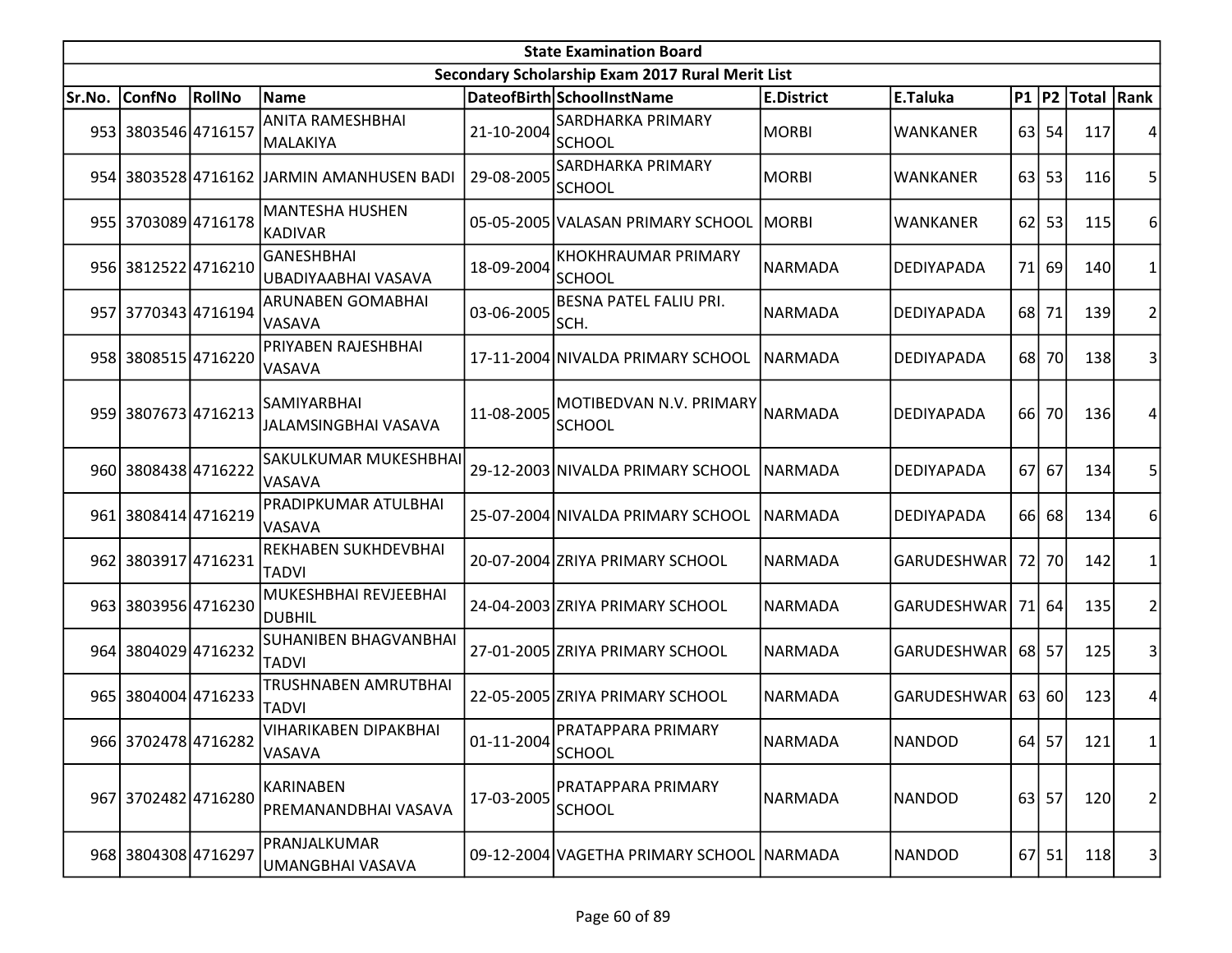|        | <b>State Examination Board</b> |        |                                                        |            |                                                  |                   |                |     |           |                  |                |  |  |
|--------|--------------------------------|--------|--------------------------------------------------------|------------|--------------------------------------------------|-------------------|----------------|-----|-----------|------------------|----------------|--|--|
|        |                                |        |                                                        |            | Secondary Scholarship Exam 2017 Rural Merit List |                   |                |     |           |                  |                |  |  |
| Sr.No. | <b>ConfNo</b>                  | RollNo | Name                                                   |            | DateofBirth SchoolInstName                       | <b>E.District</b> | E.Taluka       |     |           | P1 P2 Total Rank |                |  |  |
|        | 969 3772654 4716263            |        | DEVKUMAR DEEPAKBHAI<br><b>SOLANKI</b>                  | 01-06-2005 | <b>LACHHARAS PRIMARY</b><br>SCHOOL               | NARMADA           | <b>NANDOD</b>  |     | 63 50     | 113              |                |  |  |
|        | 970 3806259 4716308            |        | CHANDANIBEN<br>VASANTBHAI VASAVA                       |            | 12-01-2005 DABKA PRIMARY SCHOOL                  | <b>NARMADA</b>    | SAGBARA        |     | 49 35     | 84               |                |  |  |
|        | 971 3806242 4716317            |        | USHABEN CHANDUBHAI<br>VASAVA                           |            | 05-06-2004 DABKA PRIMARY SCHOOL                  | NARMADA           | SAGBARA        |     | 48 35     | 83               | 2              |  |  |
|        | 972 3806971 4716329            |        | KHYATIBEN VINODBHAI<br>VASAVA                          | 08-02-2005 | <b>TILAKWADA PRIMARY</b><br><b>SCHOOL</b>        | <b>NARMADA</b>    | TILAKVADA      |     | $60$   53 | 113              | 1              |  |  |
|        | 973 3806864 4716322            |        | VAISHALIBEN TRIKAMBHAI<br><b>BARIYA</b>                | 12-04-2005 | <b>ALAMPURA PRIMARY</b><br><b>SCHOOL</b>         | NARMADA           | TILAKVADA      |     | 53 49     | 102              |                |  |  |
|        | 974 3708627 4716642            |        | VRUTTI ALPESHKUMAR<br><b>PATEL</b>                     | 20-01-2005 | NAI TALIM VIDYAMANDIR<br>MALIYADHARA             | <b>NAVSARI</b>    | <b>CHIKHLI</b> |     | 80 76     | 156              |                |  |  |
|        |                                |        | 975 3803762 4716647 DENSI RAMESHBHAI PATEL             | 30-12-2004 | <b>NAVCHETAN KELAVANI</b><br><b>TRUST</b>        | <b>NAVSARI</b>    | <b>CHIKHLI</b> | 77I | 77        | 154              | 2              |  |  |
|        |                                |        | 976 3754193 4716483 VIR RANJITBHAI PATEL               | 31-10-2004 | <b>GHEJ DUKAN FALIA PRI</b><br><b>SCHOOL</b>     | <b>NAVSARI</b>    | <b>CHIKHLI</b> |     | $81$ 72   | 153              | 3              |  |  |
|        | 977 3733744 4716724            |        | SRUSHTI KAUSHIKBHAI<br>PATEL                           | 18-12-2004 | <b>PRATHMIK VIDYAMANDIR</b><br><b>AMDHARA</b>    | NAVSARI           | <b>CHIKHLI</b> | 83  | 70        | 153              | 4              |  |  |
|        |                                |        | 978 3708313 4716618 CHERITI SUMANBHAI PATEL            | 16-01-2005 | NAI TALIM VIDYAMANDIR<br>MALIYADHARA             | <b>NAVSARI</b>    | <b>CHIKHLI</b> |     | 77 76     | 153              | 5              |  |  |
|        |                                |        | 979 3708689 4716641 VISHVA MANISHBHAI PATEL 04-10-2004 |            | <b>NAI TALIM VIDYAMANDIR</b><br>MALIYADHARA      | NAVSARI           | <b>CHIKHLI</b> |     | 78 74     | 152              | 6              |  |  |
|        |                                |        | 980 3733810 4716725 TISHA DIPAKBHAI PATEL              | 19-06-2005 | PRATHMIK VIDYAMANDIR<br><b>AMDHARA</b>           | NAVSARI           | <b>CHIKHLI</b> |     | 83 69     | 152              | 7 <sup>1</sup> |  |  |
|        |                                |        | 981 3707751 4716349 VRUNDALI MOTIBHAI PATEL            |            | 30-07-2005 AMBACH PRIMARY SCHOOL                 | <b>NAVSARI</b>    | <b>CHIKHLI</b> |     | 77 75     | 152              | 8 <sup>2</sup> |  |  |
|        | 982 3700701 4717403            |        | RIYA JITENDRAKUMAR<br>PATEL                            |            | 23-11-2004 VIDYAMANDIR VANGAM                    | <b>NAVSARI</b>    | <b>GANDEVI</b> |     | 94 91     | 185              |                |  |  |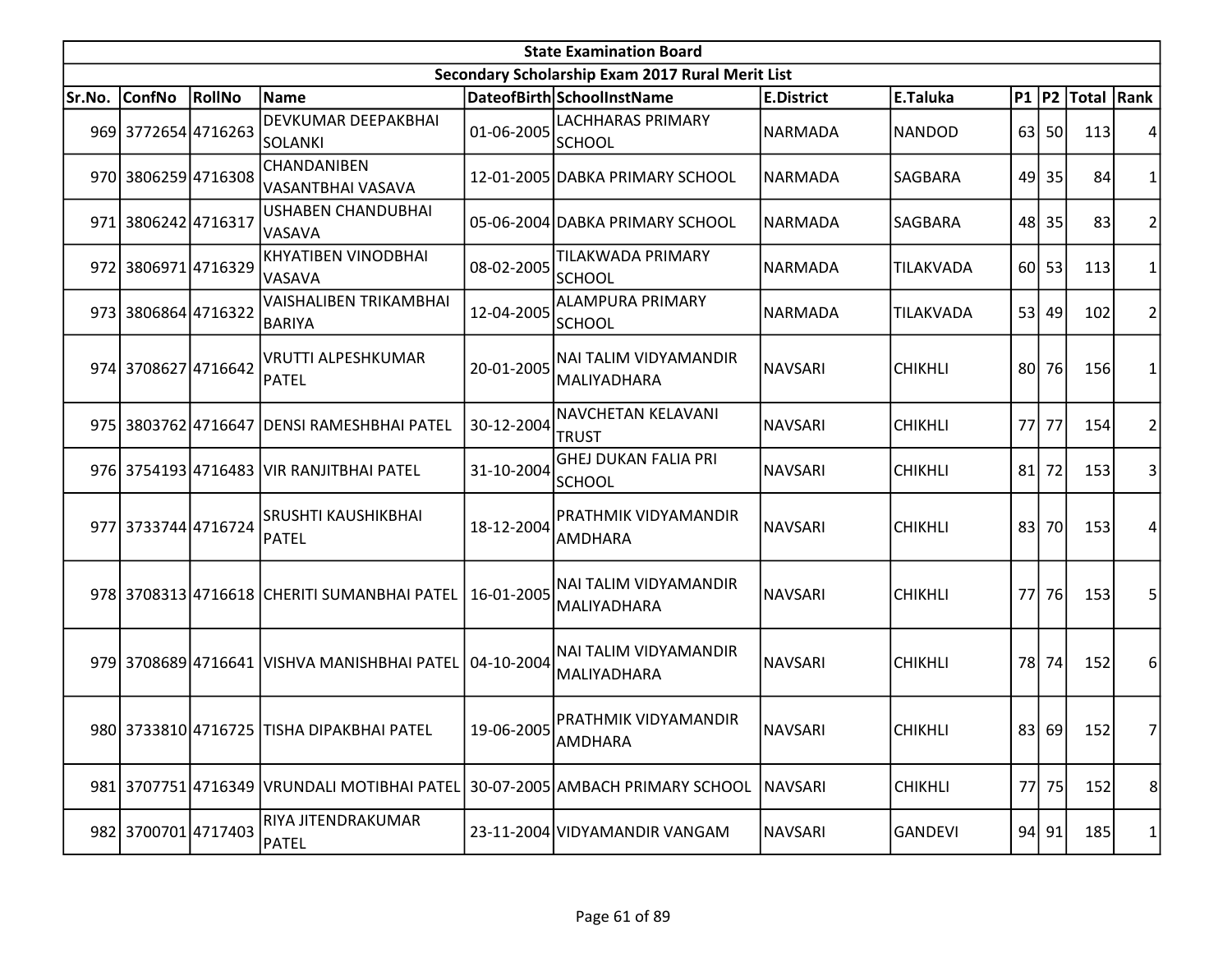|        | <b>State Examination Board</b> |               |                                               |            |                                                    |                   |                 |                 |       |                        |                 |  |  |
|--------|--------------------------------|---------------|-----------------------------------------------|------------|----------------------------------------------------|-------------------|-----------------|-----------------|-------|------------------------|-----------------|--|--|
|        |                                |               |                                               |            | Secondary Scholarship Exam 2017 Rural Merit List   |                   |                 |                 |       |                        |                 |  |  |
| Sr.No. | <b>ConfNo</b>                  | <b>RollNo</b> | Name                                          |            | DateofBirth SchoolInstName                         | <b>E.District</b> | E.Taluka        |                 |       | P1   P2   Total   Rank |                 |  |  |
|        |                                |               | 983 3766816 4717287 URAVI ARUNBHAI PATEL      | 21-01-2005 | <b>S.R.H PATEL PRIMARY</b><br><b>SCHOOL KHAREL</b> | <b>NAVSARI</b>    | <b>GANDEVI</b>  |                 | 77 83 | 160                    | 2               |  |  |
|        | 984 3702394 4717349            |               | KRISHN KALPESHKUMAR<br>PATEL                  | 20-05-2005 | SHREE M.C.SHAH PRI<br>VIDYAMANDIR                  | <b>NAVSARI</b>    | <b>GANDEVI</b>  | 85              | 74    | 159                    | $\overline{3}$  |  |  |
|        | 985 3771899 4717123            |               | <b>VISHVA DHARMESHBHAI</b><br>PATEL           | 03-10-2004 | PRATHMIK VIDHYAMANDIR<br><b>DEVDHA</b>             | <b>NAVSARI</b>    | <b>GANDEVI</b>  | 78 l            | 77    | 155                    | 4               |  |  |
|        |                                |               | 986 3702334 4717139 BHUMI SURESHBHAI PATEL    | 09-01-2005 | <b>PRATHMIK VIDYAMANDIR</b><br><b>BHAGAD</b>       | NAVSARI           | <b>GANDEVI</b>  | 80 <sup> </sup> | 75    | 155                    | 5               |  |  |
|        |                                |               | 987 3772770 4717271 MIT KETANBHAI PATEL       | 10-10-2004 | <b>S.R.H PATEL PRIMARY</b><br><b>SCHOOL KHAREL</b> | <b>NAVSARI</b>    | <b>GANDEVI</b>  |                 | 74 80 | 154                    | $6 \mid$        |  |  |
|        |                                |               | 988 3706759 4717689 ZEEL GHANSHYAM TANDEL     | 19-12-2004 | SHREE B. L. PARIKH<br>VIDHYALAY                    | <b>NAVSARI</b>    | <b>JALALPOR</b> | 82              | 77    | 159                    | 1               |  |  |
|        | 989 3733181 4717719            |               | NIRALIBEN MAHESHBHAI<br>PATEL                 | 04-02-2005 | SMT N C SHAH AND C N<br> SHAH                      | <b>NAVSARI</b>    | <b>JALALPOR</b> | 78              | 78    | 156                    | $\overline{2}$  |  |  |
|        | 990 3706777 4717668            |               | NEEL RAMESHBHAI<br><b>BORICHA</b>             | 03-02-2005 | SHREE B. L. PARIKH<br>VIDHYALAY                    | <b>NAVSARI</b>    | <b>JALALPOR</b> | 81              | 73    | 154                    | $\overline{3}$  |  |  |
|        | 991 3732975 4717720            |               | PINKALBEN HARISHBHAI<br>PATEL                 | 03-03-2005 | SMT N C SHAH AND C N<br><b>SHAH</b>                | <b>NAVSARI</b>    | <b>JALALPOR</b> |                 | 78 75 | 153                    | 4               |  |  |
|        | 992 3804673 4717788            |               | AHUTIBEN HITESHBHAI<br>PATEL                  | 24-11-2004 | <b>DESHMUKH FALIA PRI</b><br><b>SCHOOL</b>         | <b>NAVSARI</b>    | KHERGAM         | 73              | 66    | 139                    | 1               |  |  |
|        | 993 3770029 4717854            |               | <b>HARSHKUMAR</b><br><b>BALVANTBHAI PATEL</b> | 22-02-2005 | PANIKHADAK PRATHMIK<br><b>SCHOOL</b>               | <b>NAVSARI</b>    | <b>KHERGAM</b>  | 64              | 73    | 137                    | $\overline{2}$  |  |  |
|        |                                |               | 994 3704585 4718005 SWAYAM KAUSHIK DESAI      | 21-02-2004 | <b>DIVINE PUBLIC SCHOOL</b><br>NAVSARI (GUJ.MED.)  | <b>NAVSARI</b>    | <b>NAVSARI</b>  | 85              | 82    | 167                    | 1               |  |  |
|        |                                |               | 995 3705295 4717998 PARTH RANJITBHAI PATEL    | 06-12-2004 | <b>DIVINE PUBLIC SCHOOL</b><br>NAVSARI (GUJ.MED.)  | <b>NAVSARI</b>    | <b>NAVSARI</b>  | 77I             | 76    | 153                    | $\overline{2}$  |  |  |
|        |                                |               | 996 3705285 4717988 HET RONAKKUMAR PARIKH     | 07-10-2004 | <b>DIVINE PUBLIC SCHOOL</b><br>NAVSARI (GUJ.MED.)  | <b>NAVSARI</b>    | <b>NAVSARI</b>  |                 | 77 74 | 151                    | $\vert 3 \vert$ |  |  |
|        |                                |               | 997 3705278 4717987 HELI VIJAYKUMAR PATEL     | 31-12-2004 | <b>DIVINE PUBLIC SCHOOL</b><br>NAVSARI (GUJ.MED.)  | <b>NAVSARI</b>    | <b>NAVSARI</b>  |                 | 77 73 | 150                    | $\vert 4 \vert$ |  |  |
|        |                                |               | 998 3705275 4718002 RIYA RAJESHBHAI PATEL     | 14-10-2004 | <b>DIVINE PUBLIC SCHOOL</b><br>NAVSARI (GUJ.MED.)  | <b>NAVSARI</b>    | <b>NAVSARI</b>  |                 | 77 72 | 149                    | 5               |  |  |
|        | 999 3704554 4718000            |               | <b>PRANAV JAGDISHKUMAR</b><br><b>PATEL</b>    | 02-01-2005 | DIVINE PUBLIC SCHOOL<br>NAVSARI (GUJ.MED.)         | <b>NAVSARI</b>    | <b>NAVSARI</b>  |                 | 76 73 | 149                    | $6 \mid$        |  |  |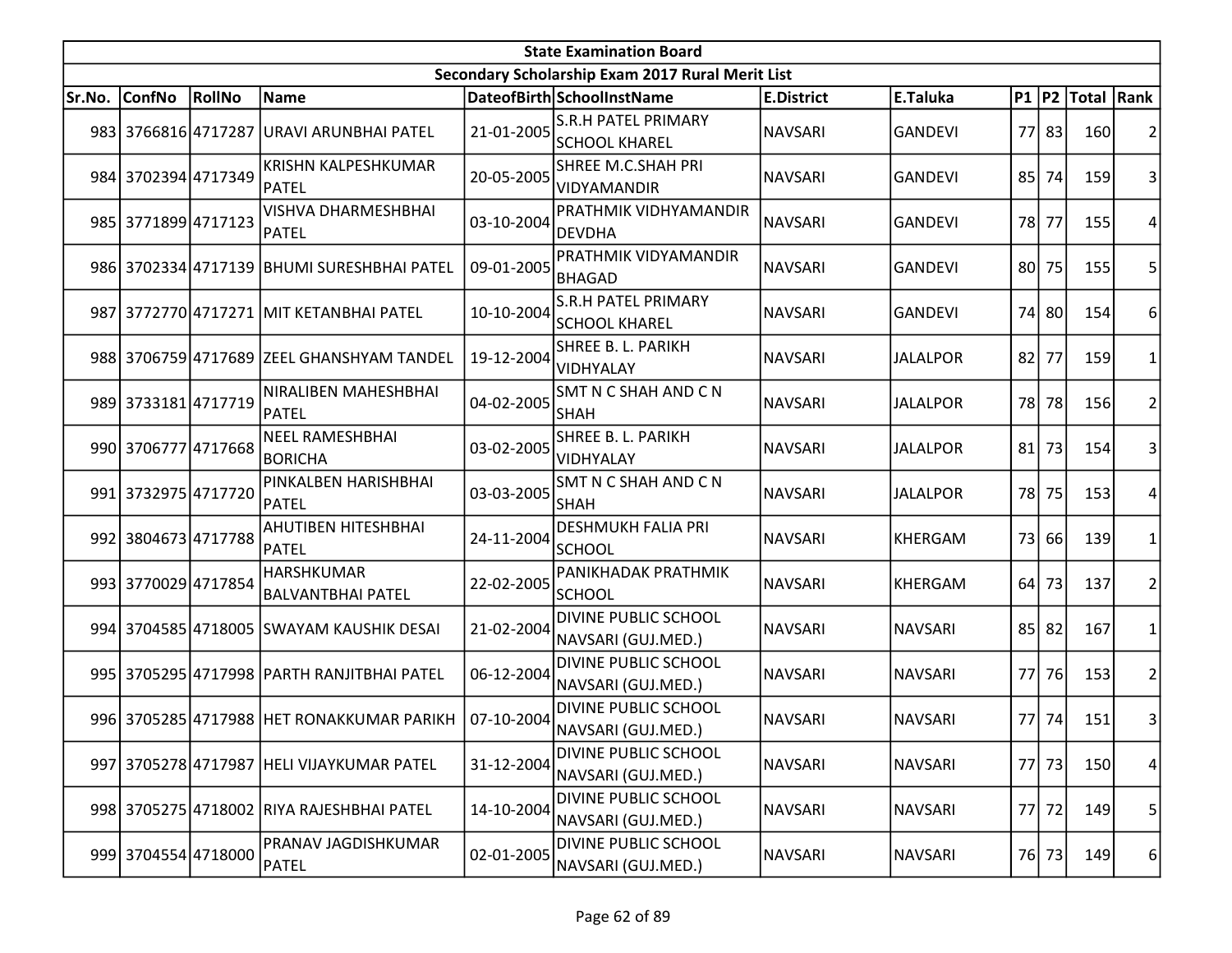|        | <b>State Examination Board</b> |                      |                                                                                |            |                                                  |                     |                  |                 |           |                  |                |  |  |
|--------|--------------------------------|----------------------|--------------------------------------------------------------------------------|------------|--------------------------------------------------|---------------------|------------------|-----------------|-----------|------------------|----------------|--|--|
|        |                                |                      |                                                                                |            | Secondary Scholarship Exam 2017 Rural Merit List |                     |                  |                 |           |                  |                |  |  |
| Sr.No. | <b>ConfNo</b>                  | RollNo               | Name                                                                           |            | DateofBirth SchoolInstName                       | <b>E.District</b>   | E.Taluka         |                 |           | P1 P2 Total Rank |                |  |  |
|        | 1000 3721755 4718567           |                      | MAYANKKUMAR<br><b>DINESHBHAI PATEL</b>                                         | 30-04-2004 | <b>PRIMARY SCHOOL</b><br><b>LAKHAVADI</b>        | <b>NAVSARI</b>      | VANSDA           |                 | 79 82     | 161              |                |  |  |
| 1001   |                                |                      | 3808744 4718474 KRUTI KANTILAL PATEL                                           |            | 27-12-2004 PRATAP HIGH SCHOOL                    | <b>NAVSARI</b>      | VANSDA           |                 | 80 78     | <b>158</b>       | $\overline{2}$ |  |  |
|        | 1002 3808922 4718469           |                      | DEVYANI MANGALBHAI<br><b>THORAT</b>                                            |            | 30-09-2004 PRATAP HIGH SCHOOL                    | <b>NAVSARI</b>      | VANSDA           |                 | 76 76     | 152              | 3              |  |  |
|        | 1003 3805634 4718770           |                      | RIDDHIKUMARI BIPINBHAI<br><b>PATEL</b>                                         | 18-09-2004 | <b>VIDYAKIRAN PRIMARY</b><br><b>SCHOOL</b>       | <b>NAVSARI</b>      | VANSDA           |                 | 75 76     | 151              | 4              |  |  |
|        | 1004 3702776 4718337           |                      | MINAL MAHESHBHAI<br>PARMAR                                                     |            | 19-04-2005 KANYA SHALA VANSDA                    | <b>NAVSARI</b>      | VANSDA           | 75              | 76        | 151              | 5              |  |  |
|        | 1005 3808849 4718479           |                      | PRAGATI MANISHKUMAR<br>PARMAR                                                  |            | 20-08-2004 PRATAP HIGH SCHOOL                    | <b>NAVSARI</b>      | <b>VANSDA</b>    |                 | 80 68     | 148              | 6              |  |  |
|        | 1006 3705253 4718641           |                      | AYUSHIKUMARI<br><b>VIMALKUMAR DHIMMAR</b>                                      |            | 21-12-2004 PRIMARY SCHOOL UNAI                   | NAVSARI             | VANSDA           | 69 <sup> </sup> | <b>76</b> | 145              |                |  |  |
|        | 1007 3808918 4718478           |                      | PRACHIKUMARI<br>HITESHBHAI PATEL                                               |            | 21-05-2005 PRATAP HIGH SCHOOL                    | <b>NAVSARI</b>      | VANSDA           |                 | 68 75     | 143              | 8              |  |  |
|        | 1008 3805843 4718811           |                      | KINJALBEN DILIPSINH<br>PARMAR                                                  |            | 20-10-2004 PAROLI P.SHALA                        | <b>PANCH MAHALS</b> | <b>GHOGHAMBA</b> |                 | 70 65     | 135              | 1              |  |  |
|        | 1009 3765255 4718804           |                      | ALPABEN ASHOKSINH<br>PARMAR                                                    |            | 26-08-2005 PAROLI P.SHALA                        | <b>PANCH MAHALS</b> | <b>GHOGHAMBA</b> |                 | 58 47     | 105              | 2              |  |  |
|        | 1010 3772752 4718819           |                      | MANISHABEN BHALSINH<br><b>BARIA</b>                                            |            | 08-04-2005 SHANIYADA P.SHALA                     | <b>PANCH MAHALS</b> | <b>GHOGHAMBA</b> |                 | 53 50     | 103              | 3              |  |  |
|        | 1011 3700201 4718791           |                      | DIRAJBEN PRAVINSINH<br>JADAV                                                   |            | 02-08-2004 MAHADEVIYA P.SHALA                    | <b>PANCH MAHALS</b> | <b>GHOGHAMBA</b> |                 | 50 50     | 100              | 4              |  |  |
|        |                                |                      | 1012 3771705 4718798 TIRTHRAJ VINODBHAI BARIA 05-07-2005 MULLAKUVA F. VANGARVA |            |                                                  | <b>PANCH MAHALS</b> | <b>GHOGHAMBA</b> | 57              | 43        | 100              | 5              |  |  |
|        | 1013 3808839 4718788           |                      | KAILASHBEN HIMMATBHAI<br>RATHVA                                                |            | 07-11-2002 LILADHAL P.SHALA                      | <b>PANCH MAHALS</b> | <b>GHOGHAMBA</b> |                 | 49 50     | 99               | 6              |  |  |
|        | 1014 3700213 4718792           |                      | <b>JYOTIKABEN VIJAYSINH</b><br><b>RATHOD</b>                                   |            | 16-03-2004 MAHADEVIYA P.SHALA                    | <b>PANCH MAHALS</b> | <b>GHOGHAMBA</b> |                 | $46$ 52   | 98               | $\overline{7}$ |  |  |
|        | 1015 3700106 4718794           |                      | MAHIPALSINH<br><b>BALVANTSINH SOLANKI</b>                                      |            | 04-08-2004   MAHADEVIYA P.SHALA                  | <b>PANCH MAHALS</b> | <b>GHOGHAMBA</b> |                 | $54$ 44   | 98               | 8 <sup>1</sup> |  |  |
|        |                                | 1016 3772842 4718818 | KALPESHBHAI SHANABHAI<br>BARIA                                                 |            | 29-05-2004 SHANIYADA P.SHALA                     | <b>PANCH MAHALS</b> | <b>GHOGHAMBA</b> |                 | 50 47     | 97               | 91             |  |  |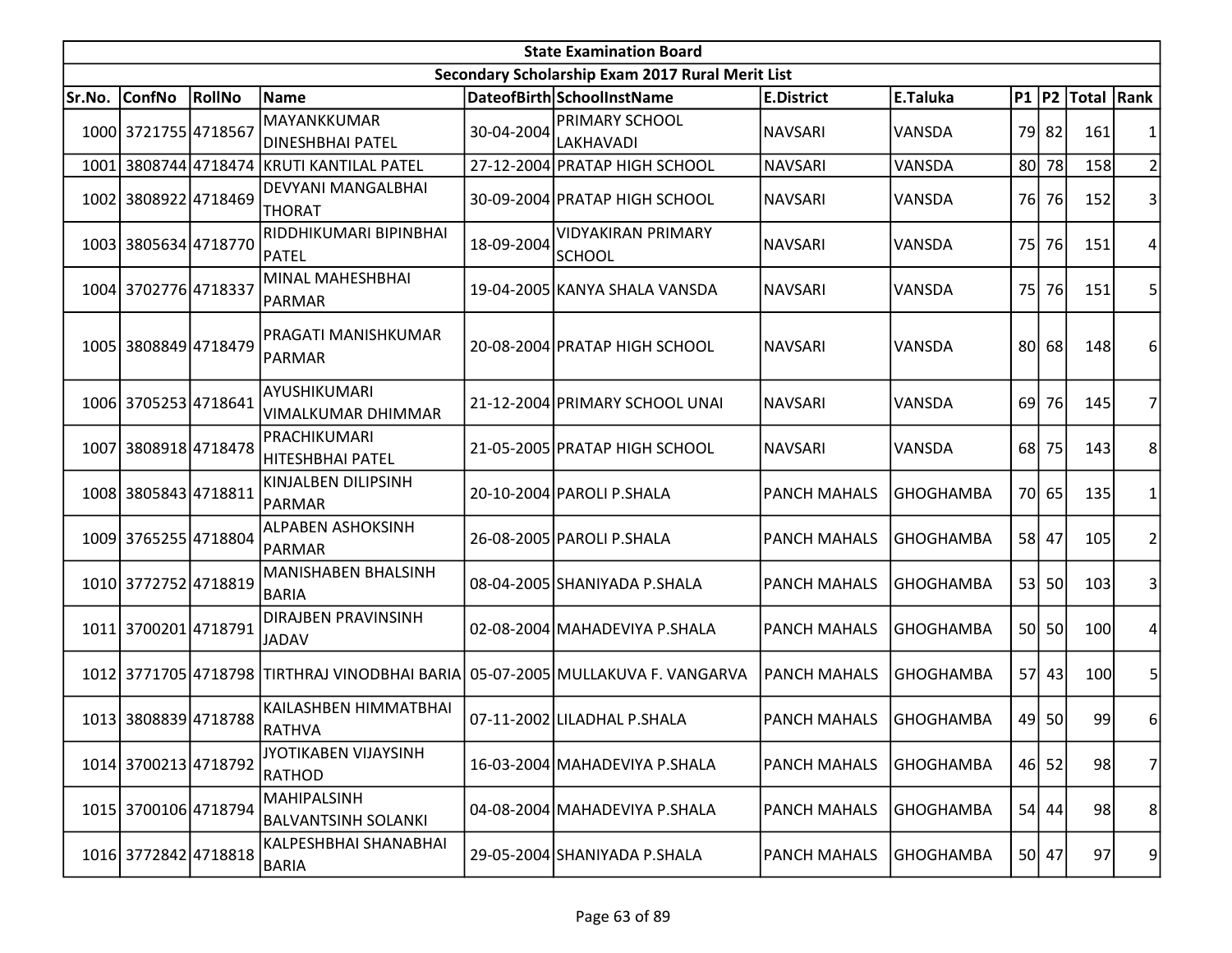|        | <b>State Examination Board</b> |        |                                                   |            |                                                  |                     |                  |                 |         |                  |                |  |  |
|--------|--------------------------------|--------|---------------------------------------------------|------------|--------------------------------------------------|---------------------|------------------|-----------------|---------|------------------|----------------|--|--|
|        |                                |        |                                                   |            | Secondary Scholarship Exam 2017 Rural Merit List |                     |                  |                 |         |                  |                |  |  |
| Sr.No. | <b>ConfNo</b>                  | RollNo | Name                                              |            | DateofBirth SchoolInstName                       | <b>E.District</b>   | E.Taluka         |                 |         | P1 P2 Total Rank |                |  |  |
|        | 1017 3772889 4718826           |        | <b>VIJAYBHAI GANPATBHAI</b><br>PATELIYA           |            | 12-08-2004 SHANIYADA P.SHALA                     | <b>PANCH MAHALS</b> | <b>GHOGHAMBA</b> |                 | 50 47   | 97               | 10             |  |  |
|        | 1018 3811574 4718937           |        | HITESHKUMAR VIPULBAHI<br>PATEL                    |            | 15-08-2004 SAMPA P.SHALA                         | <b>PANCH MAHALS</b> | <b>GODHRA</b>    | 81              | 84      | 165              | 1              |  |  |
|        | 1019 3811594 4718936           |        | HARSHKUMAR BHARATSINH<br><b>BARIA</b>             |            | 11-09-2004 SAMPA P.SHALA                         | <b>PANCH MAHALS</b> | <b>GODHRA</b>    | 82              | 83      | 165              | $\overline{c}$ |  |  |
|        | 1020 3720379 4718921           |        | NISHABEN HARISHBHAI<br>VANZARA                    |            | 05-02-2005 ORWADA P.SHALA                        | <b>PANCH MAHALS</b> | lGODHRA          |                 | 66 85   | 151              | 3              |  |  |
|        | 1021 3810889 4718873           |        | <b>PRINCY KALPESHKUMAR</b><br>PATEL               | 31-01-2005 | JAY JALARAM SCHOOL<br>(GUJARATI MEDIUM)          | <b>PANCH MAHALS</b> | <b>GODHRA</b>    | 76 <sup> </sup> | 65      | 141              | 4              |  |  |
|        | 1022 3720392 4718920           |        | <b>JIGNESHKUMAR</b><br><b>PRAVINKUMAR VANZARA</b> |            | 10-05-2005 ORWADA P.SHALA                        | <b>PANCH MAHALS</b> | <b>GODHRA</b>    |                 | 58 82   | 140              | 5              |  |  |
|        | 1023 3720359 4718925           |        | VIRENDRAKUMAR<br>PRAVINBHAI VANZARA               |            | 31-10-2004 ORWADA P.SHALA                        | <b>PANCH MAHALS</b> | <b>GODHRA</b>    | 61              | 77      | 138              | 6              |  |  |
|        | 1024 3707324 4718919           |        | <b>JAYDIPKUMAR</b><br>MAHESHBHAI PATEL            |            | 18-11-2004 ORWADA P.SHALA                        | <b>PANCH MAHALS</b> | <b>GODHRA</b>    | 61              | 72      | 133              | 7              |  |  |
|        | 1025 3769839 4718910           |        | HARISHABEN RATANBHAI<br><b>BARIA</b>              | 12-09-2004 | NAVALSHINHNI MUVADI<br><b>P.SHALA</b>            | PANCH MAHALS        | <b>GODHRA</b>    | 55              | 77      | 132              | 8              |  |  |
|        | 1026 3769785 4718909           |        | <b>GAJENDRASINH</b><br>MANOJSINH PARMAR           | 25-07-2005 | NAVALSHINHNI MUVADI<br>P.SHALA                   | PANCH MAHALS        | <b>GODHRA</b>    | <b>56</b>       | 74      | 130              | 9              |  |  |
|        | 1027 3707304 4718924           |        | <b>VIPULKUMAR</b><br>NAVLESHKUMAR PATEL           |            | 26-11-2004 ORWADA P.SHALA                        | <b>PANCH MAHALS</b> | <b>GODHRA</b>    | 59              | 67      | 126              | 10             |  |  |
|        | 1028 3720714 4718922           |        | PADMABEN ATULKUMAR<br><b>PATEL</b>                |            | 11-01-2004 ORWADA P.SHALA                        | <b>PANCH MAHALS</b> | <b>GODHRA</b>    | 47              | 78      | 125              | 11             |  |  |
|        | 1029 3810077 4718874           |        | VRAJ CHANDRESHKUMAR<br><b>CHAUHAN</b>             | 16-06-2004 | JAY JALARAM SCHOOL<br>(GUJARATI MEDIUM)          | <b>PANCH MAHALS</b> | <b>GODHRA</b>    | 64              | 58      | 122              | 12             |  |  |
|        |                                |        | 1030 3767970 4718929 KHUSHBU FIROJBHAI SHEKH      |            | 29-03-2005 POPATPURA P.SHALA                     | <b>PANCH MAHALS</b> | <b>GODHRA</b>    |                 | 48 74   | 122              | 13             |  |  |
|        | 1031 3720368 4718918           |        | HINABEN SURESHBHAI<br>VANZARA                     |            | 25-01-2005 ORWADA P.SHALA                        | <b>PANCH MAHALS</b> | <b>GODHRA</b>    | 52              | 69      | 121              | 14             |  |  |
|        | 1032 3767698 4718955           |        | NITABEN PRATAPSINH<br>BARIA                       |            | 06-11-2004 CHAMPANER P.SHALA                     | <b>PANCH MAHALS</b> | <b>HALOL</b>     |                 | $67$ 59 | 126              | 1              |  |  |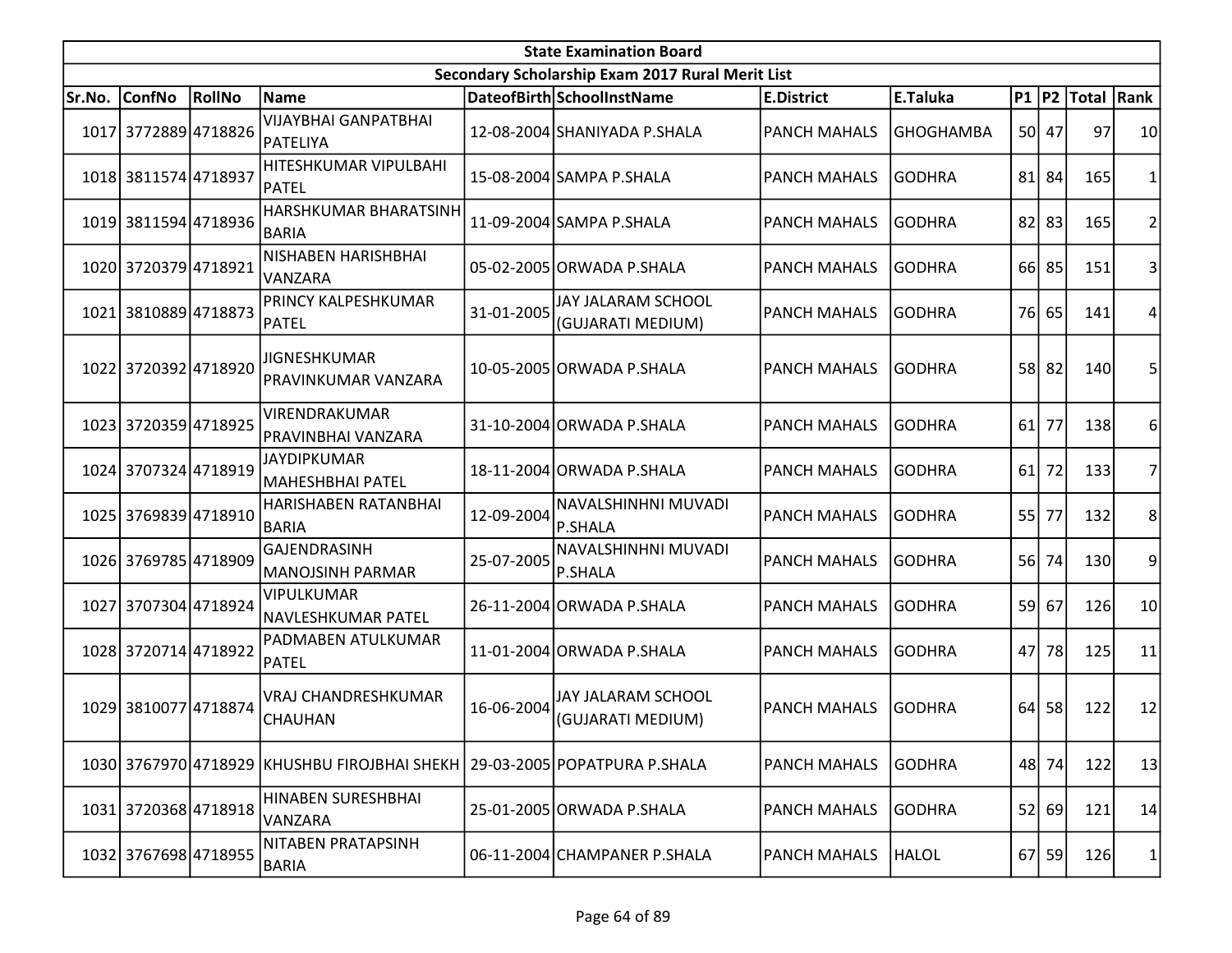|        | <b>State Examination Board</b> |        |                                              |            |                                                  |                     |                   |      |           |                  |                |  |  |
|--------|--------------------------------|--------|----------------------------------------------|------------|--------------------------------------------------|---------------------|-------------------|------|-----------|------------------|----------------|--|--|
|        |                                |        |                                              |            | Secondary Scholarship Exam 2017 Rural Merit List |                     |                   |      |           |                  |                |  |  |
| Sr.No. | ConfNo                         | RollNo | Name                                         |            | DateofBirth SchoolInstName                       | <b>E.District</b>   | E.Taluka          |      |           | P1 P2 Total Rank |                |  |  |
|        | 1033 3766745 4719055           |        | MITTALBEN SHAILESHBHAI<br>PARMAR             |            | 06-11-2004 NAVA ZANKHARIA P.SHALA                | <b>PANCH MAHALS</b> | <b>HALOL</b>      |      | $63$   58 | 121              |                |  |  |
|        | 1034 3772272 4719081           |        | LAXMIBEN RASIKBHAI<br>PARMAR                 |            | 05-06-2005 TIMBI P.SHALA                         | <b>PANCH MAHALS</b> | HALOL             | 67 I | 52        | 119              | 3              |  |  |
|        | 1035 3813349 4719090           |        | REKHABEN BALVANTBHAI<br>NAYAK                |            | 06-06-2004 VAGHBOD P.SHALA                       | <b>PANCH MAHALS</b> | <b>HALOL</b>      |      | 58 55     | 113              | 4              |  |  |
|        | 1036 3720207 4718967           |        | HARSHADKUMAR DILIPBHAI<br>PARMAR             |            | 31-08-2004 GHANSAR VAV P.SHALA                   | <b>PANCH MAHALS</b> | HALOL             |      | 60 51     | 111              | 5              |  |  |
|        | 1037 3809283 4719068           |        | SHILPABEN SURESHBHAI<br><b>BARIA</b>         |            | 20-10-2004 NAVAKUVA P.SHALA                      | <b>PANCH MAHALS</b> | <b>HALOL</b>      |      | 63 47     | 110              | 6              |  |  |
|        | 1038 3804552 4719149           |        | SHIVAMKUMAR NITINBHAI<br><b>BARIA</b>        |            | 10-03-2005 UDHVAN P.SHALA                        | <b>PANCH MAHALS</b> | <b>JAMBUGHODA</b> |      | $77$ 63   | 140              |                |  |  |
|        | 1039 3813200 4719152           |        | AKSHAYKUMAR<br>MANGALBHAI RATHVA             |            | 29-01-2004 VAV P.SHALA                           | <b>PANCH MAHALS</b> | <b>JAMBUGHODA</b> |      | 78 60     | 138              | 2              |  |  |
|        | 1040 3812972 4719271           |        | <b>HEENABEN</b><br>MAHENDRABHAI SOLANKI      |            | 23-02-2005 MALAV KUMAR SHALA                     | <b>PANCH MAHALS</b> | <b>KALOL</b>      | 791  | 76        | 155              |                |  |  |
|        | 1041 3813001 4719278           |        | REKHABEN JASVANTBHAI<br>RATHOD               |            | 15-01-2005 MALAV KUMAR SHALA                     | <b>PANCH MAHALS</b> | <b>KALOL</b>      | 74   | 80        | 154              | 2              |  |  |
|        |                                |        | 1042 3805095 4719259 NIKITA KIRANBHAI RATHOD |            | 02-06-2005 KHANDEVAL P.SHALA                     | <b>PANCH MAHALS</b> | KALOL             | 72   | 79        | 151              | 31             |  |  |
|        | 1043 3812995 4719273           |        | MITESHKUMAR<br><b>ASHVINBHAI RATHOD</b>      |            | 28-01-2005 MALAV KUMAR SHALA                     | <b>PANCH MAHALS</b> | <b>KALOL</b>      |      | 70 77     | 147              | 4              |  |  |
|        | 1044 3807538 4719298           |        | KARTIKSINH VIKRAMSINH<br>PARMAR              |            | 26-12-2004 PALASA P.SHALA                        | <b>PANCH MAHALS</b> | KALOL             |      | $62$   80 | 142              | 5              |  |  |
|        | 1045 3804697 4719305           |        | <b>TRUSHNABEN KETANSINH</b><br>PARMAR        |            | 28-04-2005 PALASA P.SHALA                        | <b>PANCH MAHALS</b> | <b>KALOL</b>      |      | 60 80     | 140              | 6              |  |  |
|        | 1046 3812997 4719274           |        | INIKITABEN HIMMATBHAI<br>PARMAR              |            | 13-11-2004 MALAV KUMAR SHALA                     | <b>PANCH MAHALS</b> | KALOL             |      | 64 75     | 139              | $\overline{7}$ |  |  |
|        | 1047 3813155 4719339           |        | <b>HETALBEN ARJUNSINH</b><br>PARMAR          |            | 08-07-2005 SAGANPURA P.SHALA                     | <b>PANCH MAHALS</b> | KALOL             |      | 65 73     | 138              | 8 <sup>2</sup> |  |  |
|        | 1048 3803581 4719446           |        | TANVIBEN SHAILESHBHAI<br>BARIA               | 29-05-2005 | MODEL SCHOOL (MORVA<br>HADAF)                    | <b>PANCH MAHALS</b> | MORVA HADAF       |      | $81$   71 | 152              | 1              |  |  |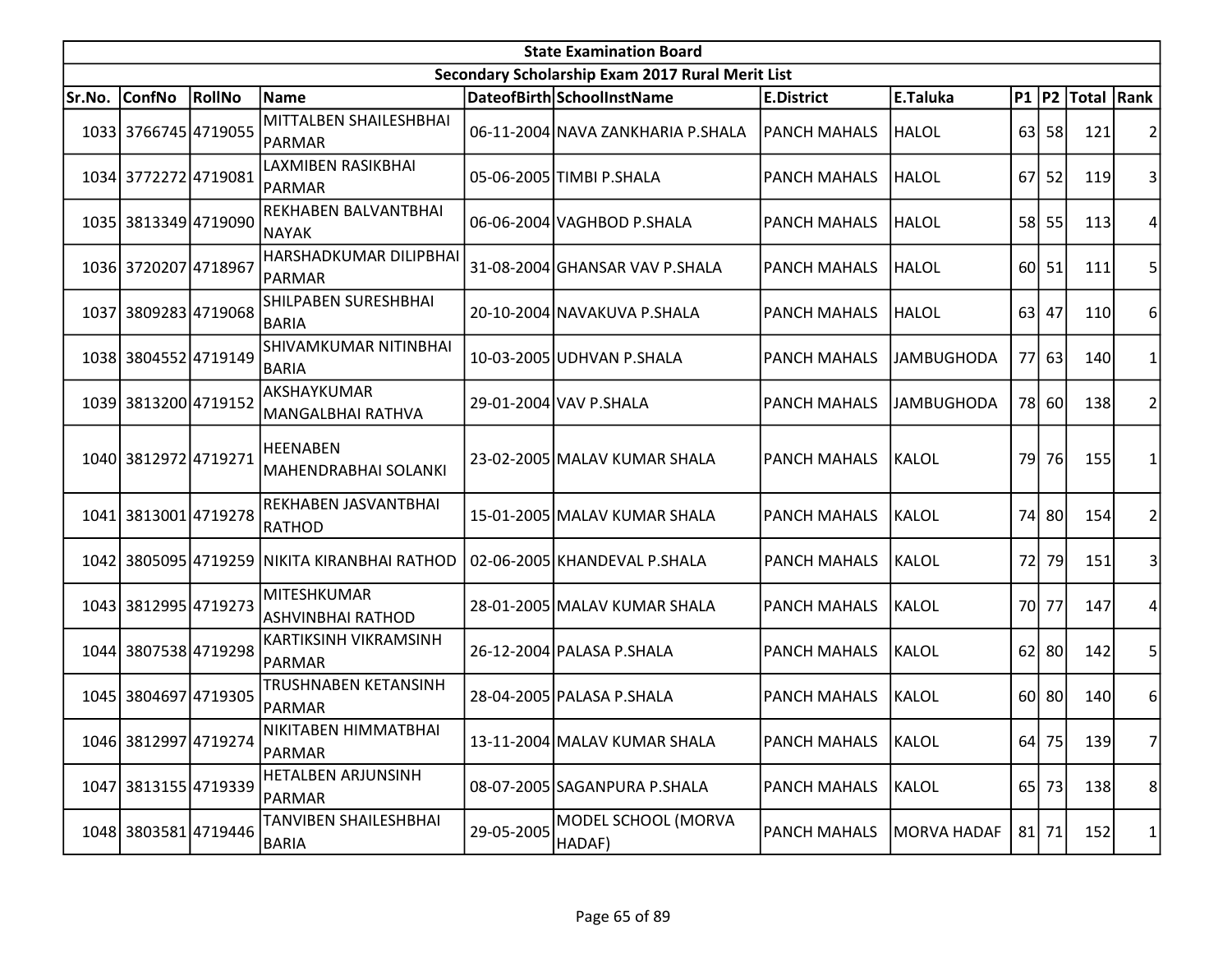|        | <b>State Examination Board</b> |        |                                                |            |                                                  |                     |                    |      |         |                     |                |  |  |
|--------|--------------------------------|--------|------------------------------------------------|------------|--------------------------------------------------|---------------------|--------------------|------|---------|---------------------|----------------|--|--|
|        |                                |        |                                                |            | Secondary Scholarship Exam 2017 Rural Merit List |                     |                    |      |         |                     |                |  |  |
| Sr.No. | <b>ConfNo</b>                  | RollNo | <b>Name</b>                                    |            | DateofBirth SchoolInstName                       | <b>E.District</b>   | E.Taluka           |      |         | P1  P2  Total  Rank |                |  |  |
|        | 1049 3803731 4719436           |        | <b>KARISHMABEN SURESHBHAI</b><br>PATEL         | 24-01-2005 | MODEL SCHOOL (MORVA<br>HADAF)                    | <b>PANCH MAHALS</b> | <b>MORVA HADAF</b> |      | 77 70   | 147                 | 2              |  |  |
|        | 1050 3803960 4719445           |        | TAMANNABEN HITESHBHAI<br><b>BHAGORA</b>        | 18-06-2005 | MODEL SCHOOL (MORVA<br>HADAF)                    | <b>PANCH MAHALS</b> | <b>MORVA HADAF</b> | 81   | 66      | 147                 | 3              |  |  |
|        |                                |        | 1051 3803687 4719447 VARSHABEN LALSING BARIA   | 24-12-2004 | MODEL SCHOOL (MORVA<br>HADAF)                    | <b>PANCH MAHALS</b> | <b>MORVA HADAF</b> | 72   | 74      | 146                 | 4              |  |  |
|        | 1052 3803771 4719440           |        | RANJANABEN BHUPATBHAI<br>PATEL                 | 08-06-2005 | MODEL SCHOOL (MORVA<br>HADAF)                    | <b>PANCH MAHALS</b> | <b>MORVA HADAF</b> |      | 76 67   | 143                 | 5              |  |  |
|        | 1053 3767939 4719450           |        | <b>DEVUBEN LAKSHMANSINH</b><br><b>BARIA</b>    |            | 25-06-2005 MORVA HADAF P.SHALA                   | <b>PANCH MAHALS</b> | <b>MORVA HADAF</b> |      | 69 69   | 138                 | 6              |  |  |
|        | 1054 3804053 4719448           |        | <b>VIPULKUMAR GOVINDBHAI</b><br><b>BARIA</b>   | 20-01-2005 | MODEL SCHOOL (MORVA<br>HADAF)                    | <b>PANCH MAHALS</b> | <b>MORVA HADAF</b> | 67I  | 69      | 136                 | 7              |  |  |
| 1055   | 3803981 4719433                |        | <b>GAYATRIBEN HASMUKHLAL</b><br>RAVAL          | 03-02-2005 | MODEL SCHOOL (MORVA<br>HADAF)                    | <b>PANCH MAHALS</b> | <b>MORVA HADAF</b> | 58   | 77      | 135                 | 8              |  |  |
|        | 1056 3803525 4719549           |        | PIYUSHKUMAR PREMSINH<br><b>BARIA</b>           |            | 07-12-2004 NAVI PADARDI P.SHALA                  | <b>PANCH MAHALS</b> | <b>SHAHERA</b>     | 68 l | 74      | 142                 | 1              |  |  |
|        | 1057 3803872 4719520           |        | <b>BRIJESHKUMAR</b><br><b>VIKRAMBHAI PATEL</b> |            | 09-05-2005 MATARIYA VYAS P.SHALA                 | <b>PANCH MAHALS</b> | <b>SHAHERA</b>     | 81   | 56      | 137                 | $\overline{c}$ |  |  |
|        | 1058 3709437 4719537           |        | KALIBAHEN RAMESHBHAI<br><b>BARIA</b>           |            | 03-04-2005 NAVAGAM NAVI VASAHAT                  | <b>PANCH MAHALS</b> | <b>SHAHERA</b>     | 62   | 69      | 131                 | 3              |  |  |
|        | 1059 3766561 4719510           |        | PANKTI RAJENDRAKUMAR<br><b>VYASKAR</b>         |            | 13-10-2004 HOLI CHAKLA VARG                      | <b>PANCH MAHALS</b> | <b>SHAHERA</b>     | 65   | 63      | 128                 | 4              |  |  |
|        | 1060 3803590 4719548           |        | NIKUNJKUMAR PRADIPBHAI<br><b>BARIA</b>         |            | 01-08-2004 NAVI PADARDI P.SHALA                  | <b>PANCH MAHALS</b> | <b>SHAHERA</b>     | 63   | 62      | 125                 | 5              |  |  |
| 1061   | 3709463 4719538                |        | KRISHNABAHEN JOVANJI<br>PANDOR                 |            | 24-07-2005 NAVAGAM NAVI VASAHAT                  | <b>PANCH MAHALS</b> | <b>SHAHERA</b>     | 63   | 62      | 125                 | 6              |  |  |
|        | 1062 3803735 4719550           |        | SACHINKUMAR<br><b>GUNAVANTSINH BARIA</b>       |            | 14-01-2005 NAVI PADARDI P.SHALA                  | <b>PANCH MAHALS</b> | SHAHERA            |      | $61$ 62 | 123                 | 7              |  |  |
|        | 1063 3732328 4719539           |        | PAYALBAHEN DINESHBHAI<br><b>BARIA</b>          |            | 25-02-2005 NAVAGAM NAVI VASAHAT                  | <b>PANCH MAHALS</b> | <b>SHAHERA</b>     |      | $69$ 52 | 121                 | 8 <sup>2</sup> |  |  |
|        | 1064 3705112 4719558           |        | ATULKUMAR<br>JASHVANTSINH PAGI                 |            | 03-12-2004 TANDI MUVADA P.SHALA                  | <b>PANCH MAHALS</b> | <b>SHAHERA</b>     |      | 66 54   | 120                 | 9              |  |  |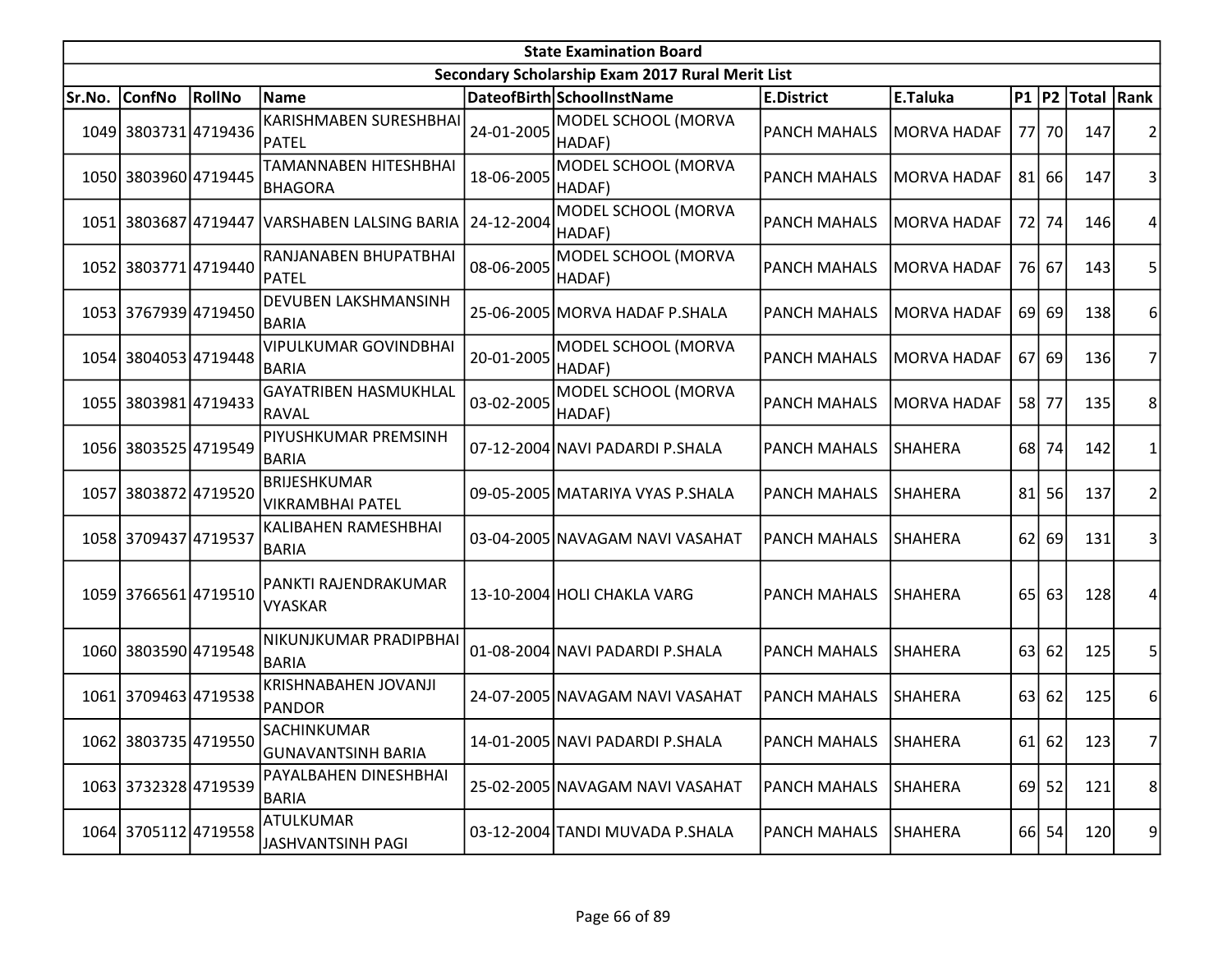| <b>State Examination Board</b> |                      |               |                                                                            |            |                                                  |                     |                |      |           |                  |                |  |  |
|--------------------------------|----------------------|---------------|----------------------------------------------------------------------------|------------|--------------------------------------------------|---------------------|----------------|------|-----------|------------------|----------------|--|--|
|                                |                      |               |                                                                            |            | Secondary Scholarship Exam 2017 Rural Merit List |                     |                |      |           |                  |                |  |  |
| Sr.No.                         | <b>ConfNo</b>        | <b>RollNo</b> | Name                                                                       |            | DateofBirth SchoolInstName                       | <b>E.District</b>   | E.Taluka       |      |           | P1 P2 Total Rank |                |  |  |
|                                | 1065 3812870 4719516 |               | MONIKABEN RAMESHBHAI<br>VANAJARA                                           | 10-12-2004 | LAVAR FALIYA VARG<br><b>MATARIYA</b>             | <b>PANCH MAHALS</b> | <b>SHAHERA</b> |      | 66 52     | 118              | 10             |  |  |
|                                | 1066 3803636 4719547 |               | <b>MINTESHKUMAR</b><br>RAJANSINH BARIA                                     |            | 27-01-2005 NAVI PADARDI P.SHALA                  | <b>PANCH MAHALS</b> | <b>SHAHERA</b> | 62   | 55        | 117              | 11             |  |  |
|                                | 1067 3705113 4719562 |               | <b>SHILPABAHEN</b><br><b>JASHVANTSINH HARIJAN</b>                          |            | 10-12-2001 TANDI MUVADA P.SHALA                  | <b>PANCH MAHALS</b> | <b>SHAHERA</b> | 63   | 52        | 115              | 12             |  |  |
|                                | 1068 3709784 4719607 |               | <b>HETVIBEN JYANTIBHAI</b><br><b>DESAI</b>                                 |            | 31-08-2005 DELMAL PRIMARY SCHOOL                 | <b>PATAN</b>        | CHANASMA       |      | 74 72     | <b>146</b>       |                |  |  |
|                                | 1069 3733275 4719725 |               | RONAK MANOJKUMAR<br><b>AMETA</b>                                           | 25-02-2005 | MITHADHARVA PRIMARY<br><b>SCHOOL</b>             | PATAN               | CHANASMA       |      | 76 68     | 144              |                |  |  |
|                                | 1070 3706936 4719729 |               | PARASKUMAR<br>RAMESHBHAI RATHOD                                            | 19-08-2004 | MITHIGHARIYAL PRIMARI<br><b>SCHOOL</b>           | PATAN               | CHANASMA       |      | 70 73     | 143              | 3              |  |  |
|                                | 1071 3706433 4719591 |               | SIDHDHIBEN NARAYANBHAI<br><b>CHAUDHARI</b>                                 | 20-02-2005 | <b>BRAHMANVADA PRIMARY</b><br><b>SCHOOL</b>      | PATAN               | CHANASMA       | 73 I | 70        | 143              | Δ              |  |  |
|                                | 1072 3765504 4719824 |               | NIRALI PARMESHBHAI<br>MAKWANA                                              |            | 26-04-2005 ADIYA PRIMARY SCHOOL                  | PATAN               | <b>HARIJ</b>   | 67 I | 70        | 137              |                |  |  |
|                                |                      |               | 1073 3765503 4719819 AVANI GIRISHBHAI PATEL                                |            | 21-12-2004 ADIYA PRIMARY SCHOOL                  | <b>PATAN</b>        | <b>HARIJ</b>   | 71   | 64        | 135              |                |  |  |
|                                | 1074 3765505 4719827 |               | <b>SHITAL DILIPBHAI</b><br>PRAJAPATI                                       |            | 01-04-2005 ADIYA PRIMARY SCHOOL                  | <b>PATAN</b>        | <b>HARIJ</b>   |      | 68 66     | 134              | 3              |  |  |
|                                |                      |               | 1075 3765507 4719823 NEHA MAHESHBHAI RAVAL                                 |            | 09-08-2004 ADIYA PRIMARY SCHOOL                  | PATAN               | <b>HARIJ</b>   |      | 65 67     | 132              |                |  |  |
|                                |                      |               | 1076 3769846 4719911 PRIY VIMALKUMAR PATEL                                 | 13-11-2003 | LORD KRISHNA SCHOOLOF<br><b>SCIENCE</b>          | PATAN               | <b>PATAN</b>   |      | 79 81     | <b>160</b>       | 1              |  |  |
|                                |                      |               | 1077 3770130 4719910 PRIT SHAILESHBHAI PATEL                               | 15-06-2005 | LORD KRISHNA SCHOOLOF<br><b>SCIENCE</b>          | PATAN               | <b>PATAN</b>   |      | $80$   75 | 155              | 2              |  |  |
|                                | 1078 3810125 4719912 |               | VAISHVI PARESHKUMAR<br>PATEL                                               | 31-07-2005 | LORD KRISHNA SCHOOLOF<br><b>SCIENCE</b>          | PATAN               | <b>PATAN</b>   |      | 70 70     | 140              | $\overline{3}$ |  |  |
|                                | 1079 3700133 4719864 |               | VISHAKHABEN VINODBHAI<br>PARMAR                                            | 27-11-2004 | <b>BALISANA -2 PRIMARY</b><br><b>SCHOOL</b>      | PATAN               | <b>PATAN</b>   |      | 68 71     | 139              | 4              |  |  |
|                                |                      |               | <b>ASMITKUMAR</b><br>1080 3807710 4719902 MAHENDRABHAI<br><b>CHAUDHARI</b> | 27-10-2004 | LORD KRISHNA SCHOOLOF<br><b>SCIENCE</b>          | PATAN               | <b>PATAN</b>   |      | 65 73     | 138              | 5              |  |  |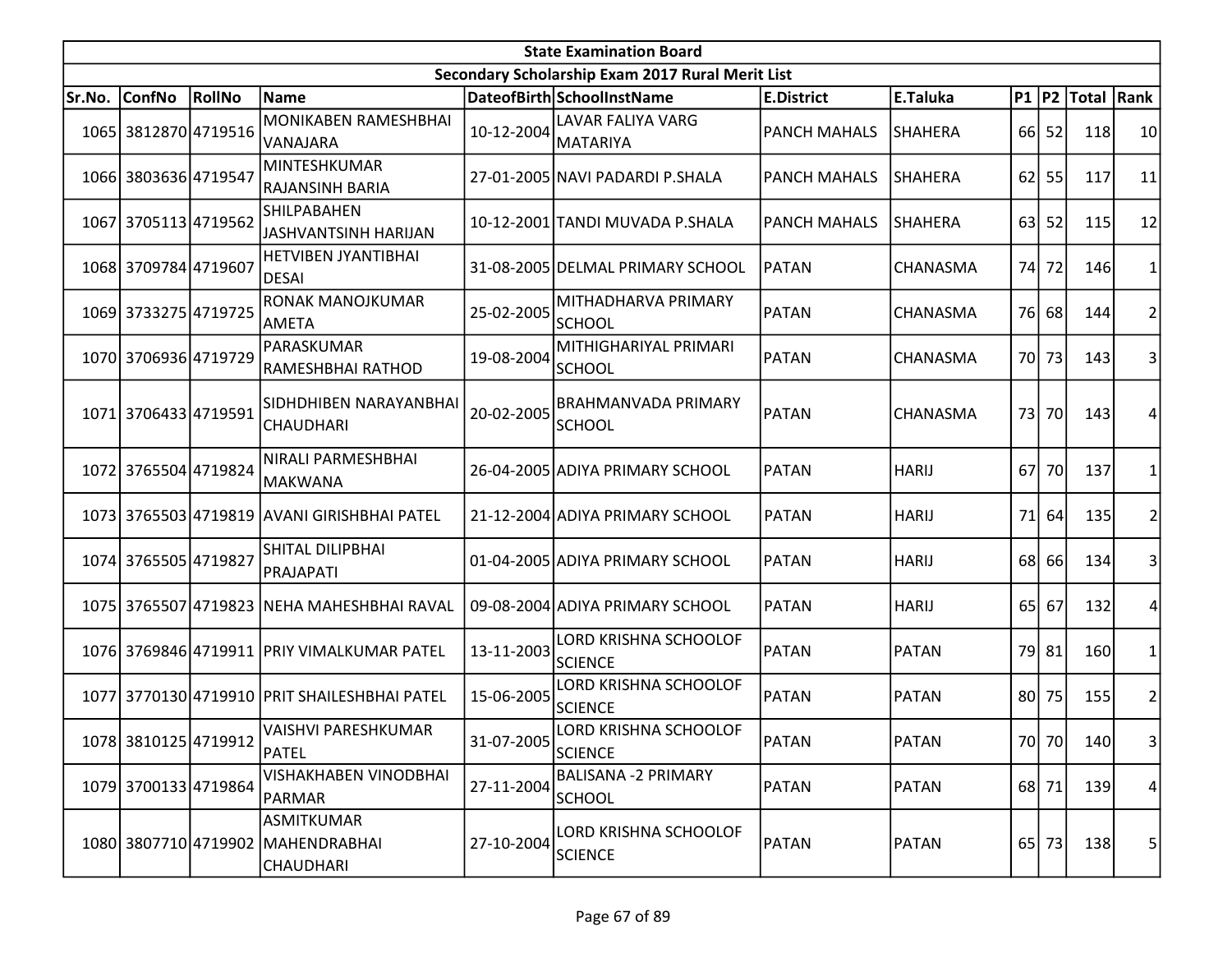| <b>State Examination Board</b> |                      |        |                                             |            |                                                  |                   |                  |                 |         |                        |                         |  |
|--------------------------------|----------------------|--------|---------------------------------------------|------------|--------------------------------------------------|-------------------|------------------|-----------------|---------|------------------------|-------------------------|--|
|                                |                      |        |                                             |            | Secondary Scholarship Exam 2017 Rural Merit List |                   |                  |                 |         |                        |                         |  |
| Sr.No.                         | <b>ConfNo</b>        | RollNo | Name                                        |            | DateofBirth SchoolInstName                       | <b>E.District</b> | E.Taluka         |                 |         | P1   P2   Total   Rank |                         |  |
|                                | 1081 3705355 4719863 |        | <b>UJAMABEN INAYATHUSEN</b><br>lsнекн       | 10-09-2004 | BALISANA -2 PRIMARY<br>SCHOOL                    | PATAN             | <b>PATAN</b>     | 64              | 72      | 136                    | 6                       |  |
|                                | 1082 3803609 4719988 |        | DHARABEN<br><b>BHAVESHKUMAR DAVADA</b>      |            | 11-04-2004 GOTARKA PRIMARY SCHOOL PATAN          |                   | <b>RADHANPUR</b> | 80I             | -69 l   | 149                    |                         |  |
|                                | 1083 3765541 4720001 |        | NIKITABEN NARANBHAI<br><b>AYAR</b>          |            | 11-06-2005 GOTARKA PRIMARY SCHOOL PATAN          |                   | <b>RADHANPUR</b> |                 | 76 62   | 138                    | 2                       |  |
|                                | 1084 3744163 4719985 |        | <b>AYUSHI NAVINBHAI</b><br> RAJAGOR         |            | 27-10-2004 GOTARKA PRIMARY SCHOOL PATAN          |                   | <b>RADHANPUR</b> |                 | 72 65   | 137                    | 3                       |  |
|                                | 1085 3744098 4719984 |        | <b>ASTHA NAVINBHAI</b><br><b>RAJAGOR</b>    |            | 27-10-2004 GOTARKA PRIMARY SCHOOL PATAN          |                   | <b>RADHANPUR</b> |                 | 67 67   | 134                    | 4                       |  |
|                                | 1086 3734079 4720004 |        | RADHIKABEN BHAGAVANJI<br><b>THAKOR</b>      |            | 01-05-2005 GOTARKA PRIMARY SCHOOL PATAN          |                   | <b>RADHANPUR</b> |                 | 70 62   | 132                    | 5                       |  |
| 1087                           | 38035714719987       |        | <b>DAXABEN GOVINDBHAI</b><br><b>JOSHI</b>   |            | 13-09-2003 GOTARKA PRIMARY SCHOOL PATAN          |                   | <b>RADHANPUR</b> |                 | 68 63   | 131                    | 6                       |  |
|                                | 1088 3701846 4720030 |        | POOJA MAHESHGAR<br>GAUSVAMI                 |            | 24-07-2005 VAVAL PRIMARY SCHOOL                  | PATAN             | SAMI             | 65 <sup> </sup> | 58      | 123                    | 1                       |  |
|                                | 1089 3707640 4720029 |        | NITIN MEGHRAJBHAI<br>THAKOR                 |            | 03-03-2005 VAVAL PRIMARY SCHOOL                  | <b>PATAN</b>      | SAMI             | 65              | 56      | 121                    | $\overline{2}$          |  |
|                                |                      |        | 1090 3701866 4720028 MAULIK JIVABHAI NADODA |            | 04-12-2004 VAVAL PRIMARY SCHOOL                  | PATAN             | SAMI             | 63              | 54      | 117                    | 3                       |  |
|                                |                      |        | 1091 3701886 4720031 RAVI BHUPATBHAI THAKOR |            | 01-08-2005 VAVAL PRIMARY SCHOOL                  | PATAN             | SAMI             | 65 <sup> </sup> | 52      | 117                    | 4                       |  |
|                                | 1092 3812495 4720065 |        | RAJKUMAR JASVANTLAL<br>ACHARYA              |            | 09-12-2004 S.D.ACHARYA PRI.SCHOOL                | PATAN             | <b>SANTALPUR</b> | 55              | 61      | 116                    | 1                       |  |
|                                | 1093 3810628 4720040 |        | <b>PRIYABEN PRAVINSINH</b><br>MAKVANA       |            | 08-08-2005 KORDA PIMARY SCHOOL                   | PATAN             | SANTALPUR        |                 | 58 55   | 113                    | $\overline{c}$          |  |
|                                | 1094 3812493 4720061 |        | DHRUVKUMAR<br>JAYESHKUMAR SOLNKI            |            | 21-09-2004 S.D.ACHARYA PRI.SCHOOL                | <b>PATAN</b>      | SANTALPUR        |                 | $59$ 53 | 112                    | $\overline{\mathbf{3}}$ |  |
|                                | 1095 3805368 4720055 |        | RAVIRAJSINH MEGHUJI<br><b>JADEJA</b>        |            | 06-08-2005 PAR PRIMARY SCHOOL                    | <b>PATAN</b>      | SANTALPUR        |                 | 59 51   | 110                    | 4                       |  |
|                                | 1096 3812498 4720062 |        | HIREN RAMESHCHANDR<br><b>THAKKAR</b>        |            | 04-11-2004 S.D.ACHARYA PRI.SCHOOL                | PATAN             | <b>SANTALPUR</b> |                 | 54 51   | 105                    | 5                       |  |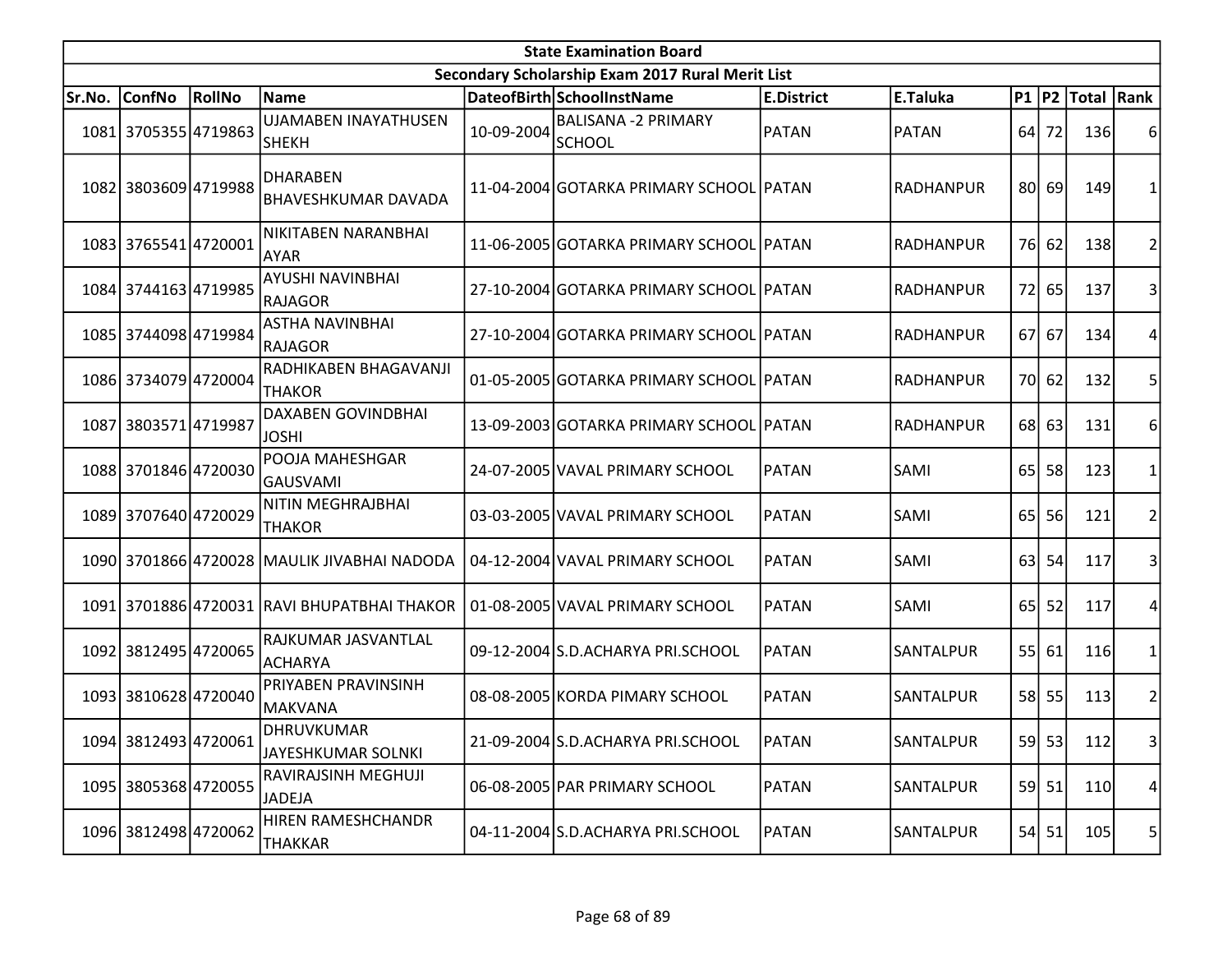| <b>State Examination Board</b> |                      |        |                                               |            |                                                  |                   |                  |           |         |                        |                |
|--------------------------------|----------------------|--------|-----------------------------------------------|------------|--------------------------------------------------|-------------------|------------------|-----------|---------|------------------------|----------------|
|                                |                      |        |                                               |            | Secondary Scholarship Exam 2017 Rural Merit List |                   |                  |           |         |                        |                |
| Sr.No.                         | <b>ConfNo</b>        | RollNo | Name                                          |            | DateofBirth SchoolInstName                       | <b>E.District</b> | E.Taluka         |           |         | P1   P2   Total   Rank |                |
|                                | 1097 3805361 4720051 |        | <b>HETALBEN HENGABHAI</b><br><b>BHARVAD</b>   |            | 01-06-2005 PAR PRIMARY SCHOOL                    | <b>PATAN</b>      | <b>SANTALPUR</b> |           | $49$ 52 | 101                    | 6              |
|                                | 1098 3768064 4720090 |        | AMISHA DANSUKHBHAI<br><b>JOSHI</b>            | 23-12-2004 | <b>DHARUSAN PRIMARY</b><br><b>SCHOOL</b>         | PATAN             | SARASWATI        |           | 76 75   | 151                    | 1              |
|                                | 1099 3767003 4720095 |        | HARDIKKUMAR KANUBHAI<br><b>JOSHI</b>          | 08-10-2004 | <b>DHARUSAN PRIMARY</b><br><b>SCHOOL</b>         | PATAN             | SARASWATI        | <b>72</b> | 75      | 147                    | $\overline{2}$ |
|                                | 1100 3704235 4720136 |        | HARDIK RAMESHBHAI<br>PRAJAPATI                |            | 01-02-2005 SARIYAD KUMAR SHALA                   | PATAN             | SARASWATI        | 77I       | 69      | 146                    | 3              |
|                                | 1101 3767670 4720089 |        | AJAYKUMAR CHANDUBHAI<br><b>GANCHI</b>         | 02-10-2004 | <b>DHARUSAN PRIMARY</b><br><b>SCHOOL</b>         | PATAN             | <b>SARASWATI</b> | 72        | 72      | 144                    | 4              |
|                                |                      |        | 1102 3768107 4720093 DIPIKA KANTIBHAI JOSHI   | 22-10-2004 | <b>DHARUSAN PRIMARY</b><br><b>SCHOOL</b>         | PATAN             | SARASWATI        |           | 76 68   | 144                    | 5              |
|                                | 1103 3810731 4720127 |        | <b>KOMALBEN BABUBHAI</b><br><b>JOSHI</b>      |            | 05-10-2004 SARIYAD KANYA SHALA                   | <b>PATAN</b>      | SARASWATI        | <b>77</b> | 66      | 143                    | 6              |
|                                | 1104 3807813 4720124 |        | AAYUSHBHAI BHURABHAI<br>RABARI                | 15-01-2005 | <b>RENCHAVI PRIMARY</b><br><b>SCHOOL</b>         | PATAN             | SARASWATI        |           | 67 73   | 140                    | $\overline{7}$ |
|                                |                      |        | 1105 3704383 4720140 KETUL LALITBHAI DARJI    |            | 27-12-2004 SARIYAD KUMAR SHALA                   | PATAN             | SARASWATI        |           | 73 66   | 139                    | 8              |
|                                |                      |        | 1106 3706649 4720172 JJAY PARAMABHAI RATHAVI  | 25-06-2005 | MOTICHANDUR PRIMARY<br>SCHOOL-2                  | PATAN             | SHANKHESHWA<br>R | 63        | 67      | 130                    | 1              |
|                                |                      |        | 1107 3811403 4720178 KAJAL PASHABHAI RAVAL    | 22-09-2004 | SANKHESWAR PRIMARY<br><b>GILRS SCHOOL</b>        | PATAN             | SHANKHESHWA<br>R |           | 66 58   | 124                    | $\overline{2}$ |
|                                | 1108 3766320 4720176 |        | PRAKASH NATAVARBHAI<br><b>VAGHARI</b>         | 03-12-2004 | MOTICHANDUR PRIMARY<br>SCHOOL-2                  | PATAN             | SHANKHESHWA<br>R |           | 66 54   | 120                    | 3              |
|                                | 1109 3766532 4720175 |        | NITIN RAMESHBHAI<br>RATHAVI                   | 30-03-2005 | MOTICHANDUR PRIMARY<br>SCHOOL-2                  | PATAN             | SHANKHESHWA<br>R | 64        | 56      | 120                    | 4              |
|                                | 1110 3770888 4720219 |        | <b>VIPUL RUGANATHBHAI</b><br><b>CHAUDHARI</b> | 06-09-2004 | <b>GANGALASAN PRIMARY</b><br><b>SCHOOL</b>       | PATAN             | <b>SIDDHPUR</b>  | 72        | 74      | 146                    | $\mathbf{1}$   |
|                                | 1111 3720380 4720213 |        | BHAVYKUMAR DAHYABHAI<br>NAYI                  | 20-01-2004 | <b>GANGALASAN PRIMARY</b><br>SCHOOL              | PATAN             | <b>SIDDHPUR</b>  |           | 72 72   | 144                    | 2              |
|                                | 1112 3766019 4720325 |        | <b>MEGHABA RANJITSINH</b><br>RAJPUT           | 24-02-2005 | <b>VADHAROL PRIMARY</b><br><b>SCHOOL</b>         | PATAN             | <b>SIDDHPUR</b>  |           | 77 65   | 142                    | 3              |
|                                | 1113 3708830 4720227 |        | <b>DRASHTI JAYANTIBHAI</b><br><b>PATEL</b>    |            | 04-05-2005 KUVARA PRIMARY SCHOOL                 | PATAN             | <b>SIDDHPUR</b>  |           | 69 69   | 138                    | 4              |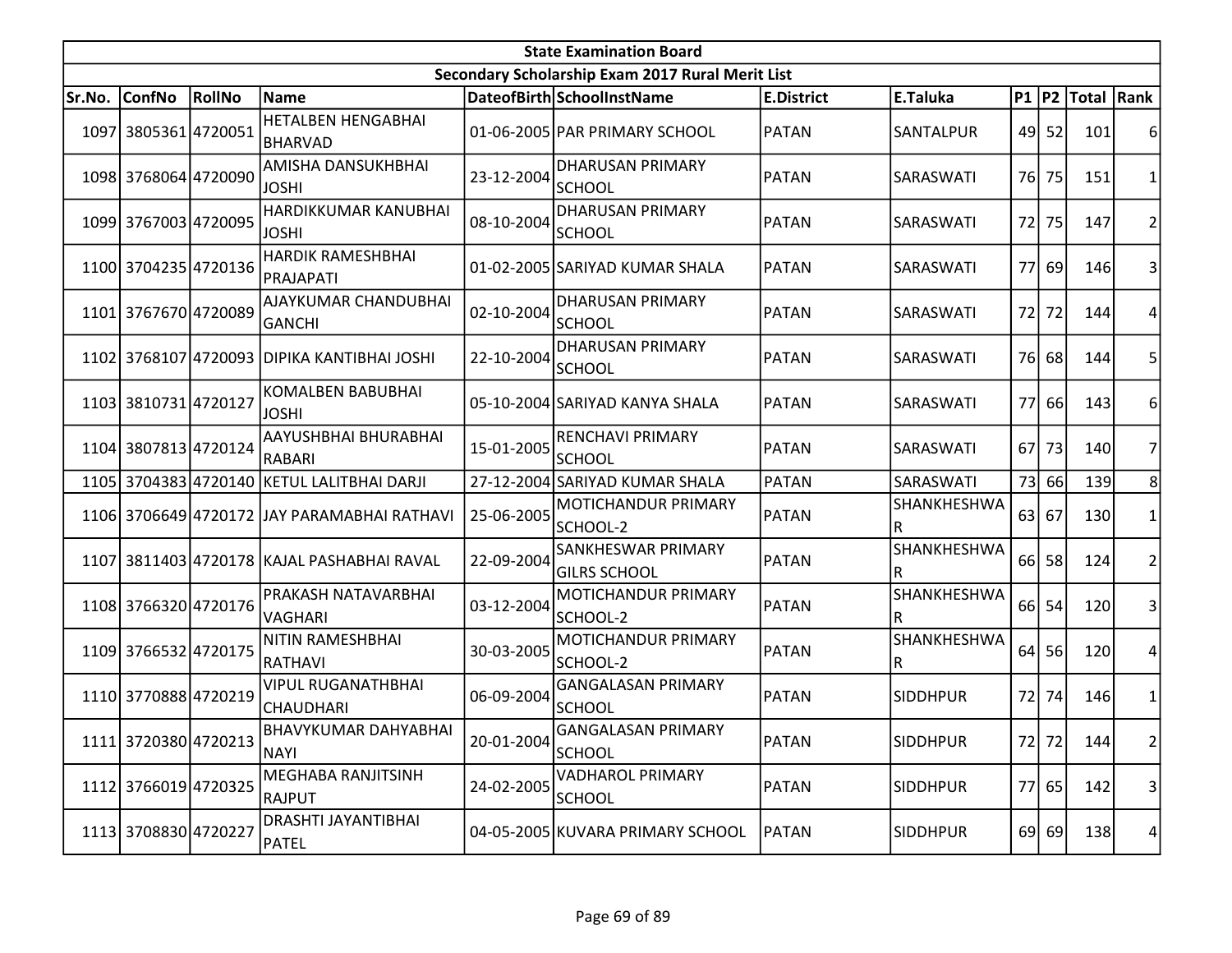| <b>State Examination Board</b> |                      |               |                                                           |            |                                                  |                   |                 |      |       |                     |                |  |
|--------------------------------|----------------------|---------------|-----------------------------------------------------------|------------|--------------------------------------------------|-------------------|-----------------|------|-------|---------------------|----------------|--|
|                                |                      |               |                                                           |            | Secondary Scholarship Exam 2017 Rural Merit List |                   |                 |      |       |                     |                |  |
| Sr.No.                         | <b>ConfNo</b>        | <b>RollNo</b> | Name                                                      |            | DateofBirth SchoolInstName                       | <b>E.District</b> | E.Taluka        |      |       | P1  P2  Total  Rank |                |  |
|                                | 1114 3766098 4720326 |               | NUSARATFATEMA<br>ZULFIKARALI CHAUDHARI                    | 21-04-2005 | <b>VADHAROL PRIMARY</b><br><b>SCHOOL</b>         | PATAN             | <b>SIDDHPUR</b> |      | 76 61 | 137                 | 5              |  |
|                                |                      |               | 1115 3769897 4720220 VRAJ JAGDISHBHAI PATEL               | 02-10-2004 | <b>GANGALASAN PRIMARY</b><br><b>SCHOOL</b>       | <b>PATAN</b>      | <b>SIDDHPUR</b> | 77 l | 58    | 135                 | 6              |  |
|                                | 1116 3812838 4720365 |               | PAYAL KISHOR<br><b>BAMBHANIYA</b>                         |            | 09-08-2005 KOTADA PRA SHALA                      | PORBANDAR         | <b>KUTIYANA</b> | 69 l | 70    | 139                 |                |  |
|                                |                      |               | 1117 3813015 4720361 JJASHU DEVASHI ODEDARA               |            | 10-06-2005 KOTADA PRA SHALA                      | PORBANDAR         | <b>KUTIYANA</b> | 71   | 67    | 138                 | 2              |  |
|                                | 1118 3754090 4720550 |               | <b>CHETNA KESHUBHAI</b><br>KESHWALA                       |            | 22-11-2004 RATDI PRA SHALA                       | PORBANDAR         | PORBANDAR       | 67   | 61    | 128                 |                |  |
|                                |                      |               | 1119 3812777 4720443 NILESH NATHU MANDERA                 |            | 02-03-2005 BILDI SIM SHALA                       | PORBANDAR         | PORBANDAR       | 67   | 59    | 126                 | 2              |  |
|                                |                      |               | 1120 3766647 4720480 RUTVI ARJANBHAI BALEJA               |            | 23-05-2005 GOSA PAY CEN SHALA                    | PORBANDAR         | PORBANDAR       | 63   | 62    | 125                 | 3              |  |
|                                |                      |               | 1121 3806619 4720442 VIDYA NITESHBHAI MODHA               | 31-07-2005 | (PVT) PARASURAM PRA<br><b>SHALA</b>              | PORBANDAR         | PORBANDAR       |      | 67 57 | 124                 | 4              |  |
|                                |                      |               | 1122 3771552 4720520 GUNBEN VIPULBHAI VAJA                |            | 06-04-2005 MADHAVPUR KANYA SHALA                 | PORBANDAR         | PORBANDAR       | 62   | 59    | 121                 |                |  |
|                                | 1123 3767636 4720524 |               | <b>SHANTI BHIKHUBHAI</b><br>MOKARIYA                      |            | 30-08-2005 MADHAVPUR KANYA SHALA                 | PORBANDAR         | PORBANDAR       |      | 66 53 | 119                 | 6              |  |
|                                |                      |               | 1124 3754250 4720548 BHARAT NAGABHAI BHUVA                |            | 25-03-2003 RATDI PRA SHALA                       | PORBANDAR         | PORBANDAR       |      | 62 55 | 117                 | 7              |  |
|                                | 1125 3733427 4720504 |               | PRIYANKA BABUBHAI<br>PANDAVADARA                          |            | 06-12-2004 KHAPAT SIM SHALA NO 2                 | PORBANDAR         | PORBANDAR       | 65   | 52    | 117                 | 8 <sup>1</sup> |  |
|                                |                      |               | PRAKASH<br>1126 3808091 4720581 PARSHOTTAMBHAI<br>LAKHANA |            | 15-05-2005 MOKAR PRA SHALA                       | PORBANDAR         | RANAVAV         | 68   | 73    | 141                 | 1              |  |
|                                | 1127 3733273 4720590 |               | ALFAZBEG MUZAFARBEG<br><b>MIRZA</b>                       | 17-09-2004 | <b>PVT - SIGMA PUBLIC</b><br><b>SCHOOL</b>       | PORBANDAR         | RANAVAV         |      | 64 70 | 134                 | $\overline{2}$ |  |
|                                | 1128 3808104 4720578 |               | KHUSHAL JITENDRABHAI<br>MODHA                             |            | 11-08-2005 MOKAR PRA SHALA                       | PORBANDAR         | RANAVAV         |      | 76 58 | 134                 | $\vert$        |  |
|                                |                      |               | 1129 3808181 4720582 PRIYANKA RAJABHAI JOD                |            | 14-10-2004 MOKAR PRA SHALA                       | PORBANDAR         | RANAVAV         |      | 72 61 | 133                 | 4 <sup>1</sup> |  |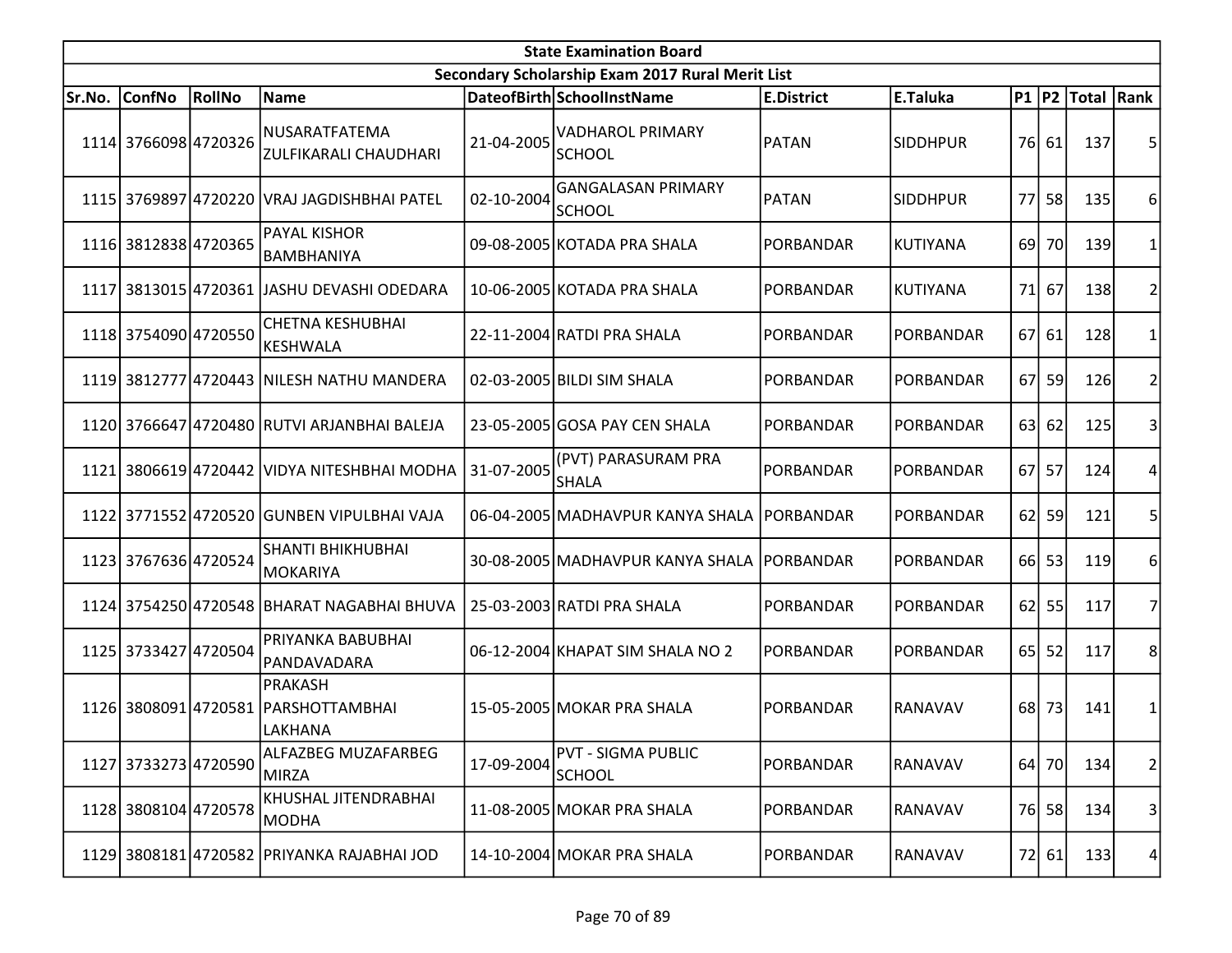|        | <b>State Examination Board</b> |        |                                              |            |                                                  |                   |                    |    |           |                  |                |  |  |
|--------|--------------------------------|--------|----------------------------------------------|------------|--------------------------------------------------|-------------------|--------------------|----|-----------|------------------|----------------|--|--|
|        |                                |        |                                              |            | Secondary Scholarship Exam 2017 Rural Merit List |                   |                    |    |           |                  |                |  |  |
| Sr.No. | <b>ConfNo</b>                  | RollNo | Name                                         |            | DateofBirth SchoolInstName                       | <b>E.District</b> | E.Taluka           |    |           | P1 P2 Total Rank |                |  |  |
|        |                                |        | 1130 3733395 4720599 DHRUVI VINODBHAI VALA   |            | 14-08-2005 PIPALIYA PRIMARY SCHOOL               | <b>RAJKOT</b>     | <b>DHORAJI</b>     |    | 70 68     | 138              |                |  |  |
|        | 1131 3808921 4720611           |        | <b>KASHISH KISHORBHAI</b><br>PARMAR          | 09-06-2005 | <b>SARASWATI VIDHYA</b><br><b>MANDIR</b>         | <b>RAJKOT</b>     | <b>DHORAJI</b>     | 64 | 64        | 128              | 2              |  |  |
|        | 1132 3765152 4720745           |        | <b>JANVI PRABHUDASBHAI</b><br><b>BHADANI</b> | 24-09-2004 | <b>SULTANPUR KANYA PRI.</b><br><b>SCHOOL</b>     | <b>RAJKOT</b>     | <b>GONDAL</b>      | 75 | 75        | 150              |                |  |  |
|        |                                |        | 1133 3807326 4720733 MAHEK ASIFBHAI MULTANI  | 31-08-2005 | <b>SHREE AJMERA TALUKA</b><br><b>SHALA</b>       | <b>RAJKOT</b>     | <b>GONDAL</b>      |    | 77 71     | 148              | $\overline{2}$ |  |  |
|        | 1134 3807332 4720731           |        | JAHANVI HASMUKHBHAI<br>CHAVADA               | 23-07-2005 | SHREE AJMERA TALUKA<br><b>SHALA</b>              | <b>RAJKOT</b>     | <b>GONDAL</b>      |    | 78 69     | 147              | 3              |  |  |
|        | 1135 3807343 4720732           |        | KHUSHALI AANANDBHAI<br><b>SOLANKI</b>        | 18-08-2005 | <b>SHREE AJMERA TALUKA</b><br><b>SHALA</b>       | <b>RAJKOT</b>     | <b>GONDAL</b>      | 74 | 69        | 143              | 4              |  |  |
|        | 1136 3764317 4720782           |        | PAYAL DASHARATHASINH<br><b>GOHIL</b>         | 27-03-2005 | AANCHVAD PRIMARY<br><b>SCHOOL</b>                | <b>RAJKOT</b>     | <b>JAMKANDORNA</b> |    | 66 62     | 128              |                |  |  |
|        | 1137 3702230 4720789           |        | KAILASH MOHANBHAI<br>BAMBHANIYA              |            | 27-11-2004 KHAJURDA TALUKA SCHOOL RAJKOT         |                   | <b>JAMKANDORNA</b> |    | 72 54     | 126              | 2              |  |  |
|        |                                |        | 1138 3733845 4720802 PRIYA DAYABHAI DAFDA    |            | 10-08-2005 JIVAPAR PRIMARY SCHOOL                | <b>RAJKOT</b>     | <b>JASDAN</b>      | 58 | 66        | 124              |                |  |  |
|        | 1139 3744166 4720797           |        | HIRAL NARENDRABHAI<br> PANSERIYA             |            | 04-11-2004 JIVAPAR PRIMARY SCHOOL                | <b>RAJKOT</b>     | <b>JASDAN</b>      | 54 | 63        | 117              | 2              |  |  |
|        | 1140 3734129 4720795           |        | DHRUVI JITENDRABHAI<br>PIDHADIYA             |            | 18-07-2005 JIVAPAR PRIMARY SCHOOL                | <b>RAJKOT</b>     | <b>JASDAN</b>      |    | $61$ 55   | 116              | 3              |  |  |
|        | 1141 3769091 4720803           |        | RUTUL GORDHANBHAI<br><b>RATHOD</b>           |            | 25-09-2003 JIVAPAR PRIMARY SCHOOL                | <b>RAJKOT</b>     | <b>JASDAN</b>      | 55 | 60        | 115              | 4              |  |  |
|        | 1142 3765521 4720812           |        | <b>KEVAL BHARATBHAI</b><br><b>HARKHANI</b>   | 22-01-2005 | KALASAR KUMAR PRIMARY<br><b>SCHOOL</b>           | <b>RAJKOT</b>     | <b>JASDAN</b>      |    | $61$   46 | 107              | 5              |  |  |
|        | 1143 3754164 4720799           |        | KRUSHALI HARIBHAI<br>PANSHERIYA              |            | 08-06-2005 JIVAPAR PRIMARY SCHOOL                | RAJKOT            | <b>JASDAN</b>      |    | 57 50     | 107              | 6              |  |  |
|        | 1144 3765831 4720836           |        | <b>RAVI MATHURBHAI</b><br>SANKHAT            |            | 16-08-2002 DEVKI GALOL KANYA SCHOL               | RAJKOT            | <b>JETPUR</b>      |    | 66 59     | 125              | 1              |  |  |
|        |                                |        | 1145 3754140 4720833 HEENA VINODBHAI JOSHI   |            | 12-09-2004 DEVKI GALOL KANYA SCHOL RAJKOT        |                   | <b>JETPUR</b>      |    | 65 58     | 123              | $\mathbf{Z}$   |  |  |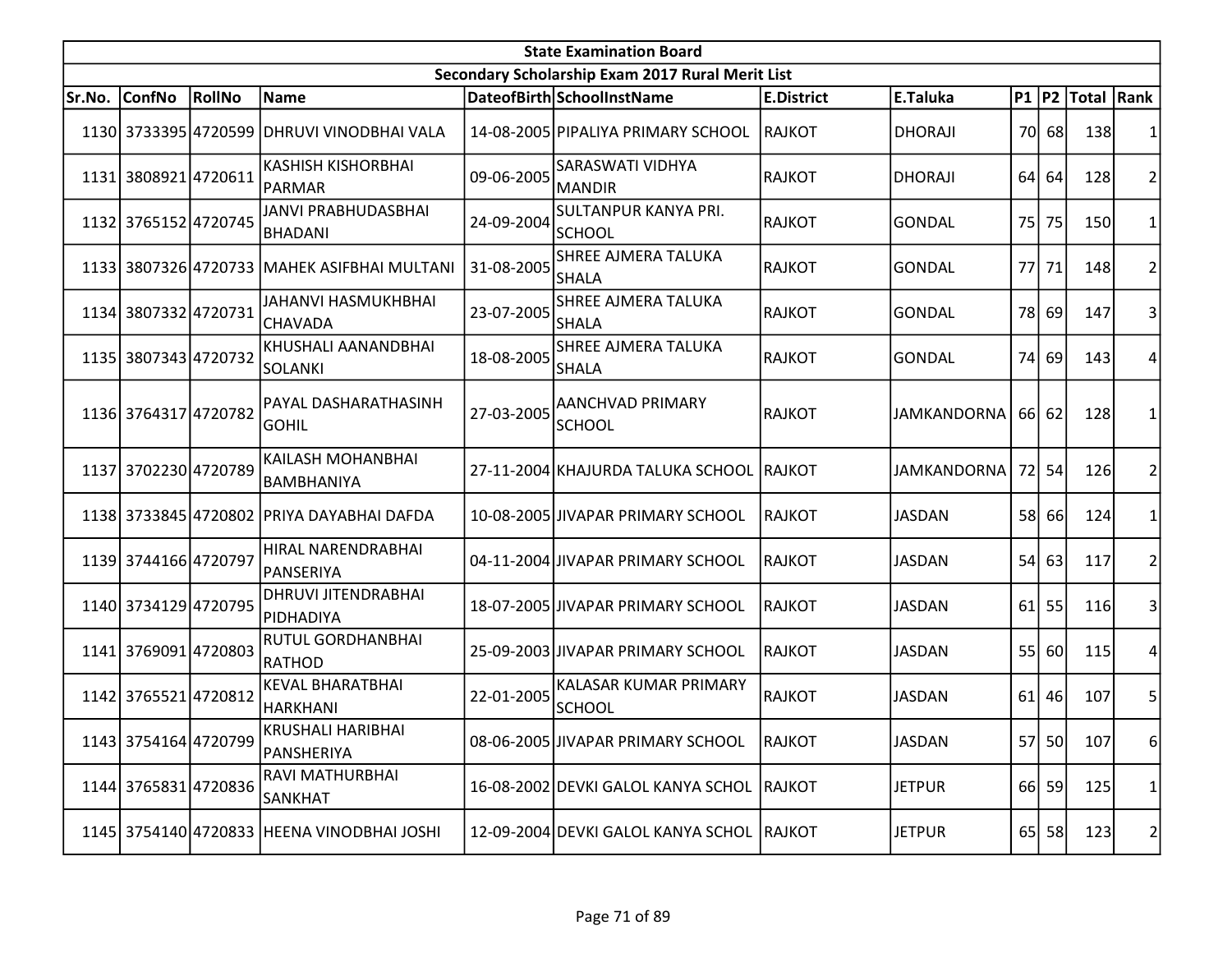|        | <b>State Examination Board</b> |        |                                               |            |                                                                                         |                   |                         |                 |           |                     |                 |  |  |
|--------|--------------------------------|--------|-----------------------------------------------|------------|-----------------------------------------------------------------------------------------|-------------------|-------------------------|-----------------|-----------|---------------------|-----------------|--|--|
|        |                                |        |                                               |            | Secondary Scholarship Exam 2017 Rural Merit List                                        |                   |                         |                 |           |                     |                 |  |  |
| Sr.No. | <b>ConfNo</b>                  | RollNo | <b>Name</b>                                   |            | DateofBirth SchoolInstName                                                              | <b>E.District</b> | E.Taluka                |                 |           | P1  P2  Total  Rank |                 |  |  |
|        | 1146 3765880 4720837           |        | RUCHITA RAMNIKBHAI<br><b>DONGA</b>            |            | 02-02-2005 DEVKI GALOL KANYA SCHOL                                                      | <b>RAJKOT</b>     | <b>JETPUR</b>           |                 | 65 54     | 119                 | 3               |  |  |
|        |                                |        | 1147 3700179 4720840 DEVRAJ GILABHAI SHIYAL   |            | 30-10-2004 JAMBUDI PRIMARY SCHOOL                                                       | <b>RAJKOT</b>     | <b>JETPUR</b>           |                 | 60 52     | 112                 | 4               |  |  |
|        |                                |        |                                               |            | 1148 3709234 4720874 SAMIR VARINDBHAI NAKANI 20-01-2005 JUNI MENGHNI PRI. SCHOOL RAJKOT |                   | <b>KOTDA</b><br>SANGANI |                 | $68$ 52   | 120                 | 1               |  |  |
|        |                                |        | 1149 3764651 4720891 TULASI KALUBHAI SOYALIYA | 11-11-2004 | NANA MANDVA TALUKA<br>SCHOOL                                                            | <b>RAJKOT</b>     | <b>KOTDA</b><br>SANGANI |                 | $66$ 52   | 118                 | $\overline{2}$  |  |  |
|        | 1150 3767778 4720857           |        | SAVJI MAHESHBHAI<br>DHRANGIYA                 |            | 15-02-2005 ARDOI PRI SCHOOL                                                             | <b>RAJKOT</b>     | <b>KOTDA</b><br>SANGANI | 69 l            | 49        | 118                 | 3               |  |  |
|        | 1151 3720229 4720899           |        | MANASI KALPESHBHAI<br>OLAKIYA                 | 24-03-2005 | PANCH TALAVADA PRI.<br><b>SCHOOL</b>                                                    | <b>RAJKOT</b>     | <b>KOTDA</b><br>SANGANI | 65              | 40        | 105                 | 4               |  |  |
|        | 1152 3811864 4720975           |        | <b>GONDALIYA KEVAL</b><br><b>SANJAYBHAI</b>   | 28-11-2004 | <b>SHREE PATHAK PUBLIC</b><br><b>SCHOOL</b>                                             | <b>RAJKOT</b>     | <b>LODHIKA</b>          |                 | 69 80     | 149                 | 1               |  |  |
|        | 1153 3709101 4720951           |        | <b>DIXITABEN DALSUKHBHAI</b><br>VAGHELA       | 09-04-2005 | NAGAR PIPALIYA TALUKA<br><b>SCHOOL</b>                                                  | <b>RAJKOT</b>     | <b>LODHIKA</b>          | 84              | 64        | 148                 | $\overline{2}$  |  |  |
|        | 1154 3703470 4721093           |        | ANKITABEN LAKHABHAI<br><b>BASIYA</b>          |            | 21-04-2004 KHODAPIPAR PRI. SCHOOL                                                       | <b>RAJKOT</b>     | PADDHARI                |                 | 67 71     | <b>138</b>          | 1               |  |  |
|        | 1155 3769797 4721043           |        | HIREN RAMESHBHAI<br>LATHIYA                   |            | 20-10-2003 GITANAGAR TA. SCHOOL                                                         | <b>RAJKOT</b>     | PADDHARI                | 68I             | <b>66</b> | 134                 | 2               |  |  |
|        | 1156 3709685 4721239           |        | <b>PRASANNAJIT DEVJIBHAI</b><br>RATHOD        |            | 06-05-2005 VISAMAN PRI. SCHOOL                                                          | <b>RAJKOT</b>     | PADDHARI                | 77 I            | <b>56</b> | 133                 | 3               |  |  |
|        |                                |        | 1157 3804469 4721157 VALJI HASUBHAI GANAVA    |            | 18-04-2004 SHIVPUR PRI. SCHOOL                                                          | <b>RAJKOT</b>     | PADDHARI                | 76 <sup> </sup> | 53        | 129                 | 4               |  |  |
|        | 1158 3768458 4721398           |        | <b>HEENA GOVINDBHAI</b><br><b>SAGATHIYA</b>   |            | 18-04-2005 SIR PRIMARY SCHOOL                                                           | <b>RAJKOT</b>     | <b>RAJKOT</b>           | 83              | 64        | 147                 | $\mathbf{1}$    |  |  |
|        |                                |        | 1159 3768470 4721399 HETAL MULJIBHAI RATHOD   |            | 16-06-2005 SIR PRIMARY SCHOOL                                                           | <b>RAJKOT</b>     | <b>RAJKOT</b>           | 74              | 62        | 136                 | 2 <sup>1</sup>  |  |  |
|        | 1160 3705985 4721333           |        | AKASHSINH NARENDRASINH<br><b>SODHA</b>        | 16-02-2005 | NARAYAN NAGAR ST.<br><b>KUMAR SCHOOL</b>                                                | <b>RAJKOT</b>     | <b>RAJKOT</b>           |                 | 74   61   | 135                 | 3 <sup>1</sup>  |  |  |
|        |                                |        | 1161 3804198 4721242 RASILA VINUBHAI KAGDIYA  |            | 03-08-2005 BEDLA TALUKA SCHOOL                                                          | <b>RAJKOT</b>     | <b>RAJKOT</b>           |                 | 72 62     | 134                 | $\vert 4 \vert$ |  |  |
|        | 1162 3706577 4721336           |        | JAYESH ARAVINDBHAI<br>KARELIYA                | 16-03-2005 | NARAYAN NAGAR ST.<br><b>KUMAR SCHOOL</b>                                                | <b>RAJKOT</b>     | RAJKOT                  |                 | 70 63     | 133                 | 5               |  |  |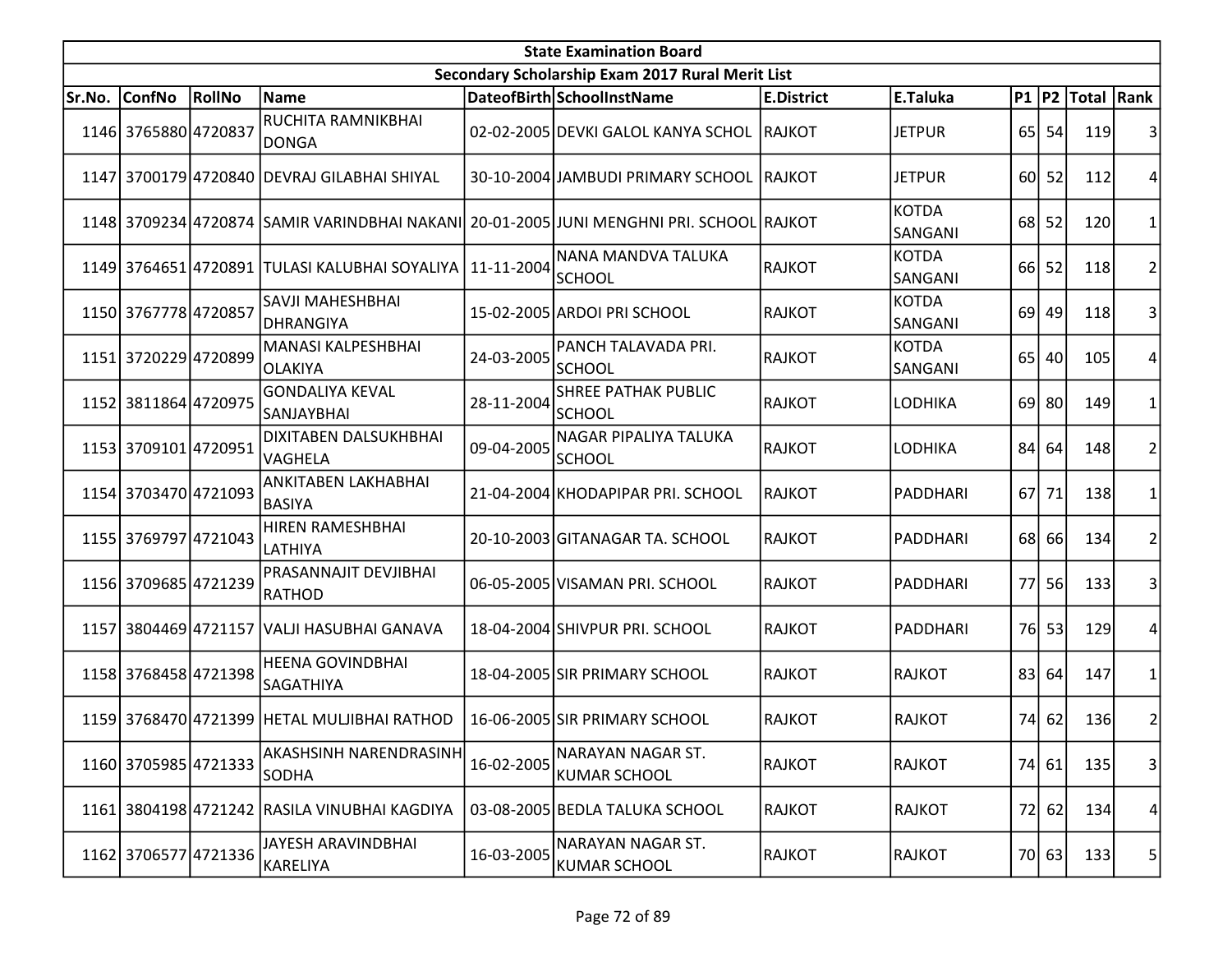| <b>State Examination Board</b> |                      |        |                                              |            |                                                  |                     |                  |    |           |                     |                 |  |
|--------------------------------|----------------------|--------|----------------------------------------------|------------|--------------------------------------------------|---------------------|------------------|----|-----------|---------------------|-----------------|--|
|                                |                      |        |                                              |            | Secondary Scholarship Exam 2017 Rural Merit List |                     |                  |    |           |                     |                 |  |
| Sr.No.                         | <b>ConfNo</b>        | RollNo | Name                                         |            | DateofBirth SchoolInstName                       | <b>E.District</b>   | E.Taluka         |    |           | P1  P2  Total  Rank |                 |  |
|                                |                      |        | 1163 3772213 4721309 ARVIND LALJIBHAI NAGANI | 05-03-2004 | <b>KHORANA PRIMARY</b><br><b>SCHOOL</b>          | <b>RAJKOT</b>       | <b>RAJKOT</b>    |    | 69 62     | 131                 | 6               |  |
|                                | 1164 3772089 4721315 |        | <b>VAISHALI SURESHBHAI</b><br>MOLIYA         | 15-03-2005 | <b>KHORANA PRIMARY</b><br><b>SCHOOL</b>          | <b>RAJKOT</b>       | <b>RAJKOT</b>    | 63 | 64        | 127                 | 7               |  |
|                                | 1165 3772198 4721313 |        | RAJAN MANSUKHBHAI<br>KHOYANI                 | 19-09-2004 | <b>KHORANA PRIMARY</b><br><b>SCHOOL</b>          | <b>RAJKOT</b>       | <b>RAJKOT</b>    | 67 | 54        | 121                 | 8               |  |
|                                |                      |        | 1166 3732365 4721350 MAYANK RAVJIBHAI JADAV  | 08-11-2004 | RASULPARA PRIMARY<br><b>SCHOOL</b>               | <b>RAJKOT</b>       | <b>RAJKOT</b>    |    | $62$ 59   | 121                 | 9               |  |
|                                |                      |        | 1167 3732330 4721354 SHITAL KANJIBHAI DABHI  | 24-10-2004 | RASULPARA PRIMARY<br><b>SCHOOL</b>               | <b>RAJKOT</b>       | <b>RAJKOT</b>    | 62 | 56        | 118                 | 10 <sup>1</sup> |  |
|                                | 1168 3720178 4721477 |        | SAHILKUMAR HANIFBHAI<br>JUNEJA               |            | 23-03-2005 VADALI PRIMARY SCHOOL                 | <b>RAJKOT</b>       | <b>UPLETA</b>    | 69 | 68        | 137                 |                 |  |
|                                | 1169 3804394 4721442 |        | <b>KOMAL MOHANBHAI</b><br>RATHOD             | 26-11-2004 | KHARACHIYA TALUKA<br>PRIMARY SCHOOL              | <b>RAJKOT</b>       | <b>UPLETA</b>    |    | $62$   61 | 123                 | 2               |  |
|                                | 1170 3704692 4721467 |        | HARSHAD VIKRAMBHAI<br><b>BORICHA</b>         | 07-07-2005 | <b>KUNDHECH PRIMARY</b><br><b>SCHOOL</b>         | <b>RAJKOT</b>       | <b>UPLETA</b>    |    | 70 47     | 117                 | 3               |  |
|                                | 1171 3804515 4721436 |        | <b>GAUTAM SURESHBHAI</b><br><b>BAGADA</b>    | 04-05-2005 | <b>KHARACHIYA TALUKA</b><br>PRIMARY SCHOOL       | <b>RAJKOT</b>       | <b>UPLETA</b>    |    | 59 57     | 116                 | 4               |  |
|                                | 1172 3703805 4721490 |        | SEJAL HARESHBHAI<br>RAJAPARA                 |            | 09-04-2005 KOTDA PRIMARY SCHOOL                  | <b>RAJKOT</b>       | <b>VINCHHIYA</b> | 67 | 59        | 126                 |                 |  |
|                                | 1173 3703795 4721482 |        | JAYESH RANCHHODBHAI<br><b>SHEKH</b>          |            | 25-08-2005 KOTDA PRIMARY SCHOOL                  | <b>RAJKOT</b>       | <b>VINCHHIYA</b> |    | 60 57     | 117                 | 2               |  |
|                                | 1174 3703804 4721487 |        | PAYAL SANJAYBHAI<br>MAKAVANA                 |            | 21-04-2005 KOTDA PRIMARY SCHOOL                  | <b>RAJKOT</b>       | <b>VINCHHIYA</b> | 67 | 49        | 116                 | 31              |  |
|                                | 1175 3703779 4721489 |        | <b>RAVI RAMESHBHAI</b><br>RAJAPARA           |            | 12-09-2004 KOTDA PRIMARY SCHOOL                  | <b>RAJKOT</b>       | <b>VINCHHIYA</b> |    | $64$ 51   | 115                 | 4               |  |
|                                | 1176 3703790 4721479 |        | <b>DHAVAL BHARATBHAI</b><br>JOGARAJIYA       |            | 27-05-2005 KOTDA PRIMARY SCHOOL                  | <b>RAJKOT</b>       | <b>VINCHHIYA</b> |    | 67 47     | 114                 | 5               |  |
|                                | 1177 3807704 4721480 |        | <b>DHRUVI RAMESHBHAI</b><br><b>RATHOD</b>    |            | 20-07-2005 KOTDA PRIMARY SCHOOL                  | <b>RAJKOT</b>       | <b>VINCHHIYA</b> |    | 54 49     | 103                 | $6 \mid$        |  |
|                                |                      |        | 1178 3708469 4721764 HAPPY HINESHBHAI PATEL  |            | 10-06-2005 KANKNOL - 1 SCH                       | <b>SABAR KANTHA</b> | HIMMATNAGAR      |    | 76 72     | 148                 | 1               |  |
|                                |                      |        | 1179 3764487 4721845 HETVI GOPALBHAI PATEL   |            | 20-10-2003 NACHIKET SCH                          | SABAR KANTHA        | HIMMATNAGAR      |    | 74 71     | 145                 | $\mathbf{2}$    |  |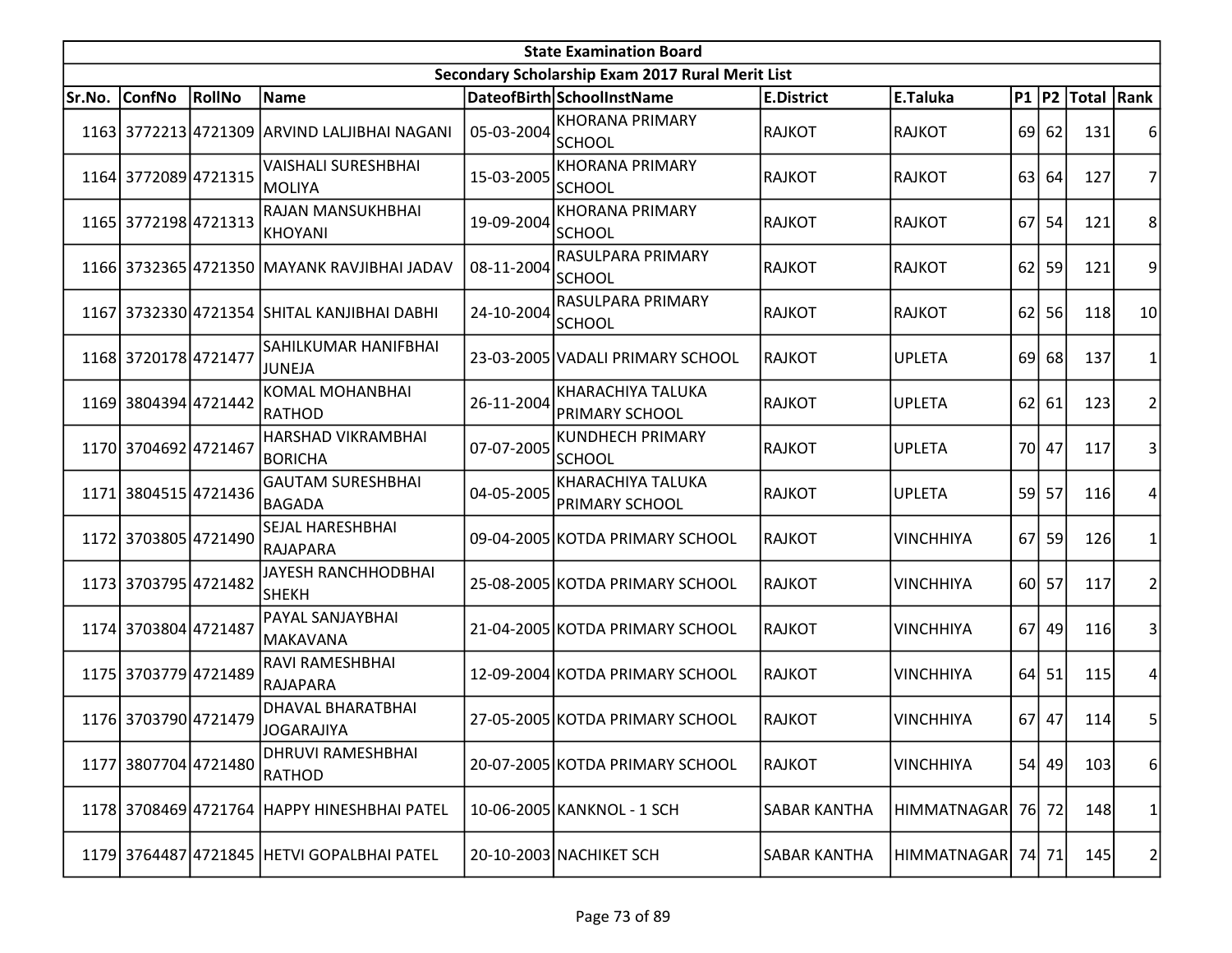|        | <b>State Examination Board</b><br>Secondary Scholarship Exam 2017 Rural Merit List |               |                                              |            |                                             |                     |                    |      |         |                  |                |  |  |
|--------|------------------------------------------------------------------------------------|---------------|----------------------------------------------|------------|---------------------------------------------|---------------------|--------------------|------|---------|------------------|----------------|--|--|
|        |                                                                                    |               |                                              |            |                                             |                     |                    |      |         |                  |                |  |  |
| Sr.No. | <b>ConfNo</b>                                                                      | <b>RollNo</b> | Name                                         |            | DateofBirth SchoolInstName                  | <b>E.District</b>   | E.Taluka           |      |         | P1 P2 Total Rank |                |  |  |
|        | 1180 3709383 4721766                                                               |               | <b>JAIMIN DILIPBHAI</b><br>PRAJAPATI         |            | 15-09-2005 KANKNOL - 1 SCH                  | <b>SABAR KANTHA</b> | HIMMATNAGAR        |      | 74 70   | 144              |                |  |  |
|        |                                                                                    |               | 1181 3766841 4721570 DIP ALPESHBHAI PATEL    |            | 11-06-2004 BERNA SCH                        | <b>SABAR KANTHA</b> | <b>HIMMATNAGAR</b> |      | 72 71   | 143              | 4              |  |  |
|        | 1182 3732673 4721852                                                               |               | PANERI MITESHKUMAR<br><b>SUTHAR</b>          |            | 24-07-2004 NACHIKET SCH                     | <b>SABAR KANTHA</b> | HIMMATNAGAR        |      | 67   76 | 143              | 5              |  |  |
|        | 1183 3767167 4721767                                                               |               | <b>KEYURKUMAR DINESHBHAI</b><br>PRAJAPATI    |            | 28-08-2005 KANKNOL - 1 SCH                  | <b>SABAR KANTHA</b> | <b>HIMMATNAGAR</b> |      | 77 66   | 143              | 6              |  |  |
|        | 1184 3733278 4721689                                                               |               | DISHABEN NARENDRABHAI<br>PARMAR              |            | 22-11-2004 ILLOL - 2 SCH                    | <b>SABAR KANTHA</b> | <b>HIMMATNAGAR</b> |      | 70 72   | 142              |                |  |  |
|        | 1185 3770380 4721642                                                               |               | <b>MEET VINODBHAI</b><br>PRAJAPATI           |            | 01-01-2005 HADIYOL SCH                      | SABAR KANTHA        | HIMMATNAGAR        |      | 72 70   | 142              | 8              |  |  |
|        | 1186 3733683 4721688                                                               |               | BHUMIKABEN<br><b>RUGNATHBHAI RABARI</b>      |            | 04-06-2005 ILLOL - 2 SCH                    | SABAR KANTHA        | HIMMATNAGAR        |      | 71 71   | 142              | 9              |  |  |
|        | 1187 3766954 4721578                                                               |               | MUKUND PRAVINBHAI<br>VANKAR                  |            | 23-02-2005 BERNA SCH                        | <b>SABAR KANTHA</b> | <b>HIMMATNAGAR</b> |      | 71 70   | 141              | 10             |  |  |
|        | 1188 3733122 4722254                                                               |               | <b>VRUTA DINESHKUMAR</b><br><b>CHAUDHARI</b> |            | 21-04-2004 R H JANI HIGH SCH (GRT)          | <b>SABAR KANTHA</b> | <b>IDAR</b>        |      | $83$ 82 | 165              |                |  |  |
|        | 1189 3812621 4722021                                                               |               | <b>BHARGAVI PIYUSHBHAI</b><br><b>VANKAR</b>  |            | 31-03-2005 DARAMALI SCH                     | <b>SABAR KANTHA</b> | <b>IDAR</b>        |      | 77 80   | 157              | $\overline{2}$ |  |  |
|        | 1190 3721742 4722262                                                               |               | MOSAM LAVJIBHAI<br><b>SUTARIYA</b>           |            | 09-06-2005 RATANPUR SCH                     | <b>SABAR KANTHA</b> | <b>IDAR</b>        |      | 74 81   | 155              | 3              |  |  |
|        | 1191 3765835 4722002                                                               |               | KHUSHEE BHARATBHAI<br>PATEL                  |            | 23-09-2004 CHITRODA - 1 SCH                 | <b>SABAR KANTHA</b> | <b>IDAR</b>        | 79 l | 72      | 151              | 4              |  |  |
|        | 1192 3703971 4722142                                                               |               | <b>POORVKUMAR</b><br>DHARMENDRABHAI PATEL    | 18-12-2004 | K M PATEL HIGH SCH GRT,<br><b>GULABPURA</b> | <b>SABAR KANTHA</b> | <b>IDAR</b>        | 72   | 76      | 148              | 5              |  |  |
|        | 1193 3806178 4722077                                                               |               | <b>KRISI SUBHASHCHANDRA</b><br>PATEL         | 22-01-2005 | H M PATEL HIGH SCH (NON<br>GRT)             | <b>SABAR KANTHA</b> | <b>IDAR</b>        |      | 71 77   | 148              | 6              |  |  |
|        | 1194 3707891 4721985                                                               |               | YATRIBAHEN ARVINDBHAI<br>PATEL               |            | 21-09-2004 A P THAKAR HIGH GRT SCH          | SABAR KANTHA        | <b>IDAR</b>        |      | 74 72   | 146              | 7              |  |  |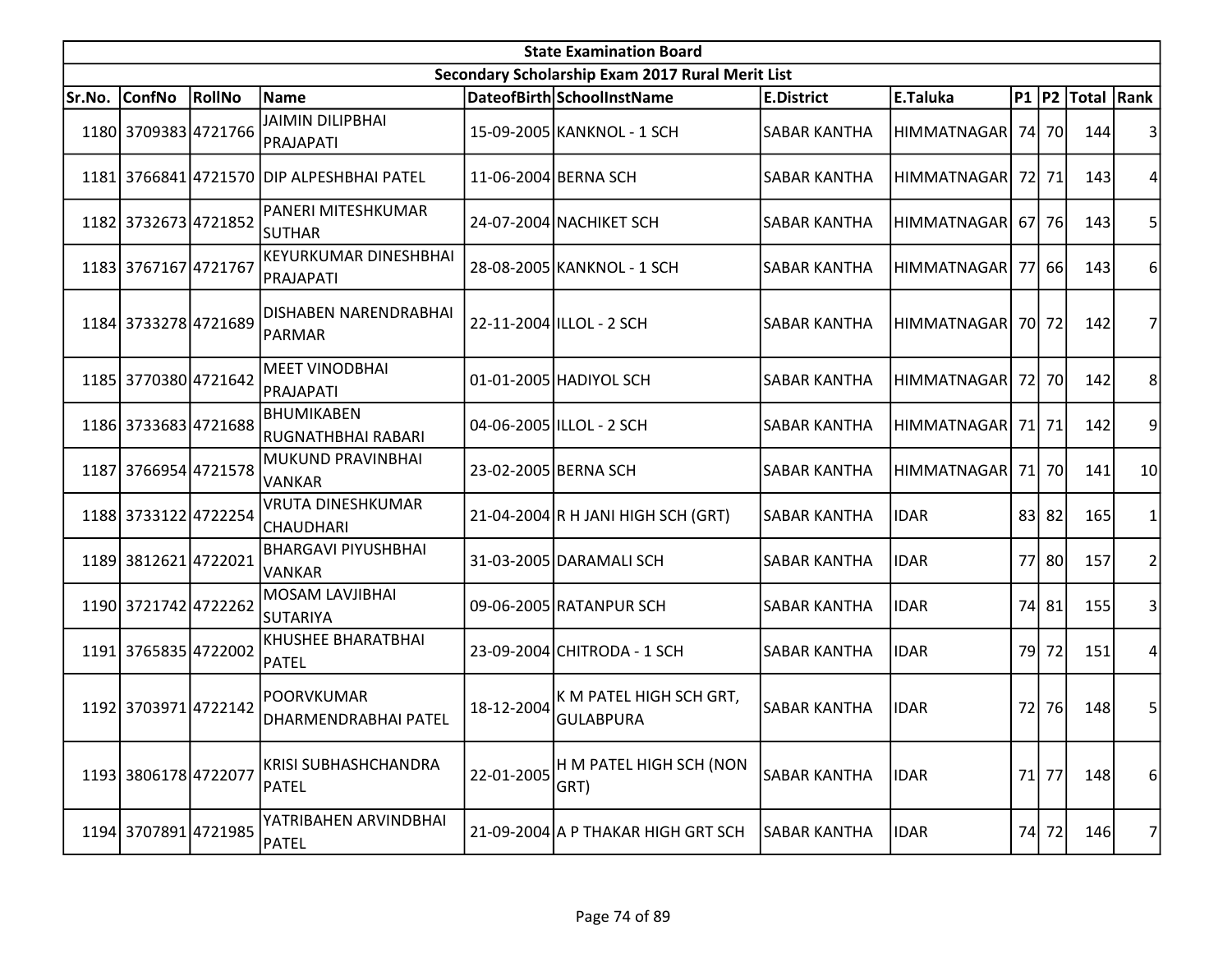|        | <b>State Examination Board</b> |        |                                                     |                      |                                                  |                     |                   |    |           |                     |                |  |  |
|--------|--------------------------------|--------|-----------------------------------------------------|----------------------|--------------------------------------------------|---------------------|-------------------|----|-----------|---------------------|----------------|--|--|
|        |                                |        |                                                     |                      | Secondary Scholarship Exam 2017 Rural Merit List |                     |                   |    |           |                     |                |  |  |
| Sr.No. | <b>ConfNo</b>                  | RollNo | Name                                                |                      | DateofBirth SchoolInstName                       | <b>E.District</b>   | E.Taluka          |    |           | P1  P2  Total  Rank |                |  |  |
|        | 1195 3805474 4722159           |        | <b>ISHABEN BHAVESHBHAI</b><br><b>LIMBACHIYA</b>     |                      | 14-06-2004 LALODA PRA SCH                        | <b>SABAR KANTHA</b> | <b>IDAR</b>       |    | 75 70     | 145                 | 8              |  |  |
|        | 1196 3806448 4722370           |        | CHHAYABEN ARVINDBHAI<br>SOLANKI                     | 17-05-2005 PAROYA    |                                                  | <b>SABAR KANTHA</b> | KHEDBRAHMA        |    | 65 63     | 128                 | 1              |  |  |
|        | 1197 3702264 4722375           |        | <b>BRIJESHKUMAR</b><br><b>JASHAVANTBHAI SOLANKI</b> |                      | 08-04-2005 RADHIVAD SCH                          | <b>SABAR KANTHA</b> | <b>KHEDBRAHMA</b> | 61 | 57        | 118                 | 2              |  |  |
|        | 1198 3766748 4722330           |        | PAYALBEN ASHOKBHAI<br> RATHOD                       |                      | 01-06-2005 DIDHIYA SCH                           | <b>SABAR KANTHA</b> | <b>KHEDBRAHMA</b> |    | 59 51     | 110                 | 3              |  |  |
|        | 1199 3764562 4722323           |        | ANKITKUMAR DIPAKBHAI<br>RATHOD                      |                      | 10-04-2005 DIDHIYA SCH                           | <b>SABAR KANTHA</b> | KHEDBRAHMA        |    | $63$   42 | 105                 | 4              |  |  |
|        |                                |        | 1200 3767230 4722322 ALPABEN BABUBHAI DABHI         |                      | 01-06-2004 DIDHIYA SCH                           | SABAR KANTHA        | KHEDBRAHMA        |    | 55 48     | 103                 | 5              |  |  |
|        | 1201 3771060 4722391           |        | SHITALBEN BHAGABHAI<br>RABARI                       |                      | 19-10-2004 VARTOL SCH                            | <b>SABAR KANTHA</b> | <b>KHEDBRAHMA</b> |    | 53 50     | 103                 | 6              |  |  |
|        | 1202 3808966 4722447           |        | KANCHANBEN RANJITSINH<br>RATHOD                     | 26-12-2003 BOBHA - 1 |                                                  | <b>SABAR KANTHA</b> | PRANTIJ           |    | 74 69     | 143                 | 1              |  |  |
|        | 1203 3809852 4722650           |        | KRIYA SUBHASHKUMAR<br><b>LIMBACHIYA</b>             |                      | 30-08-2005 SONASAN SCH                           | <b>SABAR KANTHA</b> | <b>PRANTIJ</b>    | 69 | 67        | 136                 | $\overline{2}$ |  |  |
|        | 1204 3809266 4722466           |        | YUVRAJSINH MADANSINH<br>RATHOD                      | 30-09-2004 BOBHA - 1 |                                                  | <b>SABAR KANTHA</b> | PRANTIJ           |    | 70 65     | 135                 | 3              |  |  |
|        | 1205 3766922 4722550           |        | DIPAKUMAR ATULBHAI<br>PATEL                         |                      | 20-12-2004 NANANPUR SCH                          | <b>SABAR KANTHA</b> | PRANTIJ           |    | 69 65     | 134                 | 4              |  |  |
|        | 1206 3703838 4722771           |        | <b>SNEHABEN ARAKHABHAI</b><br><b>VANKAR</b>         |                      | 12-06-2005 AHAMADPURA SCH                        | <b>SABAR KANTHA</b> | <b>TALOD</b>      | 75 | 73        | 148                 | $\mathbf{1}$   |  |  |
|        | 1207 3720952 4722938           |        | <b>BHAKTI TUSHARKUMAR</b><br>BHAVSAR                |                      | 06-02-2005 TRINITY PRI SCH (GUJ)                 | <b>SABAR KANTHA</b> | <b>TALOD</b>      | 72 | 71        | 143                 | $\overline{c}$ |  |  |
|        | 1208 3811430 4722756           |        | IHEMAXIBA YASHPALSINH<br>ZALA                       |                      | 12-06-2005 AANTROLI VAS DOLJI SCH                | <b>SABAR KANTHA</b> | <b>TALOD</b>      |    | 73 69     | 142                 | $\vert$ 3      |  |  |
|        | 1209 3721507 4722887           |        | PRIYANSHI MITESHBHAI<br><b>PATEL</b>                |                      | 31-01-2005 PUNSARI SCH                           | <b>SABAR KANTHA</b> | <b>TALOD</b>      | 72 | 69        | 141                 | 4              |  |  |
|        | 1210 3808589 4722783           |        | YUVRAJSINH VANRAJSINH<br><b>ZALA</b>                |                      | 19-08-2004 BADODARA SCH                          | <b>SABAR KANTHA</b> | <b>TALOD</b>      |    | 73 66     | 139                 | 5              |  |  |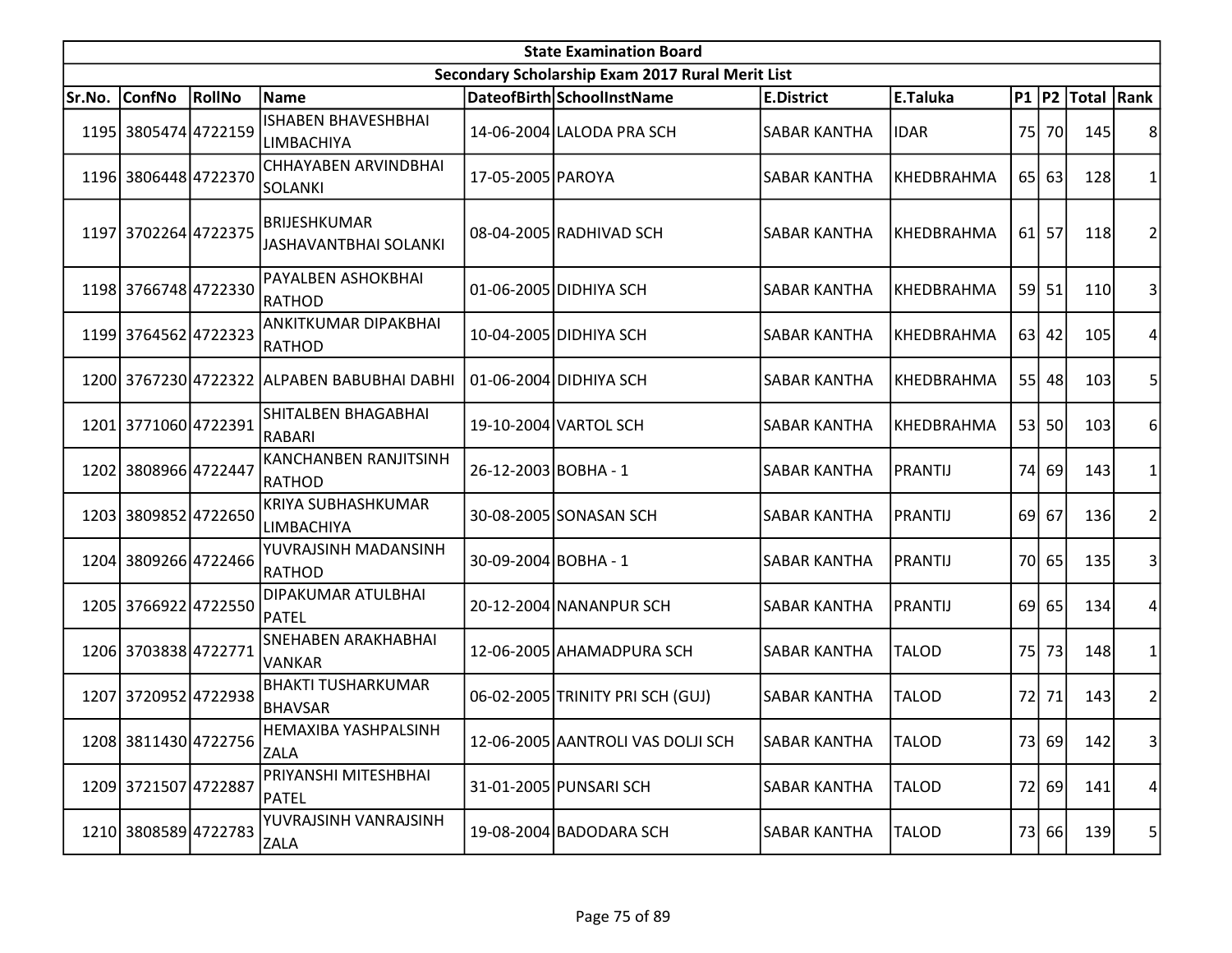|        | <b>State Examination Board</b> |                      |                                               |            |                                                  |                     |                 |           |       |                     |                         |  |  |
|--------|--------------------------------|----------------------|-----------------------------------------------|------------|--------------------------------------------------|---------------------|-----------------|-----------|-------|---------------------|-------------------------|--|--|
|        |                                |                      |                                               |            | Secondary Scholarship Exam 2017 Rural Merit List |                     |                 |           |       |                     |                         |  |  |
| Sr.No. | <b>ConfNo</b>                  | RollNo               | Name                                          |            | DateofBirth SchoolInstName                       | <b>E.District</b>   | E.Taluka        |           |       | P1  P2  Total  Rank |                         |  |  |
|        | 1211 3720492 4722820           |                      | <b>SAMARTH KIRITBHAI</b><br><b>SUTHAR</b>     |            | 19-11-2004 J.B.UPADHYAY HIGH SCH                 | <b>SABAR KANTHA</b> | <b>TALOD</b>    | 62        | 72    | 134                 | 6                       |  |  |
|        | 1212 3721228 4722998           |                      | AYUSHI PARESHBHAI<br>CHAUDHARY                |            | 10-07-2004 KADIYADAR ST PRI SCH                  | <b>SABAR KANTHA</b> | VADALI          | 76I       | 60    | 136                 | $\mathbf{1}$            |  |  |
|        | 1213 3721858 4723012           |                      | SRUSHTI MANISHBHAI<br><b>CHAUDHARY</b>        |            | 17-12-2004 KADIYADAR ST PRI SCH                  | <b>SABAR KANTHA</b> | VADALI          | <b>78</b> | 58    | 136                 | $\overline{2}$          |  |  |
|        | 1214 3700436 4723123           |                      | RIDDHI SHRENIKKUMAR<br><b>SHAH</b>            |            | 01-03-2005 VIJAYNAGAR - 2 SCH                    | SABAR KANTHA        | VIJAYNAGAR      |           | 84 83 | 167                 | 1                       |  |  |
|        | 1215 3810348 4723127           |                      | SUJAL NILESHAKUMAR<br><b>CHHAPIYA</b>         |            | 02-05-2005 VIJAYNAGAR - 2 SCH                    | <b>SABAR KANTHA</b> | VIJAYNAGAR      | 76I       | 64    | 140                 | $\overline{\mathbf{c}}$ |  |  |
|        | 1216 3810358 4723124           |                      | RUSHI VINODBHAI<br>BARANDA                    |            | 15-07-2005 VIJAYNAGAR - 2 SCH                    | <b>SABAR KANTHA</b> | VIJAYNAGAR      | 71        | 58    | 129                 | 3                       |  |  |
|        | 1217 3700777 4723085           |                      | MINAL BHAVANASINH<br>KHARADI                  |            | 10-07-2005   ITAVADI - 1 SCH                     | SABAR KANTHA        | VIJAYNAGAR      |           | 66 55 | 121                 | 4                       |  |  |
|        | 1218 3803654 4723177           |                      | AKANKSHABEN<br>SHASHIKANT PATIL               | 23-12-2004 | KANYA VIDHYALAY ASTAN<br><b>UPPER</b>            | <b>SURAT</b>        | <b>BARDOLI</b>  |           | 78 68 | 146                 | 1                       |  |  |
|        | 1219 3773297 4723180           |                      | <b>BHATANGINI GYANESHWAR</b><br>PATIL         | 08-06-2005 | KANYA VIDHYALAY ASTAN<br><b>UPPER</b>            | <b>SURAT</b>        | <b>BARDOLI</b>  | 69        | 77    | 146                 | $\overline{c}$          |  |  |
|        | 1220 3767927 4723242           |                      | ISHITA LAXAMANBHAI<br>DHIMMAR                 | 18-05-2004 | THE KADOD UPPER<br><b>PRIMARY SCHOOL</b>         | <b>SURAT</b>        | <b>BARDOLI</b>  | 72        | 73    | 145                 | 3                       |  |  |
|        | 1221 3772787 4723188           |                      | <b>HEERBEN TARUNBHAI</b><br>PATEL             | 12-08-2004 | KANYA VIDHYALAY ASTAN<br><b>UPPER</b>            | <b>SURAT</b>        | <b>BARDOLI</b>  | <b>67</b> | 78    | 145                 | 4                       |  |  |
|        |                                | 1222 3767027 4723246 | <b>VRUNDA KALPESHBHAI</b><br><b>CHAUDHARI</b> | 17-09-2004 | THE KADOD UPPER<br><b>PRIMARY SCHOOL</b>         | <b>SURAT</b>        | <b>BARDOLI</b>  | 72        | 73    | 145                 | 5                       |  |  |
|        | 1223 3805463 4723194           |                      | <b>KRISHNA ASHVINBHAI</b><br>MISTRY           | 12-05-2005 | KANYA VIDHYALAY ASTAN<br><b>UPPER</b>            | SURAT               | <b>BARDOLI</b>  | 71        | 74    | 145                 | 6                       |  |  |
|        | 1224 3703968 4723276           |                      | <b>DHRUV KISHORBHAI</b><br>DHANGAR            |            | 20-10-2004 SHARDA PRIMARY SCHOOL                 | <b>SURAT</b>        | <b>CHORYASI</b> | 72        | 66    | 138                 | $\mathbf 1$             |  |  |
|        | 1225 3709715 4723272           |                      | <b>MAYANK MUKESHBHAI</b><br>RATHOD            | 01-01-2005 | HAIDARGANJ PRIMARY<br><b>SCHOOL</b>              | <b>SURAT</b>        | <b>CHORYASI</b> |           | 70 66 | 136                 | $\overline{2}$          |  |  |
|        | 1226 3702694 4723280           |                      | PALLAVI GOPALRAV<br><b>OLAMBE</b>             |            | 16-09-2004 SHARDA PRIMARY SCHOOL                 | <b>SURAT</b>        | <b>CHORYASI</b> | 72        | 62    | 134                 | 3                       |  |  |
|        | 1227 3702709 4723279           |                      | MAHEKKUMAR<br>JAGDISHBHAI PATEL               |            | 09-10-2004 SHARDA PRIMARY SCHOOL                 | <b>SURAT</b>        | <b>CHORYASI</b> | 74        | 59    | 133                 | 4                       |  |  |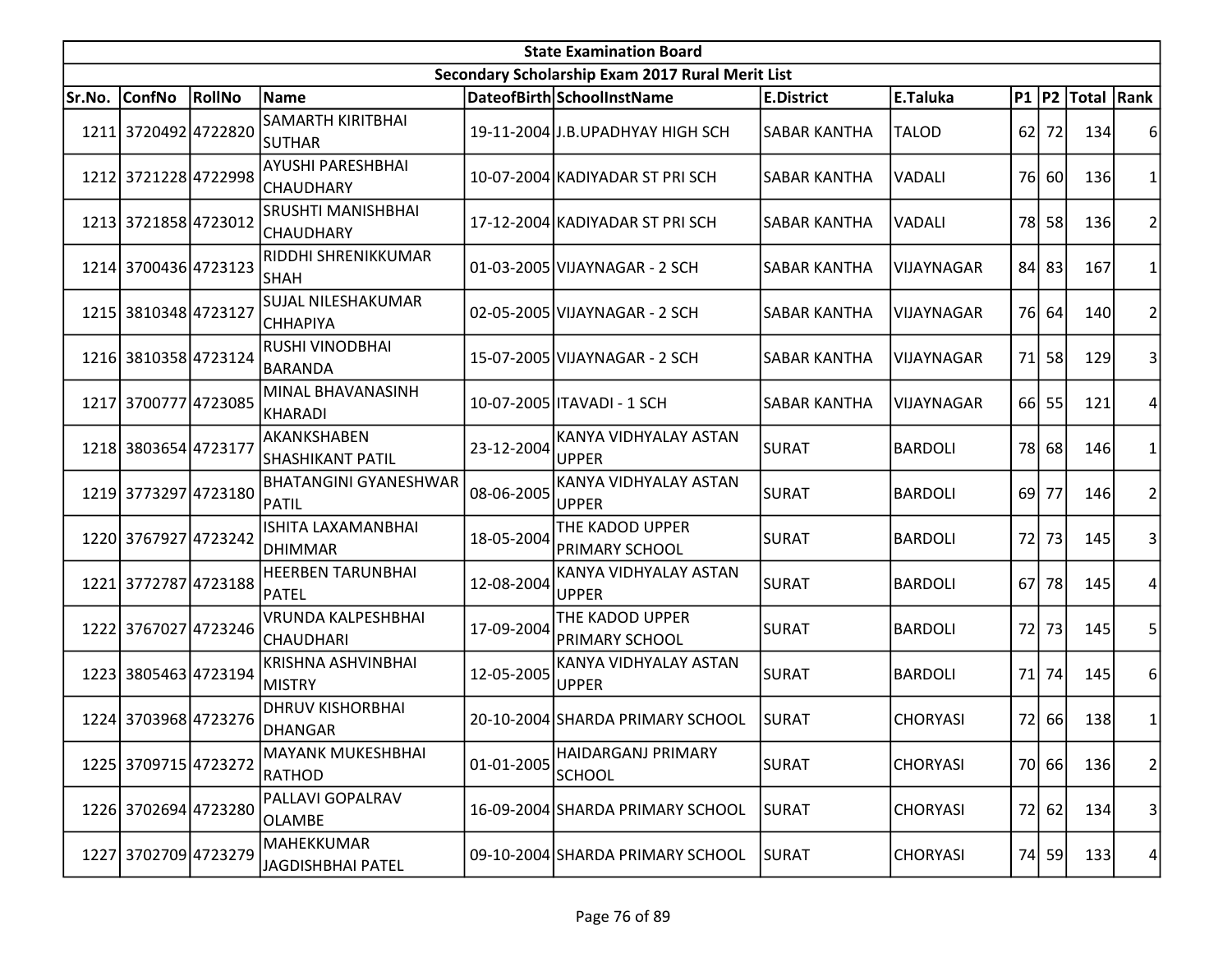| <b>State Examination Board</b> |                      |        |                                            |            |                                                                                  |                   |                 |    |         |                     |                |  |
|--------------------------------|----------------------|--------|--------------------------------------------|------------|----------------------------------------------------------------------------------|-------------------|-----------------|----|---------|---------------------|----------------|--|
|                                |                      |        |                                            |            | Secondary Scholarship Exam 2017 Rural Merit List                                 |                   |                 |    |         |                     |                |  |
| Sr.No.                         | <b>ConfNo</b>        | RollNo | Name                                       |            | DateofBirth SchoolInstName                                                       | <b>E.District</b> | E.Taluka        |    |         | P1  P2  Total  Rank |                |  |
|                                | 1228 3702696 4723277 |        | KHUSHBUKUMARI<br>JITENDRABHAI PATEL        |            | 07-02-2005 SHARDA PRIMARY SCHOOL                                                 | <b>SURAT</b>      | <b>CHORYASI</b> |    | 57 73   | 130                 | 5              |  |
|                                | 1229 3709816 4723273 |        | PRADIP NARANBHAI<br>RATHAVA                | 18-12-2004 | HAIDARGANJ PRIMARY<br><b>SCHOOL</b>                                              | <b>SURAT</b>      | <b>CHORYASI</b> |    | $61$ 55 | 116                 | 6              |  |
|                                | 1230 3720743 4723352 |        | <b>HARSHKUMAR</b><br>PARESHKUMAR PRAJAPATI |            | <b>SHREE VASHISHTHA</b><br>18-04-2005 VIDHYALAY GUJARATI<br><b>MEDIUM SCHOOL</b> | <b>SURAT</b>      | <b>KAMREJ</b>   |    | 76 83   | 159                 | 1              |  |
|                                |                      |        | 1231 3721197 4723363 KASAK KIRANBHAI PATEL |            | <b>SHREE VASHISHTHA</b><br>11-05-2005 VIDHYALAY GUJARATI<br><b>MEDIUM SCHOOL</b> | <b>SURAT</b>      | <b>KAMREJ</b>   |    | 75 73   | 148                 | 2              |  |
|                                | 1232 3720732 4723372 |        | MANN JAYESHKUMAR<br><b>SWAMI</b>           |            | <b>SHREE VASHISHTHA</b><br>11-10-2004 VIDHYALAY GUJARATI<br>MEDIUM SCHOOL        | <b>SURAT</b>      | <b>KAMREJ</b>   |    | 76 71   | 147                 | 3              |  |
|                                |                      |        | 1233 3708504 4723334 ABHIGNA YOGESH DESAI  |            | <b>SHREE VASHISHTHA</b><br>03-09-2004 VIDHYALAY GUJARATI<br><b>MEDIUM SCHOOL</b> | <b>SURAT</b>      | <b>KAMREJ</b>   | 74 | 72      | 146                 | 4              |  |
|                                | 1234 3721178 4723357 |        | INDRAYANIBEN<br>MACHHINDRANATH BORSE       |            | <b>SHREE VASHISHTHA</b><br>06-05-2005 VIDHYALAY GUJARATI<br>MEDIUM SCHOOL        | <b>SURAT</b>      | <b>KAMREJ</b>   |    | 73 73   | 146                 | 5              |  |
|                                | 1235 3768574 4723396 |        | VASUKUMAR RAMESHBHAI<br>PANDAV             |            | <b>SHREE VASHISHTHA</b><br>27-08-2005 VIDHYALAY GUJARATI<br>MEDIUM SCHOOL        | <b>SURAT</b>      | <b>KAMREJ</b>   |    | 73 73   | 146                 | 6              |  |
|                                | 1236 3721323 4723339 |        | CHITRA ASHOKKUMAR<br>RAMI                  |            | <b>SHREE VASHISHTHA</b><br>26-10-2004 VIDHYALAY GUJARATI<br><b>MEDIUM SCHOOL</b> | <b>SURAT</b>      | <b>KAMREJ</b>   | 72 | 73      | 145                 | 7              |  |
|                                | 1237 3720747 4723338 |        | <b>CHIRAG MITESHBHAI</b><br>VASAVA         |            | <b>SHREE VASHISHTHA</b><br>09-04-2005 VIDHYALAY GUJARATI<br>MEDIUM SCHOOL        | <b>SURAT</b>      | <b>KAMREJ</b>   | 73 | 69      | 142                 | 8 <sup>°</sup> |  |
|                                | 1238 3721299 4723380 |        | PRIYANSI KISHORKUMAR<br>KAKADIYA           |            | <b>SHREE VASHISHTHA</b><br>04-01-2005 VIDHYALAY GUJARATI<br><b>MEDIUM SCHOOL</b> | <b>SURAT</b>      | <b>KAMREJ</b>   |    | 78 61   | 139                 | 9              |  |
|                                |                      |        | 1239 3707636 4723323 FARHA FIROJ SHAIKH    |            | 11-08-2004 M A I PRIMARY SCHOOL                                                  | <b>SURAT</b>      | <b>KAMREJ</b>   |    | $62$ 75 | 137                 | 10             |  |
|                                | 1240 3700253 4723322 |        | AYMANBANU IMTIYAZBHAI<br>MULTANI           |            | 14-11-2004 M A I PRIMARY SCHOOL                                                  | <b>SURAT</b>      | <b>KAMREJ</b>   | 61 | 74      | 135                 | 11             |  |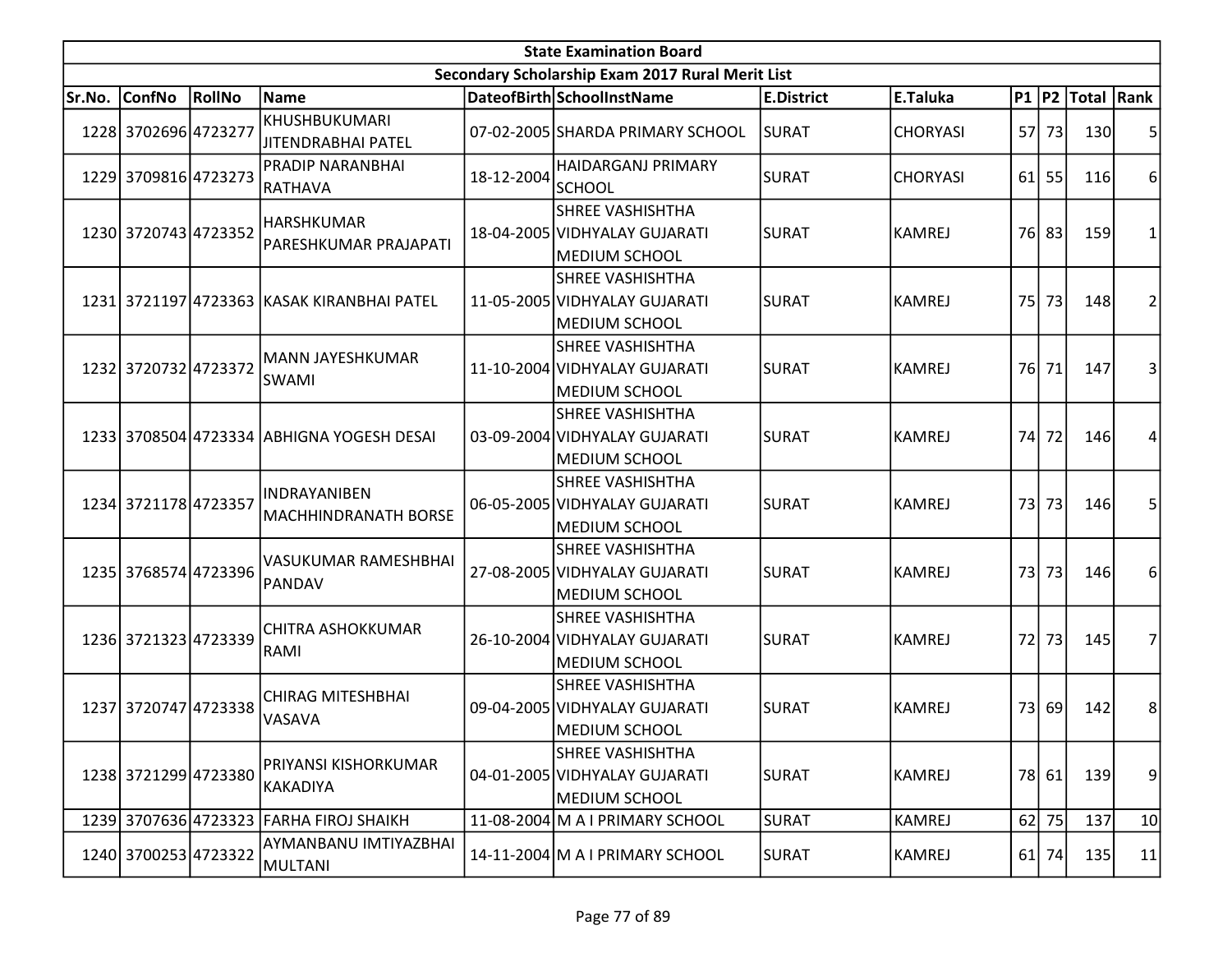| <b>State Examination Board</b> |                      |        |                                                                    |            |                                                                           |                   |                |     |           |                     |    |  |  |
|--------------------------------|----------------------|--------|--------------------------------------------------------------------|------------|---------------------------------------------------------------------------|-------------------|----------------|-----|-----------|---------------------|----|--|--|
|                                |                      |        |                                                                    |            | Secondary Scholarship Exam 2017 Rural Merit List                          |                   |                |     |           |                     |    |  |  |
| Sr.No.                         | <b>ConfNo</b>        | RollNo | Name                                                               |            | DateofBirth SchoolInstName                                                | <b>E.District</b> | E.Taluka       |     |           | P1  P2  Total  Rank |    |  |  |
|                                |                      |        | 1241 3721632 4723350 HARSH ANILBHAI PATIL                          |            | <b>SHREE VASHISHTHA</b><br>07-10-2004 VIDHYALAY GUJARATI<br>MEDIUM SCHOOL | SURAT             | <b>KAMREJ</b>  |     | 66 68     | 134                 | 12 |  |  |
|                                | 1242 3803569 4723403 |        | SHREYAKUMARI<br>MUKESHBHAI PATEL                                   | 20-08-2005 | <b>LASANPOR AADARSH</b><br><b>BUNIYADI PRIMARY SCHOOL</b>                 | <b>SURAT</b>      | <b>MAHUVA</b>  |     | 74 62     | 136                 | 1  |  |  |
|                                | 1243 3702242 4723415 |        | NISHABEN RAJABHAI<br>PANDIT                                        | 31-08-2004 | <b>VARDHA RASHTRIYA</b><br>PRIMARY SCHOOL                                 | <b>SURAT</b>      | <b>MAHUVA</b>  |     | 68 65     | 133                 | 2  |  |  |
|                                |                      |        | NARMADA<br>1244 3702280 4723414 SHREEACHALARAM<br><b>CHAUDHARI</b> | 17-10-2004 | <b>VARDHA RASHTRIYA</b><br>PRIMARY SCHOOL                                 | <b>SURAT</b>      | <b>MAHUVA</b>  |     | $71$ 62   | 133                 | 3  |  |  |
|                                |                      |        | 1245 3803402 4723402 FIZA ALPESHBHAI PATEL                         | 05-02-2005 | <b>LASANPOR AADARSH</b><br><b>BUNIYADI PRIMARY SCHOOL</b>                 | <b>SURAT</b>      | <b>MAHUVA</b>  |     | 74 56     | 130                 |    |  |  |
|                                | 1246 3703303 4723515 |        | PREM MAYURKUMAR<br><b>KAYASTH</b>                                  |            | 13-07-2005 MANDVI HIGH SCHOOL                                             | <b>SURAT</b>      | <b>MANDAVI</b> | 75I | <b>76</b> | 151                 |    |  |  |
|                                |                      |        | 1247 3708918 4723507 KINJAL DHIRUBHAI PATEL                        |            | 20-02-2005 MANDVI HIGH SCHOOL                                             | <b>SURAT</b>      | <b>MANDAVI</b> | 73I | 76        | 149                 | 2  |  |  |
|                                | 1248 3733140 4723512 |        | PARTH SUNILKUMAR<br><b>CHAUDHARI</b>                               |            | 01-12-2004 MANDVI HIGH SCHOOL                                             | <b>SURAT</b>      | <b>MANDAVI</b> | 72  | 72        | 144                 | 3  |  |  |
|                                | 1249 3708891 4723514 |        | PRATHAMKUMAR<br>JAYESHBHAI TAMBOLI                                 |            | 23-09-2004 MANDVI HIGH SCHOOL                                             | SURAT             | <b>MANDAVI</b> | 71  | 69        | 140                 | 4  |  |  |
|                                |                      |        | 1250 3703296 4723511 PALAK NITINKUMAR SHAH                         |            | 14-07-2005 MANDVI HIGH SCHOOL                                             | SURAT             | <b>MANDAVI</b> | 71  | 69        | 140                 | 5  |  |  |
|                                | 1251 3708931 4723513 |        | PRACHIKUMARI MILANBHAI<br>CHAUDHARI                                |            | 02-04-2005 MANDVI HIGH SCHOOL                                             | <b>SURAT</b>      | <b>MANDAVI</b> | 73  | 66        | 139                 | 6  |  |  |
|                                |                      |        | 1252 3813097 4723628 BANSHI SANJAYBHAI PATEL                       | 10-08-2004 | <b>NAV SARJAN PRIMARY</b><br><b>SCHOOL</b>                                | SURAT             | <b>MANGROL</b> |     | $87$ 87   | 174                 | 1  |  |  |
|                                | 1253 3700821 4723635 |        | TUSHARKUMAR<br>PRAVINBHAI PARMAR                                   | 01-09-2003 | <b>NAV SARJAN PRIMARY</b><br><b>SCHOOL</b>                                | <b>SURAT</b>      | MANGROL        |     | 83 86     | 169                 | 2  |  |  |
|                                | 1254 3702538 4723630 |        | KOSHALYABEN JASUBHAI<br><b>PARMAR</b>                              | 30-11-2005 | <b>NAV SARJAN PRIMARY</b><br><b>SCHOOL</b>                                | <b>SURAT</b>      | <b>MANGROL</b> |     | 83 85     | 168                 | 3  |  |  |
|                                |                      |        | 1255 3702504 4723632 NIRALI SANJAYBHAI PATEL                       | 26-04-2005 | NAV SARJAN PRIMARY<br>SCHOOL                                              | <b>SURAT</b>      | <b>MANGROL</b> |     | $82$ 78   | 160                 | 4  |  |  |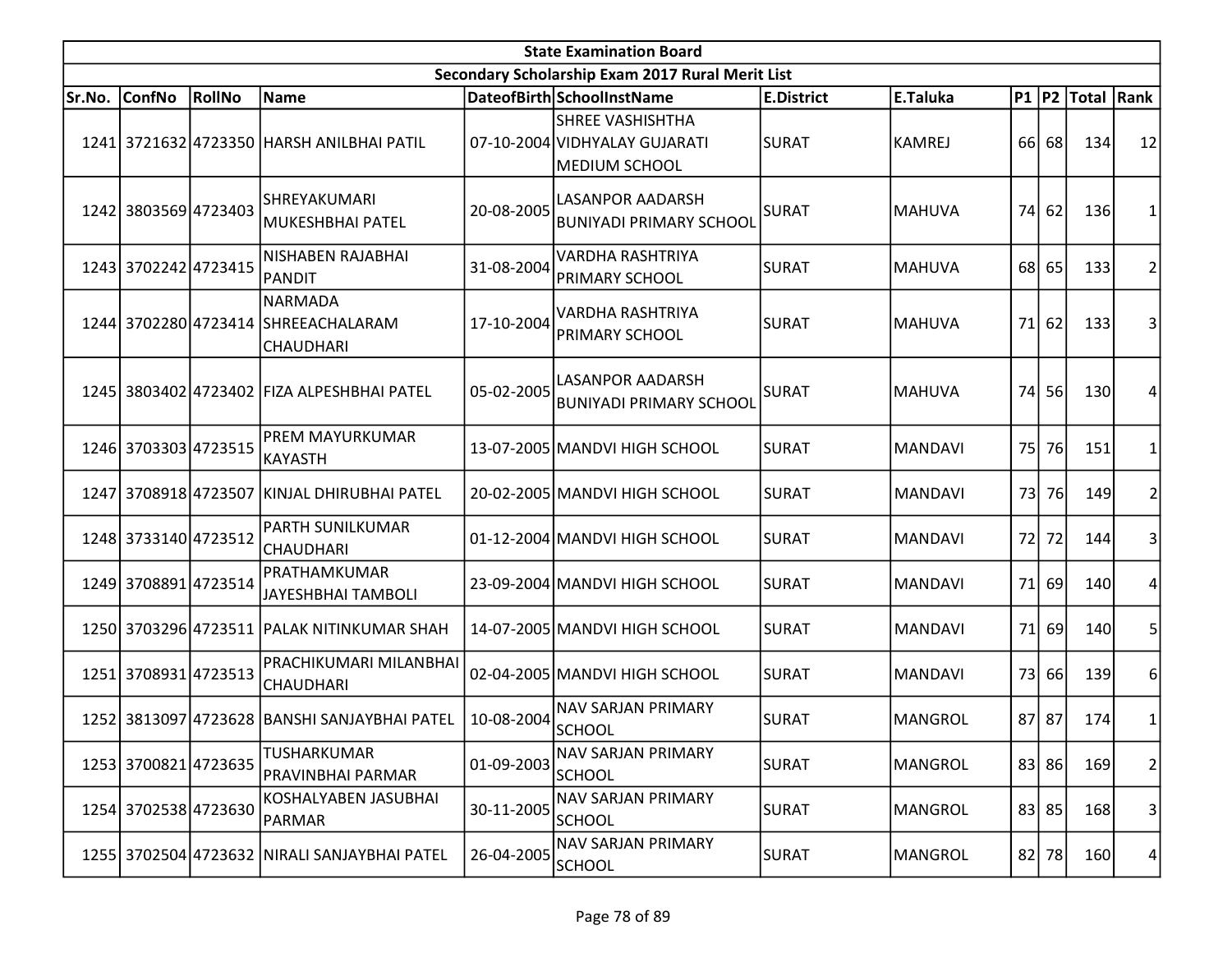| <b>State Examination Board</b> |                      |        |                                                 |                  |                                                  |                   |                 |                 |       |                  |           |  |
|--------------------------------|----------------------|--------|-------------------------------------------------|------------------|--------------------------------------------------|-------------------|-----------------|-----------------|-------|------------------|-----------|--|
|                                |                      |        |                                                 |                  | Secondary Scholarship Exam 2017 Rural Merit List |                   |                 |                 |       |                  |           |  |
| Sr.No.                         | <b>ConfNo</b>        | RollNo | <b>Name</b>                                     |                  | DateofBirth SchoolInstName                       | <b>E.District</b> | E.Taluka        |                 |       | P1 P2 Total Rank |           |  |
|                                | 1256 3700294 4723636 |        | <b>VIRENKUMAR PARIXITBHAI</b><br><b>SOLANKI</b> | 27-11-2004       | <b>NAV SARJAN PRIMARY</b><br><b>SCHOOL</b>       | <b>SURAT</b>      | <b>MANGROL</b>  |                 | 85 70 | 155              | 5         |  |
|                                | 1257 3807174 4723624 |        | DAMAYANTI<br>RANCHHODBHAI VASAVA                | 06-08-2005       | NANI NAROLI PRIMARY<br><b>SCHOOL</b>             | <b>SURAT</b>      | <b>MANGROL</b>  |                 | 71 71 | 142              | 6         |  |
|                                | 1258 3804916 4723647 |        | VIDHIKUMARI MANOJBHAI<br><b>PATEL</b>           |                  | 07-06-2005 M R C PRIMARY SCHOOL                  | <b>SURAT</b>      | <b>OLPAD</b>    | 74I             | 71    | 145              |           |  |
|                                |                      |        | 1259 3804896 4723646 VIDHI HARISHBHAI PATEL     |                  | 15-03-2005 M R C PRIMARY SCHOOL                  | <b>SURAT</b>      | <b>OLPAD</b>    |                 | 74 67 | 141              |           |  |
|                                | 1260 3805028 4723645 |        | TANISHAKUMARI<br>JITENDRABHAI PATEL             |                  | 28-03-2005 M R C PRIMARY SCHOOL                  | <b>SURAT</b>      | <b>OLPAD</b>    | <b>73</b>       | 68    | 141              |           |  |
| 1261                           |                      |        | 3805048 4723639 CHELSI BHARATBHAI PATEL         |                  | 05-05-2005 M R C PRIMARY SCHOOL                  | <b>SURAT</b>      | <b>OLPAD</b>    | 72              | 67    | <b>139</b>       | 4         |  |
| 1262                           | 3810134 4723654      |        | KANISHFATEMA MEHMUD<br><b>SHAIKH</b>            | 25-03-2003       | MAULANA AZAD PRIMARY<br><b>SCHOOL</b>            | <b>SURAT</b>      | OLPAD           |                 | 65 66 | 131              | 5         |  |
|                                |                      |        | 1263 3707534 4723669 JJIYA PARESHBHAI PATEL     | 16-03-2004       | <b>SARVODAY VIDHAYALAYA</b><br>SEGVACHHAMA       | <b>SURAT</b>      | <b>OLPAD</b>    | 64              | 66    | 130              | 6         |  |
|                                |                      |        | 1264 3707541 4723670 KRUPA JAYESHBHAI PATEL     | 08-06-2005       | <b>SARVODAY VIDHAYALAYA</b><br>SEGVACHHAMA       | <b>SURAT</b>      | <b>OLPAD</b>    | 65 <sup> </sup> | 65    | 130              | 7         |  |
|                                | 1265 3804963 4723644 |        | KHUSHIKUMARI<br>RAJANIKANT PATEL                |                  | 15-12-2004 M R C PRIMARY SCHOOL                  | <b>SURAT</b>      | <b>OLPAD</b>    |                 | 68 60 | 128              | 8         |  |
|                                |                      |        | 1266 3768787 4723711 YASH KIRANKUMAR MISTRY     |                  | 19-01-2004 D B H PRIMARY SCHOOL                  | <b>SURAT</b>      | PALASANA        | 74              | 79    | 153              |           |  |
|                                | 1267 3768168 4723701 |        | RONITKUMAR MANISHBHAI<br><b>BHAVSAR</b>         |                  | 29-03-2005 D B H PRIMARY SCHOOL                  | <b>SURAT</b>      | PALASANA        |                 | 73 74 | 147              | 2         |  |
|                                | 1268 3705804 4723750 |        | NILKUMAR VINODBHAI<br>PATEL                     | $07 - 01 - 2005$ | <b>SARDAR PATEL PRIMARY</b><br><b>SCHOOL</b>     | <b>SURAT</b>      | PALASANA        |                 | 72 72 | 144              | $\vert$ 3 |  |
|                                | 1269 3706200 4723745 |        | <b>ADITYASINH MUKESHSINH</b><br>PARMAR          | 23-11-2004       | SARDAR PATEL PRIMARY<br><b>SCHOOL</b>            | <b>SURAT</b>      | PALASANA        |                 | 73 69 | 142              | 4         |  |
|                                | 1270 3804652 4723782 |        | ROSHANIBEN MAHESHBHAI<br>VASAVA                 |                  | 01-01-2005 KEVDI PRIMARY SCHOOL                  | <b>SURAT</b>      | <b>UMARPADA</b> |                 | 71 80 | 151              | 1         |  |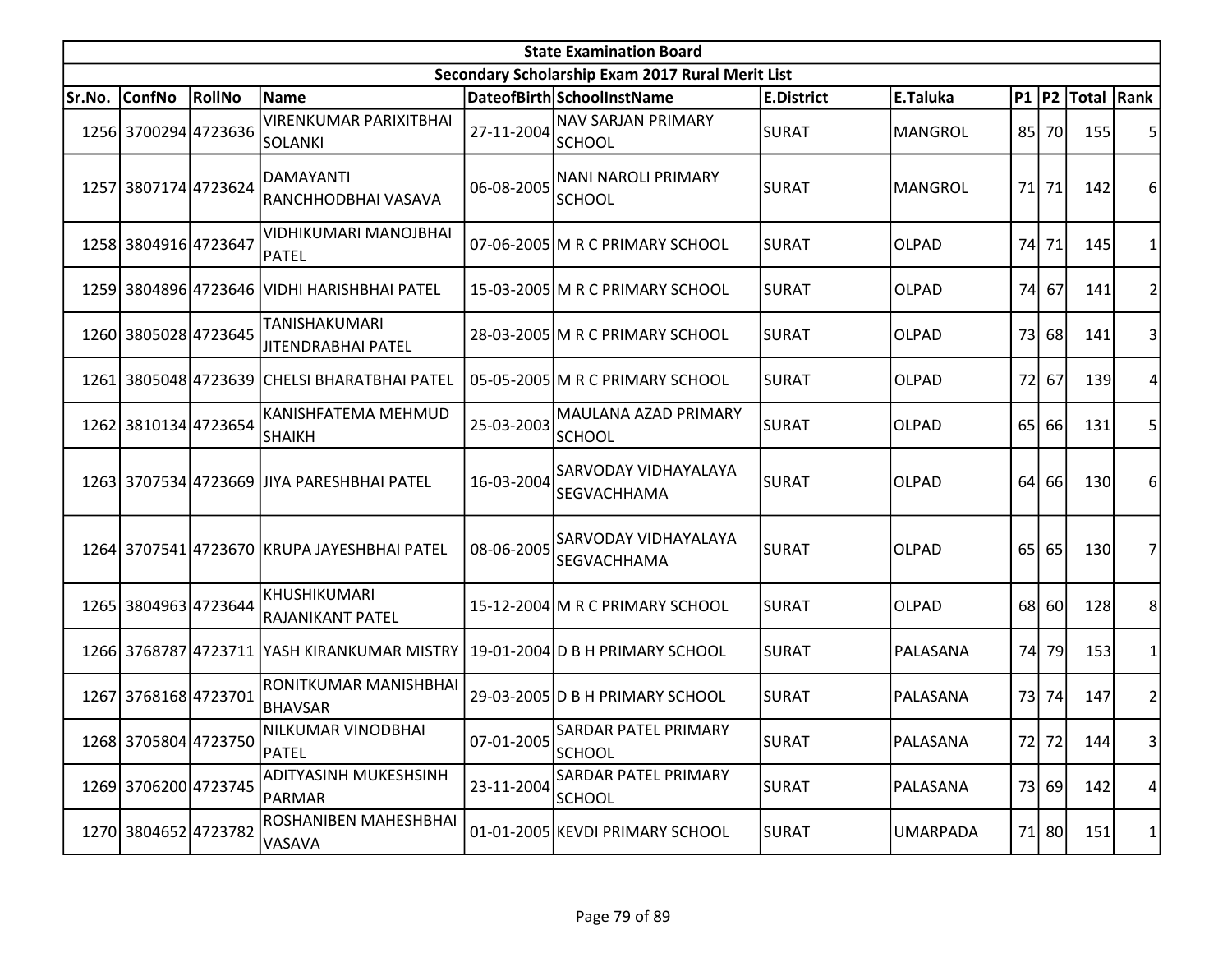|        | <b>State Examination Board</b> |        |                                                                                |            |                                                  |                             |                    |           |           |                  |                |  |  |
|--------|--------------------------------|--------|--------------------------------------------------------------------------------|------------|--------------------------------------------------|-----------------------------|--------------------|-----------|-----------|------------------|----------------|--|--|
|        |                                |        |                                                                                |            | Secondary Scholarship Exam 2017 Rural Merit List |                             |                    |           |           |                  |                |  |  |
| Sr.No. | <b>ConfNo</b>                  | RollNo | <b>Name</b>                                                                    |            | DateofBirth SchoolInstName                       | <b>E.District</b>           | E.Taluka           |           |           | P1 P2 Total Rank |                |  |  |
|        | 1271 3807274 4723788           |        | <b>VINESHBHAI DALPATBHAI</b><br>VASAVA                                         |            | 24-02-2004 KEVDI PRIMARY SCHOOL                  | <b>SURAT</b>                | <b>UMARPADA</b>    |           | 66 79     | 145              | $\overline{2}$ |  |  |
|        | 1272 3807295 4723771           |        | BABUBHAI NARAYANBHAI<br>PRAJAPATI                                              |            | 16-02-2005 KEVDI PRIMARY SCHOOL                  | <b>SURAT</b>                | <b>UMARPADA</b>    |           | 68 76     | 144              | 3              |  |  |
|        | 1273 3807232 4723777           |        | <b>MADHUBEN MUKESHBHAI</b><br><b>SHARMA</b>                                    |            | 21-02-2004 KEVDI PRIMARY SCHOOL                  | <b>SURAT</b>                | <b>UMARPADA</b>    | <b>67</b> | <b>76</b> | 143              | 4              |  |  |
|        | 1274 3772541 4725094           |        | ALPESH RAMESHBHAI<br>ZAPADIYA                                                  | 02-11-2004 | <b>BHIMGADH PRIMARY</b><br><b>SCHOOL</b>         | SURENDRANAGA<br>R           | <b>CHOTILA</b>     |           | $56$ 57   | 113              | $\mathbf{1}$   |  |  |
|        | 1275 3772555 4725106           |        | RAHUL ARAVINDBHAI<br>ZAPADIYA                                                  | 28-06-2005 | <b>BHIMGADH PRIMARY</b><br><b>SCHOOL</b>         | SURENDRANAGA<br>R           | <b>CHOTILA</b>     |           | 58 49     | 107              | $\overline{2}$ |  |  |
|        | 1276 3770813 4725122           |        | RANCHHOD KHIMABHAI<br>AAL                                                      | 20-06-2004 | NAVAGAM (BA) UPPER<br><b>PRIMARY SCHOOL</b>      | SURENDRANAGA<br>R           | <b>CHOTILA</b>     |           | 50 56     | 106              | 3              |  |  |
|        | 1277 3770867 4725123           |        | <b>SRADHDHA</b><br>MANSUKHABHAI DEGAMA                                         | 15-10-2004 | NAVAGAM (BA) UPPER<br>PRIMARY SCHOOL             | SURENDRANAGA<br>$\mathsf R$ | <b>CHOTILA</b>     |           | 48 51     | 99               | 4              |  |  |
|        | 1278 3764927 4725136           |        | JENIS RAJESHBHAI<br><b>SUTARIYA</b>                                            |            | 01-05-2005 JEPAR PRIMARY SCHOOL                  | SURENDRANAGA<br>R           | <b>CHUDA</b>       | 59        | 60I       | 119              | 1              |  |  |
|        |                                |        | 1279 3764724 4725137 NIKHIL BHARATBHAI DABHI                                   |            | 15-08-2005 JEPAR PRIMARY SCHOOL                  | SURENDRANAGA<br>R           | <b>CHUDA</b>       |           | 46 51     | 97               | $\overline{2}$ |  |  |
|        | 1280 3764919 4725135           |        | JAYKUMAR RAJESHBHAI<br><b>SUTARIYA</b>                                         |            | 01-05-2005 JEPAR PRIMARY SCHOOL                  | SURENDRANAGA<br>R           | <b>CHUDA</b>       | 52        | 43        | 95               | 3              |  |  |
|        |                                |        | 1281 3770585 4725150 VIVEK VAGHAJIBHAI MARYA 25-12-2004 HIRAPUR PRIMARY SCHOOL |            |                                                  | SURENDRANAGA<br>R           | DHRANGADHRA        | 72        | 63        | 135              | 1              |  |  |
|        | 1282 3771627 4725180           |        | <b>ASHABEN BECHARBHAI</b><br>SANKHALPARA                                       |            | 30-09-2004 SATAPAR PRIMARY SCHOOL                | SURENDRANAGA<br>R           | DHRANGADHRA        |           | 70 61     | 131              | $\overline{2}$ |  |  |
|        | 1283 3771745 4725188           |        | SATISHBHAI<br>RANCHHODBHAI ZAMPADA                                             |            | 28-09-2004 SATAPAR PRIMARY SCHOOL                | SURENDRANAGA<br>R           | <b>DHRANGADHRA</b> |           | $65$ 61   | 126              | 3              |  |  |
|        | 1284 3772598 4725187           |        | RAHULBHAI SHANKARBHAI<br><b>GOTREKIYA</b>                                      |            | 26-03-2005 SATAPAR PRIMARY SCHOOL                | SURENDRANAGA<br>R           | <b>DHRANGADHRA</b> | 62        | 62        | 124              | 4              |  |  |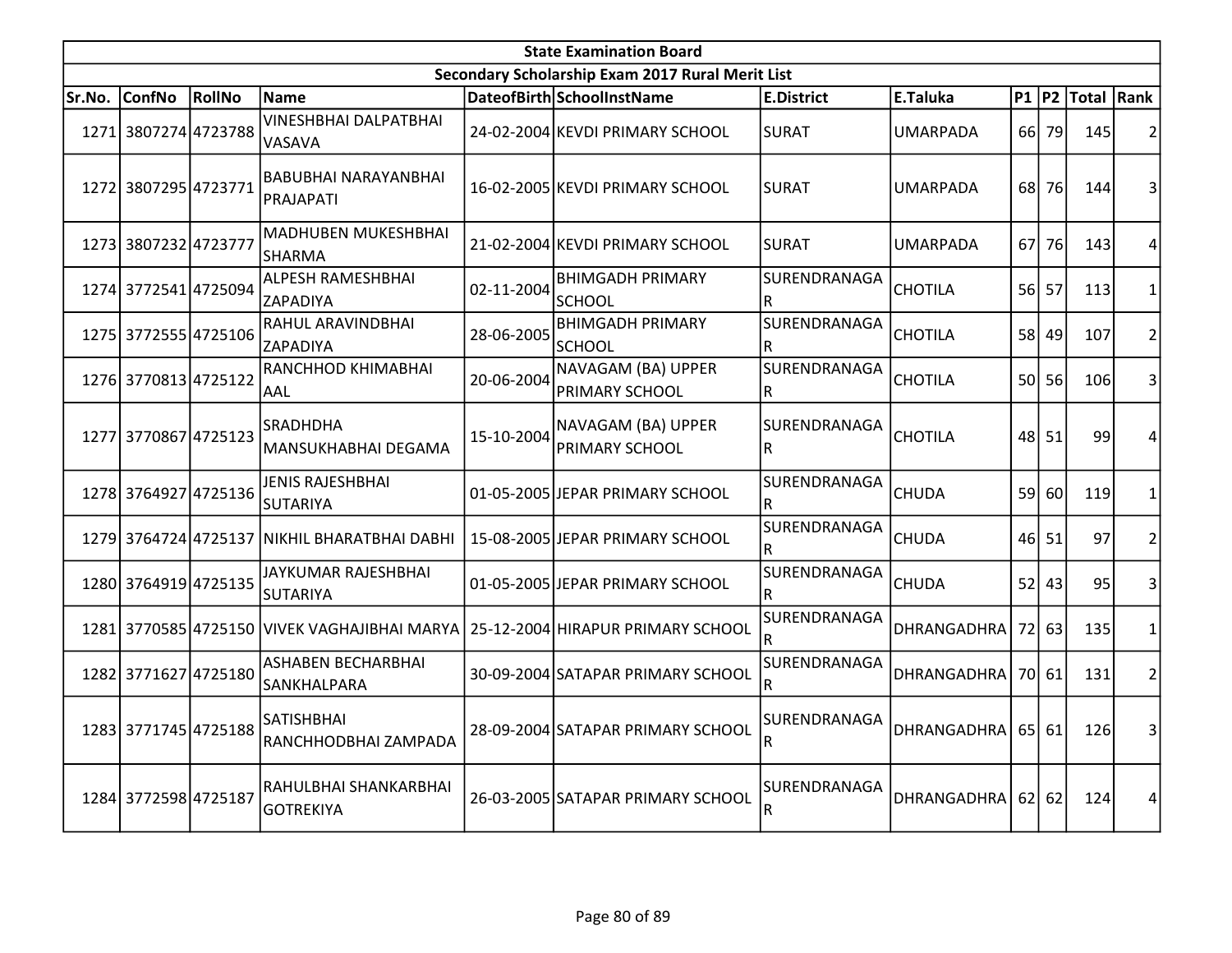|        |                      |        |                                                |            | <b>State Examination Board</b>                   |                                         |                     |      |         |                        |                 |
|--------|----------------------|--------|------------------------------------------------|------------|--------------------------------------------------|-----------------------------------------|---------------------|------|---------|------------------------|-----------------|
|        |                      |        |                                                |            | Secondary Scholarship Exam 2017 Rural Merit List |                                         |                     |      |         |                        |                 |
| Sr.No. | <b>ConfNo</b>        | RollNo | Name                                           |            | DateofBirth SchoolInstName                       | <b>E.District</b>                       | E.Taluka            |      |         | P1   P2   Total   Rank |                 |
|        | 1285 3771755 4725185 |        | KISHANBHAI<br>RANCHHODBHAI ADAGAMA             |            | 11-03-2001 SATAPAR PRIMARY SCHOOL                | SURENDRANAGA<br>lR                      | DHRANGADHRA  59  59 |      |         | 118                    | 5               |
|        | 1286 3706013 4725192 |        | DIVYABEN VISHNUBHAI<br><b>THAKOR</b>           | 17-02-2005 | <b>VAVDI-1 UPPER PRIMARY</b><br><b>SCHOOL</b>    | SURENDRANAGA<br>$\overline{\mathsf{R}}$ | <b>DHRANGADHRA</b>  | 67 I | 48      | 115                    | 6               |
|        | 1287 3709554 4725217 |        | DHARMENDRAKUMAR<br>MATHURBHAI PARMAR           |            | 29-12-2004 BHALALA PRIMARY SCHOOL                | SURENDRANAGA                            | LAKHTAR             | 67I  | 61      | 128                    | 1               |
|        | 1288 3805362 4725204 |        | HANSARAJ DALSUKHABHAI<br>SAKARIYA              |            | 15-08-2004 ANIYALI PRIMARY SCHOOL                | SURENDRANAGA<br>R.                      | LAKHTAR             | 62   | 65      | 127                    | 2               |
|        | 1289 3810759 4725241 |        | KAUSHARBANU<br><b>SHABBIRHUSEN VHORA</b>       | 05-03-2005 | <b>JAMBU PAY CENTER</b><br><b>SCHOOL</b>         | SURENDRANAGA<br>lR                      | <b>LIMBDI</b>       | 60 l | 55      | 115                    | 1               |
|        | 1290 3704294 4725244 |        | RAJDEEPSINH<br>PARAKRAMSINH PARMAR             |            | 17-07-2005 MODEL SCHOOL                          | SURENDRANAGA<br>lR                      | <b>MULI</b>         | 49   | 76      | 125                    | 1               |
|        | 1291 3733431 4725258 |        | <b>BHUMIKABEN CHATURBHAI</b><br><b>SOLANKI</b> |            | 14-09-2004 DHAMA PRIMARY SCHOOL                  | SURENDRANAGA                            | PATDI - DASADA      |      | 72 66   | 138                    | 1               |
|        | 1292 3705549 4725269 |        | <b>DHABUBEN RAJUBHAI</b><br>BHARANI            |            | 01-11-2004 FATEPUR PRIMARY SCHOOL                | SURENDRANAGA<br>R                       | PATDI - DASADA      |      | 66 56   | 122                    | $\overline{2}$  |
|        | 1293 3703839 4725335 |        | ARBAZ MEHMOODBHAI<br>ABBASI                    |            | 03-06-2005 PIPLI PAY CENTER SCHOOL               | SURENDRANAGA                            | PATDI - DASADA      |      | 65 55   | 120                    | 3               |
|        | 1294 3704863 4725245 |        | CHANDRIKABEN BABUBHAI<br><b>VAGHELA</b>        | 08-10-2004 | <b>ALAMPURA PRIMARY</b><br><b>SCHOOL</b>         | SURENDRANAGA<br>R                       | PATDI - DASADA      |      | 56 61   | 117                    | 4               |
|        | 1295 3807494 4725348 |        | MANISHA VIRABHAI<br>PARMAR                     |            | 09-04-2005 SAVDA PRIMARY SCHOOL                  | SURENDRANAGA<br>lR.                     | PATDI - DASADA      |      | $61$ 55 | 116                    | 5               |
|        | 1296 3754137 4725313 |        | <b>RENUKABEN AJABHAI</b><br><b>MAKVANA</b>     | 28-03-2005 | NAGVADA PRIMARY<br><b>SCHOOL</b>                 | SURENDRANAGA                            | PATDI - DASADA      |      | $64$ 51 | 115                    | 6               |
|        | 1297 3705235 4725387 |        | SACHINBHAI DHIRUBHAI<br><b>JOGI</b>            | 24-07-2005 | SAYLA PAY CENTER SCHOOL SURENDRANAGA             | $\overline{\mathsf{R}}$                 | SAYLA               |      | 74 71   | 145                    | 1               |
|        | 1298 3705201 4725386 |        | HITESHBHAI SHIVABHAI<br>CHOPDACHUHAN           | 11-06-2005 | SAYLA PAY CENTER SCHOOL                          | SURENDRANAGA<br>$\mathsf R$             | <b>SAYLA</b>        |      | $64$ 58 | 122                    | 2               |
|        |                      |        | 1299 3733130 4725380 SONAL DILIPBHAI SAPARA    |            | 01-12-2004 KASHIPAR PRIMARY SCHOOL               | SURENDRANAGA<br>$\mathsf R$             | SAYLA               |      | $61$ 57 | 118                    | $\vert 3 \vert$ |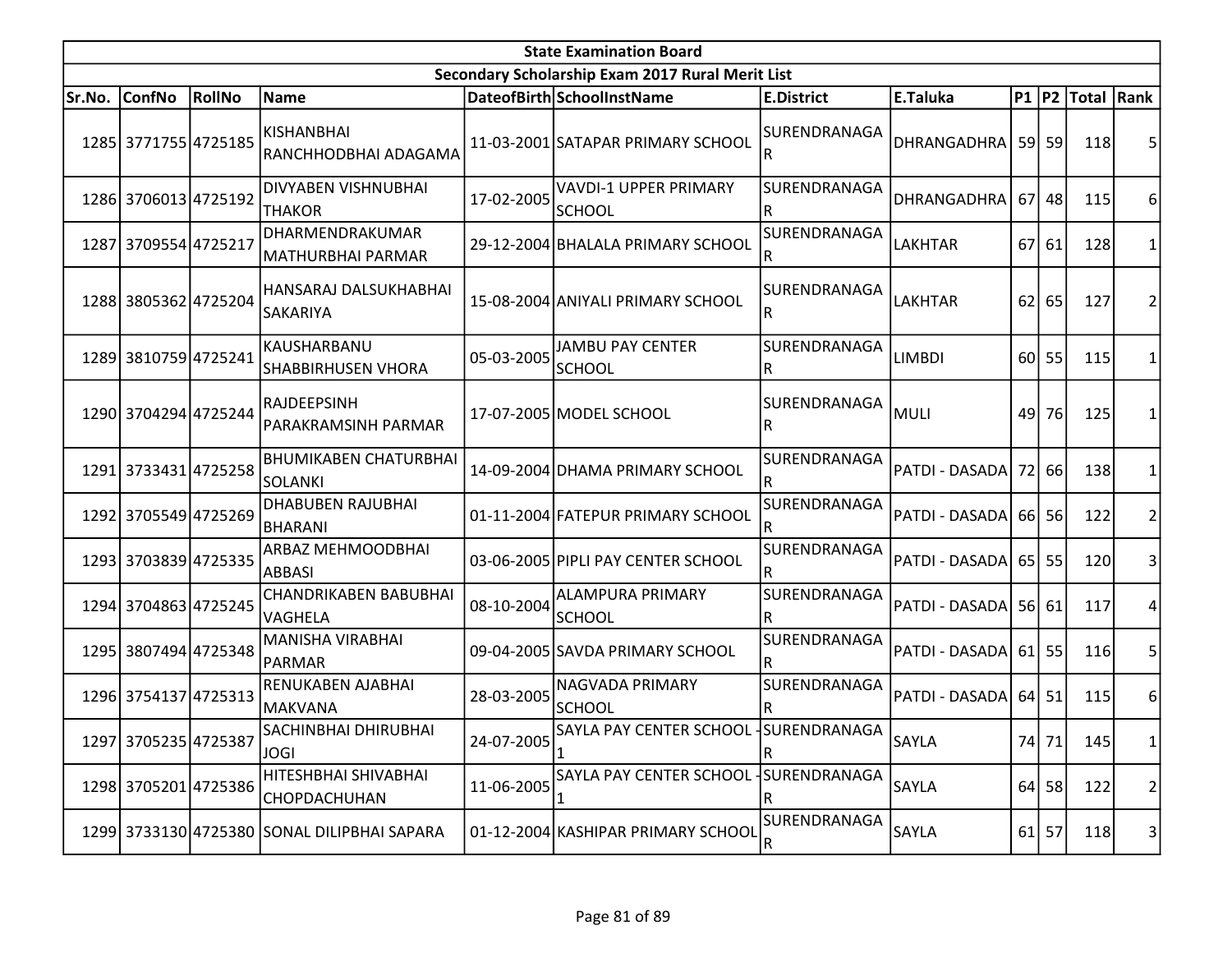| <b>State Examination Board</b> |                      |                      |                                                             |            |                                                       |                                         |                 |                 |         |                        |                |
|--------------------------------|----------------------|----------------------|-------------------------------------------------------------|------------|-------------------------------------------------------|-----------------------------------------|-----------------|-----------------|---------|------------------------|----------------|
|                                |                      |                      |                                                             |            | Secondary Scholarship Exam 2017 Rural Merit List      |                                         |                 |                 |         |                        |                |
| Sr.No.                         | ConfNo               | RollNo               | Name                                                        |            | DateofBirth SchoolInstName                            | <b>E.District</b>                       | E.Taluka        |                 |         | P1   P2   Total   Rank |                |
|                                | 1300 3733068 4725374 |                      | ARADHANA HARESHBHAI<br><b>SIYALIYA</b>                      |            | 15-08-2005 KASHIPAR PRIMARY SCHOOL                    | SURENDRANAGA                            | <b>SAYLA</b>    | 61              | 54      | 115                    |                |
|                                | 1301 3709553 4725385 |                      | <b>DHRUV ASHOKBHAI</b><br><b>CHAUHAN</b>                    | 29-04-2005 | SAYLA PAY CENTER SCHOOL                               | SURENDRANAGA<br>R                       | <b>SAYLA</b>    | 57              | 51      | 108                    | 5              |
|                                |                      |                      | 1302 3733313 4725382 VIMAL VINUBHAI SAPARA                  |            | 21-01-2005 KASHIPAR PRIMARY SCHOOL                    | SURENDRANAGA                            | SAYLA           | 59 <sup> </sup> | 42      | 101                    | 6              |
|                                | 1303 3700659 4725394 |                      | <b>ASHMITABEN GOVINDBHAI</b><br><b>KARELIYA</b>             |            | 01-03-2003 KANPAR PRIMARY SCHOOL                      | SURENDRANAGA<br>lR.                     | <b>THANGADH</b> | 47              | 45      | 92                     | 1              |
|                                |                      |                      | 1304 3768873 4725393 VAISHALI REVABHAI DABHI                | 15-08-2005 | AMARAPAR PRIMARY<br>SCHOOL-1                          | SURENDRANAGA<br>$\sf R$                 | <b>THANGADH</b> | 41              | 51      | 92                     | 2              |
|                                |                      |                      | KHUSHIBEN<br>1305 3701958 4725456 NAVAGHANBHAI<br> MEMAKIYA | 29-08-2005 | RAJPAR KANYA PAY CENTER SURENDRANAGA<br><b>SCHOOL</b> | lR                                      | WADHVAN         | 57 l            | 49      | 106                    | 1              |
|                                | 1306 3702409 4725459 |                      | PUNAM SANJAYBHAI<br>MADHAR                                  | 17-08-2005 | RAJPAR KANYA PAY CENTER<br><b>SCHOOL</b>              | SURENDRANAGA<br>۱R                      | <b>WADHVAN</b>  | 53 <sup>1</sup> | 51      | 104                    | 2              |
|                                | 1307 3702370 4725453 |                      | CHANDANI KANTIBHAI<br><b>SATANI</b>                         | 12-02-2005 | RAJPAR KANYA PAY CENTER<br><b>SCHOOL</b>              | SURENDRANAGA                            | <b>WADHVAN</b>  | 54              | 46      | 100                    | 3              |
|                                | 1308 3702415 4725457 |                      | NAYNA SAHDEVBHAI<br><b>MADHAR</b>                           | 03-03-2005 | RAJPAR KANYA PAY CENTER<br><b>SCHOOL</b>              | SURENDRANAGA<br>$\overline{\mathsf{R}}$ | <b>WADHVAN</b>  |                 | 59 40   | 99                     | 4              |
|                                | 1309 3705362 4725534 |                      | NEHAKUMARI AJITBHAI<br><b>CHAUDHARI</b>                     | 25-11-2004 | ANDHARVADI DUR PRIMARY<br><b>SCHOOL</b>               | <b>TAPI</b>                             | <b>DOLVAN</b>   | 63              | 62      | 125                    | 1              |
|                                | 1310 3803391 4725532 |                      | ALISHAKUMARI<br><b>KASTURBHAI GAMIT</b>                     | 22-12-2004 | ANDHARVADI DUR PRIMARY<br><b>SCHOOL</b>               | <b>TAPI</b>                             | <b>DOLVAN</b>   | 65 <sup> </sup> | 59      | 124                    | 2              |
|                                |                      |                      | 1311 3813318 4725600 PRACHI KETAN JOSHI                     | 30-01-2005 | <b>KUKARMUNDA PRIMARY</b><br><b>SCHOOL</b>            | <b>TAPI</b>                             | KUKARMUNDA      | 63              | 73      | 136                    | 1              |
|                                | 1312 3810528 4725603 |                      | ROHAN KANTILALBHAI<br>PADVI                                 |            | 23-09-2004 PATI PRIMARY SCHOOL                        | <b>TAPI</b>                             | KUKARMUNDA      |                 | $64$ 67 | 131                    | $\overline{2}$ |
|                                |                      | 1313 3813244 4725610 | ZINALBEN JITENDRABHAI<br><b>CHAUDHARI</b>                   | 19-02-2005 | <b>EKLAVYA MODEL RESI</b><br><b>SCHOOL</b>            | <b>TAPI</b>                             | NIZAR           |                 | $67$ 66 | 133                    | 1              |
|                                | 1314 3803922 4725615 |                      | <b>GANESHBHAI ASHOKBHAI</b><br>NAIK                         |            | 05-10-2004 HARDULI PRIMARY SCHOOL                     | <b>TAPI</b>                             | <b>NIZAR</b>    |                 | $64$ 56 | 120                    | 2              |
|                                | 1315 3806187 4725651 |                      | PRATIXABEN<br>SURENDRABHAI GAMIT                            |            | 01-08-2005 GALKUVA PRIMARY SCHOOL TAPI                |                                         | SONGADH         | 72              | 76      | 148                    | 1              |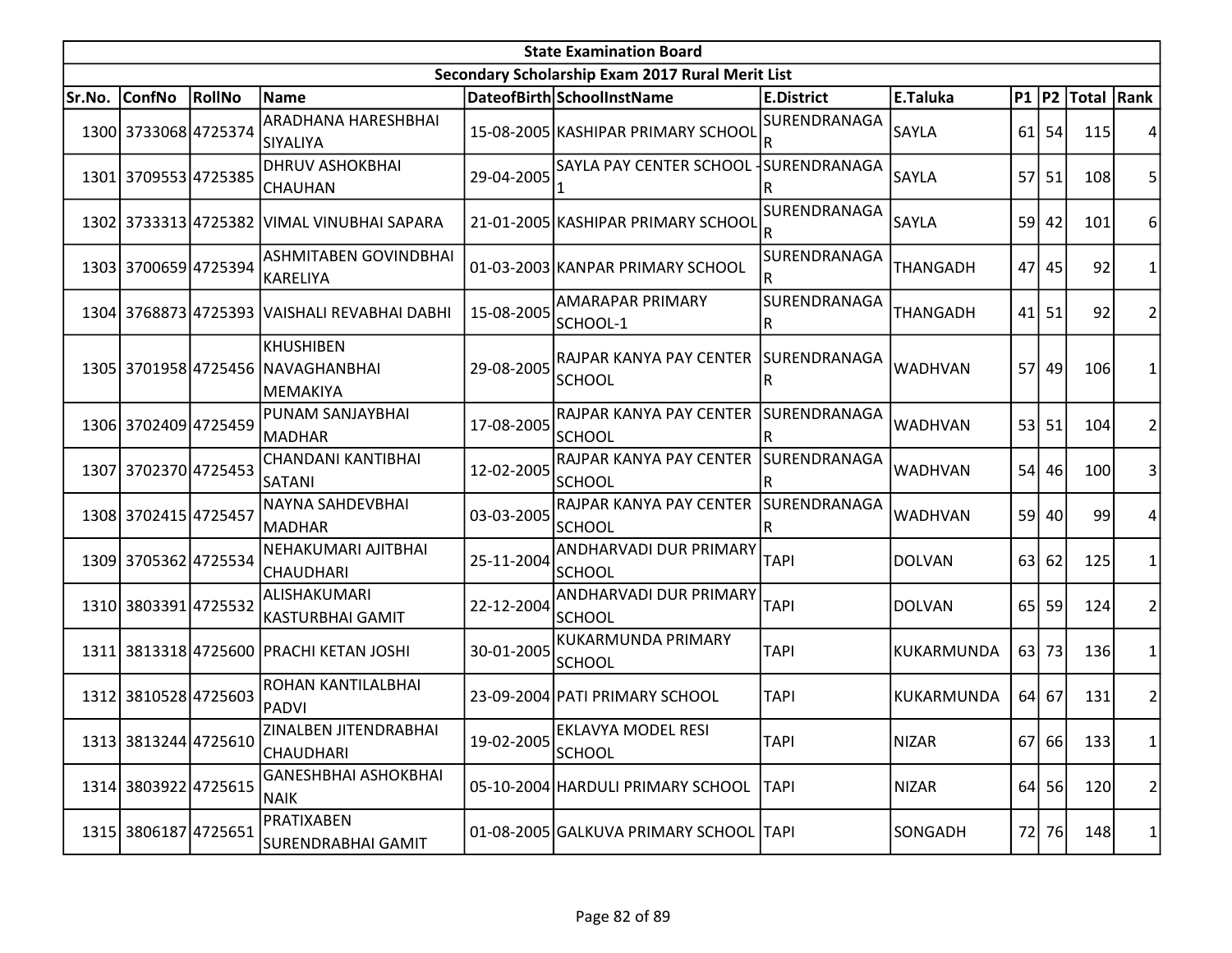|        | <b>State Examination Board</b><br>Secondary Scholarship Exam 2017 Rural Merit List |        |                                            |            |                                                                         |                   |                 |                 |                 |                        |                 |  |  |
|--------|------------------------------------------------------------------------------------|--------|--------------------------------------------|------------|-------------------------------------------------------------------------|-------------------|-----------------|-----------------|-----------------|------------------------|-----------------|--|--|
|        |                                                                                    |        |                                            |            |                                                                         |                   |                 |                 |                 |                        |                 |  |  |
| Sr.No. | <b>ConfNo</b>                                                                      | RollNo | Name                                       |            | DateofBirth SchoolInstName                                              | <b>E.District</b> | E.Taluka        |                 |                 | P1   P2   Total   Rank |                 |  |  |
|        | 1316 3803810 4725692                                                               |        | TEJASHBHAI RAKESHBHAI<br>GAMIT             | 01-01-2005 | NANA BANDHARPADA<br>PRIMARY SCHOOL                                      | <b>TAPI</b>       | SONGADH         |                 | 70 66           | 136                    | 2               |  |  |
|        | 1317 3808962 4725711                                                               |        | <b>SWITIBEN JITESHBHAI</b><br><b>GAMIT</b> | 01-01-2004 | RANIAMBA - MUKHIYA<br>PRIMARY SCHOOL                                    | <b>TAPI</b>       | SONGADH         |                 | 65 65           | 130                    | $\vert$ 3       |  |  |
|        | 1318 3809043 4725708                                                               |        | SAHILBHAI NAVINBHAI<br>GAMIT               | 26-06-2004 | RANIAMBA - MUKHIYA<br><b>PRIMARY SCHOOL</b>                             | <b>TAPI</b>       | SONGADH         | 65 <sup> </sup> | 64              | 129                    | 4               |  |  |
|        | 1319 3809068 4725707                                                               |        | PRIYANKABEN YOHANBHAI<br><b>GAMIT</b>      | 26-10-2004 | RANIAMBA - MUKHIYA<br>PRIMARY SCHOOL                                    | <b>TAPI</b>       | SONGADH         |                 | 63 65           | 128                    | 5               |  |  |
|        | 1320 3808972 4725709                                                               |        | SALEHABANU SALIMBHAI<br><b>SHEKH</b>       | 10-11-2004 | RANIAMBA - MUKHIYA<br>PRIMARY SCHOOL                                    | <b>TAPI</b>       | SONGADH         | 65              | 63              | 128                    | $6 \mid$        |  |  |
|        | 1321 3765483 4725784                                                               |        | RAVINABEN KISHANBHAI<br>MAVCHI             | 04-07-2005 | <b>SUNDARPUR PRIMARY</b><br><b>SCHOOL</b>                               | <b>TAPI</b>       | <b>UCHCHHAL</b> | 63              | 48              | 111                    | 1               |  |  |
|        | 1322 3765565 4725773                                                               |        | AESHVARYABEN<br> SUDAMBHAI VALVI           | 25-12-2004 | <b>SUNDARPUR PRIMARY</b><br><b>SCHOOL</b>                               | <b>TAPI</b>       | <b>UCHCHHAL</b> | 59              | 40 <sub>l</sub> | 99                     | $\overline{2}$  |  |  |
|        | 1323 3765477 4725774                                                               |        | DIVYABEN SAMUVELBHAI<br><b>VASAVA</b>      | 21-05-2005 | <b>SUNDARPUR PRIMARY</b><br><b>SCHOOL</b>                               | <b>TAPI</b>       | <b>UCHCHHAL</b> |                 | 58 41           | 99                     | $\overline{3}$  |  |  |
|        | 1324 3768652 4725791                                                               |        | YADAVKUMAR<br>YASHVANTBHAI GAMIT           | 24-07-2004 | <b>SUNDARPUR PRIMARY</b><br><b>SCHOOL</b>                               | <b>TAPI</b>       | <b>UCHCHHAL</b> |                 | $54$ 43         | 97                     | $\vert 4 \vert$ |  |  |
|        | 1325 3807451 4725812                                                               |        | <b>KRUTIKUMARI</b><br>ANUPAMBHAI PATEL     | 09-06-2005 | <b>GRAM SHALA VEDACHHI</b><br><b>PRIMARY SCHOOL</b>                     | <b>TAPI</b>       | VALOD           | 68              | 68              | 136                    | $\mathbf{1}$    |  |  |
|        | 1326 3808737 4725815                                                               |        | SHRUTIKUMARI<br>DINESHBHAI CHAUDHARI       | 28-02-2005 | <b>GRAM SHALA VEDACHHI</b><br>PRIMARY SCHOOL                            | <b>TAPI</b>       | <b>VALOD</b>    |                 | 66 65           | 131                    | $\overline{2}$  |  |  |
|        | 1327 3705790 4725886                                                               |        | HAPPIN NAROTTAMBHAI<br>VEKARIYA            |            | <b>JAVAHAR NAVODAY</b><br>04-03-2004 VIDHYALAY PRIMARY<br><b>SCHOOL</b> | <b>TAPI</b>       | <b>VYARA</b>    |                 | 74 61           | 135                    | 1               |  |  |
|        |                                                                                    |        | 1328 3704897 4725880 DEVAM DILIPBHAI PATEL |            | JAVAHAR NAVODAY<br>22-11-2004 VIDHYALAY PRIMARY<br> SCHOOL              | <b>TAPI</b>       | <b>VYARA</b>    | 60              | 62              | 122                    | $\overline{2}$  |  |  |
|        | 1329 3804273 4725950                                                               |        | AVINASHKUMAR<br><b>ARVINDBHAI GAMIT</b>    | 20-10-2004 | <b>TADKUVA MUKHYA</b><br><b>PRIMARY SCHOOL</b>                          | <b>TAPI</b>       | <b>VYARA</b>    |                 | 65 56           | 121                    | 3               |  |  |
|        | 1330 3704905 4725918                                                               |        | SAURABH SANJIVBHAI<br><b>SINGH</b>         |            | JAVAHAR NAVODAY<br>29-03-2005 VIDHYALAY PRIMARY<br>SCHOOL               | <b>TAPI</b>       | <b>VYARA</b>    |                 | 58 62           | 120                    | $\vert 4 \vert$ |  |  |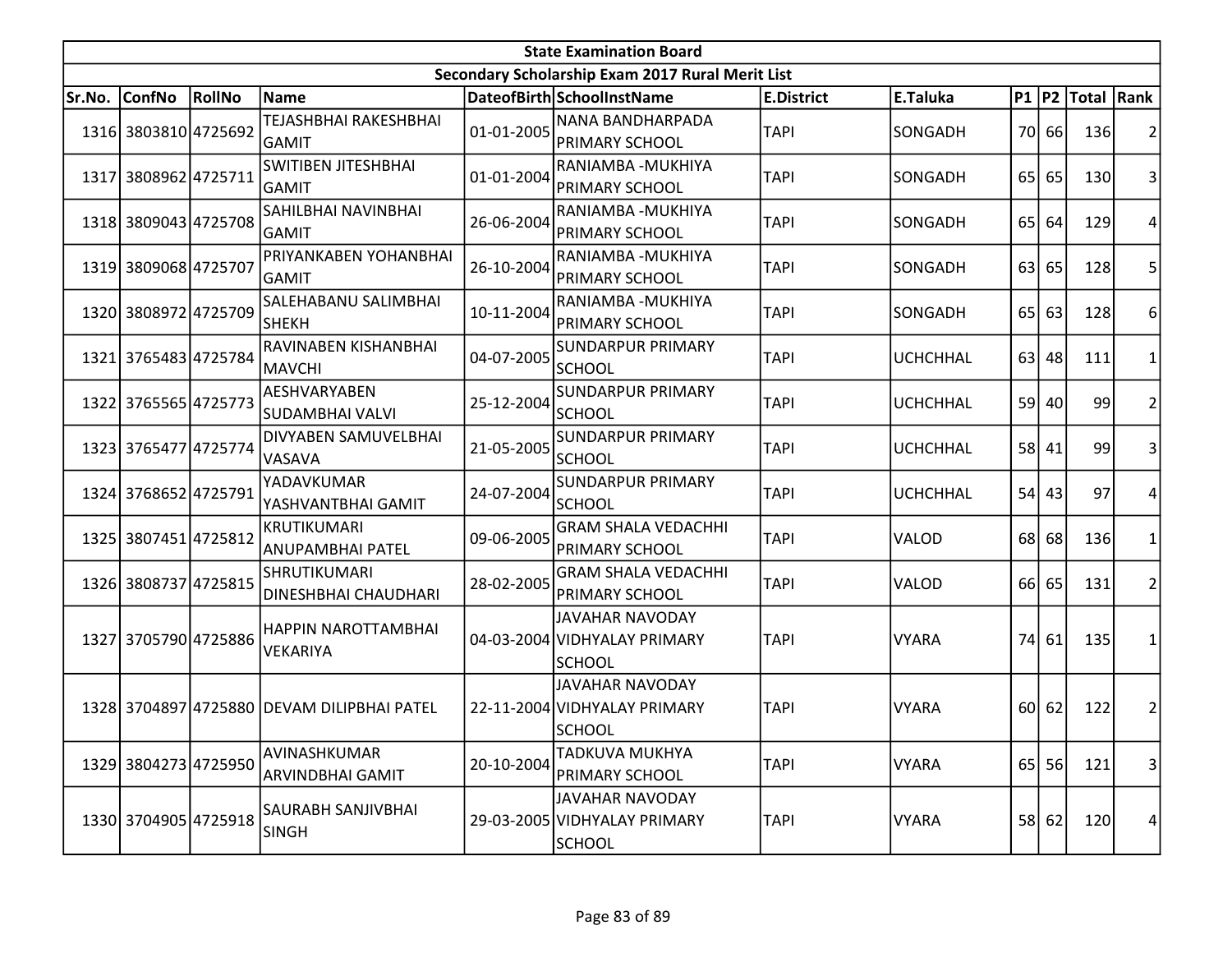| <b>State Examination Board</b> |                      |                      |                                                            |            |                                                  |                   |               |      |       |                     |                |  |
|--------------------------------|----------------------|----------------------|------------------------------------------------------------|------------|--------------------------------------------------|-------------------|---------------|------|-------|---------------------|----------------|--|
|                                |                      |                      |                                                            |            | Secondary Scholarship Exam 2017 Rural Merit List |                   |               |      |       |                     |                |  |
| Sr.No.                         | <b>ConfNo</b>        | RollNo               | <b>Name</b>                                                |            | DateofBirth SchoolInstName                       | <b>E.District</b> | E.Taluka      |      |       | P1  P2  Total  Rank |                |  |
|                                | 1331 3768735 4725980 |                      | SHARMILABEN SONJIBHAI<br>LAKHAN                            | 15-04-2005 | <b>TAKLIPADA PRIMARY</b><br><b>SCHOOL</b>        | <b>THE DANGS</b>  | <b>AHWA</b>   |      | 47 46 | 93                  |                |  |
|                                | 1332 3769063 4725977 |                      | SANTOSHBHAI SATISHBHAI<br>KANASYA                          | 20-09-2003 | <b>TAKLIPADA PRIMARY</b><br><b>SCHOOL</b>        | <b>THE DANGS</b>  | <b>AHWA</b>   |      | 50 38 | 88                  | $\overline{2}$ |  |
|                                | 1333 3764718 4725961 |                      | DIVYABEN DAYARAMBHAI<br>PAWAR                              |            | 18-05-2005 KARANJDI PRIMARY SCHOOL THE DANGS     |                   | <b>AHWA</b>   | 40   | 37    | 77                  | 3              |  |
|                                | 1334 3764779 4725960 |                      | ALISHABEN ARVINDBHAI<br><b>VARTHA</b>                      |            | 12-05-2005 KARANJDI PRIMARY SCHOOL THE DANGS     |                   | <b>AHWA</b>   | 37   | 36I   | 73                  | 4              |  |
|                                | 1335 3768930 4725973 |                      | NIRMALABEN UMESHBHAI<br><b>THAKARE</b>                     | 21-04-2005 | TAKLIPADA PRIMARY<br><b>SCHOOL</b>               | <b>THE DANGS</b>  | <b>AHWA</b>   | 36 l | 36    | 72                  | 5              |  |
|                                | 1336 3768913 4725968 |                      | ANJANABEN RAJESHBHAI<br>THAKARE                            | 27-05-2005 | TAKLIPADA PRIMARY<br><b>SCHOOL</b>               | <b>THE DANGS</b>  | <b>AHWA</b>   | 35   | 37    | 72                  | 6              |  |
|                                | 1337 3709260 4725985 |                      | <b>DEVANSHIBEN GOVINDBHAI</b><br>GAMIT                     |            | 19-12-2004 BILIAMBA PRIMARY SCHOOL THE DANGS     |                   | <b>SUBIR</b>  | 52   | 50    | 102                 | 1              |  |
|                                | 1338 3708686 4725990 |                      | PRATIKBHAI VASANJIBHAI<br><b>GAMIT</b>                     |            | 28-12-2004 BILIAMBA PRIMARY SCHOOL THE DANGS     |                   | <b>SUBIR</b>  | 45   | 48    | 93                  | $\overline{2}$ |  |
|                                | 1339 3709186 4725989 |                      | <b>MAHIMABEN RAMESHBHAI</b><br><b>GAMIT</b>                |            | 27-12-2004 BILIAMBA PRIMARY SCHOOL THE DANGS     |                   | <b>SUBIR</b>  | 52   | 40    | 92                  | 3              |  |
|                                | 1340 3708805 4725991 |                      | <b>RAVINABEN SURESHBHAI</b><br>KUNWAR                      |            | 25-09-2005 BILIAMBA PRIMARY SCHOOL THE DANGS     |                   | <b>SUBIR</b>  | 49   | 43    | 92                  | 4              |  |
|                                |                      |                      | MANOJBHAI<br>1341 3812885 4726004 GANGARAMBHAI<br>GAYAKWAD | 12-08-2001 | <b>SAKARPATAL PRIMARY</b><br><b>SCHOOL</b>       | THE DANGS         | <b>WAGHAI</b> |      | 46 44 | 90                  | 1              |  |
|                                | 1342 3703124 4726000 |                      | DIVYESHBHAI RAMANBHAI<br>PADVI                             |            | 19-07-2004 BORPADA PRIMARY SCHOOL THE DANGS      |                   | <b>WAGHAI</b> |      | 48 40 | 88                  | $\overline{2}$ |  |
|                                | 1343 3707812 4726010 |                      | <b>DILIPSINH RANGITSINH</b><br>PARMAR                      |            | 05-11-2004 NAVA SHIHORA PRI.SCH.                 | VADODARA          | <b>DESAR</b>  |      | 55 56 | 111                 | 1              |  |
|                                |                      | 1344 3708499 4726018 | PARESHKUMAR DAHYABHAI<br>ROHIT                             |            | 20-08-2004 NAVA SHIHORA PRI.SCH.                 | VADODARA          | <b>DESAR</b>  |      | 55 55 | 110                 | $\overline{2}$ |  |
|                                | 1345 3810082 4726028 |                      | <b>SIDHARTHSINH</b><br>DHARMENDRASINH BARAD                |            | 16-04-2004 DABKA HIGHSCHOOL                      | VADODARA          | <b>PADRA</b>  |      | 65 59 | 124                 | 1              |  |
|                                | 1346 3703227 4726026 |                      | KUNJALBEN JAGDISHBHAI<br><b>JADAV</b>                      |            | 13-08-2004 DABKA HIGHSCHOOL                      | VADODARA          | <b>PADRA</b>  |      | 55 50 | 105                 | 2              |  |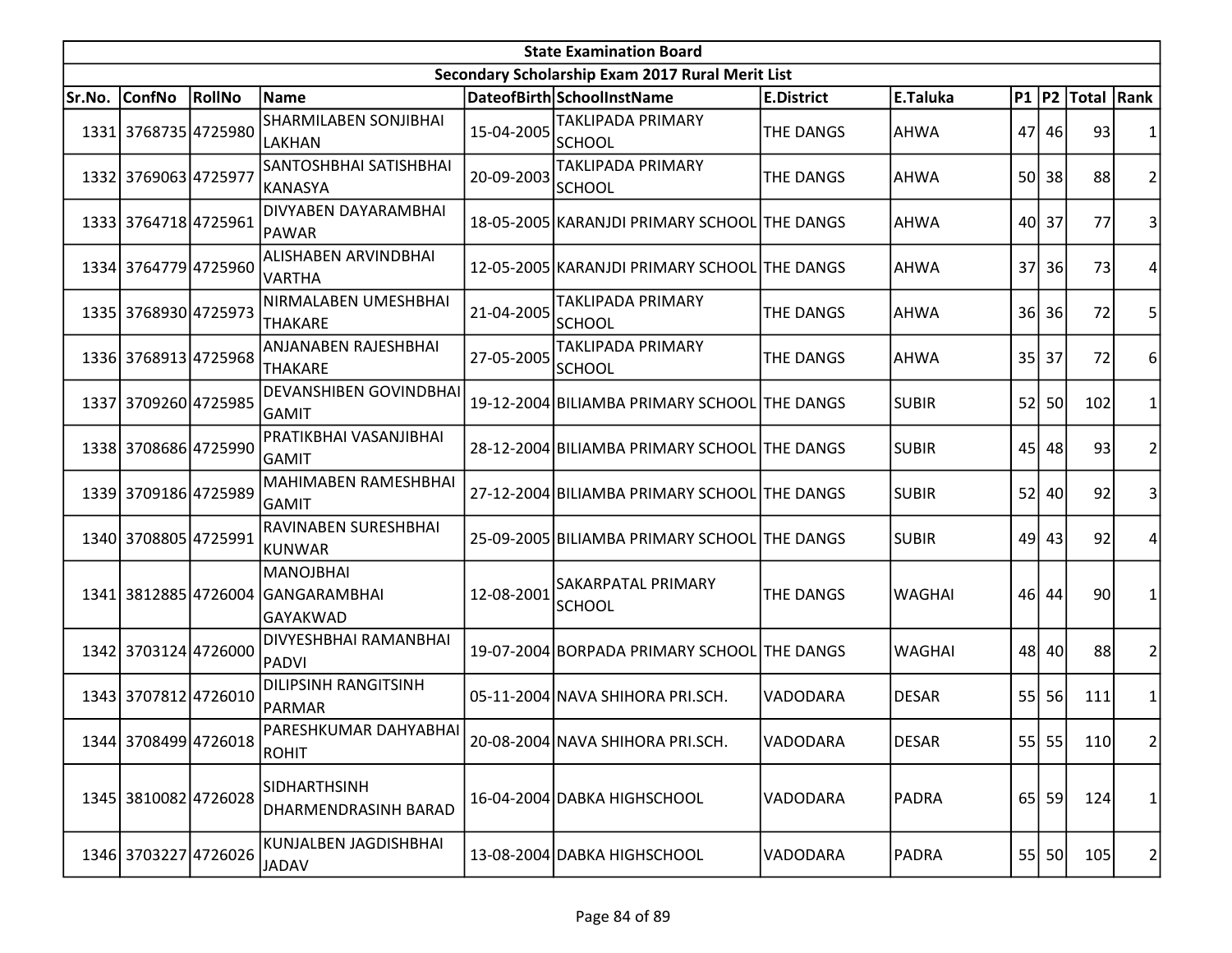| <b>State Examination Board</b> |                      |        |                                             |            |                                                  |                   |               |                 |         |                     |                |  |
|--------------------------------|----------------------|--------|---------------------------------------------|------------|--------------------------------------------------|-------------------|---------------|-----------------|---------|---------------------|----------------|--|
|                                |                      |        |                                             |            | Secondary Scholarship Exam 2017 Rural Merit List |                   |               |                 |         |                     |                |  |
| Sr.No.                         | <b>ConfNo</b>        | RollNo | Name                                        |            | DateofBirth SchoolInstName                       | <b>E.District</b> | E.Taluka      |                 |         | P1  P2  Total  Rank |                |  |
|                                | 1347 3767050 4726025 |        | <b>DHARTI HITENDRASINH</b><br>ICHAUHAN      |            | 07-04-2004 DABKA HIGHSCHOOL                      | VADODARA          | <b>PADRA</b>  |                 | 55 47   | 102                 | 3              |  |
|                                | 1348 3768875 4726027 |        | NIYATIBEN KESHAVBHAI<br>PARMAR              |            | 16-07-2005 DABKA HIGHSCHOOL                      | VADODARA          | <b>PADRA</b>  |                 | 49 40   | 89                  | 4              |  |
|                                |                      |        | 1349 3700911 4726056 RAKESH RAMABHAI BHOI   | 21-08-2004 | SAVLI HIGH SCH.<br>UP.PRI.VIBHAG                 | <b>VADODARA</b>   | SAVLI         |                 | 70 67   | 137                 | 1              |  |
|                                | 1350 3701065 4726055 |        | PARTHIV ARVINDBHAI<br>RATHOD                | 31-01-2005 | SAVLI HIGH SCH.<br>UP.PRI.VIBHAG                 | VADODARA          | SAVLI         |                 | $68$ 62 | 130                 | $\overline{2}$ |  |
|                                | 1351 3702087 4726064 |        | SATYANARAYAN<br>RATANBHAI SAHU              | 05-06-2003 | SAVLI HIGH SCH.<br>UP.PRI.VIBHAG                 | VADODARA          | SAVLI         | 70I             | 59      | 129                 | 3              |  |
|                                |                      |        | 1352 3700810 4726042 DEVRAJ JAYDEEP CHAUHAN | 25-10-2004 | SAVLI HIGH SCH.<br>UP.PRI.VIBHAG                 | VADODARA          | <b>SAVLI</b>  |                 | 68 57   | 125                 | 4              |  |
|                                | 1353 3701665 4726039 |        | <b>BHUMIKA YOGESHBHAI</b><br>PATANVADIYA    | 22-09-2003 | SAVLI HIGH SCH.<br>UP.PRI.VIBHAG                 | VADODARA          | SAVLI         | 67              | 53      | 120                 | 5              |  |
|                                | 1354 3701857 4726034 |        | ALIYABANU RASHIDMIYA<br>lsekh               | 08-07-2004 | SAVLI HIGH SCH.<br>UP.PRI.VIBHAG                 | VADODARA          | <b>SAVLI</b>  | 65 <sup> </sup> | 52      | 117                 | 6              |  |
|                                | 1355 3771030 4726068 |        | SOHANKUMAR<br>JAYANTIBHAI BARIA             | 07-07-2004 | CHOTOBHAI A PATEL (GUJ<br>MED)                   | VADODARA          | SHINOR        | 57              | 63      | 120                 | 1              |  |
|                                | 1356 3772697 4726071 |        | <b>BHUMIKABEN ASHOKBHAI</b><br>MACHHI       |            | 13-12-2004 MALSAR PRI.SCH.                       | VADODARA          | <b>SHINOR</b> | 64              | 55      | 119                 | $\overline{2}$ |  |
|                                | 1357 3709385 4726170 |        | RADHIKA NAVALSHIH<br>RATHVA                 |            | 25-08-2005 KARODIYA - 2 PRI.SCH.                 | VADODARA          | VADODARA      |                 | 59 65   | 124                 | 1              |  |
|                                | 1358 3703851 4726187 |        | NILAKSHI RAJNIKANT<br>MAKWANA               | 17-07-2005 | <b>RELIANCE SCHOOL -</b><br><b>GUJARATI</b>      | VADODARA          | VADODARA      | 67              | 56      | 123                 | 2              |  |
|                                | 1359 3803740 4726110 |        | ROSHNI PARSHURAMSINH<br>KUMARI              |            | 23-08-2005 DASHRATH PRI.SCH.                     | VADODARA          | VADODARA      |                 | 68 55   | 123                 | 3              |  |
|                                | 1360 3806408 4726217 |        | HITENDRASINH<br><b>PRATAPSINH GOHIL</b>     |            | 03-08-2005 VAKHATPURA PRI.SCH.                   | VADODARA          | VADODARA      |                 | $63$ 57 | 120                 | 4              |  |
|                                | 1361 3701913 4726176 |        | ROSHNIBEN RAMESHBHAI<br>PARMAR              |            | 23-05-2005 KOTANA PRI.SCH.                       | VADODARA          | VADODARA      |                 | 55 60   | 115                 | 5              |  |
|                                | 1362 3772916 4726100 |        | <b>BHARTI RAMANBHAI</b><br><b>CHAUHAN</b>   |            | 06-02-2005 CHHAPARIYA PURA PRI.SCH. VADODARA     |                   | VADODARA      |                 | 57 56   | 113                 | 6              |  |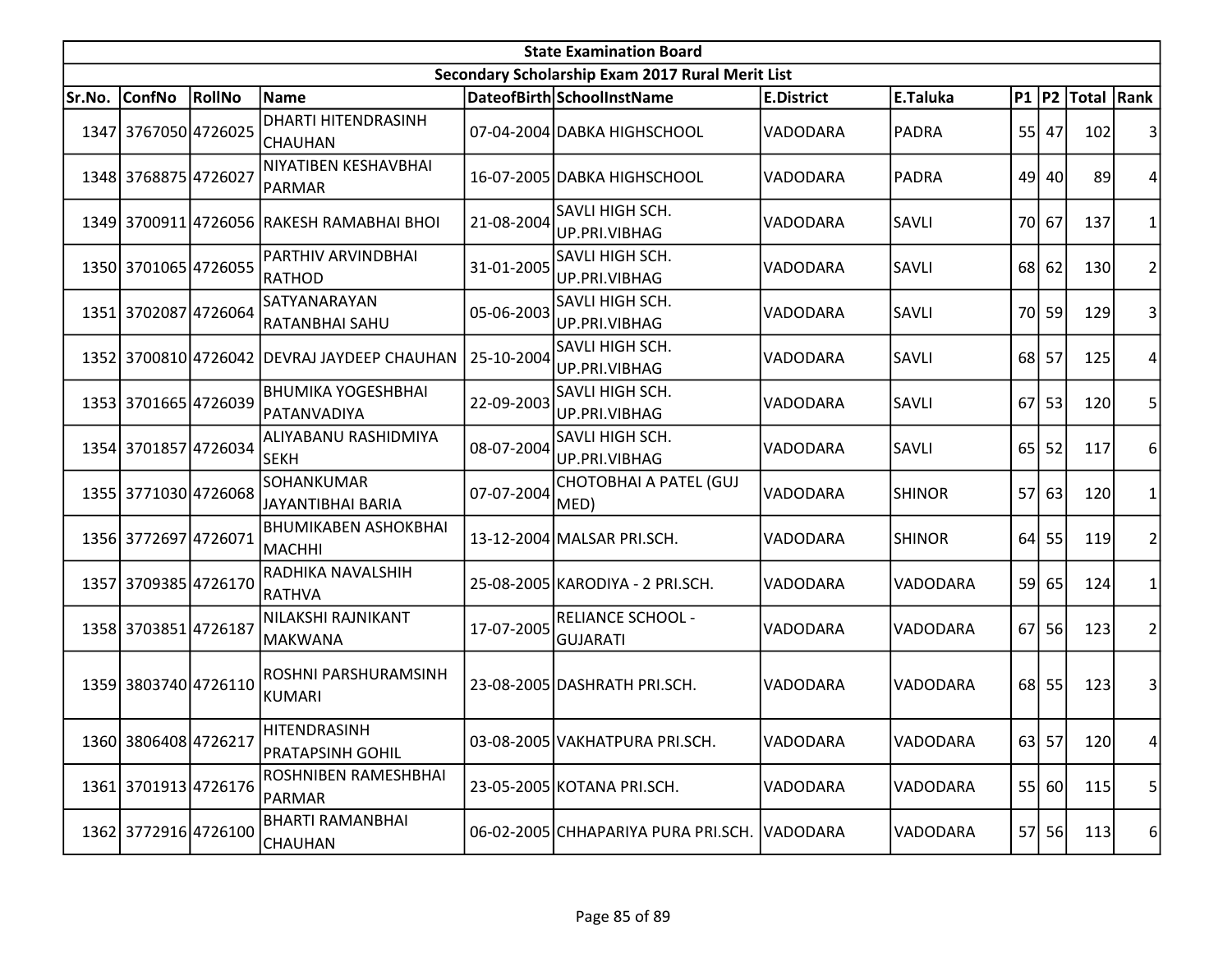| <b>State Examination Board</b>                   |                      |        |                                                 |            |                                          |                   |                  |    |       |                     |                |  |
|--------------------------------------------------|----------------------|--------|-------------------------------------------------|------------|------------------------------------------|-------------------|------------------|----|-------|---------------------|----------------|--|
| Secondary Scholarship Exam 2017 Rural Merit List |                      |        |                                                 |            |                                          |                   |                  |    |       |                     |                |  |
| Sr.No.                                           | <b>ConfNo</b>        | RollNo | <b>Name</b>                                     |            | DateofBirth SchoolInstName               | <b>E.District</b> | E.Taluka         |    |       | P1  P2  Total  Rank |                |  |
|                                                  | 1363 3744100 4726101 |        | <b>DHARMESH KIRITBHAI</b><br><b>CHAVDA</b>      |            | 16-11-2004 CHHAPARIYA PURA PRI.SCH.      | VADODARA          | VADODARA         |    | 60 52 | 112                 | 7              |  |
|                                                  | 1364 3706345 4726124 |        | <b>VISHVAS UMESHBHAI</b><br>VALAND              |            | 09-05-2005 DENA PRI.SCH.                 | VADODARA          | VADODARA         |    | 66 44 | 110                 | 8              |  |
|                                                  |                      |        | 1365 3701597 4726174 HARDIP ARJUNSINH GOHIL     |            | 16-10-2004 KOTANA PRI.SCH.               | VADODARA          | VADODARA         |    | 59 49 | 108                 | 9              |  |
|                                                  | 1366 3808734 4726209 |        | RIYABEN JIGNESHBHAI<br>PAREKH                   | 01-08-2004 | <b>SANT SHREE BHATHI RAM</b><br>PRI.SCH. | <b>VADODARA</b>   | VADODARA         |    | 56 51 | 107                 | 10             |  |
|                                                  | 1367 3701951 4726173 |        | <b>HARDIKKUMAR</b><br>PINTESHBHAII GOHIL        |            | 25-01-2005 KOTANA PRI.SCH.               | VADODARA          | VADODARA         | 59 | 48    | 107                 | 11             |  |
| 1368                                             |                      |        | 3803722 4726109 RAVINA RAMLAL JAAT              |            | 28-12-2005 DASHRATH PRI.SCH.             | VADODARA          | VADODARA         |    | 56 50 | 106                 | 12             |  |
|                                                  | 1369 3702027 4726175 |        | <b>RANCHHODBHAI</b><br><b>RAYSANGBHAI GOHIL</b> |            | 17-01-2005 KOTANA PRI.SCH.               | VADODARA          | VADODARA         | 46 | 59    | 105                 | 13             |  |
|                                                  |                      |        | 1370 3806526 4726223 SAGAR ARJUNSINH GOHIL      |            | 23-10-2004 VAKHATPURA PRI.SCH.           | VADODARA          | VADODARA         | 55 | 49    | 104                 | 14             |  |
|                                                  | 1371 3811158 4726249 |        | TULSIDADASHBHAI<br><b>SANABHAI TADVI</b>        |            | 09-12-2004 SURTALAV N.V. PRI.SCH.        | IVADODARA         | <b>VAGHODIYA</b> | 54 | 62    | 116                 | 1              |  |
|                                                  | 1372 3811946 4726248 |        | SUMITRABEN RAYLABHAI<br>RATHVA                  |            | 26-12-2004 SURTALAV N.V. PRI.SCH.        | VADODARA          | VAGHODIYA        | 53 | 62    | 115                 | $\overline{2}$ |  |
|                                                  | 1373 3700434 4726237 |        | CHANDRIKABEN<br>GOPALBHAI BARIYA                |            | 09-08-2005 GHODADARA PRI. SCH.           | VADODARA          | VAGHODIYA        | 51 | 61    | 112                 | 3              |  |
|                                                  | 1374 3700437 4726239 |        | NETALBEN JAGDISHBHAI<br>VASAVA                  |            | 22-06-2004 GHODADARA PRI. SCH.           | VADODARA          | VAGHODIYA        | 52 | 57    | 109                 | 4              |  |
|                                                  | 1375 3811968 4726245 |        | RAVITABEN KAILASHBHAI<br>RATHVA                 |            | 20-07-2005 SURTALAV N.V. PRI.SCH.        | VADODARA          | VAGHODIYA        | 52 | 56    | 108                 | 5              |  |
|                                                  | 1376 3804895 4726243 |        | RAJBHAI BALAVANATBHAI<br>VASAVA                 |            | 29-11-2004 SURTALAV N.V. PRI.SCH.        | VADODARA          | <b>VAGHODIYA</b> | 43 | 63    | 106                 | 6              |  |
|                                                  |                      |        | 1377 3803712 4727040 SHREYA DILIPBHAI PATEL     | 18-03-2004 | RADHABA SHAMLAL PATEL<br><b>SHALA</b>    | VALSAD            | <b>DHARAMPUR</b> | 77 | 72    | 149                 | 1              |  |
|                                                  | 1378 3803734 4727043 |        | VAIBHAVIKUMARI<br>RAMESHBHAI GANVIT             | 01-06-2005 | RADHABA SHAMLAL PATEL<br><b>SHALA</b>    | VALSAD            | <b>DHARAMPUR</b> | 72 | 75    | 147                 | 2              |  |
|                                                  | 1379 3769295 4727102 |        | PALAKKUMARI SHANTILAL<br>PATEL                  |            | 22-07-2005 VIDYAMANDIR SHERIMAAD         | VALSAD            | <b>DHARAMPUR</b> |    | 74 72 | 146                 | 3              |  |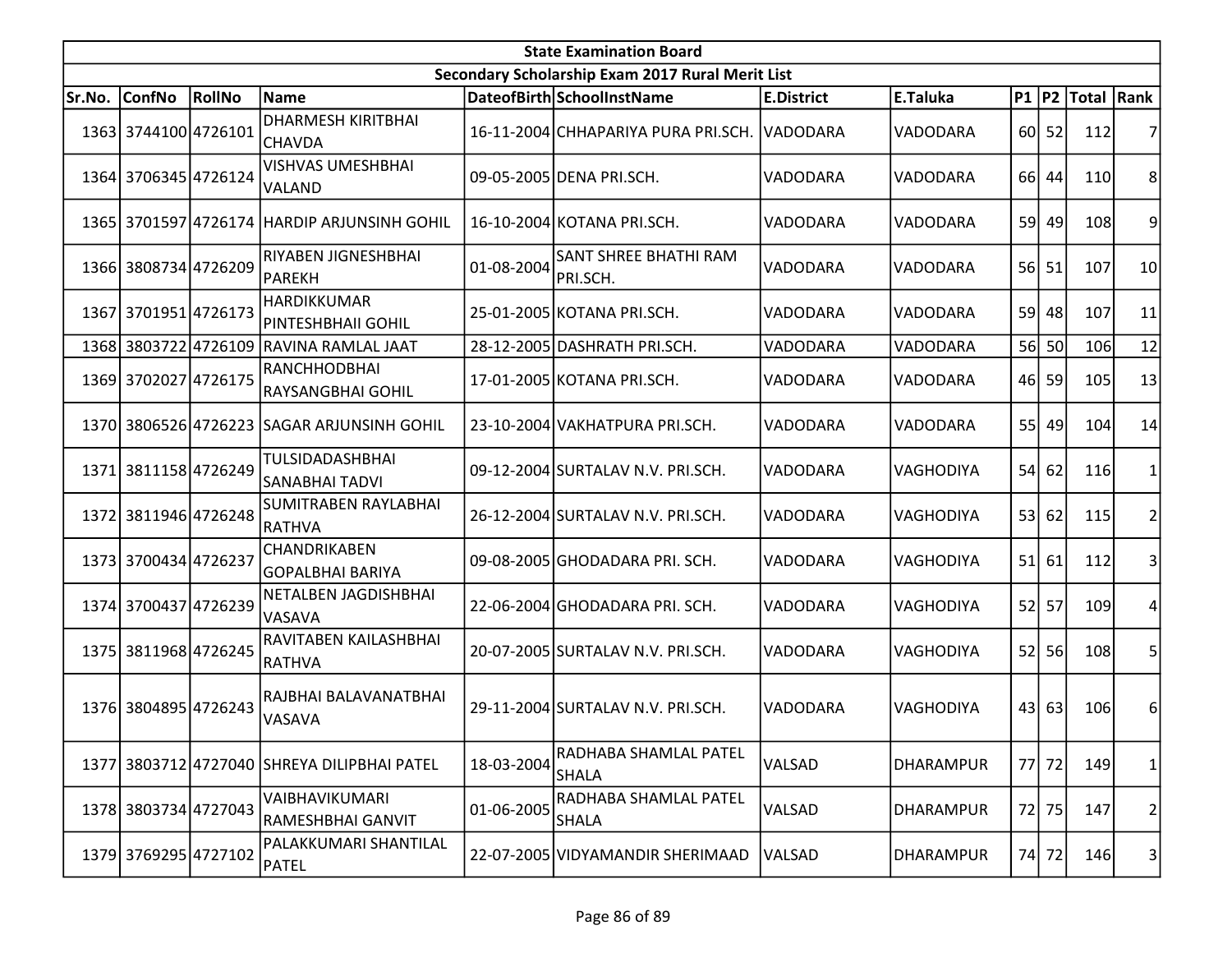| <b>State Examination Board</b> |                      |        |                                               |            |                                                  |                   |                  |      |           |                     |                |  |
|--------------------------------|----------------------|--------|-----------------------------------------------|------------|--------------------------------------------------|-------------------|------------------|------|-----------|---------------------|----------------|--|
|                                |                      |        |                                               |            | Secondary Scholarship Exam 2017 Rural Merit List |                   |                  |      |           |                     |                |  |
| Sr.No.                         | <b>ConfNo</b>        | RollNo | Name                                          |            | DateofBirth SchoolInstName                       | <b>E.District</b> | E.Taluka         |      |           | P1  P2  Total  Rank |                |  |
|                                |                      |        | 1380 3803508 4727026 JAYKUMAR DILIPBHAI PATEL | 31-07-2004 | RADHABA SHAMLAL PATEL<br><b>SHALA</b>            | VALSAD            | <b>DHARAMPUR</b> |      | 75 70     | 145                 | 4              |  |
|                                | 1381 3720065 4727101 |        | MINALBEN AMRATBHAI<br>KALMIMAHETA             |            | 03-12-2004 VIDYAMANDIR SHERIMAAD                 | VALSAD            | <b>DHARAMPUR</b> | 74I  | <b>70</b> | 144                 | 5              |  |
|                                | 1382 3803696 4727030 |        | MADHVIKUMARI<br><b>ISHWARBHAI GANVIT</b>      | 16-12-2004 | RADHABA SHAMLAL PATEL<br><b>SHALA</b>            | VALSAD            | <b>DHARAMPUR</b> |      | 70 72     | 142                 | 6              |  |
|                                | 1383 3803921 4727031 |        | <b>MAYANK MUKESHBHAI</b><br>PATEL             | 25-02-2005 | RADHABA SHAMLAL PATEL<br><b>SHALA</b>            | VALSAD            | <b>DHARAMPUR</b> | 74   | 66        | 140                 | 7              |  |
|                                | 1384 3803673 4727022 |        | DHRUTIKUMARI ROHITBHAI<br>PATEL               | 29-07-2004 | RADHABA SHAMLAL PATEL<br><b>SHALA</b>            | VALSAD            | <b>DHARAMPUR</b> | 69 l | 70        | 139                 | 8              |  |
|                                | 1385 3772496 4727191 |        | MITANSHIBEN NAVALBHAI<br>KALANT               |            | 04-07-2005 PRA. SHALA ARNAAI                     | VALSAD            | <b>KAPARADA</b>  | 70I  | 58        | 128                 | 1              |  |
|                                | 1386 3702061 4727218 |        | NIRAVKUMAR MUKSHBHAI<br>GAYAKVAD              |            | 18-10-2004 PRI. SCHOOL NANAPONDHA                | <b>VALSAD</b>     | <b>KAPARADA</b>  | 57   | 66        | 123                 | $\overline{2}$ |  |
|                                | 1387 3804871 4727229 |        | KRUSHANGIBEN<br>KAMLESHBHAI PATEL             | 12-08-2004 | <b>SHREE SWAMINARAYAN</b><br>SCHOOL              | VALSAD            | <b>KAPARADA</b>  | 59   | 59        | 118                 | 3              |  |
|                                | 1388 3772086 4727175 |        | <b>VISHALBHAI SUBHASHBHAI</b><br>PATEL        |            | 18-04-2005 OHMKUTCHH PRA. SHALA                  | VALSAD            | <b>KAPARADA</b>  | 68I  | <b>50</b> | 118                 | 4              |  |
|                                | 1389 3772390 4727158 |        | <b>FALGUNIBEN KANTILAL</b><br>KHARPADIYA      |            | 18-10-2004 OHMKUTCHH PRA. SHALA                  | VALSAD            | <b>KAPARADA</b>  | 64   | 53        | 117                 | 5              |  |
|                                | 1390 3772366 4727171 |        | <b>SURBHIBEN BABUBHAI</b><br>PATEL            |            | 06-07-2005 OHMKUTCHH PRA. SHALA                  | VALSAD            | <b>KAPARADA</b>  | 67   | <b>50</b> | 117                 | 6              |  |
|                                | 1391 3709243 4727200 |        | SHVETABEN JAYNTILAL<br>PATEL                  |            | 30-05-2005 PRA. SHALA KAPARADA                   | <b>VALSAD</b>     | <b>KAPARADA</b>  | 63   | 51        | 114                 | 7              |  |
|                                | 1392 3703493 4727127 |        | DIPTIBEN RASIKBHAI PATEL                      | 27-07-2005 | AMBHETI SADADVERI PRI.<br><b>SCHOOL</b>          | VALSAD            | <b>KAPARADA</b>  | 62   | 52        | 114                 | 8              |  |
|                                | 1393 3772662 4727166 |        | <b>MOHINIBEN PRAKASHBHAI</b><br>PATEL         |            | 08-08-2005 OHMKUTCHH PRA. SHALA                  | VALSAD            | <b>KAPARADA</b>  |      | 58 56     | 114                 | 9              |  |
|                                | 1394 3702102 4727216 |        | KINNARIBEN GAMANBHAI<br><b>THORAT</b>         |            | 11-09-2004 PRI. SCHOOL NANAPONDHA VALSAD         |                   | <b>KAPARADA</b>  |      | 59 54     | 113                 | 10             |  |
|                                | 1395 3703230 4727187 |        | <b>SVATIBEN VIJAYBHAI</b><br><b>THORAT</b>    |            | 02-12-2004 OZAR MUKHYASHALA                      | VALSAD            | <b>KAPARADA</b>  | 61   | 51        | 112                 | 11             |  |
|                                | 1396 3772374 4727172 |        | TANUJAKUMARI<br><b>JAYANTIBHAI PATEL</b>      |            | 24-04-2005 OHMKUTCHH PRA. SHALA                  | VALSAD            | <b>KAPARADA</b>  |      | 60 52     | 112                 | 12             |  |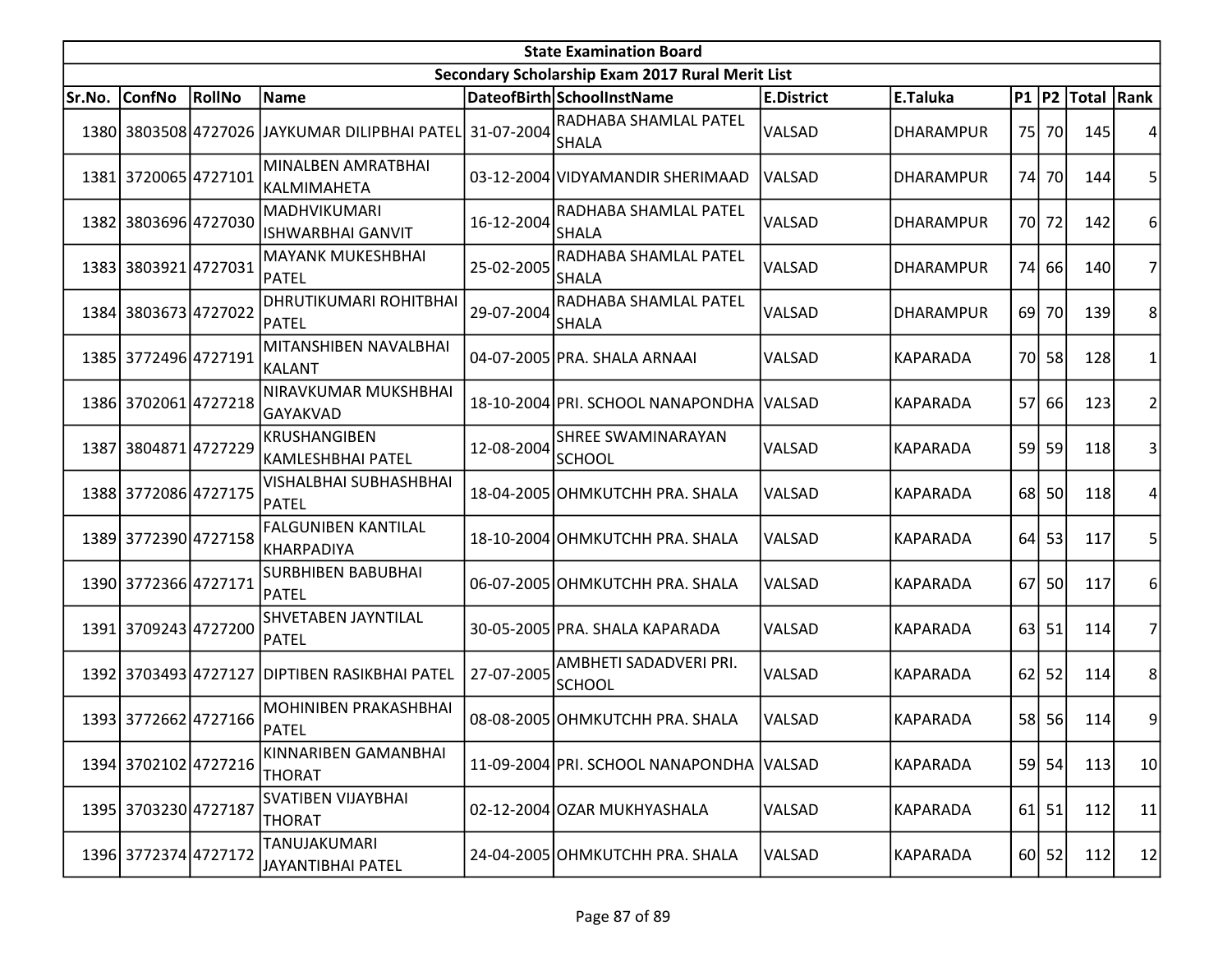| <b>State Examination Board</b> |                      |        |                                                                                 |            |                                                  |                   |                  |                 |           |                  |                 |  |  |
|--------------------------------|----------------------|--------|---------------------------------------------------------------------------------|------------|--------------------------------------------------|-------------------|------------------|-----------------|-----------|------------------|-----------------|--|--|
|                                |                      |        |                                                                                 |            | Secondary Scholarship Exam 2017 Rural Merit List |                   |                  |                 |           |                  |                 |  |  |
| Sr.No.                         | <b>ConfNo</b>        | RollNo | Name                                                                            |            | DateofBirth SchoolInstName                       | <b>E.District</b> | E.Taluka         |                 |           | P1 P2 Total Rank |                 |  |  |
|                                | 1397 3772778 4727316 |        | URVASHI JAYESHBHAI<br>RATHOD                                                    |            | 26-06-2003 ORWAD PRA. SHALA                      | VALSAD            | <b>PARDI</b>     |                 | 77 69     | 146              |                 |  |  |
|                                |                      |        | 1398 3701764 4727361 AYUSHI AMRUTBHAI PATEL                                     |            | 28-10-2004 PRA. SHALA BARAI                      | VALSAD            | <b>PARDI</b>     | 73              | <b>68</b> | 141              |                 |  |  |
|                                | 1399 3807383 4727440 |        | YUVRAJ MAGANBHAI<br><b>TAVIYAD</b>                                              |            | 03-03-2005 RAABDI PRA. SHALA                     | VALSAD            | <b>PARDI</b>     |                 | 80 60     | 140              | 3               |  |  |
|                                | 1400 3772675 4727315 |        | <b>SHYAM OMPRAKASH</b><br><b>UPADHYAYA</b>                                      |            | 04-01-2005 ORWAD PRA. SHALA                      | VALSAD            | PARDI            | 67 <sup> </sup> | 72        | 139              | 4               |  |  |
|                                |                      |        | 1401 3703524 4727546 PRACHI BABRIKBHAI BARIYA 15-09-2004 NAVI TALIMSHALA KALGAM |            |                                                  | VALSAD            | <b>UMBERGAON</b> | 79I             | 74        | 153              |                 |  |  |
|                                |                      |        | 1402 3773238 4727474 RAISA MUJAHID SHEKH                                        | 29-03-2003 | AADARSH BUNYADI SHALA<br>SARIGAM                 | VALSAD            | <b>UMBERGAON</b> |                 | 79 69     | 148              | 2               |  |  |
|                                |                      |        | 1403 3703514 4727540 JENI SANTOSHBHAI PATEL                                     |            | 15-12-2004 NAVI TALIMSHALA KALGAM                | VALSAD            | <b>UMBERGAON</b> |                 | 76 70     | 146              |                 |  |  |
|                                | 1404 3809898 4727556 |        | NIPURNA LAXMANBHAI<br>PATEL                                                     | 30-04-2005 | PAVITRA ANIRUDHH PRA.<br><b>SHALA</b>            | VALSAD            | <b>UMBERGAON</b> |                 | 74 68     | 142              | 4               |  |  |
|                                |                      |        | 1405 3807492 4727475 SHIKHA SANJAYBHAI SINHA                                    | 18-08-2003 | AADARSH BUNYADI SHALA<br>SARIGAM                 | VALSAD            | <b>UMBERGAON</b> |                 | 75 66     | 141              | 5               |  |  |
|                                | 1406 3705425 4727671 |        | YAMIKABEN RAJESHBHAI<br><b>DHODI</b>                                            |            | 04-03-2005 TADAVPADA PRA. SHALA                  | VALSAD            | <b>UMBERGAON</b> |                 | 66 72     | 138              | 6               |  |  |
|                                | 1407 3809890 4727557 |        | <b>SUMIT CHETANBHAI</b><br><b>HALPATI</b>                                       | 11-09-2004 | PAVITRA ANIRUDHH PRA.<br><b>SHALA</b>            | VALSAD            | <b>UMBERGAON</b> |                 | 66 70     | 136              | 7               |  |  |
|                                |                      |        | 1408 3703513 4727536 AYUSH DILESHBHAI BARIYA                                    |            | 19-01-2005 NAVI TALIMSHALA KALGAM                | VALSAD            | <b>UMBERGAON</b> | 61              | 74        | 135              | 8               |  |  |
|                                | 1409 3804981 4727617 |        | NITINBHAI DINESHBHAI<br>PATKAR                                                  | 06-02-2005 | PRA. SHALA MALSET<br><b>MUKHYA</b>               | VALSAD            | <b>UMBERGAON</b> |                 | 68 67     | 135              | 9               |  |  |
|                                | 1410 3772963 4727477 |        | VAIBHAVI MAHENDRABHAI<br>RAJGOR                                                 | 14-10-2003 | AADARSH BUNYADI SHALA,<br>VALWADA                | VALSAD            | <b>UMBERGAON</b> |                 | 72 62     | 134              | 10 <sup>1</sup> |  |  |
|                                | 1411 3764817 4727938 |        | PRIYAKUMARI BIPINBHAI<br>PATEL                                                  | 16-09-2004 | KANJANRANCHHOD M.<br>PRA.SHALA                   | VALSAD            | VALSAD           |                 | 77 81     | 158              | 1               |  |  |
|                                |                      |        | 1412 3769503 4727870 SIDDHI PRAVINBHAI PATEL                                    |            | 18-12-2004 FANASWADA PRA.SHALA                   | VALSAD            | VALSAD           |                 | 74 83     | 157              | $\mathbf{2}$    |  |  |